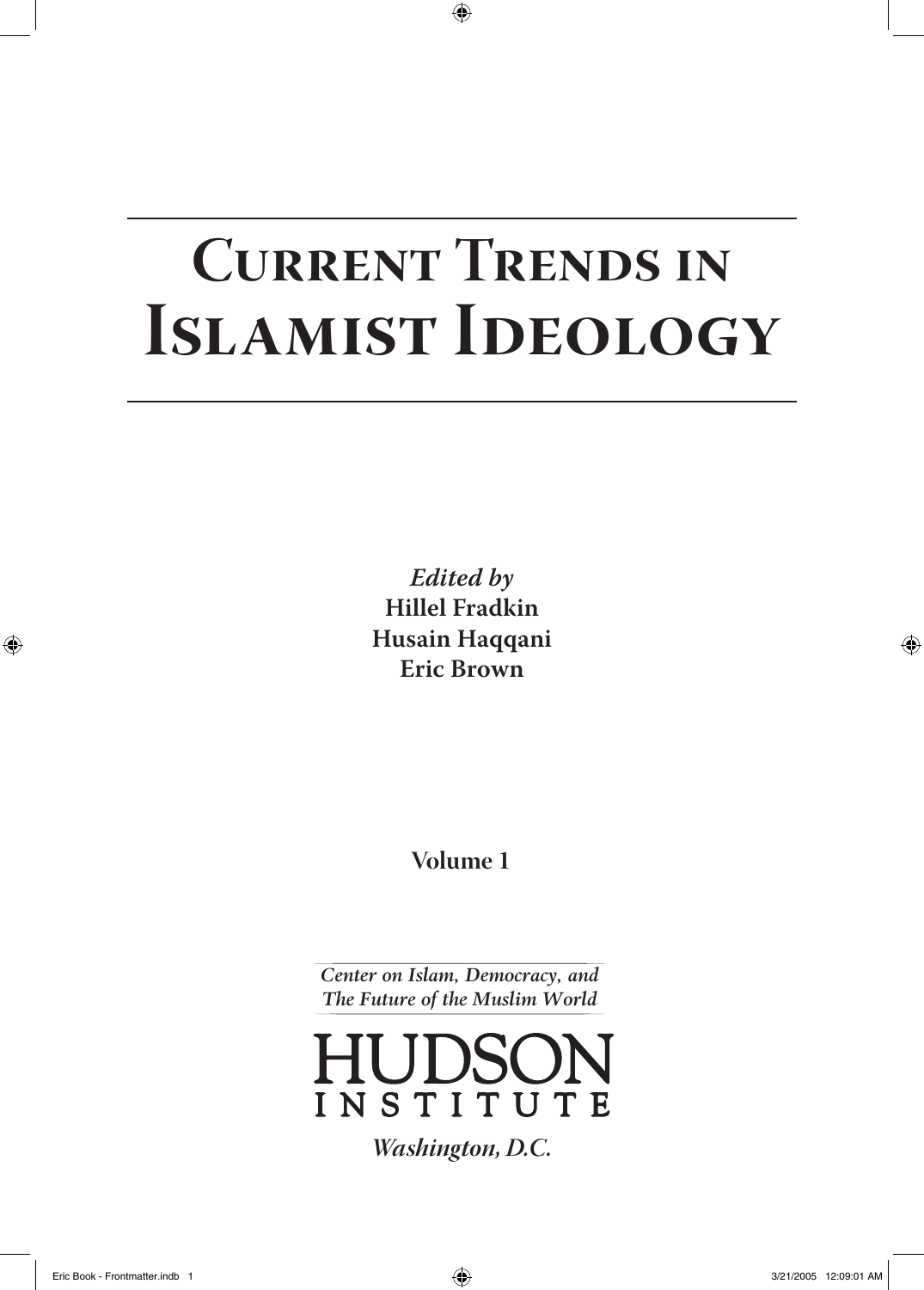#### **Copyright © 2005 by Hudson Institute, Inc.**

All rights reserved.

⊕

Printed in Washington, D.C. by Kirby Lithographic Company, Inc.

#### **About the Hudson Institute**

Hudson Institute is a non-partisan policy research organization dedicated to innovative research and analysis that promotes global security, prosperity, and freedom. We challenge conventional thinking and help manage strategic transitions to the future through interdisciplinary and collaborative studies in defense, international relations, economics, culture, science, technology, and law. Through publications, conferences and policy recommendations, we seek to guide global leaders in government and business.

⊕

Since our founding in 1961 by the brilliant futurist Herman Kahn, Hudson's perspective has been uniquely future-oriented and optimistic. Our research has stood the test of time in a world dramatically transformed by the collapse of the Soviet Union, the rise of China, and the advent of radicalism within Islam. Because Hudson sees the complexities within societies, we focus on the often-overlooked interplay among culture, demography, technology, markets, and political leadership. Our broad-based approach has, for decades, allowed us to present well-timed recommendations to leaders in government and business.

For more information, visit *www.hudson.org*.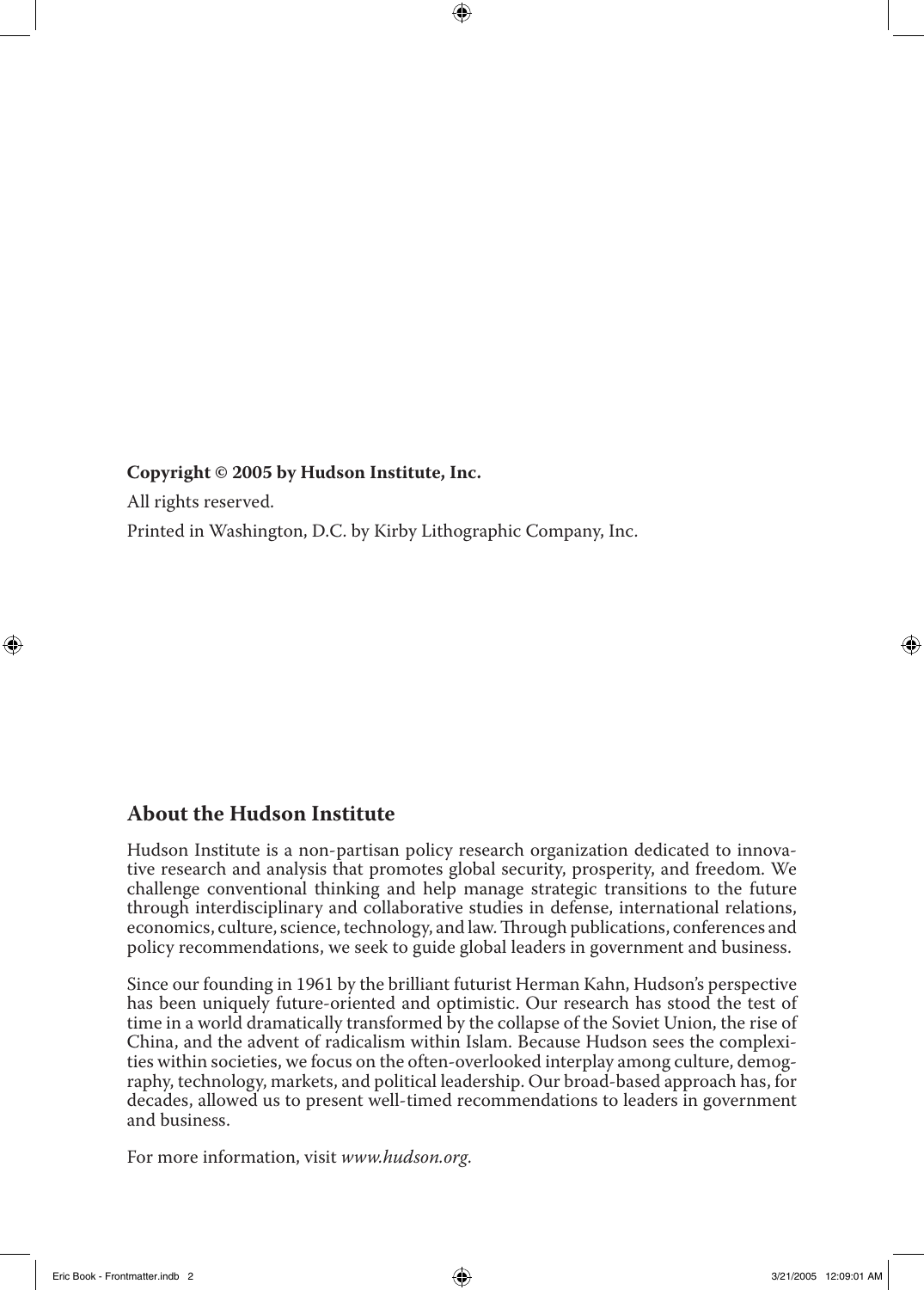## *Contents*

| <b>Introduction</b>                                                                                           | $\mathcal{I}$ |
|---------------------------------------------------------------------------------------------------------------|---------------|
| <b>Recent Statements of Islamist Ideology:</b><br><b>Bin Laden and Zarqawi Speak</b><br><b>HILLEL FRADKIN</b> | 5             |
| The Ideologies of South Asian Jihadi Groups<br>HUSAIN HAQQANI                                                 | 12            |
| Radical Islamist Ideologies in Southeast Asia<br><b>ANGEL RABASA</b>                                          | 27            |
| The Impact of the War in Iraq on the Global Jihad<br><b>REUVEN PAZ</b>                                        | 39            |
| The Penetration of Islamist Ideology in Britain<br>MICHAEL WHINE                                              | 50            |
| Al Qaeda's Ideology<br>ROHAN GUNARATNA                                                                        | 59            |
| The Ideology of Al-Jama'ah Al-Islamiya<br>ROHAN GUNARATNA                                                     | 68            |
| <b>Contributors and Editors</b>                                                                               | 83            |

 $\bigoplus$ 

 $\bigoplus$ 

 $\bigoplus$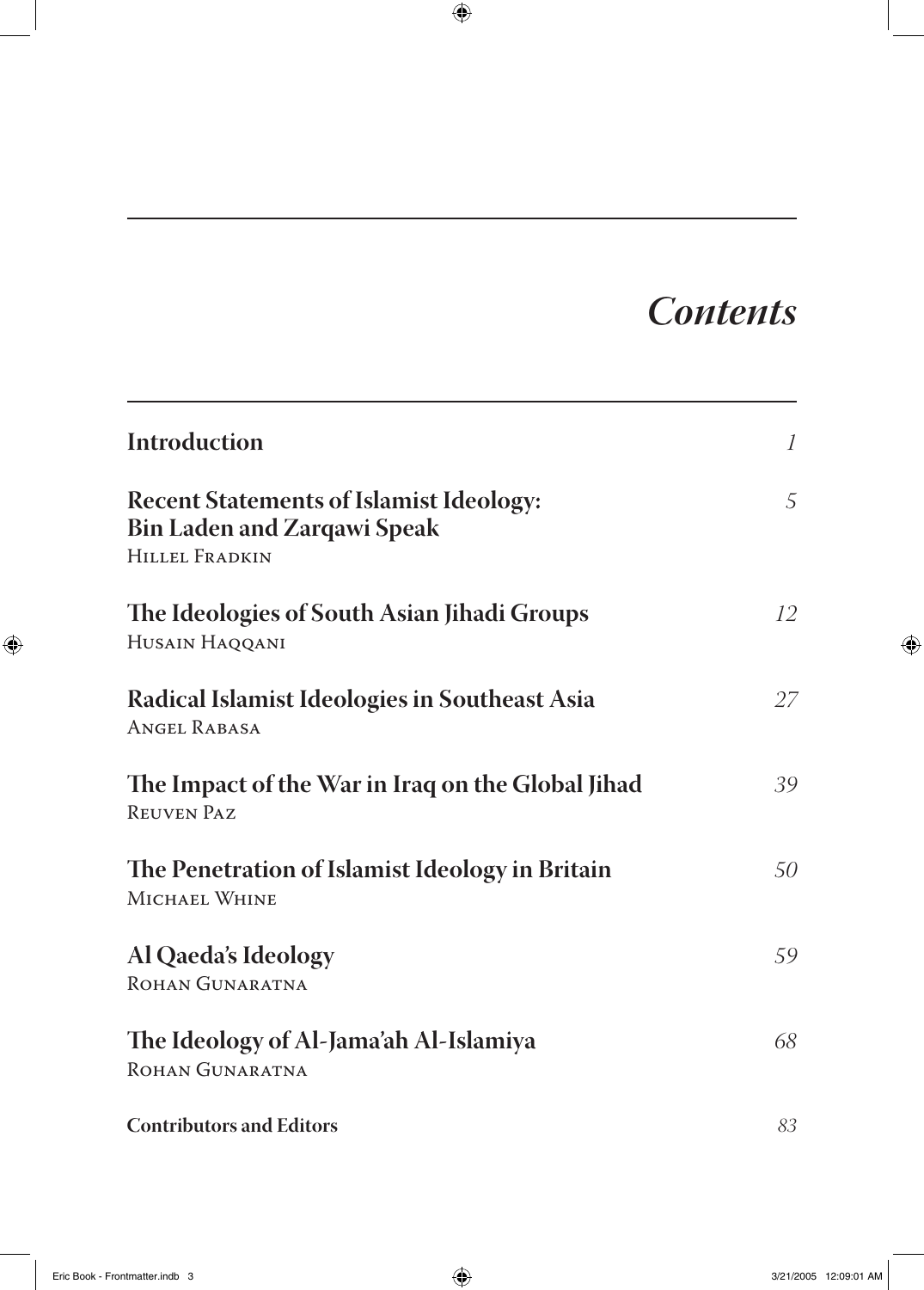

 $\bigoplus$ 

 $\bigoplus$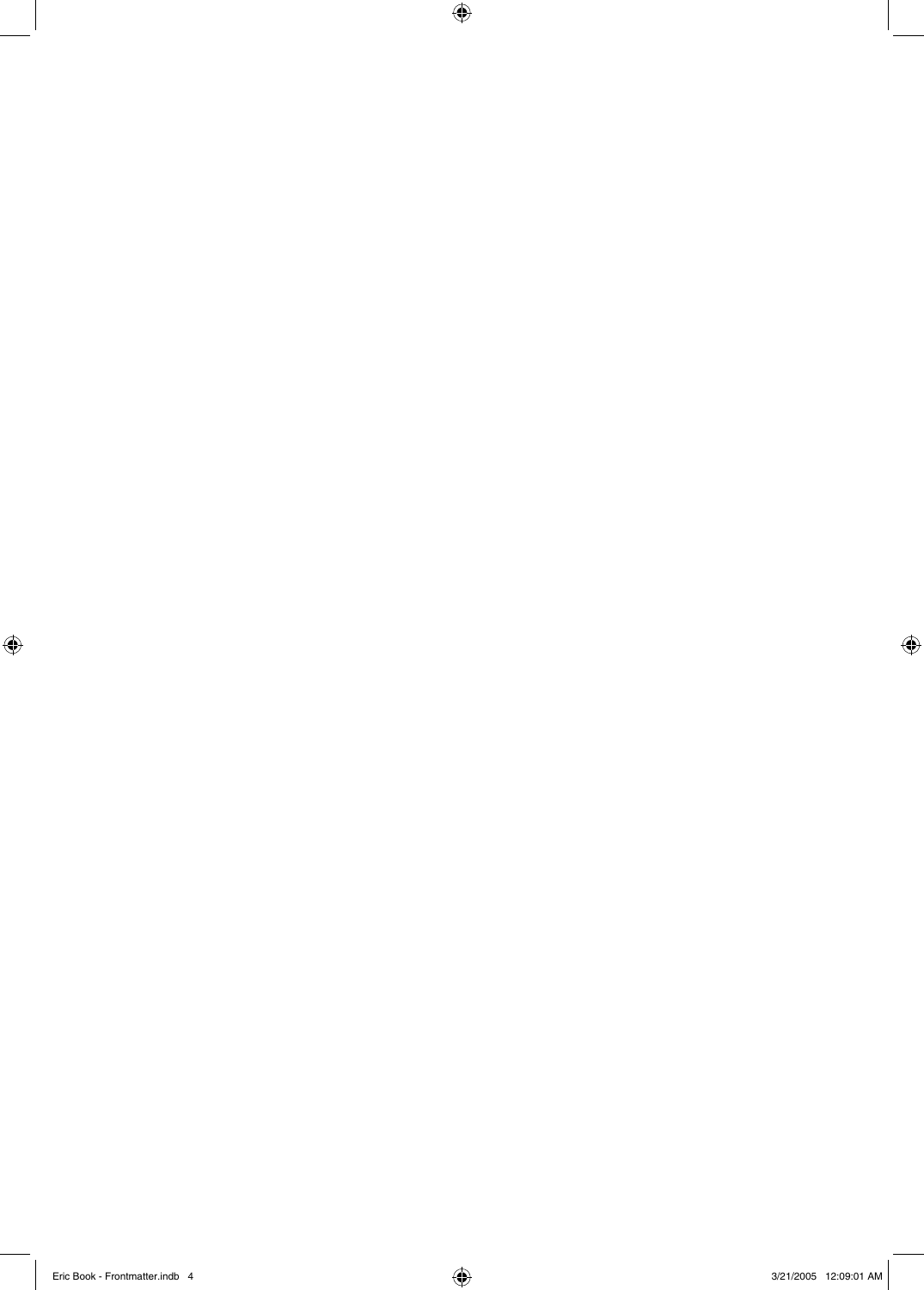## **INTRODUCTION** *Islamism and Terrorism: The Ideological Dimension*

THIS IS THE FIRST IN WHAT WILL BE A SERIES of reports on the ideo-<br>logical dimension of America's current struggle with its terrorist ad-<br>versaries and its potential implications for the successful prosecution<br>of that stru logical dimension of America's current struggle with its terrorist adversaries and its potential implications for the successful prosecution of that struggle.

⊕

As the 9/11 Commission said in its final report, the war that was inaugurated by the attacks of September 11, 2001 on New York and Washington is not best described as a "War on Terror." Rather, it is a war with terrorists who have a specific origin and agenda. They derive from "a radical ideological movement (commonly known as Islamism or radical Islam) in the Islamic world ... which has spawned terrorist groups and violence across the globe." As a result of this, it has become commonplace to say that the war on terror is also a war of ideas. This is a war that is being fought among Muslims themselves, as well as a war between the radicals and the non-Muslims upon whom they have declared war. This understanding conforms to that of the Islamist terrorists themselves. For as they frequently declare, they regard their enemies as both Muslims and non-Muslims, the "near enemy" and the "far enemy"—with the former often seen as the corrupt agents of the latter. This understanding of the two-fold character of the "enemy" was recently underscored by the leading terrorist authority Osama bin Laden. According to bin Laden, the current struggle is essentially a worldwide struggle between the ideas and principles of "heresy" and those of "the Islamic Nation."

If the struggle with Islamist terrorism is in part a war of ideas, it follows that a proper understanding of Islamist ideology must play an important role in our prosecution of the war. In part this is because the objectives and tactics of the terrorists derive to some extent from their ideological orientation. In part it is because ideology plays a very large role in the recruitment and training of new members of terrorist organizations. This is true whether or not their initial exposure to this ideology comes through contact with terrorist organizations such as Al Qaeda, or with the much wider universe of

⊕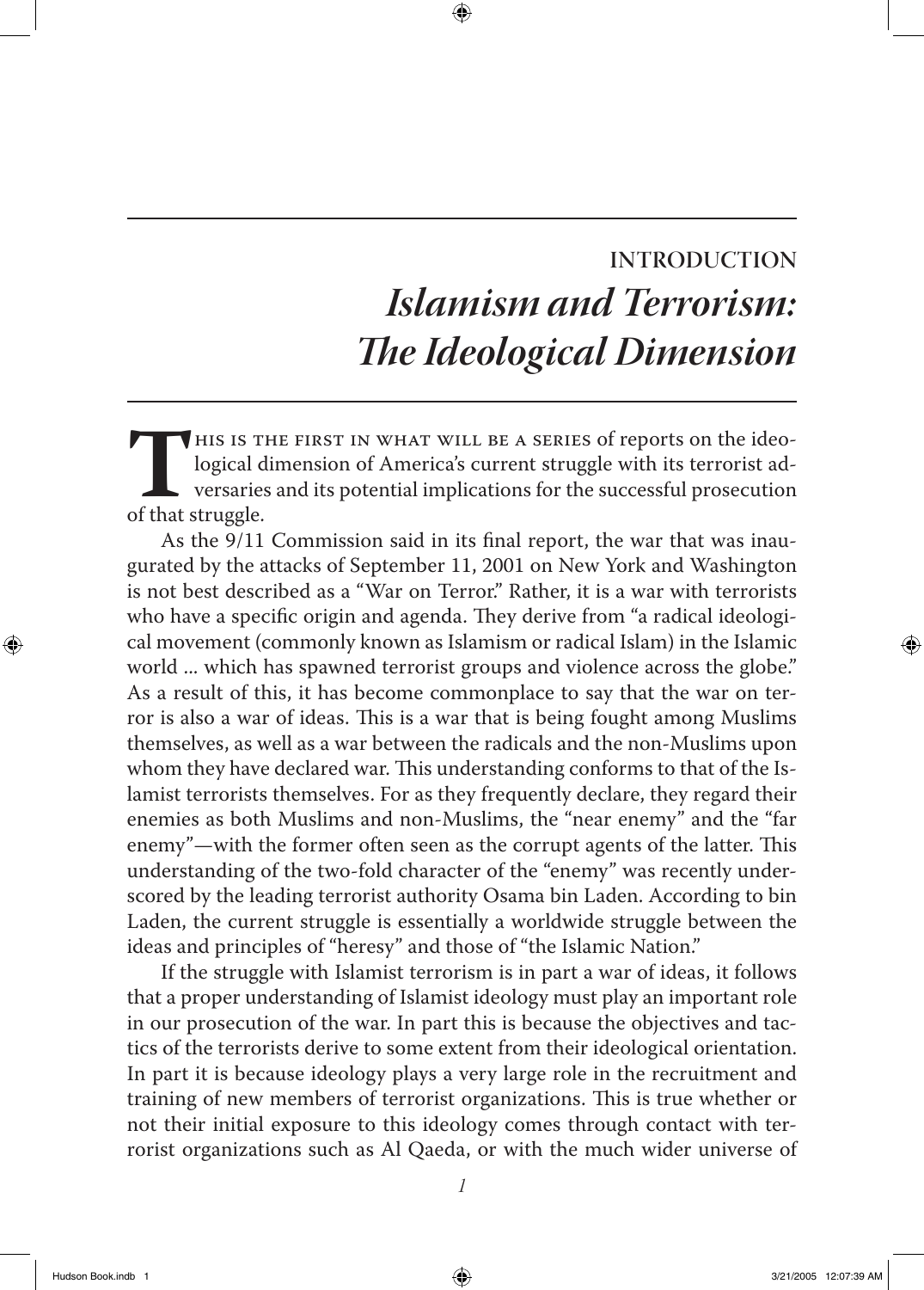#### *2* INTRODUCTION

⊕

organizations that espouse a radical vision but do not directly engage in terrorist activities, such as the Muslim Brotherhood. This is so for at least two reasons.

First, existing radical Islamist organizations have historically often been offshoots of other radical organizations that were sometimes more violent in the past. Second, such organizations that today may espouse an agenda defined by educational or political concerns often prove to be the entry point for young people who go on to join terrorist groups. Their ideological training in these organizations is what first points them towards this path. As Secretary of Defense Rumsfeld has observed, our current operations to defeat terrorist groups, which have enjoyed some considerable success, may well prove to be Sisyphean if the recruitment of new generations cannot be impeded. An understanding of the ideological dimension of Islamic terrorism is therefore crucial to any strategy that seeks to contain and defeat it.

There is an additional consideration which recommends a focus on ideology. The threat posed by Islamism or radical Islam to American interests is not solely embodied in the phenomenon of terrorism. Islamism or radical Islam poses to America a political threat as well. This problem has both a foreign and a domestic aspect.

The foreign aspect involves the potential radicalization of existing Muslim states as occurred in the case of Iran and obtained for a period in Sudan and Afghanistan. Such potential continues to exist in a variety of places in the Muslim world—for example, in Pakistan. There are a number of reasons for this, but among them is the fact that many existing regimes lack popular support and legitimacy whereas radical Islamist ideologies enjoy substantial sympathy. Within the Muslim world, the so-called war of ideas, an ideological war, is to date decidedly one-sided.

This is alas also the case for minority Muslim communities in Western countries, including in the United States. The potential radicalization of these communities would pose important political problems to the future of Western democracies.

Just how this war of ideas might issue in an outcome favorable to the United States and its interests remains an open question. However, any serious consideration of the issues and stakes involved in this war of ideas requires as thorough an understanding of contemporary radical Islamist ideology as possible. In general, this necessity has come to be acknowledged and has found some expression in studies and accounts of Islamist ideologies. What is still lacking, however, is a concerted and consistent focus on the ideological component akin to that which other recent ideological struggles solicited in

⊕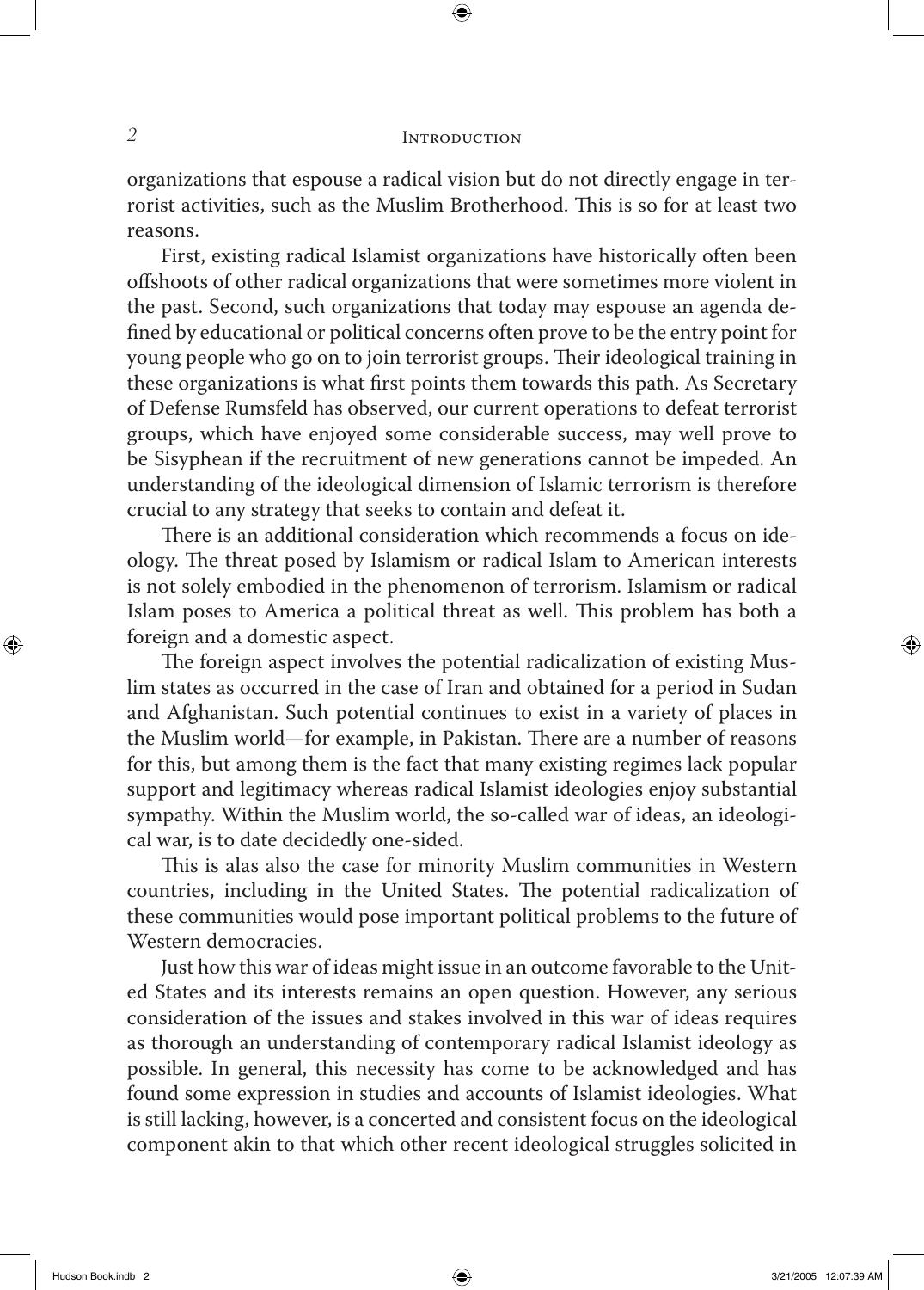⊕

their time—for example, the struggles with Communism and Fascism.

This and future reports are intended to contribute to the remedy of these deficiencies. In particular, these reports will aim to provide an up-to-date accounting of the present state of radical Islamist ideology. For as in all politically-oriented ideological movements, Islamist ideology has a dynamic character. While certain premises of Islamist ideology do not change, certain conclusions have and may be altered in response to various events.

Of particular interest is the balance between the global and more local conceptions of Islamist ideology and the requirements of jihad. As a matter of necessity, all radical groups have had their origin in particular places and their concerns and conceptions could be limited by the character of their origins and their field of activity. On the other hand, it is also true that there is a certain "universalism" that is necessarily implicit in all forms of radical Islam. Thus there is always the possibility that groups will come to seek a more global perspective either on their own or in conjunction with other groups through coordination and even mergers. This has been especially true of the story of Al Qaeda over the past few years. In such cases, ideological changes and adaptations may be first the effect of various events—whether they be successes or failures—and then the cause of new events.

Accordingly, this report has attempted to cast a very wide net. It is comprised of contributions from distinguished students of radical Islam from its most eastern reaches in Southeast Asia through South Asia and the greater Middle East to Muslim communities in the West. We have asked our contributors both to describe the state of affairs in their region as well as its interrelationship with the wider world of radical Islam. For this inaugural issue, we have also asked our contributors to pay special attention to the history of current radical ideological trends in their respective geographical regions. Future issues of the report will address additional regions—such as continental Europe and Central Asia—as well as several critical thematic areas of contemporary importance, such as the Islamist discourse on WMD.

In this particular report, the editors provide a somewhat greater emphasis than is typical on the radical movements of South Asia and Southeast Asia. In the past, concern with radical Islam tended to focus on the greater Middle East, and especially on the Arab Muslim world. This was in accord with the fact that radical organizations and terrorist groups have enjoyed the greatest following and support in these areas. Moreover, it has been argued, with considerable merit, that the radical leadership even in non-Arab areas has often been of Middle Eastern origin with ongoing ties to the area—for example, Yemenis in Indonesia. In contrast, the Muslim communities of South

⊕

Hudson Book.indb 3 3/21/2005 12:07:39 AM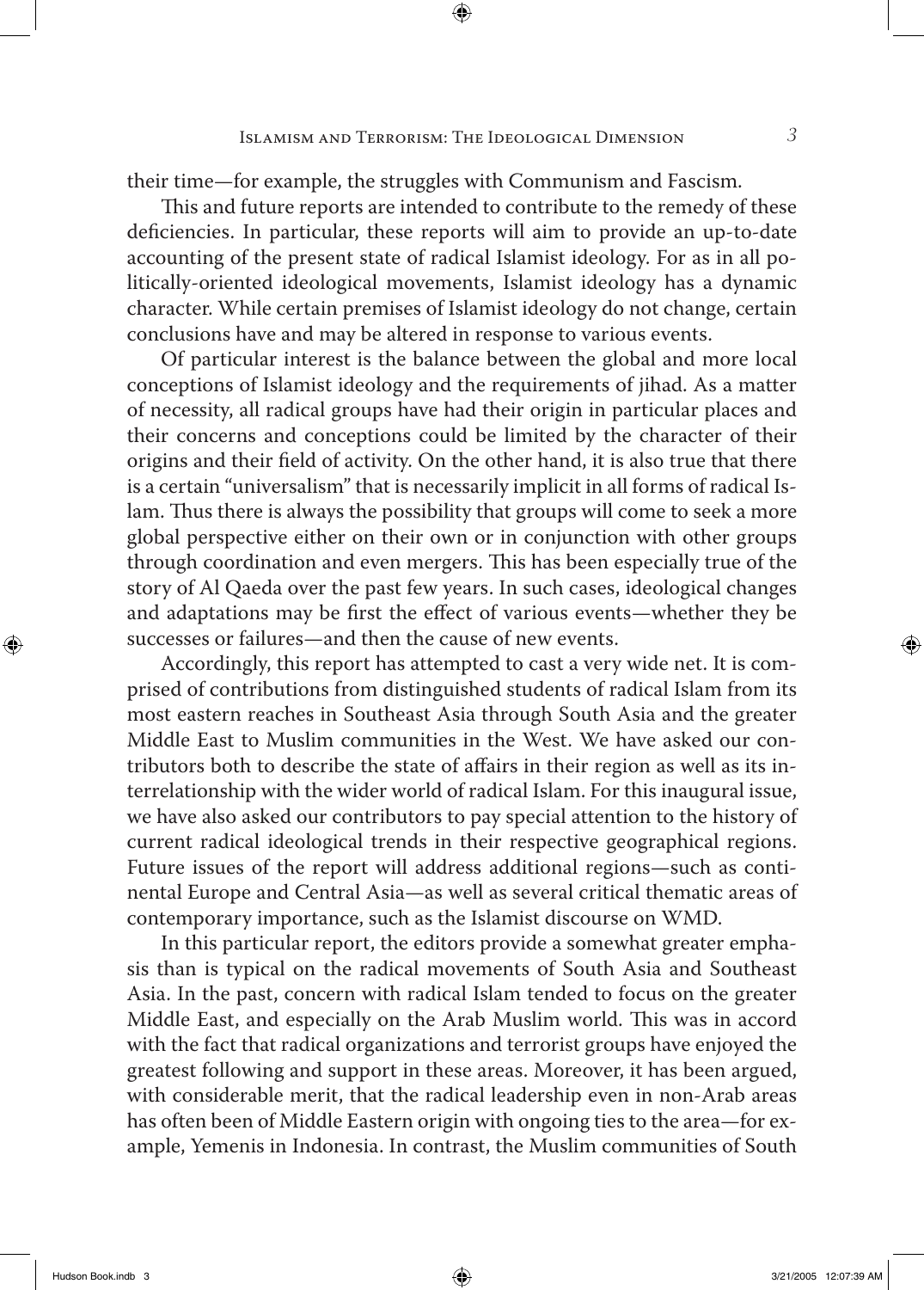#### *4* INTRODUCTION

⊕

Asia and especially Southeast Asia have well-deserved reputations for greater moderation.

However, it has always been the objective of the radical movement to radicalize these communities. As our report indicates, this effort has had some success and has even accelerated over the past three plus years due to the impact of events, including both the 9/11 attacks and the Global War on Terrorism. To some degree, it may be said that the success of the latter in weakening Al Qaeda has even contributed to the growth of radicalism, as Al Qaeda has sought and found cooperative arrangements with radical groups in Southeast Asia.

More generally, and as has been sometimes noted, recent events have contributed to a transformation of Al Qaeda from a discrete terrorist organization, and only one among many, into a "movement." This is as true today in Southeast Asia as it is in the Arab Muslim world, where certain originally independent organizations like that of Abu Musab al Zarqawi's in Iraq have pledged their loyalty to the leadership of Osama bin Laden. It is also the case in Britain, where the al-Muhajiroun have affirmed his preeminence for them. Because of this, we have introduced our geographical reports with a discussion of the most recent pronouncements of Osama bin Laden and his newly acquired lieutenant, Abu Musab al Zarqawi.

> *–Hillel Fradkin and Husain Haqqani Washington, D.C. February 2005*

⊕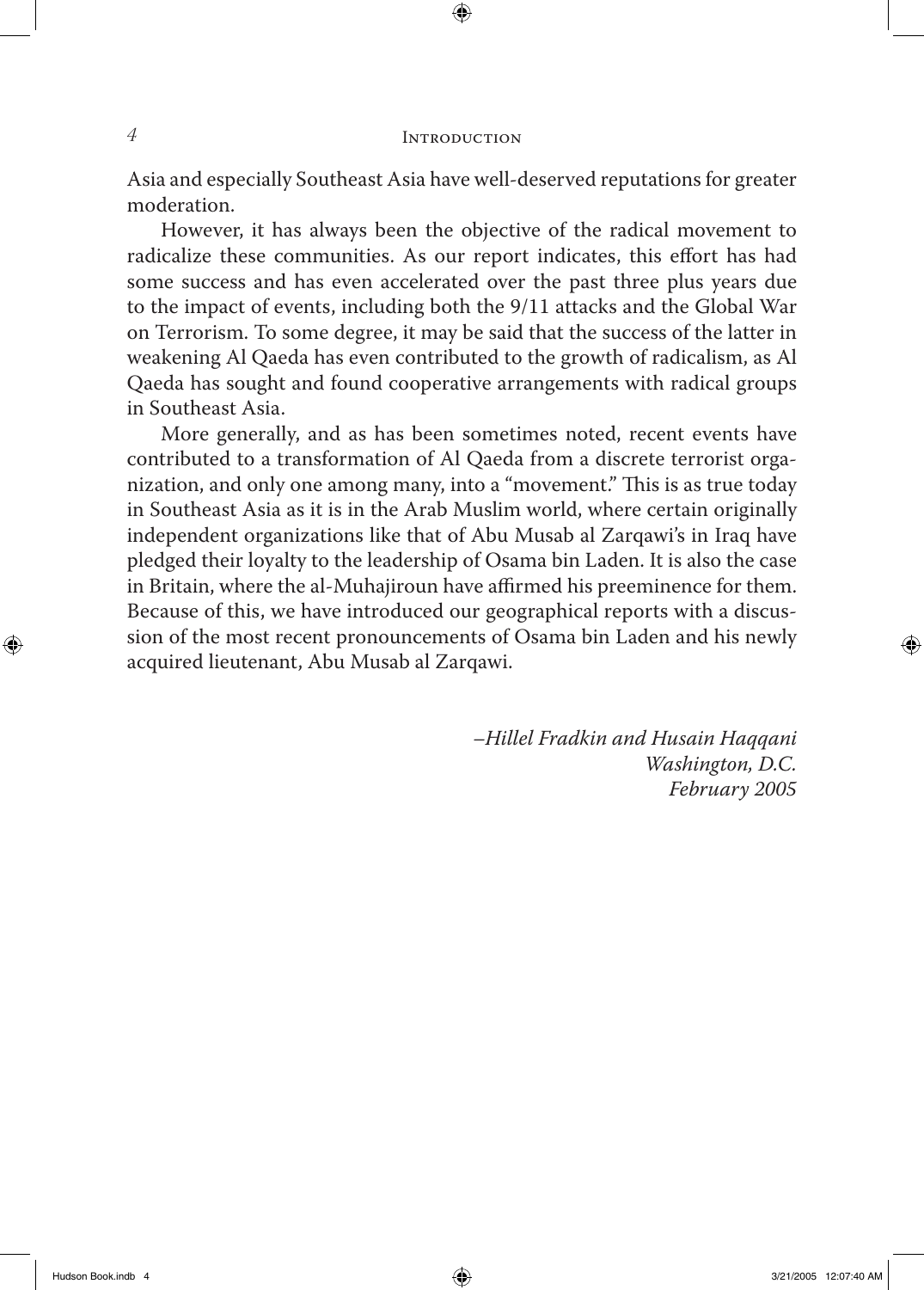## *Recent Statements of Islamist Ideology: Bin Laden and Zarqawi Speak* **HILLEL FRADKIN**

⊕

THE CONTEMPORARY ISLAMIST MOVEMENT comprises a great variety of organizations and institutions. The history of the Islamist movement presents us with a similar variety as well as some diversity of ideological perspectives of organizations and institutions. The history of the Islamist movement presents us with a similar variety as well as some diversity of Al Qaeda and its leadership occupy a central place in the Islamist ideology due to their public prominence.

Recently, Osama bin Laden, the worldwide leader of Al Qaeda, and Abu Musab al Zarqawi, the head of an Islamist terrorist group in Iraq originally called "Tawhid and Jihad," but which recently adopted the position of Al Qaeda, both issued lengthy statements of importance. The pronouncements of these two terrorist leaders concerned not only operational matters—(terrorist activities in Saudi Arabia and Iraq, respectively)—but also fulsome statements or restatements of Islamist ideology.

Because of Al Qaeda's prominence, as well as the political context in which they were offered—the then prospective Iraqi elections—these statements by bin Laden and Zarqawi are probably destined to play an important role in defining the framework of discussion for Islamist ideology in the near term. The following pages are therefore devoted to an analysis of these two statements.

#### **American Policy and American Principles**

Since September 11, 2001, Western analysts have posed and debated a<br>Scrucial question: Is it American (or modern and Western) principles that<br>have caused radical Islamic bostility to America or is it our policies—support crucial question: Is it American (or modern and Western) principles that have caused radical Islamic hostility to America or is it our policies—support for Israel, the wars in Afghanistan and Iraq, etc.—that are responsible?

The statements by bin Laden and Zarqawi seem to answer that question definitively. These terrorist leaders have declared that it is America's principles, not our policies, that have made inevitable their war upon us and any Muslim allies that we might prove to have. Although both statements are

⊕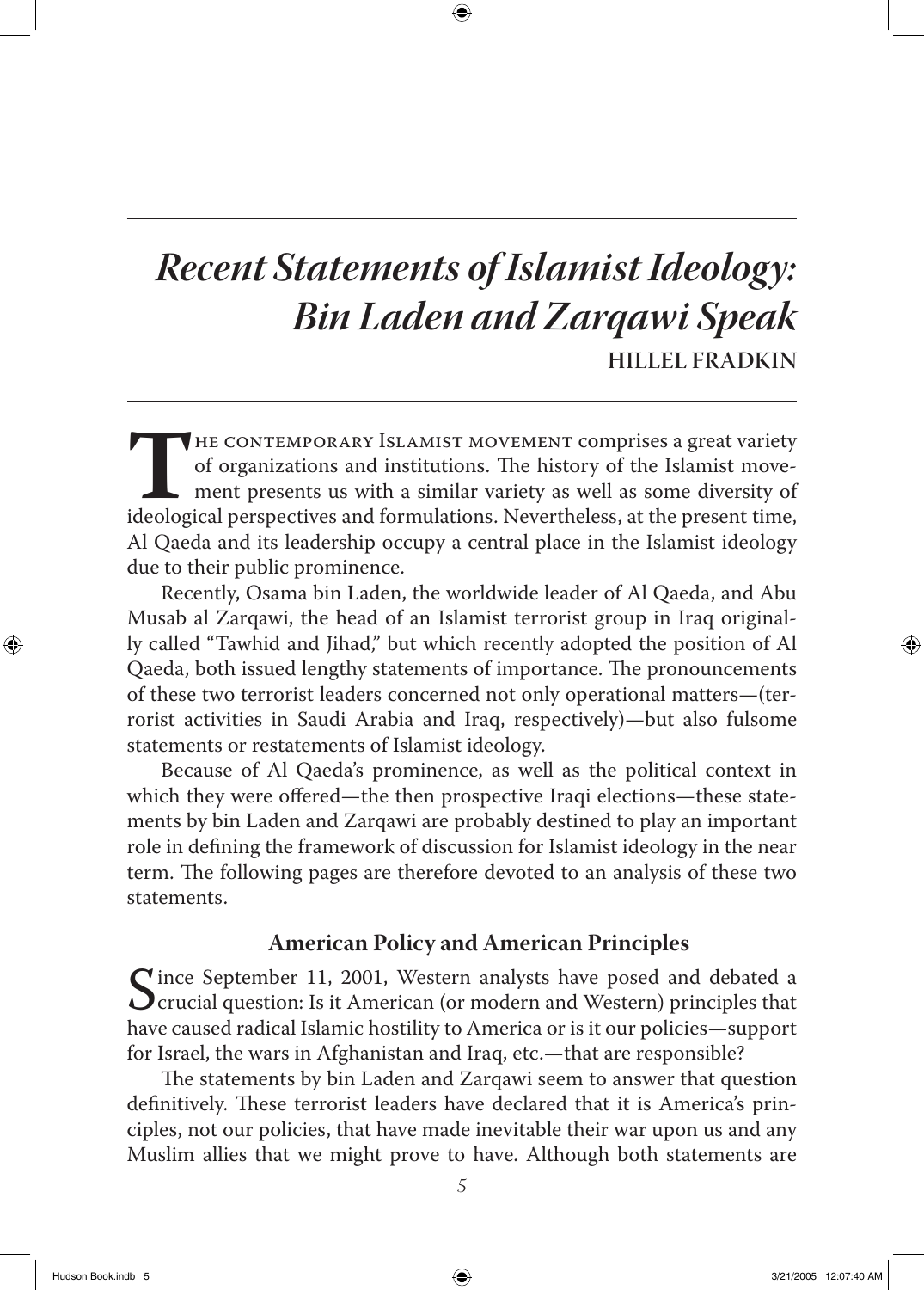#### *6* HILLEL FRADKIN

⊕

concerned with and tied to recent events in Saudi Arabia and Iraq, both are at pains to insist that these local events must be seen as expressions of a truly global struggle defined by fundamental differences of principle.

Bin Laden chooses to put the matter in terms of what he calls the worldwide struggle between "heresy" and the "Islamic nation." The forces of heresy are led by the United States and include America's allies, including Muslim allies who are "apostates" as a result of this alliance. The forces of the "Islamic Nation" are led by the mujahideen who serve as its vanguard. For bin Laden, nothing less than the fate of Islam and even of humanity is at stake in this titanic struggle.

For Zarqawi, the most important theme is democracy and what he asserts to be its fundamental incompatibility with the true foundations and principles of Islam. The forces of heresy are thus principally though not exclusively constituted by democratic principles and the American-led attempt to introduce them into the Muslim world.

Zarqawi's argument requires one qualification, since many existing nondemocratic Muslim regimes are also incompatible with proper and true Islamic political doctrine and practice. Because of his focus on the Iraqi elections, Zarqawi does not develop this aspect at length. Bin Laden, however, does, and he focuses his political critique on the monarchies or quasi-monarchies of the Arab Muslim world, beginning with an ideological assault on the Saudi monarchy that eventually embraces other Arab governments.

Because the two statements while compatible at their foundations have different foci, it will be useful to treat them separately in the following discussion.

#### **Bin Laden: The Global Heresy and Muslim Apostasy**

The immediate occasion for bin Laden's statement was the terrorist at-<br>tacks that had been carried out in Saudi Arabia in the name of Al Qaeda.<br>These attacks naturally drew the response of the Saudi government, which in tacks that had been carried out in Saudi Arabia in the name of Al Qaeda. These attacks naturally drew the response of the Saudi government, which in addition to carrying out raids and arrests, sought and received the support of at least some Saudi clerics. The latter condemned the attacks as violations of Islamic principles and law. Bin Laden's statement is in the first instance aimed at rebutting this charge and indeed hurls it back at the Saudi regime and its clerical defenders. Although the bin Laden statement is particularly concerned with Saudi events and the Saudi regime—notably, its illegitimacy on Islamic grounds—it is at the same time and by bin Laden's lights necessarily an elaboration of the general character of his ideology. For as he puts it, "this (Saudi) conflict is partly a local conflict but in other respects it is a conflict

⊕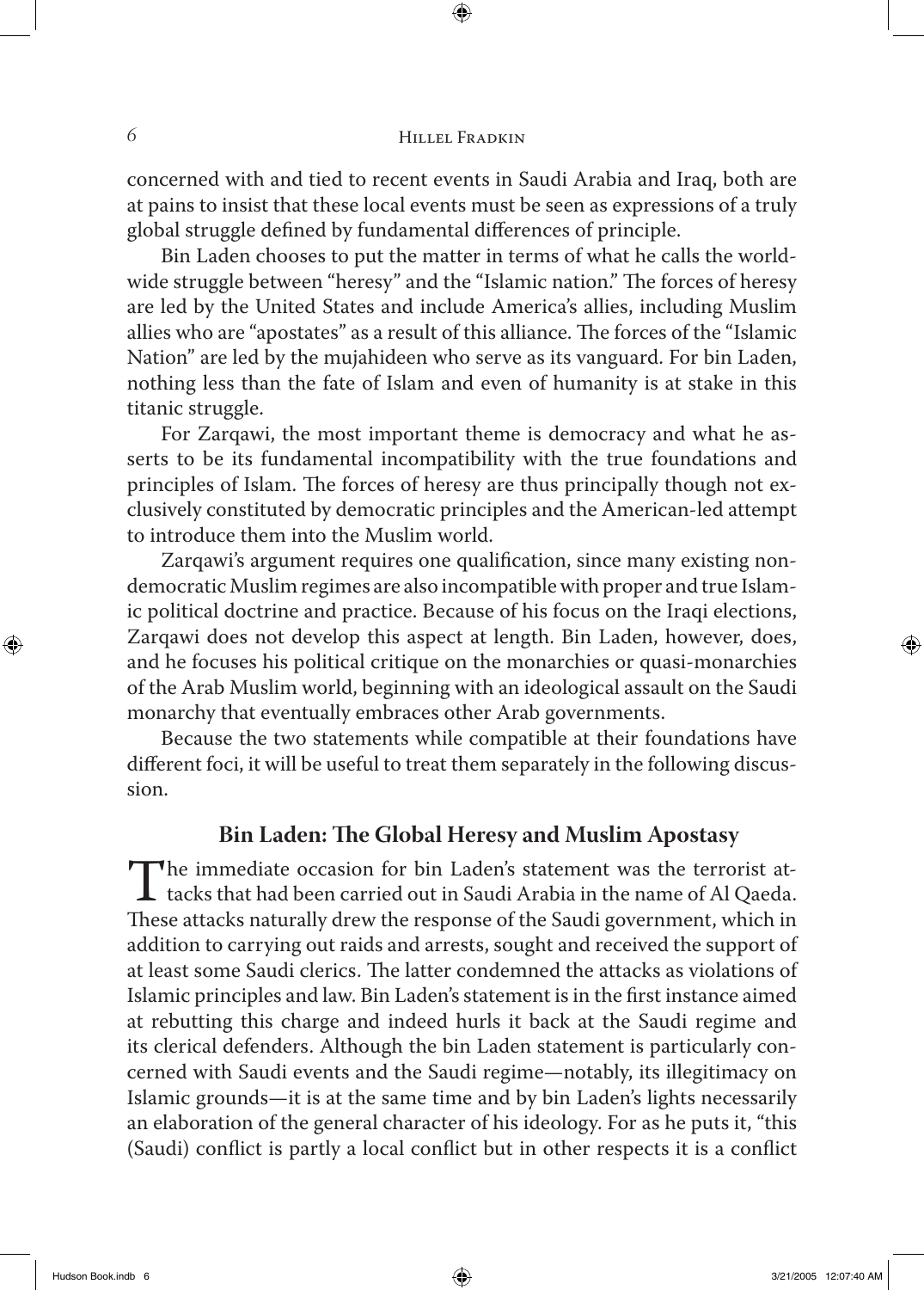between world heresy and with it today's apostates—under the leadership of America on the one hand, and on the other, the Islamic nation with brigades of the mujahideen in its vanguard."

⊕

In bin Laden's view, the connection between the global Islamic struggle against heresy and Al Qaeda's local struggle against the Saudi leaders is that the Saudi regime "allied itself with Infidel America and helped it (in its war) against Muslims." The sins of the Saudi government are many, but it is through its alliance with America that the Saudi government has finally rendered itself absolutely illegitimate, Islamically speaking. This, for bin Laden, now justifies and even requires according to Islamic law rebellion against and the overthrow of the Saudi government through attacks like the ones Al Qaeda has just recently carried out.

Bin Laden traces the reason for the Saudi embrace of its "unholy" alliance with America to the present dysfunctional character of the Saudi regime, headed as it is nominally by a ruler totally incapacitated by stroke. Both Islamic principles and other considerations render him unfit for rule and he should and would be replaced but for the rivalries within the ruling family. America, he alleges, is able to manipulate this situation and thus secure Saudi acquiescence to its nefarious purposes.

But bin Laden does not stop with the Saudi monarchy. He argues that even though circumstances in other Arab monarchies and also Arab quasimonarchies like Egypt differ, in all of them America has found the means to manipulate their policies in its favor and against the well-being of the Islamic Nation and governance by true Islamic principles. In effect, bin Laden proposes uprisings against most if not all Arab regimes. The justification for this call of "internal Jihad" is that the Arab Muslim world is rapidly being drawn ever further into heresy and apostasy by America. "Therefore it is obligatory for all Muslims to take action for reform, taking into consideration the dimension of the conflict and the fact these regimes are nothing but a part of the system of global heresy." One might say, though bin Laden does not use these terms, that the consequence of his analysis is to redefine the *Dar al Islam*—the Muslim world—as the *Dar al Harb*—the realm of war, or the realm of the Infidels.

Apart from bin Laden's discussion of Arab politics and his claim to represent the true teaching of Islam, he focuses on one other matter as important—education. According to bin Laden, America's or the "Crusader control over our country" now goes well beyond the control of Saudi Arabian politics and aims at changing "our school curricula—with the intention of disfiguring the identity of the Islamic Nation and westernizing its children."

⊕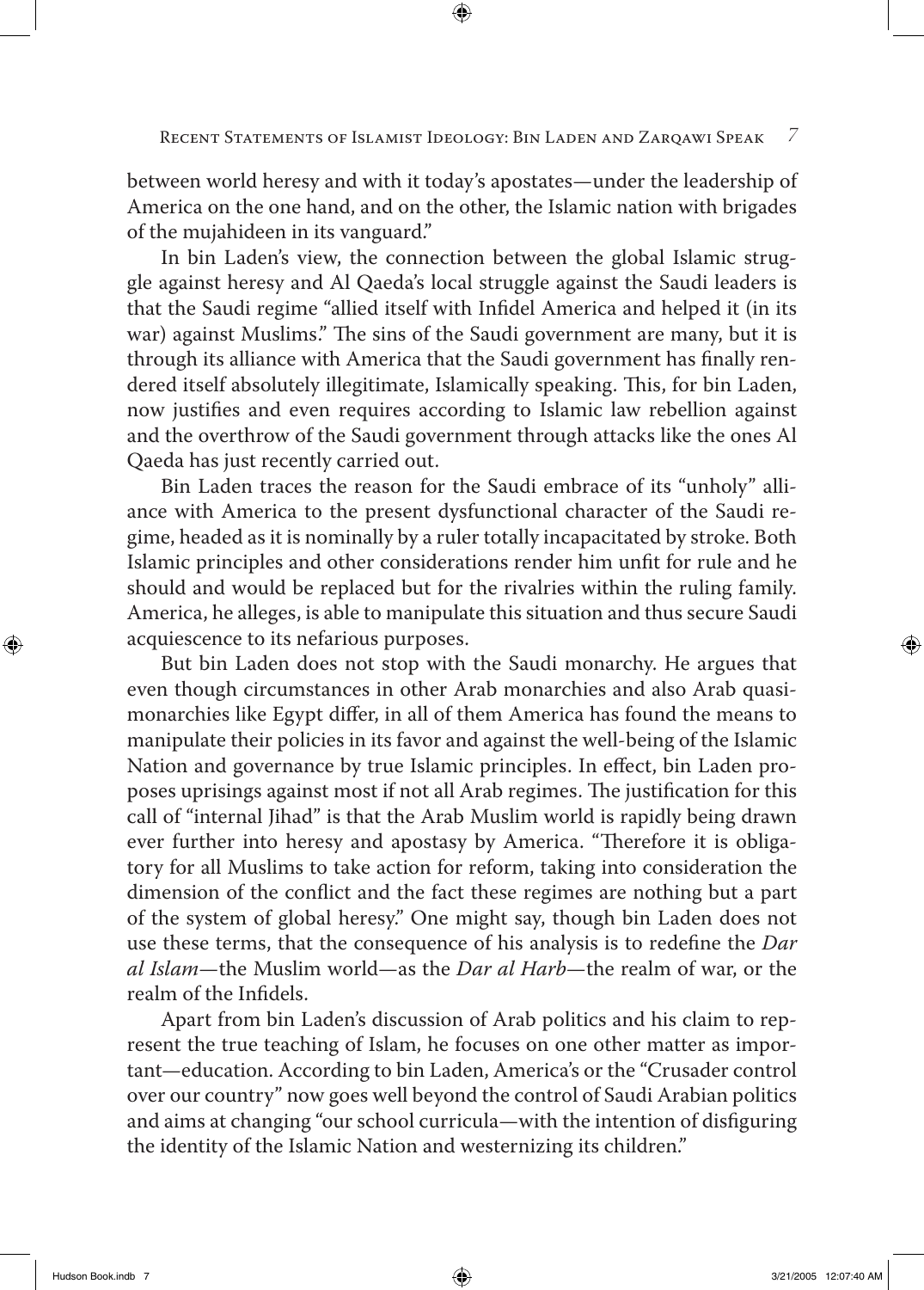#### 8 HILLEL FRADKIN

⊕

Bin Laden asserts that this is already an old American policy vis-à-vis Saudi Arabia, dating from the time of the first Gulf War, and even older elsewhere, as in Yemen and in Egypt. For bin Laden, "this Crusader intervention in the changing of the curricula is absolutely the most dangerous intervention in our affairs, because it is, in short, a change in religion." "It is evident that the outcome of changing the religious curricula is damaging both to religion and to material interests. As for the damage to religion, you already know that it is blatant apostasy, and as for material interests, the (altered curricula) will eventually produce educated slaves in our country, who will be loyal to America, sell the interests of the country and smile in the face of the Americans, while they conquer the land and defile the (Muslim's) honor, under the pretext of liberty, equality and the laws of the United Nations."

#### **Zarqawi: The Heresy of Liberal Democracy**

**B** in Laden cites no specific examples of American intervention in educa-<br>begins to it is not exactly clear what he has in mind. Nor does he give specific information about the substance of the changes in education to whi tion so it is not exactly clear what he has in mind. Nor does he give specific information about the substance of the changes in education to which he objects except to refer generally to the process of westernization, secularism and western principles such as liberty and equality. Zarqawi seems to begin where bin Laden leaves off, offering a remarkably specific discussion of the vices of democracy. For Zarqawi asserts that "Americans have been playing with the *minds* of many peoples with the lie of 'civilized democracy'" (*emphasis added*) and that democracy is as such "heresy." Moreover, he understands the wars in Afghanistan and Iraq to have been primarily motivated by this heresy: "The Infidel American administration declared war on Iraq and Afghanistan because it is the primary protector and guardian of democracy in the world." Hence, for Zarqawi as for bin Laden, Islamist hostility toward America derives from principles rather than policies—or at least from the policies that flow directly and necessarily from American principles.

Zarqawi's statement presents both general reasons why democracy is heretical as well as objections to specific aspects of a certain kind of democracy, which we would call "liberal democracy." Although Zarqawi's denunciation of democracy was much noted in the papers and referred to by President Bush, the thoroughgoing character of his attack and the fact that the object of his attack is not merely the democratic principle but liberal democracy in particular has received little attention. It thus deserves some brief elaboration.

For Zarqawi, the fundamental problem with liberal democracy is that it makes the will of the people sacred rather than the "divine law given by the Lord of the world" that alone deserves that distinction. In this way, liberal

⊕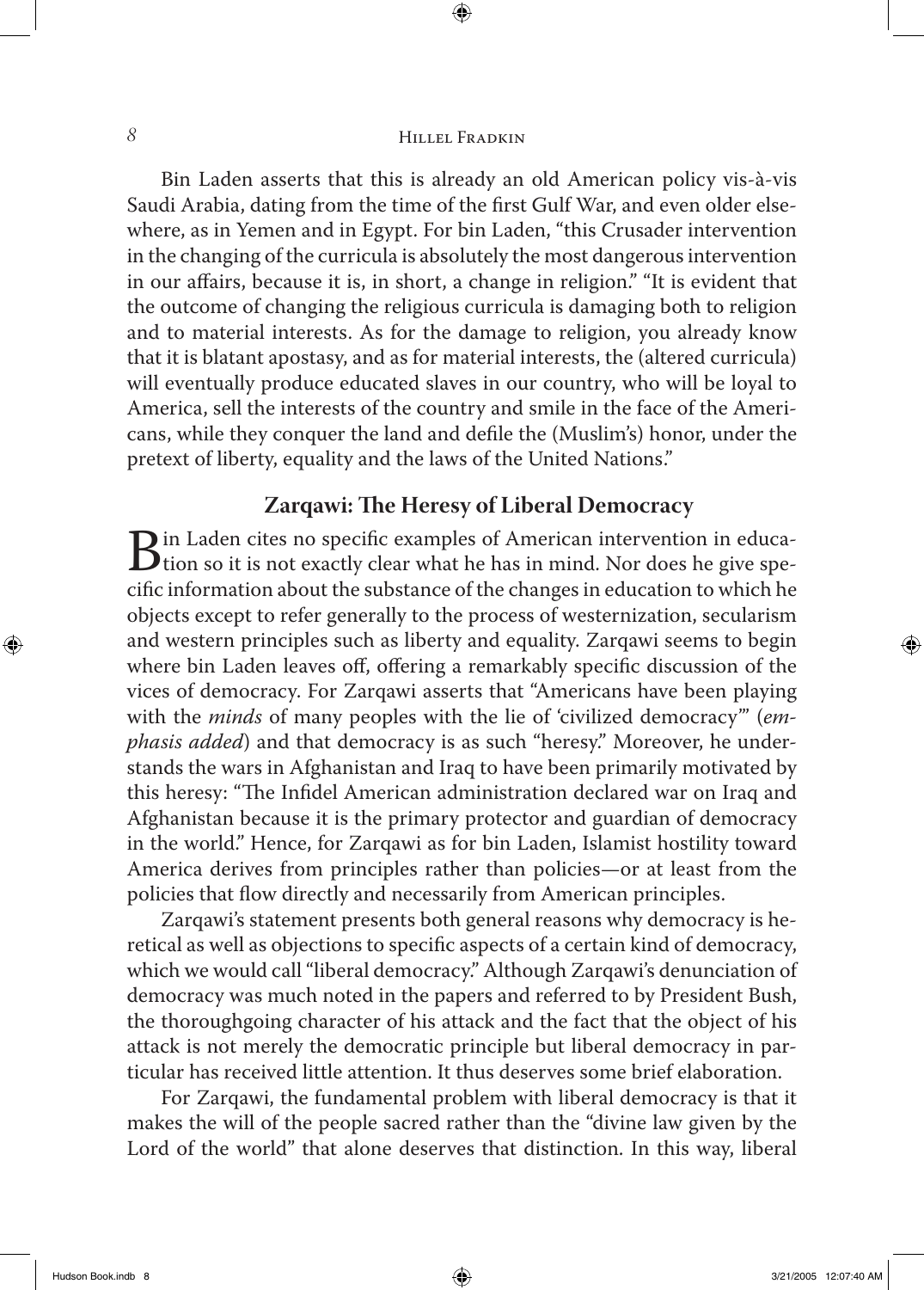#### RECENT STATEMENTS OF ISLAMIST IDEOLOGY: BIN LADEN AND ZARQAWI SPEAK *9*

⊕

democracy is not merely a political system but a "religion"— a religion, one might say, "of the people"—and it is thus heretical in at least two senses of the word. First, democracy is heretical because within a democracy, the legislator is man rather than Allah. This is the "very essence of heresy," explains Zarqawi, for it is man, not God, who is "worshipped, obeyed and deified." Second, liberal democracy in particular is that form of heresy known as "polytheism" the very form of heresy which the Qur'an was revealed to combat. Liberal democracy is polytheism since it associates man as a "partner" with God. From this heretical democratic root grow many heretical branches—the variety of democratic freedoms that constitute what we call liberal democracy.

Zarqawi enumerates several of these liberal heresies, but the first and clearly the most important from his point of view is freedom of religion. Although he does not make his argument against freedom of religion altogether clear, it would seem that he thinks of it as the necessary corollary of democracy. For without freedom of religion, freedom could not enjoy sovereign legislative authority. Freedom of religion is then "patently false and perverse," and bound to lead some to apostasy—a crime that, as Zarqawi hastens to remind his audience, is a capital offense in the Muslim context.

Zarqawi is aware of the possibility that one might maintain one's religious ritual practice and worship in a democracy through the principle of separation of religion and politics, a principle upon which he claims democracy is based. But this principle, in Zarqawi's view, amounts to telling Allah what is and what is not His prerogative. To the extent that this is not simply a democratic principle, Zarqawi implies that it is a Christian principle for it "renders to Allah what is Allah's."

Other democratic and civil liberties—such as freedom of expression, or freedom of association, and in particular the freedom to form political parties—are also if not quite equally as abhorrent as common democratic institutions like civil courts. Such courts, which owe their appointment to democratically elected legislatures, amount to making man the arbiter of governmental disputes, whereas by Zarqawi's lights, it is Allah alone who has the right of arbitration.

Thus Zarqawi rejects liberal democracy, root and branch. In fact, the heretical character of liberal democracy demands resistance, although at the present time that resistance will be difficult and necessarily violent. For Zarqawi observes, with considerable lamentation, that the problem facing Islam is not only or no longer only Infidel adversaries. Many Muslims, he explains, "continue to admire democracy and defend it as though they were its owners and creators; their hearts are imbued with the love of democracy as the Chil-

⊕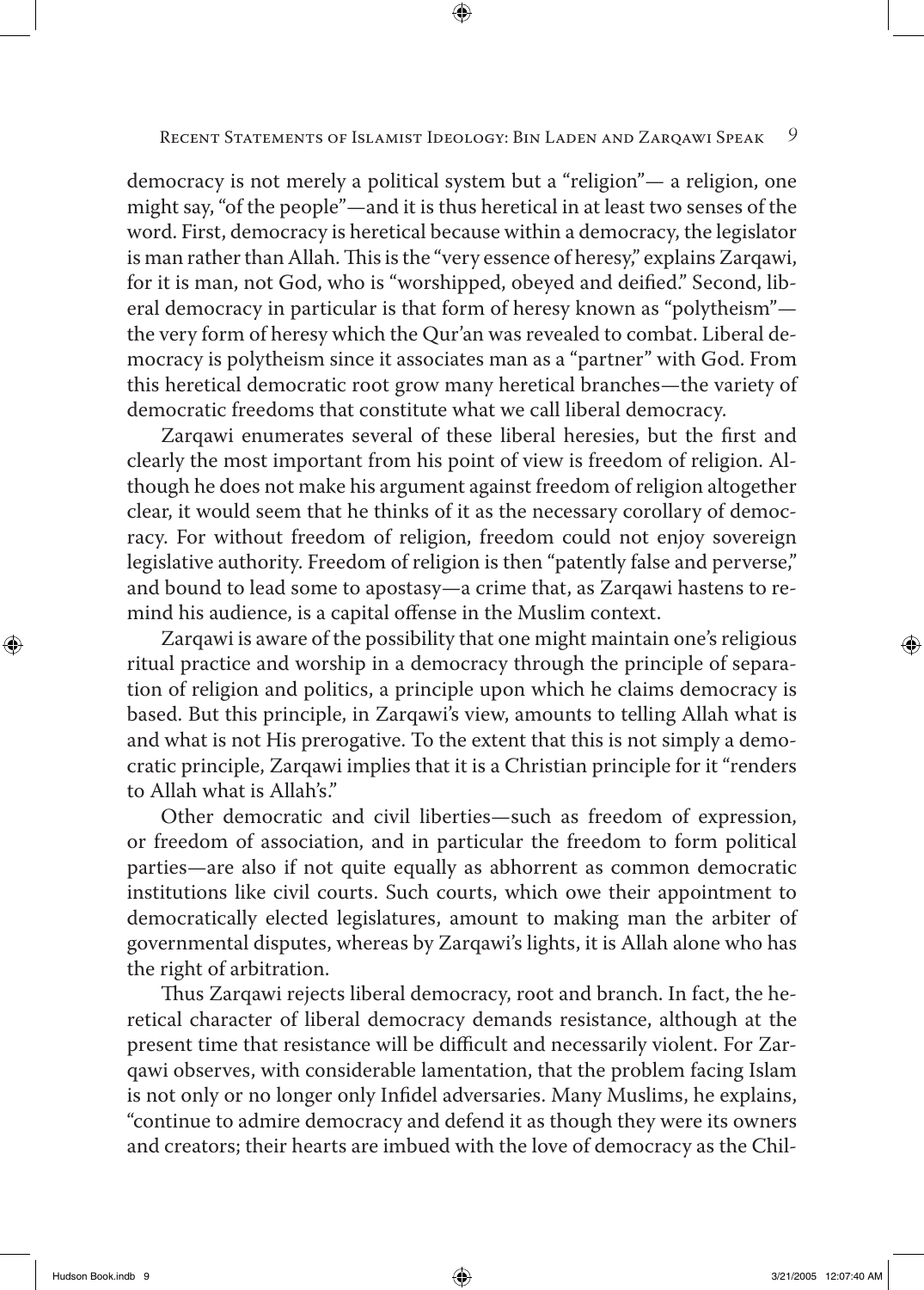#### *10* HILLEL FRADKIN

⊕

dren of Israel were imbued with the love of the (golden) calf." This is so even though "democratic experiments have had damaging consequences for the Muslims, causing weakness, controversy, division, and conflict." In keeping with this view, Al Qaeda operatives in Iraq subsequently announced to Iraqi citizens before the elections: "Take care not to go near the centers of heresy and abomination, that is the election (stations). He who has warned has carried out his duty; (if something happens) do not blame us, but yourselves."

#### **Democracy vs. the Islamic Nation**

Though the themes of both bin Laden and Zarqawi are not simply new,<br>they place a particularly heavy stress on the actual or potential inner cor-<br>ruption of Muslim society—whether specifically in the case of Saudi Arabia they place a particularly heavy stress on the actual or potential inner corruption of Muslim society—whether specifically in the case of Saudi Arabia and Iraq, or more generally in the wider Muslim world, especially the Arab Muslim world. It is this perceived potential for internal corruption that justifies the perpetration of violence against other Muslims. The crossing of this sometime red line requires concerted argument on its behalf, for as both bin Laden and Zarqawi know, the perpetration of this kind of violence, in contrast to violence directed solely against Infidel targets, is suspect by many Muslims and has recently been debated by Islamic legal authorities, including by those sympathetic to the Islamist cause.

In both cases, the strategy of their argument is to tie the necessity of this violence to a global struggle with democratic heresy. In bin Laden's treatment, the "near enemy"—Muslim rulers—has now practically merged with the "far enemy"—America. In Zarqawi's treatment, the very souls of Muslims are now merging with those of the Infidels.

In both cases, this strategy has the effect of breaking down the distinction between principles and policies—the theme of Western analysis and even Muslim analysis in times past. Though their statements are in the beginning and end obviously related to very specific countries and events, the link to the global seems first and foremost to be a reaction to the prospect of some real reform in the Arab Muslim world. Though Western analysts are still uncertain and much divided over the real prospects of such reform, bin Laden and especially Zarqawi seem to be persuaded that it is a genuine and serious threat. The Iraqi elections appear to have reinforced that belief.

Inasmuch as that requires Islamist discourse to put a particular stress on the issue of democracy, we are likely to see the idea of democracy as heresy play an even more prominent role in Islamist discourse than heretofore. While the most immediate bearing of this will be on the political life of mostly Muslim countries around the world, it also directly affects the minority Mus-

⊕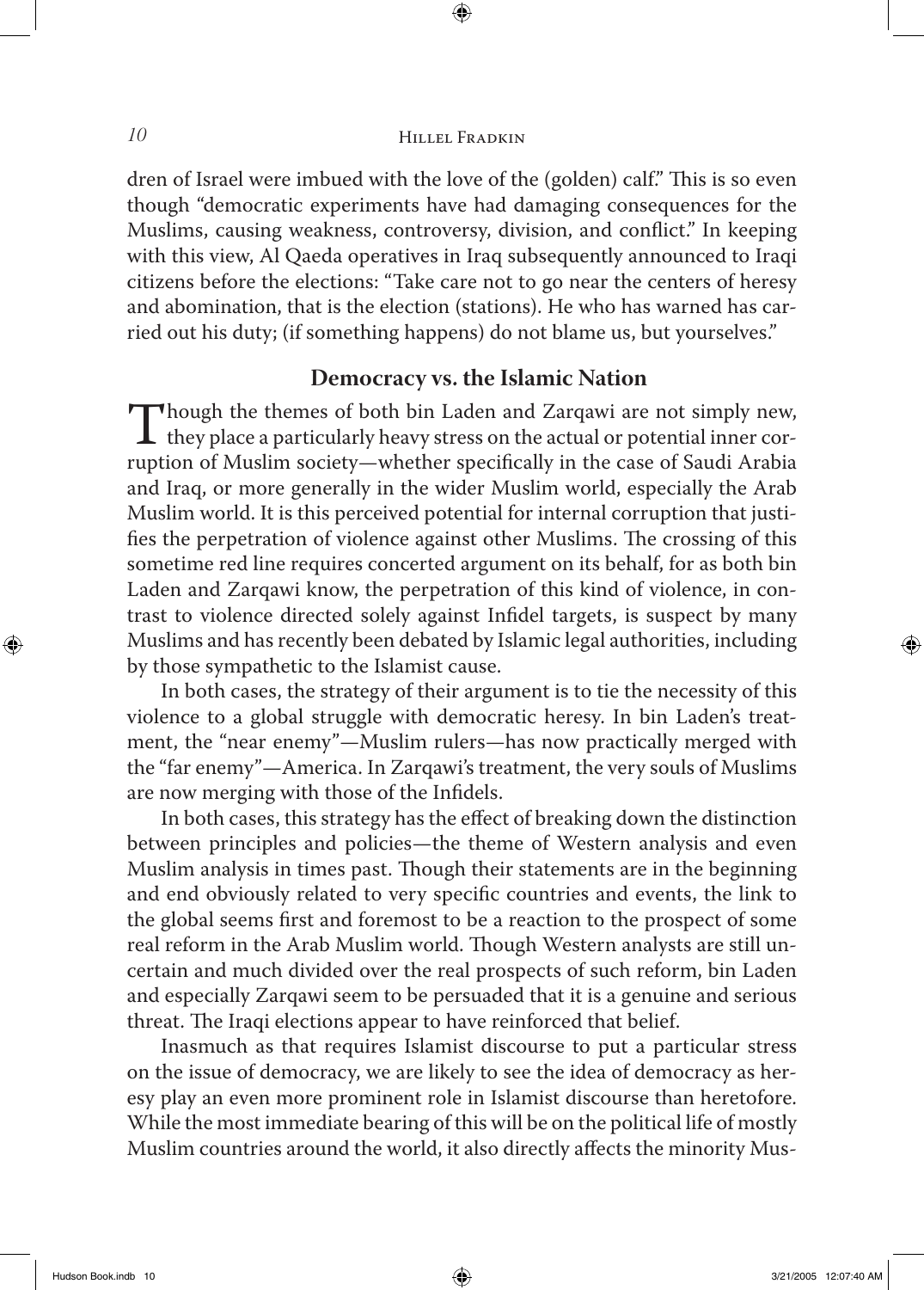RECENT STATEMENTS OF ISLAMIST IDEOLOGY: BIN LADEN AND ZARQAWI SPEAK *11*

lim communities living within Western democracies. If it is determined to be illegitimate for Muslims to govern themselves democratically, the question will arise whether Muslims living in democratic countries can participate in democratic practice at all.

 $\bigoplus$ 

 $\bigoplus$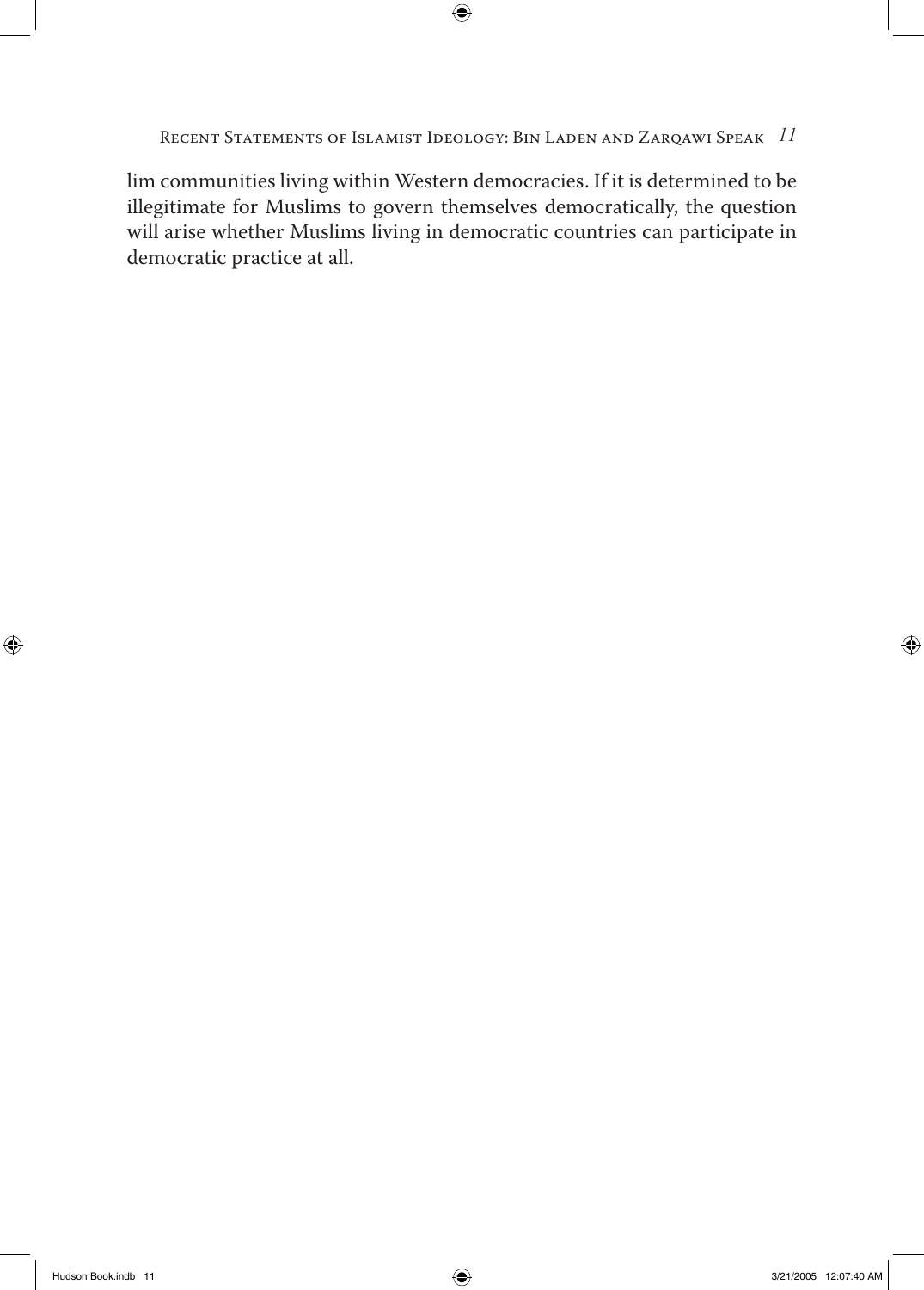# *The Ideologies of South Asian Jihadi Groups*

**HUSAIN HAQQANI**

**ALTHOUGH AN OVERWHELMING majority of South Asian Muslims has practiced several variations of Sufi Islam over history, the region has been home to minority puritanical movements resisting "un-Islamic influences" or non-Mus** practiced several variations of Sufi Islam over history, the region has been home to minority puritanical movements resisting "un-Islamic grown out of these Islamic revivalist movements. In recent years, jihad has been used by the fragile Pakistani state to bolster its national identity against India. Pakistan's crucial role as the staging ground for the anti-Soviet Jihad in Afghanistan created a nexus between Pakistan's military and secret services, which was heightened by the state sponsorship of jihad against India in the disputed territory of Jammu and Kashmir. Several jihadi groups have emerged over the last two decades in Pakistan and Kashmir, occasionally spreading operations into parts of India. Some offshoots of radical Islamist movements in Bangladesh have also embraced jihadi ideology and rhetoric in recent years, increasing the prospect of militancy and terrorism in Bangladesh.

⊕

#### **Sources of Islamism in South Asia**

Until the decline of the Mughal Empire in the eighteenth century, Mus-<br>lim rulers presided over South Asian kingdoms in which the majority of<br>their subjects were Hindus. The exigencies of Muslim ascendancy in a nonlim rulers presided over South Asian kingdoms in which the majority of their subjects were Hindus. The exigencies of Muslim ascendancy in a non-Muslim environment demanded religious tolerance by the rulers and resulted in syncretism in the religion as practiced by local Muslims. Unlike in the Middle East, enforcement of Shariah in historic India was never complete. But Muslim ulema, muftis and qadis as well as laymen enjoyed a position of relative prestige as co-religionists of the rulers.

The rise of British rule, culminating in the formal addition of India to the British Empire after 1857, marked the end of the privileged position of Muslims. The Muslim community's response to the gradual decline in Muslim political power came in the form of revivalist movements seeking to sharpen an Islamic identity. South Asia's Islamist political movements trace their in-

⊕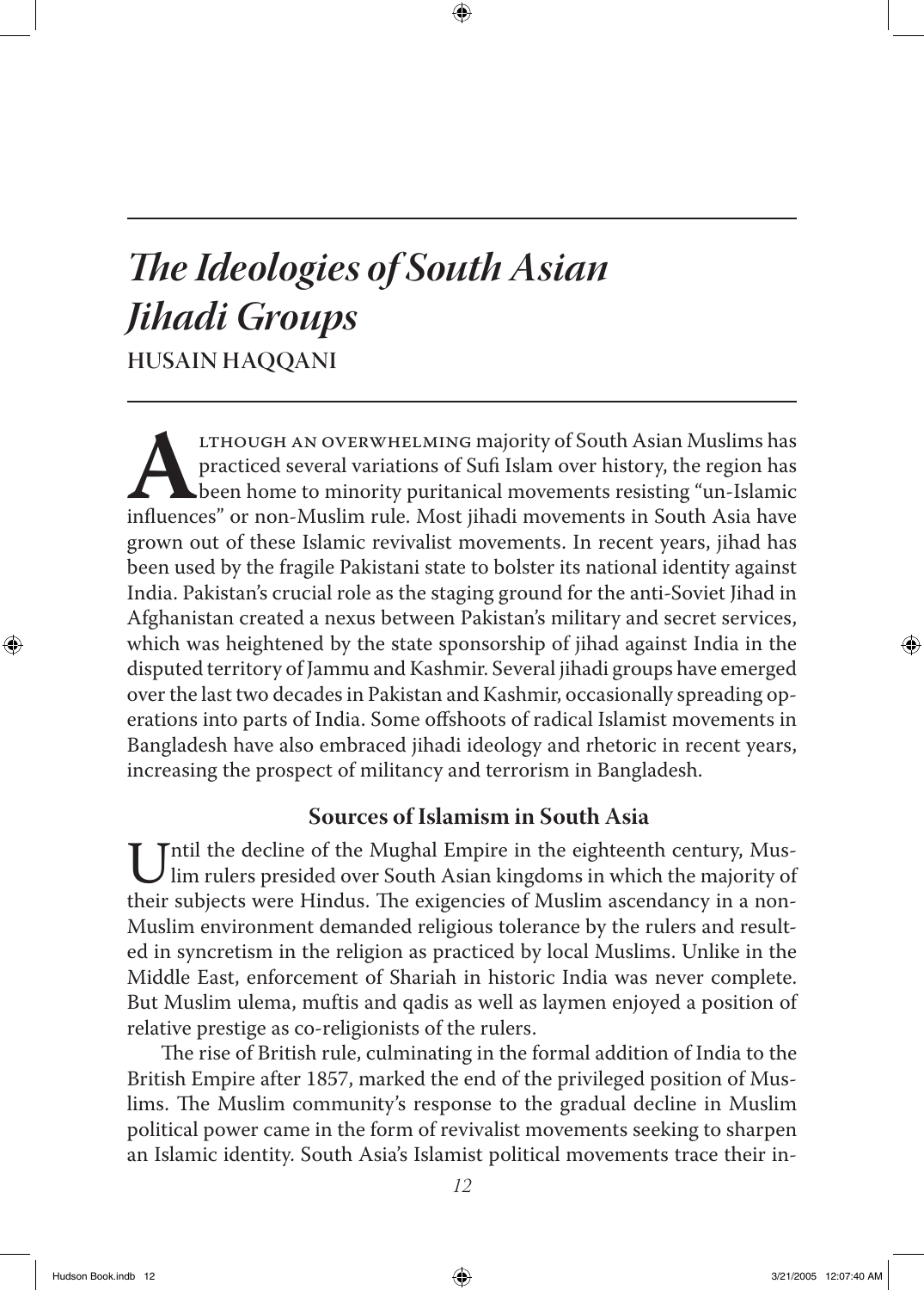⊕

spiration back to Sheikh Ahmed Sirhandi's challenge in the sixteenth century to the ecumenism of Mughal emperor Akbar.

In the nineteenth century, the first jihadi group emerged in India and operated in the country's northwest frontier, including parts of present-day Pakistan and Afghanistan. This puritanical militant movement fought the region's Sikh rulers. The rise of British power simply changed the militants' target. The movement's founder, Sayyid Ahmed of Bareili, organized cells throughout India to supply the frontier movement with men and money. Calling themselves "mujahideen," the movement's followers interpreted the Islamic concept of jihad in its literal sense of holy war. Sayyid Ahmed of Bareili (not to be confused with Sir Sayyid Ahmed Khan, the reformer) had been influenced by the ideas of Muhammad ibn-Abdul Wahhab, to which he had been exposed during his pilgrimage to Mecca. He called for a return to early Islamic purity and the re-establishment of Muslim political power. Sayyid Ahmed's revival of the ideology of jihad became the prototype for subsequent Islamic militant movements in South and Central Asia and is also the main influence over the jihad network of Al Qaeda and its associated groups in the region.

The influence of Sayyid Ahmed's ideas and practices on South Asian Islamists is visible in recent jihad literature in Pakistan, which invariably draws parallels between British colonial rule in the nineteenth century and U.S. domination since the end of the twentieth. Unlike in Sayyid Ahmed's time, today's jihad battlefield is not limited to a single geographic area. Nor are the various mujahid cells dependent on handwritten messages delivered by couriers riding (and hiding) for thousands of miles. Modern communications facilitate jihad without frontiers. After all, the enemy is also global in reach. And despite the differences in technology, the nineteenth-century mujahideen remain the role model for today's jihadis, who make up an international network aimed at waging holy war at a time when the majority of Muslims seek to synthesize their faith with modern living.

But the revivalist ideas of Sheikh Ahmed Sirhandi and the jihadi ideology of Sayyid Ahmed of Bareili alone do not explain the rise of modern jihadis. Even the large number of South Asian Muslims who embraced western learning under British rule were influenced by revivalist ideas to the extent of seeking a separate identity from South Asia's Muslims, a process that was somewhat accelerated by the demand for and creation of Pakistan.

The emergence of Pakistan as an independent state in 1947 was the culmination of decades of debate and divisions among Muslims in British India about their collective future. The concept of a Muslim-majority Pakistan

⊕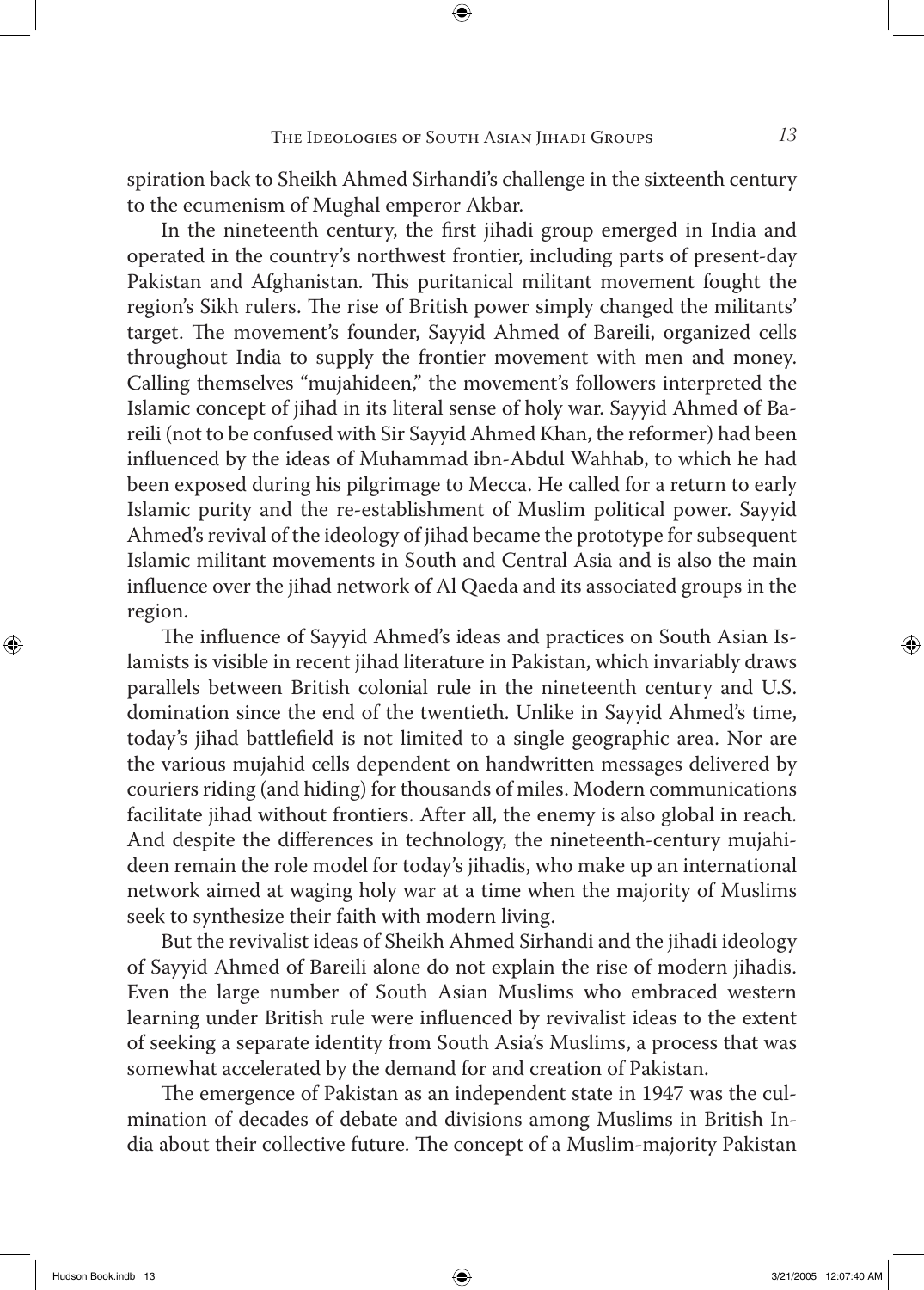#### *14* HUSAIN HAQQANI

⊕

rested on the notion that India's Muslims constituted a separate nation from non-Muslim Indians. Although the Islamists did not like the westernized leadership that sought Pakistan, and in some cases actively opposed the campaign for Pakistan, the lack of religious orthodoxy among Pakistan's founders did not prevent them from seeking the revival of Islam's lost glory in South Asia. In fact, the creation of a Muslim-majority state provided them with a better environment to pursue their ideas.

Soon after independence, Pakistan's Constituent Assembly declared in 1949 that South Asian Muslims had created Pakistan for the principal objective of "ordering their lives in accordance with the teachings and requirements of Islam." Prominent individuals within the government mooted proposals for adopting Arabic as the national language, and of changing the script of the Bengali language from its Sanskrit base to an Arabic-Persian one. The president of the ruling Muslim League announced that Pakistan would bring all Muslim countries together into "Islamistan"—a pan-Islamic entity. In 1949, the Pakistani government also sponsored the World Muslim Conference presided over by the Grand Mufti of Palestine, Amin al-Husseini, to promote Pan-Islamism. This conference led to the formation of the Motamar al-Alam al-Islami (Muslim World Congress), which has since played a crucial role in building up the feeling of Muslim victimization that has subsequently fed the global Islamist movement.

Since the creation of Pakistan, Islamist groups have been sponsored and supported by Pakistan's state machinery at different times to influence domestic politics and shore up Pakistani national identity, which is periodically threatened by sub-national ethnic challenges. The Islamists have also helped support the Pakistani military's political dominance. Islamists have been allies in the Pakistan military's efforts to seek "strategic depth" in Afghanistan—a euphemism for Pakistan's efforts to make Afghanistan a client state of Pakistan—and to put pressure on India for negotiations over the future of Kashmir, the Muslim majority Himalayan region that has been disputed by India and Pakistan since their partition.

Pakistan's state institutions, notably national security institutions such as the military and the intelligence services, have played a leading role in building Pakistani national identity on the basis of religion since Pakistan's emergence. This political commitment to an "ideological state" gradually evolved into a strategic commitment to the jihadi ideology, especially during and after the Bangladesh war of 1971. Then, the Pakistani military used the Islamist's idiom and the help of Islamist groups to keep elected secular leaders supported by the majority Bengali-speaking population out of power. A

⊕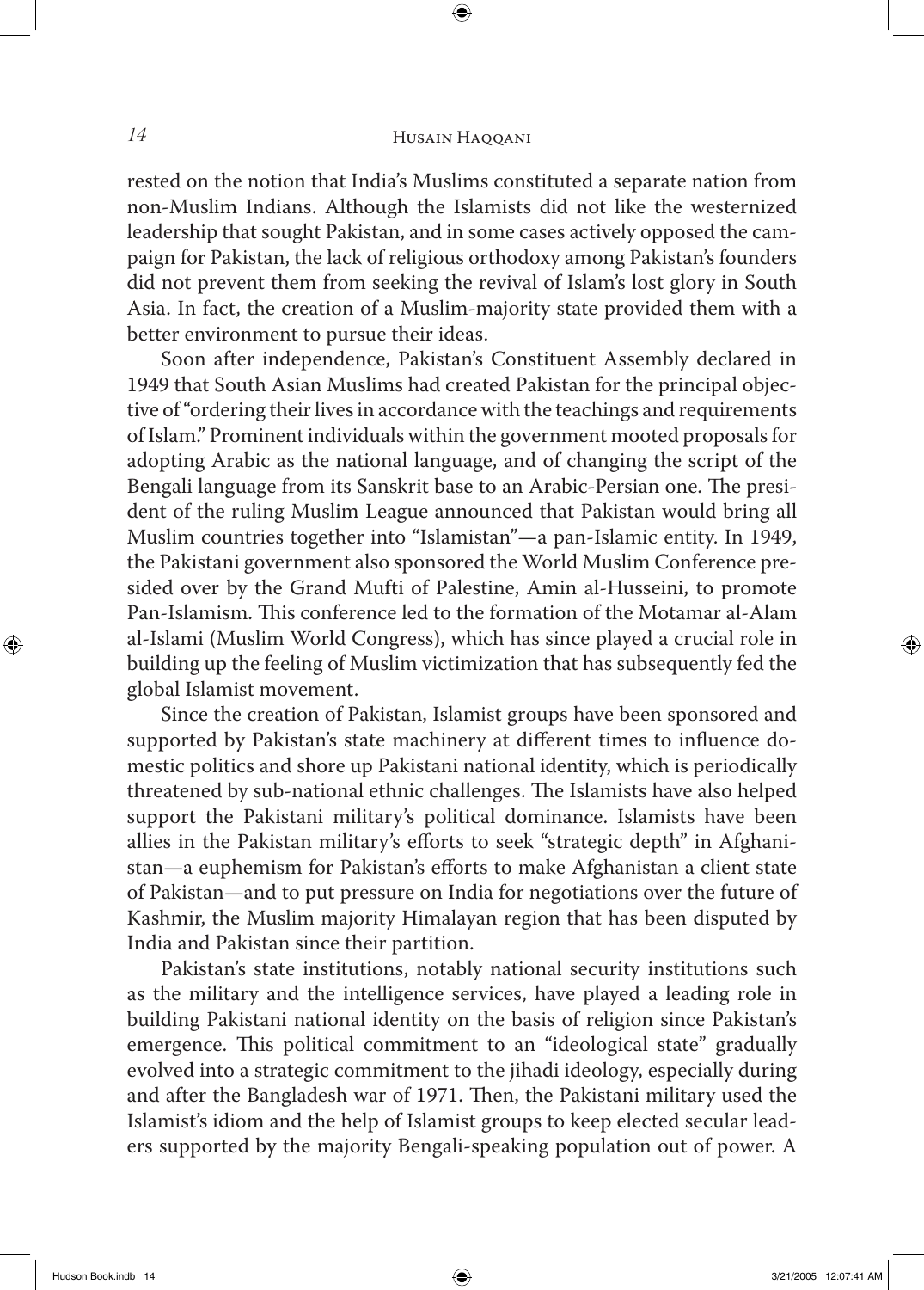⊕

Bengali rebellion and brutal suppression of the Bengalis by the military followed. In the 1971 war the country was bifurcated, leading to the birth of an independent Bangladesh.

In the original country's western wing, the effort to create national cohesion between Pakistan's disparate ethnic and linguistic groups through religion took on greater significance and its manifestations became more militant. Religious groups, both armed and unarmed, have become gradually more powerful as a result of this alliance between the mosque and the military. Radical and violent manifestations of Islamist ideology, which sometimes appear to threaten Pakistan's stability, are in some ways a state project gone wrong.

Given Pakistan's status as an ideological state, Islamic political groups of all kinds have proliferated in the country and several of them have received state patronage at one time or another. Others have operated independently or with the support of fellow Islamist groups outside the country. The organized jihadi movements that have been militarily active since the anti-Soviet Afghan Jihad can be classified into three groups. The first of these groups is centered on the *Jamaat-e-Islami* (Islamic Society) founded by Islamist scholar Maulana Abul Ala Maududi in 1941. The second group includes the *Deobandi* movements that arose from the austere interpretations of Islam emanating from the Deoband madrasa of Northern India, which was founded in 1867 to protect Muslims from being seduced by Western materialism. The third group of South Asian jihadis is *Wahhabi*, which is influenced by the doctrine of Muhammad ibn-Abdul Wahhab and almost invariably funded by Saudi Arabia.

#### **Jamaat-e-Islami and its Jihadi Offshoots**

The Jamaat-e-Islami is an Islamist party similar to the Arab Muslim Broth-<br>erhood, with which it has both ideological and organizational links. It<br>has operated over the decades as a political party a social welfare organiz erhood, with which it has both ideological and organizational links. It has operated over the decades as a political party, a social welfare organization, a pan-Islamic network and the sponsor of militant groups fighting in Afghanistan and Kashmir. For years, Jamaat-e-Islami was the major recipient of Saudi assistance in Pakistan, until its current leadership failed to support the Kingdom in the 1991 Gulf War. Although relations between the Saudi government and Jamaat-e-Islami have since been repaired, the disagreement between them in the early 1990s led the Saudis to divert support from Jamaat-e-Islami to Deobandi and Wahhabi groups for a period, somewhat diminishing Jamaat-e-Islami's status as the dominant Islamist group in South Asia.

The founder of Jamaat-e-Islami, Abul Ala Maududi (1903-1979), was a

⊕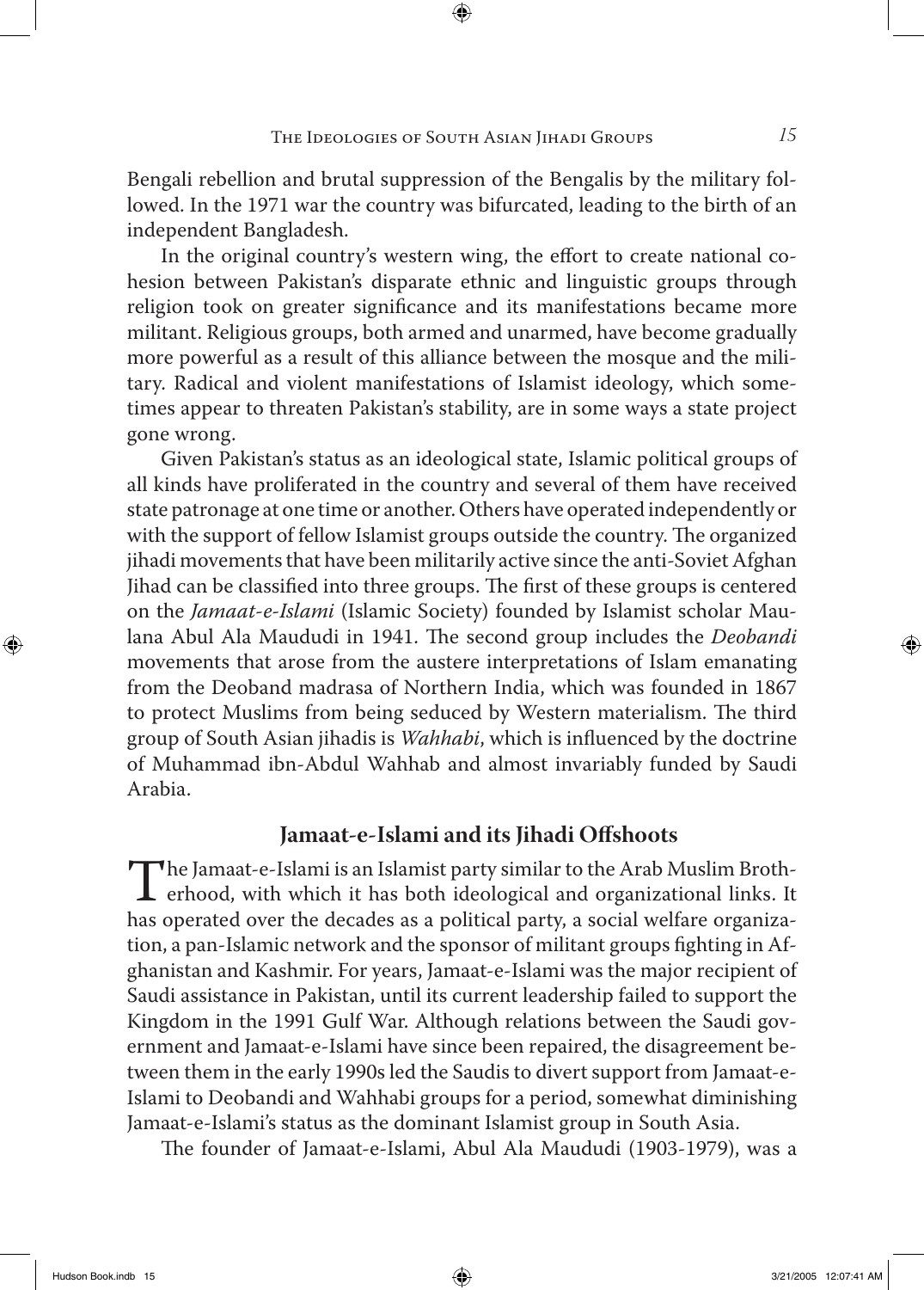#### *16* HUSAIN HAQQANI

⊕

prolific writer. In his books and pamphlets, running into over one hundred in number including a six-volume commentary on the Quran, Maududi laid out an elaborate ideological vision. He argued that Islam was as much a political ideology as it is a religion and that the basic division in the world was between "Islam and un-Islam." Maududi critiqued all un-Islamic ideologies, including socialism, communism, secularism and capitalism. He described the political system of Islam as "theo-democracy"—a system in which officials would be elected but would be subject to divine laws interpreted by the theologically learned.

The Islamic ideology, according to Maududi, carried forward the mission of the Prophets, which he described as follows:

1. To revolutionize the intellectual and mental outlook of humanity and to instill the Islamic attitude towards life and morality to such an extent that their way of thinking, ideal of life, and standards of values and behavior become Islamic;

2. To regiment all such people who have accepted Islamic ideals and molded their lives after the Islamic pattern with a view to struggling for power and seizing it by the use of all available means and equipment;

3. To establish Islamic rule and organize the various aspect of social life on Islamic bases, to adopt such means as will widen the sphere of Islamic influence in the world, and to arrange for the moral and intellectual training, by contact and example, of all those people who enter the fold of Islam from time to time.<sup>1</sup>

Maududi also laid out a stage-by-stage strategy for Islamic revolution in his many speeches and writings. His first major book, *Al-Jihad fil-Islam* (*Jihad in Islam*), defined the various ways and means of struggle for the perfect Islamic state. In other books, Maududi described the social, economic and political principles of Islam.

The Jamaat-e-Islami adopted a cadre-based structure similar to that of communist parties. It built alliances with Islamist parties in other countries, recruited members through a network of schools and hoped to serve as the vanguard of a gradual Islamic revolution. Though the party's call for Islamic revolution did not have mass appeal, its social service infrastructure helped create a well-knit, nation-wide organization within a few years of partition in 1947. After the creation of Pakistan, Jamaat-e-Islami divided its organization into two entities—one based in India, the other in Pakistan. The Indian branch refrained from directly participating in electoral politics, and focused instead on developing pious cadres for the eventual transformation

⊕

↔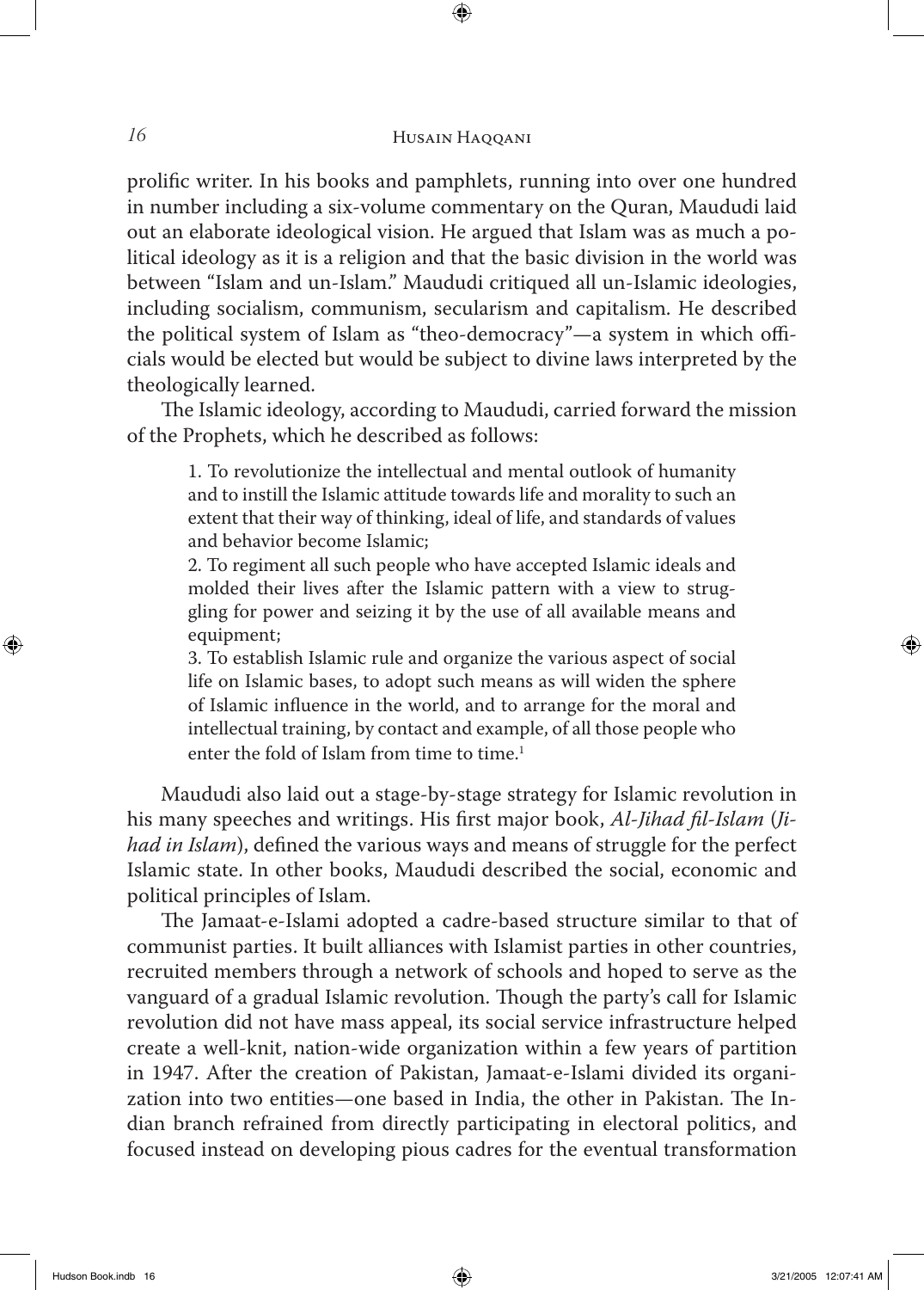⊕

of the region into an Islamic state. In Pakistan, Jamaat-e-Islami participated in elections with poor results until 2002, when it formed an alliance with other Islamist groups and won a significant share of seats in parliament and two provincial legislatures.

The Jamaat-e-Islami's real opportunity in Pakistan lay in working with the new state's elite, gradually expanding the Islamic agenda while providing the theological rationale for the Pakistani elite's plans for nation building on the basis of religion. Jamaat-e-Islami's cadres among students, trade unions and professional organizations, as well as its focus on building its own media, made it a natural ally for those within the government who thought that Pakistan's survival as a state required a religious anchor.

The Jamaat-e-Islami's first foray into military jihad came in 1971, when its cadres sided with the Pakistan army in opposing independence for Bangladesh. Jamaat-e-Islami members were organized in two militant groups, *Al-Badr* and *Al-Shams*, and were trained by the Pakistani army to carry out operations against Bangladesh nationalists seeking separation from Pakistan. In the initial years after Bangladesh's independence, this role of the Jamaate-Islami prevented the movement from assuming an overt political role in Bangladesh, but the organization has since revived and is now part of the ruling coalition in Bangladesh. Although the Bangladesh Jamaat-e-Islami is occasionally accused of using its muscle against political opponents, it operates within the country's political system and appears to have opted against direct participation in military jihad. Other Bangladeshi Islamist groups including some offshoots of the Jamaat-e-Islami have been alleged to have developed links with global terrorist networks such as al-Qaeda.

The collaboration with the Pakistan army in what turned out to be a lost battle in what was then Eastern Pakistan helped Jamaat-e-Islami forge closer links with the Pakistani military and intelligence services. These links led to the organization's close identification with the Islamizing military regime of General Ziaul Haq (1977-1988). Jamaat-e-Islami Pakistan was directly involved in supporting the Afghan mujahideen operating out of Pakistan, maintaining close ties with Gulbeddin Hikmatyar's Hizbe Islami (Islamic Party) and Burhanuddin Rabbani's Jamiat-e-Islami (Islamic Society). Both of these Afghan Jihadi groups adopted the ideological precepts of Pakistan's Jamaate-Islami, which influenced Hikmatyar's anti-Western bent during and after the anti-Soviet struggle.

During the period of the war against the Soviets, Jamaat-e-Islami was able to build a significant infrastructure, including madrasas, businesses and charities with the help of generous financial contributions from the gov-

⊕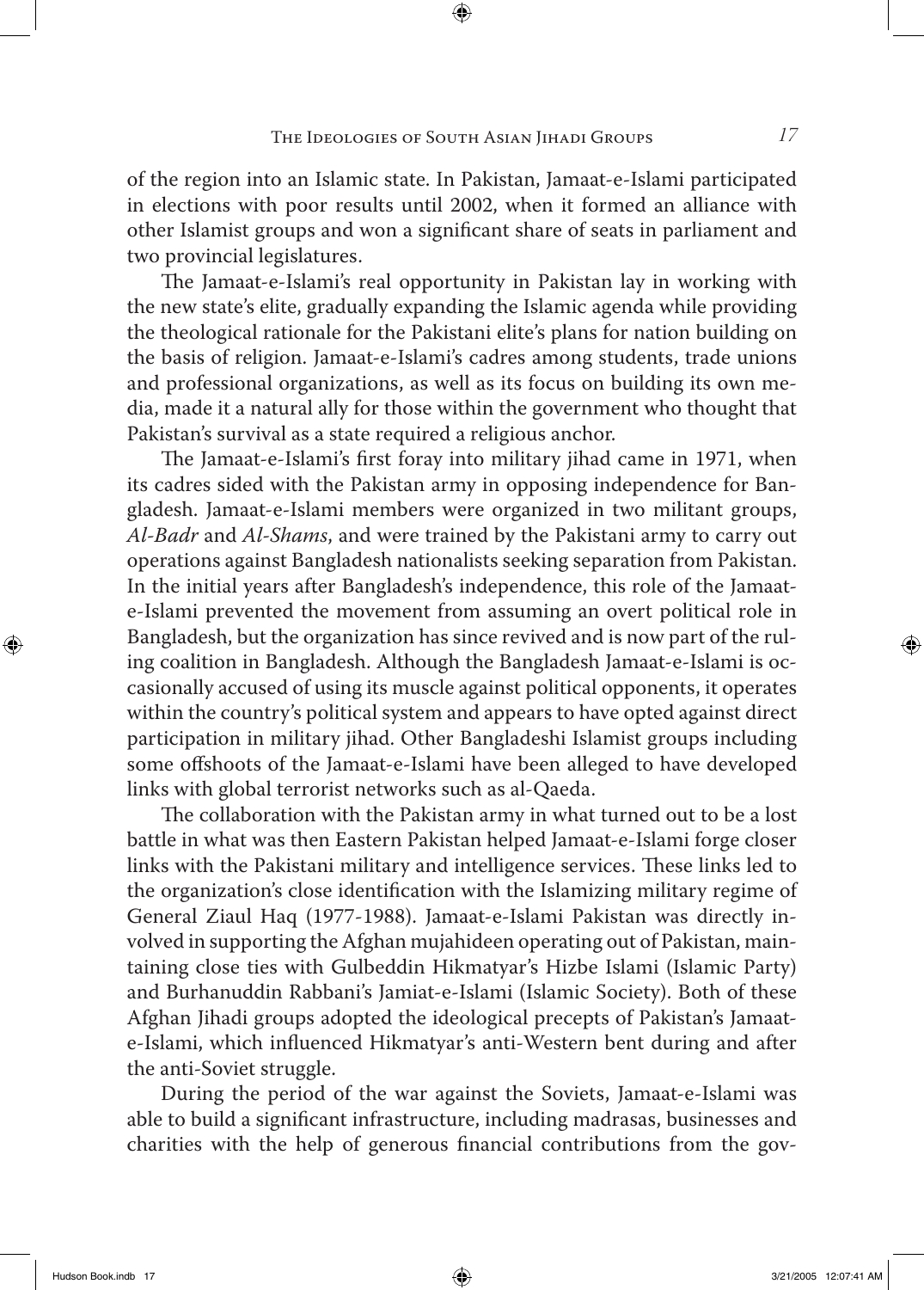#### *18* HUSAIN HAQQANI

⊕

ernments and private individuals in the Gulf States. Jamaat-e-Islami played host to many of the foreign, mainly Arab, mujahideen that came to Pakistan to participate in Afghanistan's jihad. Jamaat-e-Islami's own cadres also received training alongside the foreign and Afghan fighters and several Pakistani young men fought the Soviets inside Afghanistan. By the time of the Soviet withdrawal, Jamaat-e-Islami had developed ties with Islamist groups throughout the world. Islamist liberation movements seeking redress of perceived and real grievances in places remote from Pakistan, such as Chechnya, Bosnia and Southern Philippines congregated in Pakistan. The Jamaat-e-Islami raised funds for these groups and provided military training for their members, in addition to allowing its own younger members to participate in Jihad around the world.

From 1989, Jamaat-e-Islami has actively participated in the militancy in Jammu and Kashmir with the full backing of Pakistan's inter-Services Intelligence (ISI) and the Pakistan military. To maintain a distinction between Jamaat-e-Islami, the ideological-political group, and militant or terrorist outfits, several jihad-specific organizations were created. The most prominent of these is the Hizbul Mujahideen (The Party of Holy Warriors). For years, Hizbul Mujahideen avoided the terrorist label by taking care that its target in Kashmir could be identified as military, as opposed to civilian, targets. Even the United States acknowledged this distinction and spared Hizbul Mujahideen from designation as a terrorist group. Post 9/11 developments have diminished such distinctions. Under pressure from the United States, the Pakistan government has restricted Hizbul Mujahideen's freedom of operation in planning and executing attacks against India. There is no doubt, however, that Hizbul Mujahideen retains the capacity to attack targets in Indian-controlled Kashmir and Jamaat-e-Islami's trained militant cadre remains intact.

Although Jamaat-e-Islami can be described as being sympathetic to the aims of various Jihadi movements, it has taken care not to cross the line from being primarily an ideological-political movement—"the vanguard of the Islamic revolution," in Maududi's words. The party's ideological journal, *Tarjuman al-Quran*, explained the need for caution in approaching the issue of military jihad, implying that there was no sense in attracting massive military retaliation when political options were available. According to one editorial in the journal:

Muslim rulers sheepishly follow the steps of their Western masters. They fulfill their political and economic interests. In retaliation if some people resort to force, they are branded as terrorists. These rulers are promoting non-Islamic culture and crushing Islamic forces

⊕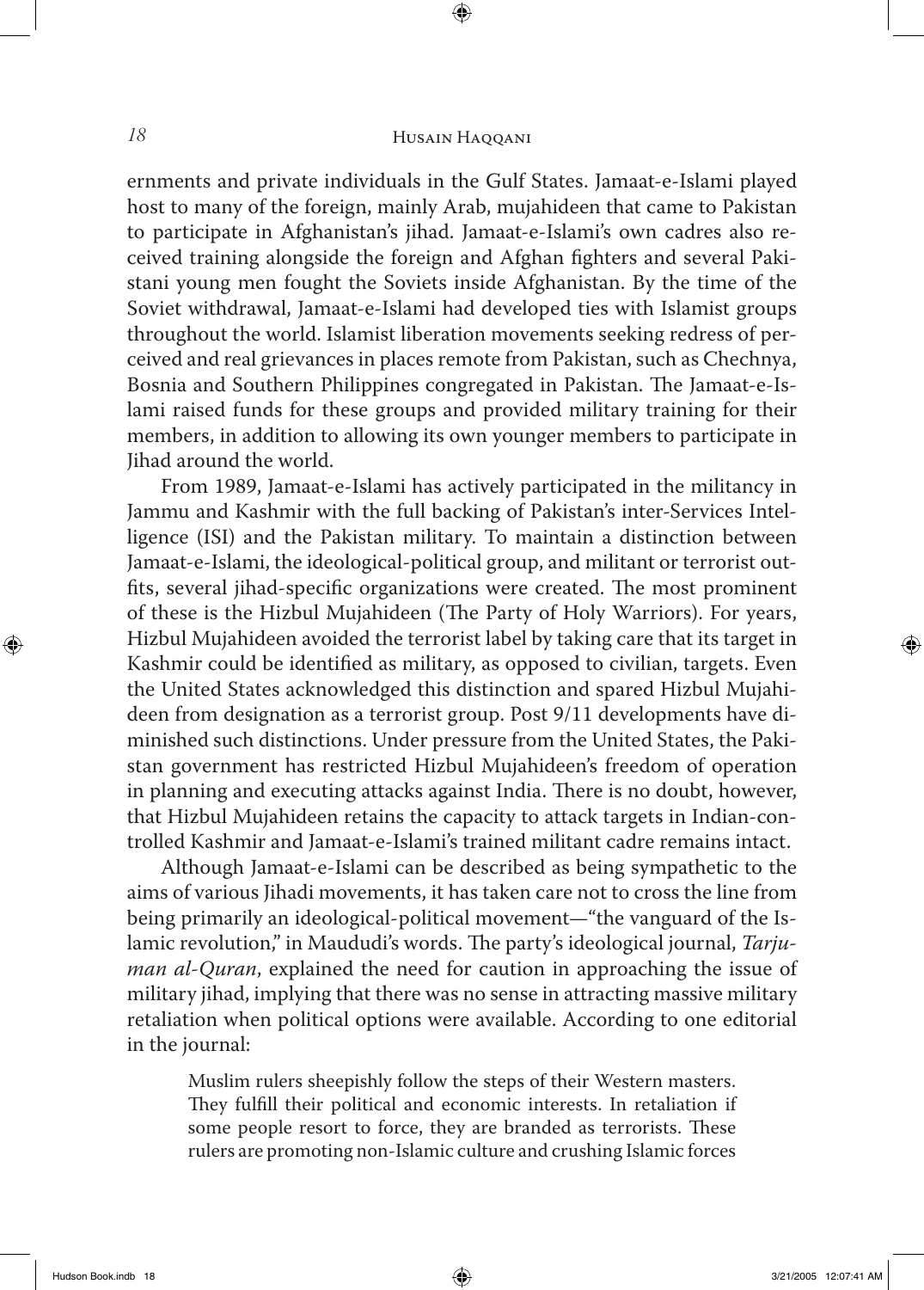#### THE IDEOLOGIES OF SOUTH ASIAN JIHADI GROUPS *19*

⊕

in their own as well as their masters' interests. How to work for the supremacy of [faith] is then a problem of universal extent. There has been an element of disunity in some movements on this issue, due to which some extremist-armed groups have sprung up in small niches. Excesses by such groups have sometimes been reported from some places. Using the excuse of these groups' violations, the hostile rulers are crushing Islamic movements. At places where these movements are cautious and not providing any such opportunity, the antagonists are trying to create [an] atmosphere so as to crush them, e.g. in Pakistan….Confused thinking, particularly when it is based on despair instead of reasoning and thinking, diffuses strength for action. This can lead to disastrous consequences… for so long as doors are open for peaceful preaching of Islam's message and the required result to bring change is satisfactory, and for so long as the public opinion for an Islamic revolution is not mobilized, one [does] not qualify to pick up arms for *Jihad*. 2

Aside from its involvement in the conflicts in Afghanistan and Kashmir, Jamaat-e-Islami appears unwilling to acknowledge any direct involvement in jihadi activities. But like the Muslim Brotherhood in the Arab world, the movement serves as an ideological inspiration for polarizing Muslims between "true believers" and "camp followers of the West." The Jamaat-e-Islami has built a coherent ideological case for global Islamic revivalism—a revivalism that includes the defense of violent jihad, but without identifying Jamaate-Islami clearly with militant struggle.

The Jamaat-e-Islami's leading ideologue, Professor Khurshid Ahmad, recently published a collection of essays in Urdu, *Amrika: Muslim Dunya ki Bey-Itminani* (*America and the Unrest in the Muslim World*).3 In this book, Ahmad argues that the United States "dreams of world domination, resolves to control the resources of other nations, wants to shape the world according to its ideas, and seeks to impose its values and ideology on others by force." Only the Islamists, he says, offer a political force capable of resisting this Pax Americana.

Ahmad's book comprises nine essays, four written before September 11, and five after the terrorist attacks in New York and Washington. In the book, he condemns the attacks but argues that the perpetrators are still unknown. "A glance at the history of Israel and [the] Zionist movement," he suggests, "gives credence to the suspicion of Mossad's role in the terrorist acts." Like all Islamists, however, Ahmad was suspicious of Western intentions long before September 11. Two of his essays on the "new world order" that emerged following the end of the Cold War, originally published in 1991 and 1993, exten-

⊕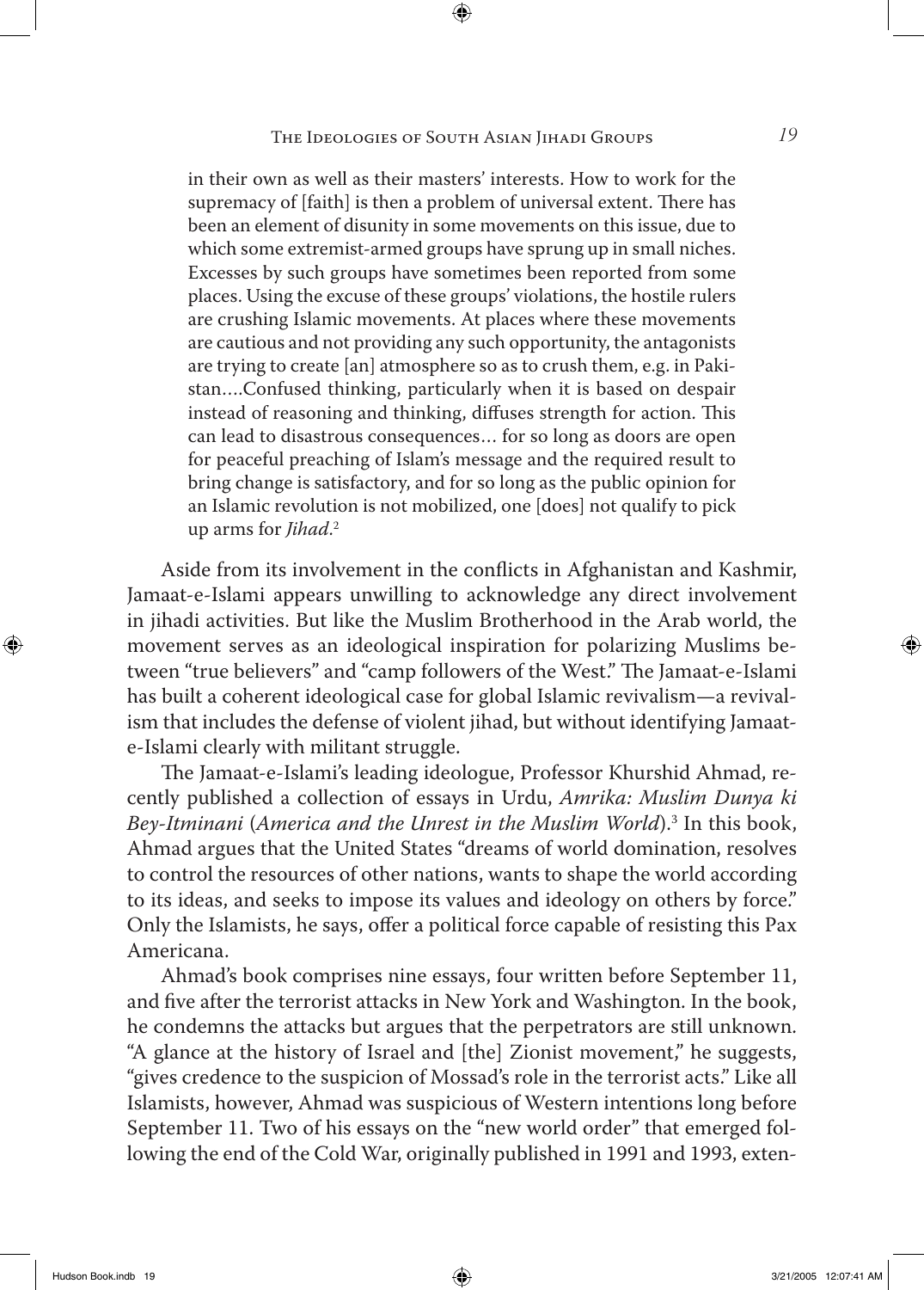#### *20* HUSAIN HAQQANI

⊕

sively cite influential U.S. conservatives such as Samuel Huntington, Francis Fukuyama, and Eliot Cohen as proof of an insidious plan to create a century of U.S. dominance at the expense of other nations.

The framework of this U.S.-led new world order, according to Ahmad, rests on "four pillars": globalization, Western democracy, technological supremacy, and political alliances. Ahmad's suspicions of U.S. intentions during the 1990s, even as the United States was leading a military campaign on behalf of Bosnia's Muslims, can best be understood in the context of the U.S. abandonment of Afghanistan and Pakistan after the Soviet withdrawal from Afghanistan. Ahmad saw the end of U.S. support for the Afghan Mujahideen as a betrayal motivated by the United States' need for a new enemy-an Islamic green menace to replace the defunct Soviet red threat. The U.S. ruling elite, he argues, in collusion with Zionist Israel and Hindu India (the Islamist "axis of evil") is bent on plundering the Islamic world of its oil and denying Muslims their rightful place in the contemporary world.

Ahmad's prescription for resisting U.S. subjugation is similar to such prescriptions from other Islamist groups: The Muslim *Ummah*—(the global community of believers)—must purify its ranks and become a homogenous community that can mobilize against the American-Zionist-Hindu plot. Ahmad also emphasizes Pakistan's special role in this Islamic revival. As the only Muslim country with a nuclear capability, Pakistan must expand cooperation with Iran, China, and other nations that wish to oppose the U.S. hegemon. The Americans have let Pakistan down before, he says, because their interests converge with those of India. The Chinese, however, have been among Pakistan's most reliable allies.

In effect, Ahmad advises the Islamists to reverse the mistake they made during the Cold War, when they sided with the West against godless communism in Afghanistan. The arrogance and triumphalism of the "American imperialists" require a closing of ranks among all those who oppose them. Ironically, Ahmad's arguments for a proposed alliance between the Islamic world and China parallel Huntington's prediction in his clash of civilizations thesis of an eventual "Sino-Islamic alliance" against the West.

#### **The Deobandis**

Unlike the Jamaat-e-Islami, South Asia's Deobandi groups did not origi-<br>nate as a political movement. The movement takes it its name from a<br>traditional madrasa established in 1867 in the North Indian town of Deonate as a political movement. The movement takes it its name from a traditional madrasa established in 1867 in the North Indian town of Deoband. The school's founder, Maulana Qasim Nanotvi, was concerned with the prospect of India's Muslims adopting and accepting western ways. His

⊕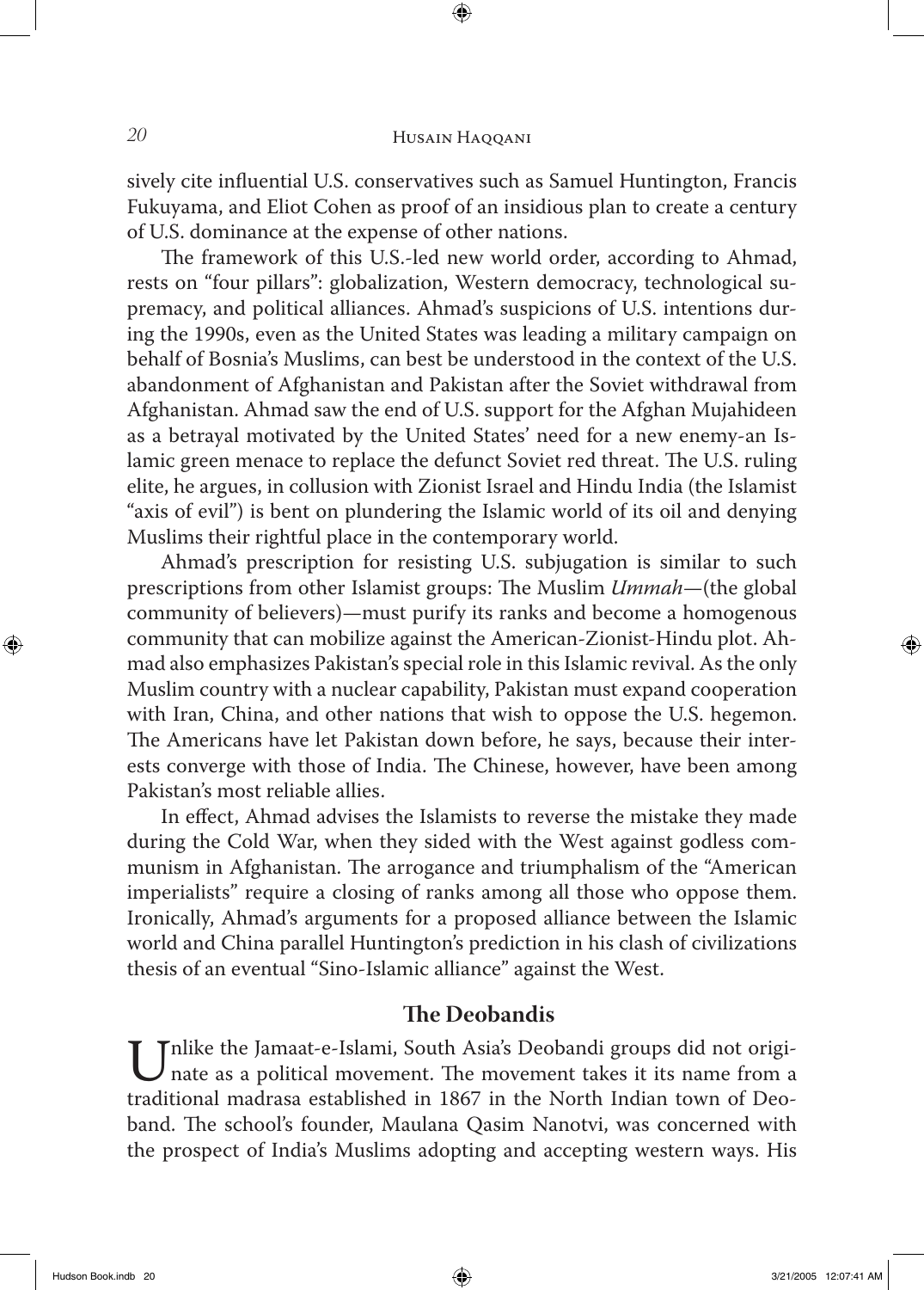⊕

madrasa, therefore, marked the beginning of a movement to adhere to a traditional religious way of life. The Deobandis explain the decline of Islamic societies in terms of their having been seduced by the amoral and materialist accoutrements of Westernization. According to them, Muslims have lost Allah's blessings because they have deviated from the original teachings of Prophet Muhammad and the pristine ways of his earliest followers.

The tradition of Deoband was extremely hostile to British rule and committed to a literal and austere interpretation of Islam. Instead of organizing for political action, the Deobandis originally focused on establishing madrasas. During the struggle for independence from British rule, Deobandis were divided between those who supported Gandhi's Indian National Congress because of their hostility to the British and those supporting the creation of an independent Pakistan.

After Pakistan's creation, the Deobandis expanded control over the traditional religious education system and argued that a Muslim's first loyalty is to his religion and only then to the country of which he is a citizen or a resident. Over the years, Pakistan's Deobandis have insisted that Muslims must recognize only the religious frontiers of their Ummah and not the national frontiers. Jihad has always been central to Deobandi thinking and Deobandi scholars inspired and participated in militant campaigns against British rule throughout the late nineteenth and early twentieth centuries. In recent years, Deobandi Ulema have articulated jihad as a sacred right and obligation, encouraging their followers to go to any country to wage jihad to protect the Muslims of that country.

The Deobandis gained considerable strength during the anti-Soviet Afghan Jihad, especially because General Ziaul Haq encouraged the establishment of madrasas for Afghan refugees as well as Pakistanis. Most of the new madrasas followed the Deoband model and had Deobandi teachers. The movement's influence reached its peak when the Taliban, themselves students of Deobandi madrasas in Pakistan, assumed power in Afghanistan. The Afghan Jihad ended the previous isolation of Deobandi traditionalists, linking them with global Islamist movements. Groups such as the Harkatul-Jihad-al-Islami (Movement for Islamic Jihad) that were born during the Afghan war to assist in the recruitment and ideological motivation of Afghan peasant refugees created a wider presence in Pakistan, and later in Kashmir. Once jihad was expanded to Kashmir, several Deobandi militant groups appeared on the scene with initial assistance from Pakistani intelligence.

In addition to Harkat-ul-Jihad-al-Islami, prominent Deobandi groups include Harkat-ul-Ansar (Movements of Supporters of the Faith), which

⊕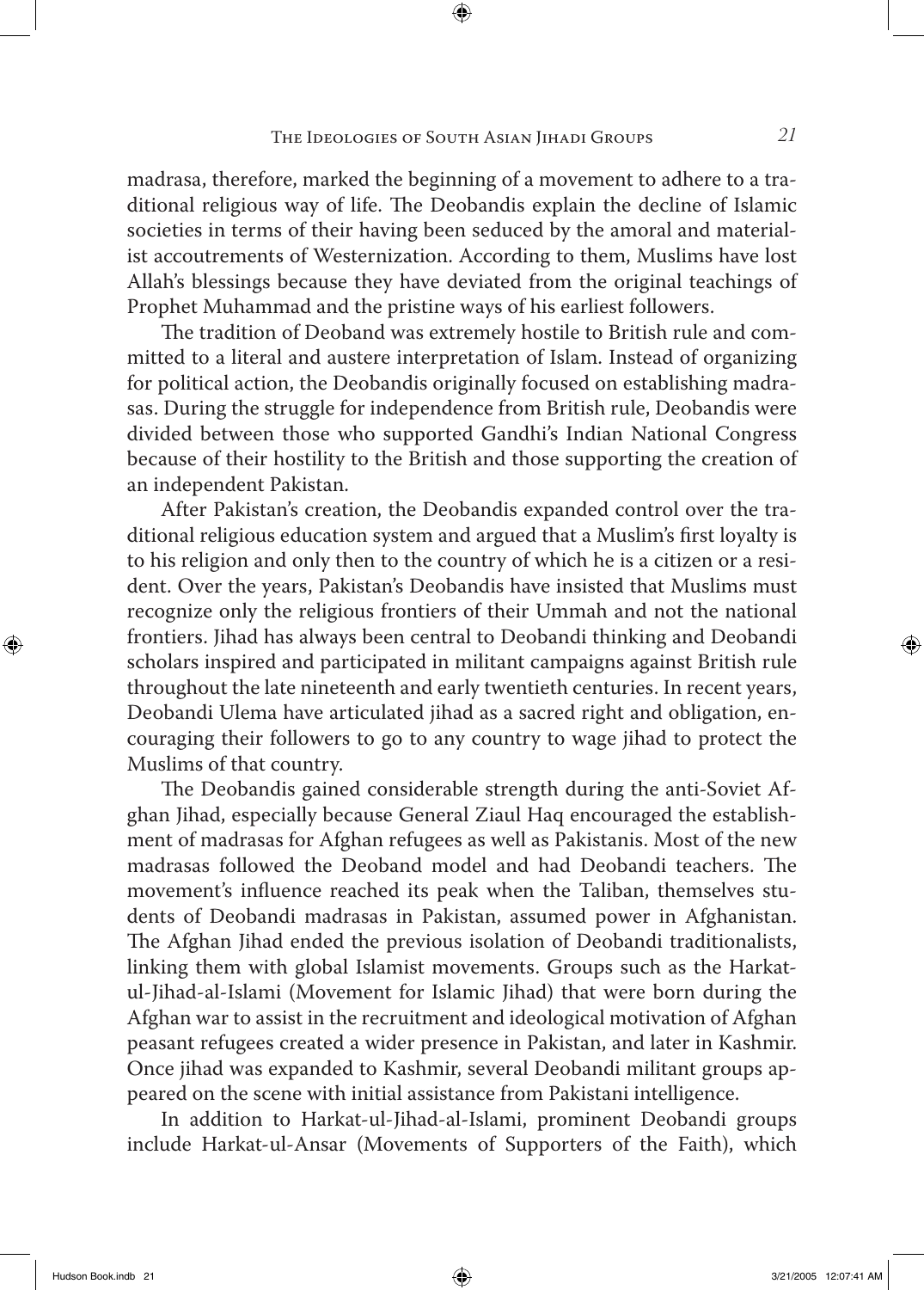#### *22* HUSAIN HAQQANI

⊕

changed its name to Harkat-ul-Mujahideen (Movement of Holy Warriors) after being a declared terrorist group by the United States for its involvement in kidnapping of western tourists in Kashmir. The founder of Harkat-ul-Ansar and Harkat-ul-Mujahideen, Fazlur Rehman Khalil, was one of the signatories of Osama bin Laden's fatwa declaring war against the United States. Khalil worked closely with Pakistani intelligence, and until recently continued to lead jihadi groups after changing their names once the previous name appeared on the list of global terrorist organizations. He announced his 'retirement' in January 2005, passing the baton of leadership to less well-known followers.

Harkat-ul-Mujahideen was involved in hijacking an Indian Airlines aircraft in 1999 and secured the release of one its principal ideologues and organizers, Maulana Masood Azhar, from an Indian prison. Upon his release Azhar formed the Jaish-e-Muhammad (Army of Muhammad), which was involved in the killing of *Wall Street Journal* reporter Daniel Pearl and high profile suicide attacks on the Kashmir legislative assembly and the Indian parliament in 2001—a few days after the 9/11 attacks in the United States. Jaish-e-Muhammad was involved in several attacks on churches in Pakistan as well as in assassination attempts on Pakistan's military ruler, General Pervez Musharraf. Although temporarily detained by Pakistani authorities under U.S. pressure, Azhar was subsequently released and is now at large, surfacing occasionally to make speeches exhorting global jihad.

The ideology of the various Deobandi jihadi groups is explained, among others, by Masood Azhar in three books: *Ma'arka* (*The Struggle*), *Faza'il Jihad* (*The Virtue of Jihad*) and *Tuhfa-e-Saadat* (*The Gift of Virtue*).4 *Faza'il Jihad* is Azhar's translation of the thirteenth century classical text on jihad by Ibn Nahhas, believed to be a disciple of Ibn Taimiyah. The book romanticizes jihad and paints a somewhat sensuous portrait of the worldly and other-worldly benefits that await the Mujahid. The fact that different versions of the Ibn Nahhas book have been found in circulation among jihadi groups—from Islamic Movement of Uzbekistan to Jemaah Islamiyah in Indonesia—seems to indicate that this is the favored text of Al-Qaeda-related jihadi movements.

Most contemporary Deobandi literature on jihad traces the history of Muslim grievances. According to this view, the world as shaped over the last two centuries is unfavorable to Muslims. Palestine has been taken over by the Zionists, Kashmir occupied by India, Chechnya devoured by Russia, and the Muslim sultanates in southern Philippines subjugated by Catholic Manila. The battle in each case, irrespective of the political issues involved, is one of Muslim against non-Muslim. And the Muslims' disadvantage comes from their lack of effective military power vested in the hands of the righteous.

⊕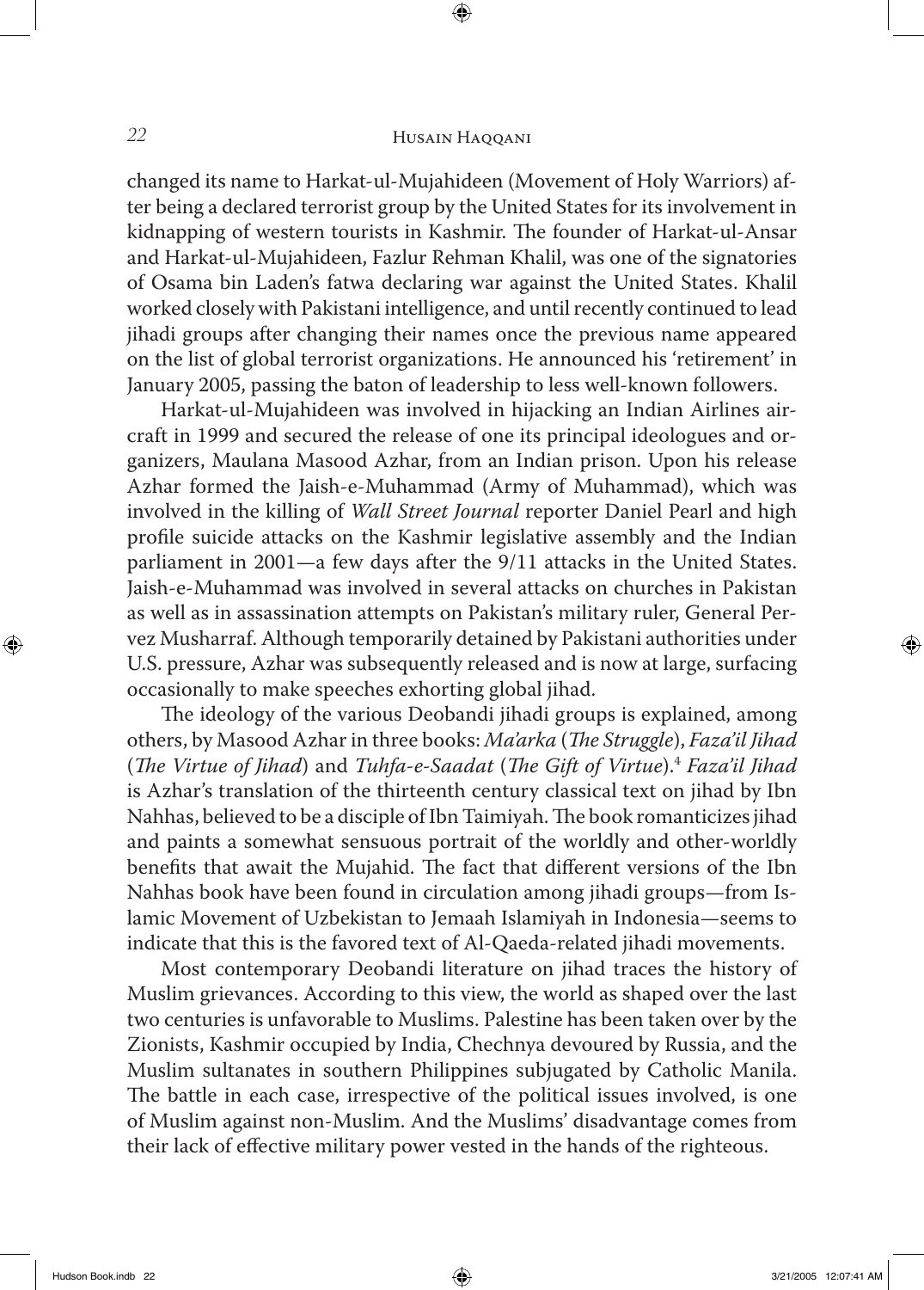#### THE IDEOLOGIES OF SOUTH ASIAN JIHADI GROUPS *23*

⊕

"Every Muslim must just turn to God" is the remedy for this imbalance, according to Maulana Masood Azhar, in the foreword of his third book, *The Gift of Virtue*. As a tribute to the nineteenth-century Wahhabis and Sayyid Ahmed of Bareili, Azhar penned the preface of *The Struggle* in the mountainous redoubt where Ahmed died in battle. The fundamental argument of each one of Azhar's books, and many published speeches, appears to be that puritanical Islam faces extinction at the hands of an ascendant secular culture, just as the fledgling religion was challenged by unbelievers in its earliest days during the seventh century A.D. *The Struggle* is written as an invitation to young Muslims to join Jaish-e-Muhammad, complete with motivational anecdotes from the early history of Islam. For example, Azhar reminds readers of how the Battle of Badr, in A.D. 623, was won by the earliest Muslims with an ill-equipped army of 313 fighters facing Arabia's pagan tribes numbering in the thousands.

The Prophet Mohammed was forced to fight those who sought to eliminate Islam, as were his early companions. To follow their example, the Deobandi jihadis argue that Muslims must define the contemporary detractors of Islam in similar terms and fight them in a similar manner. Azhar's argument for fighting India in Kashmir is rooted in the same theological arguments that Osama bin Laden has cited in his declarations of war against the United States. The Indian military's presence in Kashmir compromises the sovereignty of Muslims in a territory over which they should actually rule, Azhar argues. Bin Laden resents the United States because its troops defile the holy land of Saudi Arabia. Azhar expresses respect for bin Laden partly because of shared beliefs and partly because bin Laden has financed jihad with his inherited wealth. For Azhar, the struggle for sovereignty is also an existential struggle for Muslims. "Submission and slavery damage our faith and religion," he writes in *The Struggle*. In his view, Islam risks being diluted as a system of belief unless it is politically ascendant. "The decline of Muslims," one of his colleagues argues, "started with the fading of the spirit of jihad and sacrifice."

#### **The Wahhabis or Ahle-Hadith**

Although Sayyid Ahmed's nineteenth century efforts influenced the jihadi<br>thinking of Deobandis and the Jamaat-e-Islami, his own Wahhabi move-<br>ment did not gain a large following in South Asia until recently. The Wahthinking of Deobandis and the Jamaat-e-Islami, his own Wahhabi movement did not gain a large following in South Asia until recently. The Wahhabis in South Asia described themselves as "Ahle-Hadith" (People of the Prophet's Tradition). Their adoption of Hanbali religious rites and their strict condemnation of many rituals widely practiced by South Asian Muslims did not sit well with the vast Hanafi Sunni population.

⊕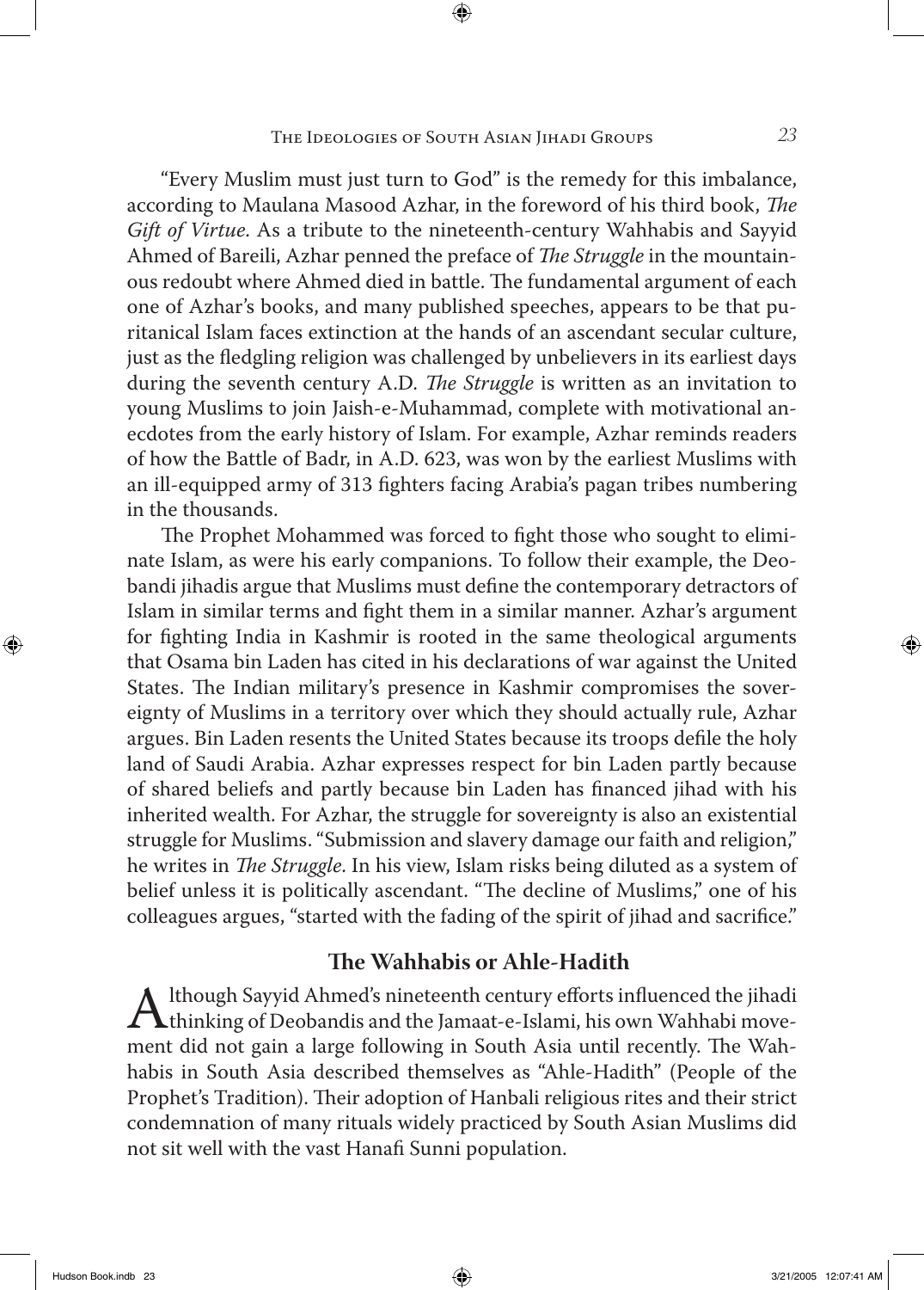#### *24* HUSAIN HAQQANI

⊕

In recent years, especially during and after the Afghan Jihad, the existing Ahle-Hadith groups were able to better organize themselves, increasing their numbers as well as their influence. A large number of Pakistani, Indian and Bangladeshi Muslims worked in Saudi Arabia and other Gulf countries and subsequently returned home with Wahhabi views. Wahhabi funding from the Gulf Arab region has also enabled Wahhabi missionaries to convert Sunni Muslims to their interpretation of Islam. More significantly, Sunni Muslims have cast aside their aversion to Wahhabi groups, creating a large number of traditional Sunnis who embrace Wahhabi political and jihadi ideas without necessarily giving up their rites and rituals.

The most significant jihadi group of Wahhabi persuasion is Lashkar-e-Taiba (The Army of the Pure) founded in 1989 by Hafiz Muhammad Saeed. Backed by Saudi money and protected by Pakistani intelligence services, Lashkar-e-Taiba became the military wing of Markaz al-Dawa wal-Irshad (Center for the Call to Righteousness). Saeed created a large campus and training facility at Muridke, outside the Pakistani metropolis of Lahore. After the U.S. froze Lashkar-e-Taiba's assets and called for it to be banned, Saeed changed his organization's name in Pakistan to Jamaat-ul-Dawa (the Society for Preaching). Pakistani authorities have been reluctant to move against either Lashkar, which continues to operate in Kashmir, or Jamaat-ul-Dawa, which operates freely in Pakistan. Lashkar-e-Taiba and Jamaat-ul-Dawa scaled down their military operations against India to help Pakistan honor its commitments to the U.S. and India. But Saeed remains free and continues to expand membership of his organization despite divisions in its leadership.

Under U.S. pressure, General Musharraf placed Jamaat-ul-Dawa on a watch list in November 2003.

Lashkar-e-Taiba has adopted a maximalist agenda for global jihad though its operations so far have been limited to Kashmir. The group justifies its ideology on the basis of the Quranic verse that says, "You are obligated to fight even though it is something you do not like" (2:216). Extrapolating from this verse, the group asserts that military jihad is a religious obligation for all Muslims. The group then defines the many circumstances in which that obligation must be carried out.

For example, a Markaz al-Dawa wal-Irshad publication titled *Hum Jihad kyun Kar rahe hain?* (*Why Are We Waging Jihad?*), declares the United States, Israel and India as existential enemies of Islam. It lists eight reasons for Jihad: 1) to eliminate evil and facilitate conversion to and practice of Islam; 2) to ensure the ascendancy of Islam; 3) to force non-Muslims to pay *jizya* (poll tax, paid by non-Muslims for protection from a Muslim ruler); 4) to assist

⊕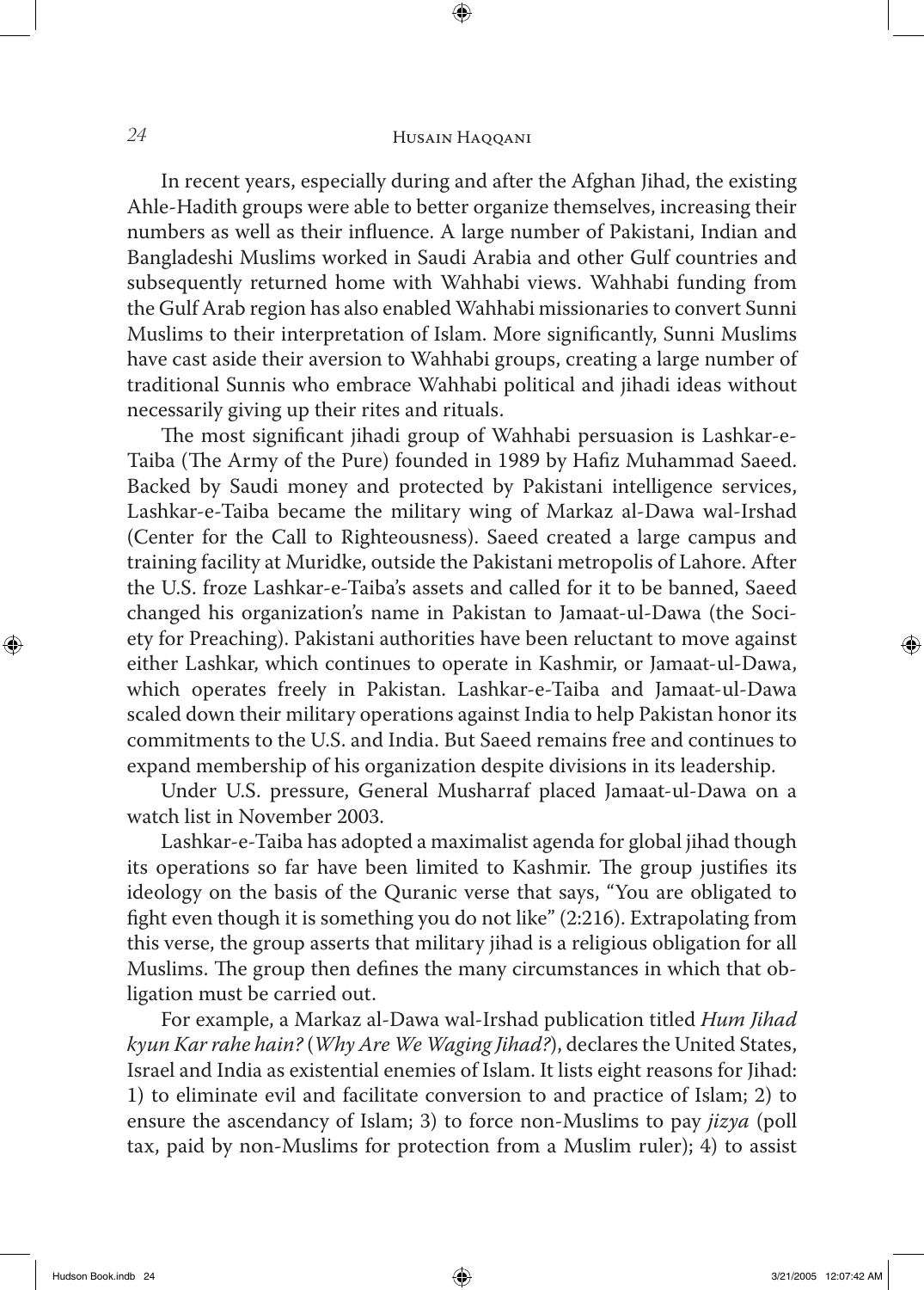#### THE IDEOLOGIES OF SOUTH ASIAN JIHADI GROUPS *25*

⊕

the weak and powerless; 5) to avenge the blood of Muslims killed by unbelievers; 6) to punish enemies for breaking promises and treaties; 7) to defend a Muslim state; and 8) to liberate Muslim territories under non-Muslim occupation.

This list of itself is sufficient to justify a virtual state of permanent jihad. "Have all the obstacles to observing the faith in the world been removed?" the unnamed author asks rhetorically, adding that non-Muslim dominance of the global system makes jihad necessary. "Is the current world order that of *kafirs* (unbelievers) or of Muslims? Is the global economic system according to the wishes of Allah, which requires the end of interest and usury?" Jihad is described as essential to ensure ascendancy of Islam and to create circumstances whereby non-Muslims would either convert to Islam or pay jizya. Furthermore, all major powers have broken their pledges to Muslims made at one time or another, for which they must be punished, runs the argument. "Are Muslims not being mistreated all over the world? Are not weak Muslim men, women and children calling for help against oppression from India, Kashmir, Philippines, Chechnya, Russia, China, Bosnia and several other parts of the world?...Burma's Muslims are under attack from Buddhists, who expel them from their homes… Israel has pierced the dagger of its existence in the heart of the Arabs."

The Markaz/Lashkar/Jamaat-ul-Dawa movement construes Muslim territories under non-Muslim occupation in the broadest sense. "Muslims ruled Andalusia (Spain) for 800 years but they were finished to the last man. Christians now rule (Spain) and we must wrest it back from them. All of India, including Kashmir, Hyderabad, Assam, Nepal, Burma, Bihar and Junagadh were part of the Muslim empire that was lost because Muslims gave up jihad. Palestine is occupied by the Jews. The Holy Qibla-e-Awwal (First Center of Prayer) in Jerusalem is under Jewish control. Several countries such as Bulgaria, Hungary, Cyprus, Sicily, Ethiopia, Russian Turkistan and Chinese Turkistan…were Muslim lands and it is our duty to get these back from unbelievers. Even parts of France reaching 90 kilometers outside Paris and some of the forests and mountains of Switzerland were home to Muslim mujahideen but are now under the occupation of unbelievers."

Some of the arguments and claims might appear historically incorrect or practically impossible but this does and will not deter a closely-knit jihadi group from raising funds, organizing cadres and fielding militants or terrorists in pursuit of a broadly defined global jihad aimed at the revival of Islam's global ascendancy and eventual domination.

⊕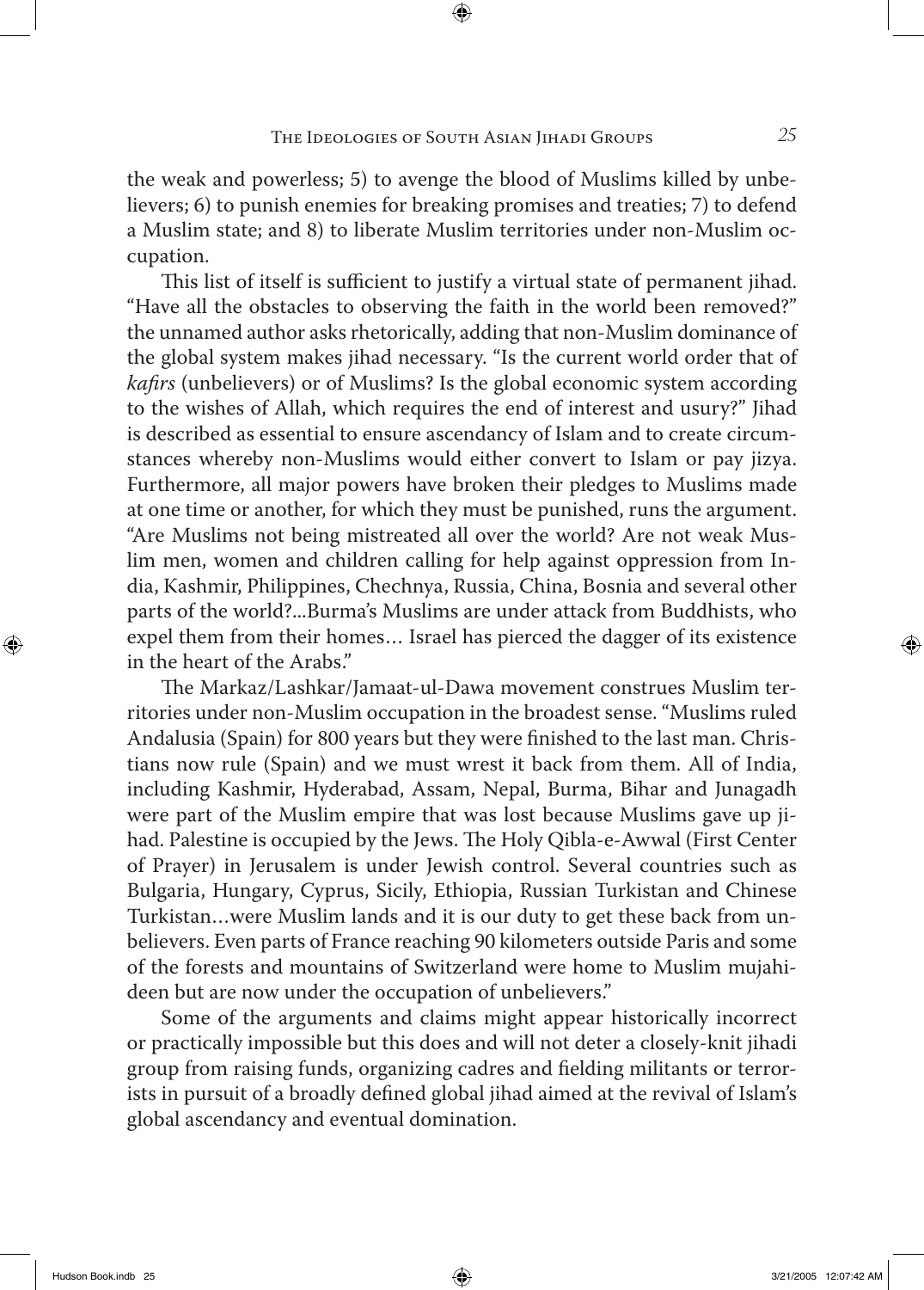#### *26* HUSAIN HAQQANI

 $\bigoplus$ 

#### **NOTES**

**1** S. Abul A'la Maududi, *A Short History of the Revivalist Movement in Islam*, (Lahore: Islamic Publications, 1963), p. 26.

**2** Khurram Jah Murad, "Revolution Through Bullet or Ballot," Tarjuman-al-Quran, January 1996. http://jamaat.org/Isharat/archive/0196.html

**3** Khurshid Ahmad, *Amrika: Muslim Dunya ki Bey-Itminani* (*America and Unrest in the Muslim World*), (Islamabad: Institute of Policy Studies, 2002), 308 pages (in Urdu).

**4** Maulana Masood Azhar, *Ma'arka* (*The Struggle*); *Faza'il Jihad* (*The Virtue of Jihad*); *Tuhfa-e-Saadat* (*The Gift of Virtue*), (Karachi: Idara AI-Khair, 2001) (in Urdu).

**<sup>5</sup>** *'Hum Jihad kyun Kar rahe hain?'* (*Why Are We Waging Jihad?*), (Muridke: Markaz al-dawa wal-Irshad, undated), (in Urdu).

⊕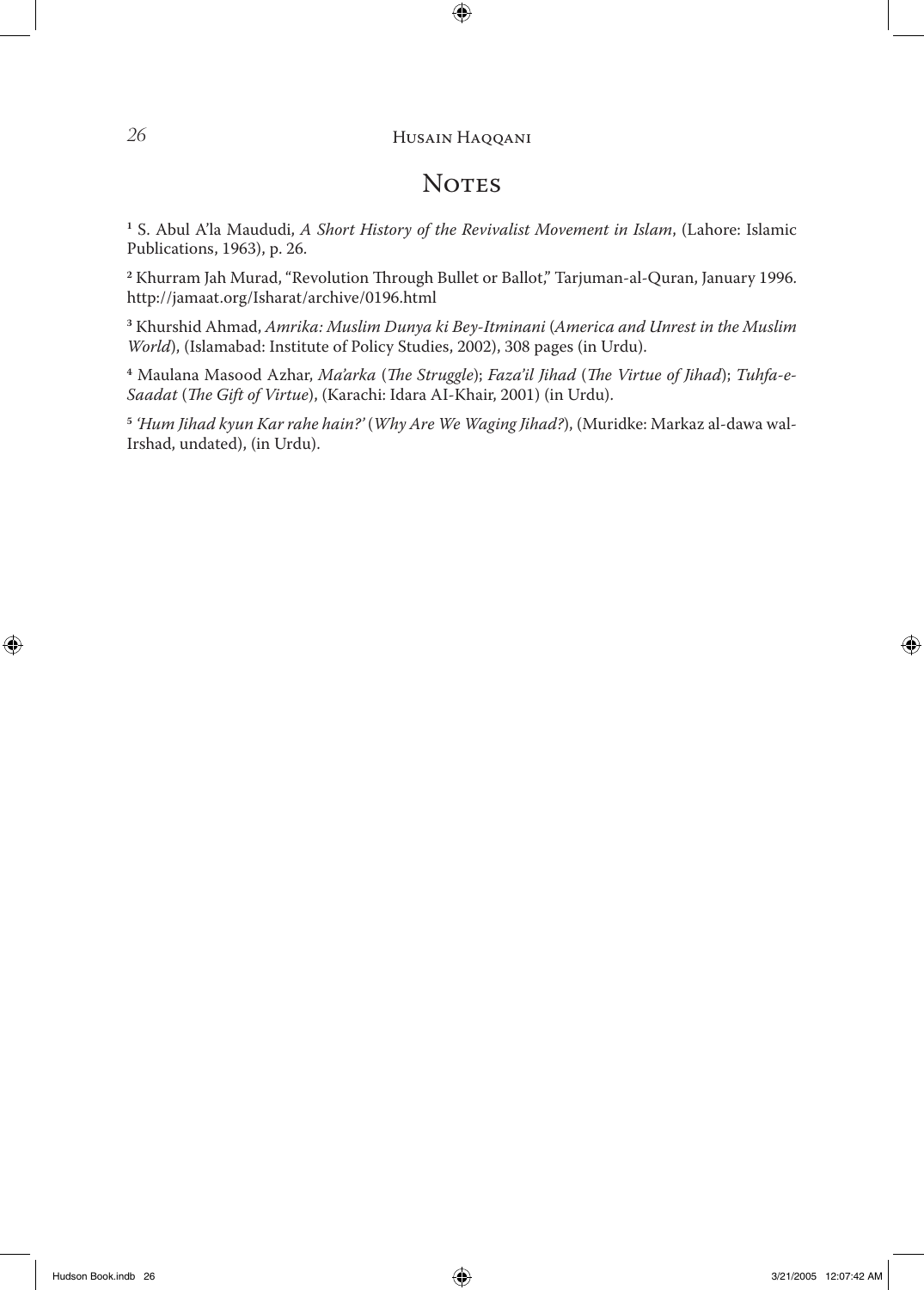# *Radical Islamist Ideologies in Southeast Asia*

**ANGEL M. RABASA**

DHERENTS OF RADICAL ISLAMIC IDEOLOGIES are a small minority in Southeast Asia. Islam spread in Southeast Asia largely through the conversion of elites and therefore developed under different conditions from other regions o Southeast Asia. Islam spread in Southeast Asia largely through the conversion of elites and therefore developed under different condilished through military conquest. The ethnic and linguistic diversity of the region; the persistence of strong pre-Islamic cultural traditions; the absence of a common language and discourse (such as Arabic, which reinforces ideological and cultural trends in the Arab world); and the presence of substantial non-Muslim communities throughout the region accustomed Muslims in Southeast Asia to co-exist with other religious and cultural traditions and produced a famously tolerant version of the religion.

⊕

There always were, of course, tendencies toward more orthodox and Shariah-based forms of Islam and periodic attempts to introduce more radical interpretations of the religion. The Padri movement in Sumatra in the 1820s and 1830s involved an effort to introduce Wahhabism by clerics returning from Mecca who had been influenced by Wahhabi teachings during the al-Sauds' first occupation of the city at the beginning of the nineteenth century. There were bursts of Muslim radicalism throughout Southeast Asia during the European colonial period—armed jihads to liberate Muslim lands from the occupation of infidels. Indonesia faced a major uprising against the secular republic, the Darul Islam rebellion (1949-1962). The Darul Islam worldview combined the goal of the Islamic state with the Javanese ideal of the Just King who would bring in a reign of justice. The way to the just society was through violence. In 1961, the Darul Islam leader Kartosuwirjo had a vision in which he saw the road to the Islamic state covered with mounds of corpses.1 Although the rebellion spread from its original base in West Java to other parts of the Indonesian archipelago in the 1950s, it failed to gain broad support among Indonesian Muslims. Kartosuwirjo was captured and executed by Sukarno's government in September 1962.

⊕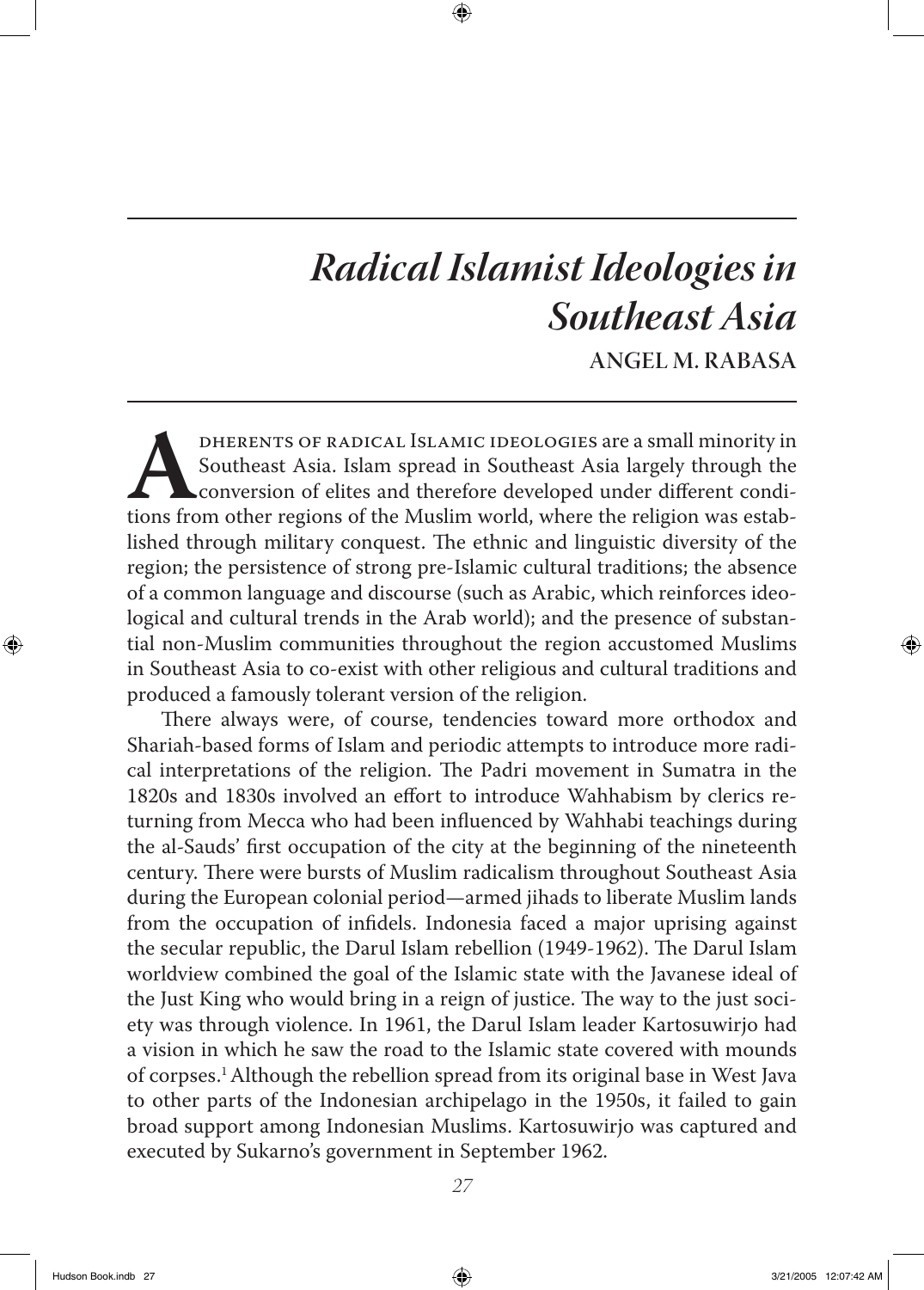#### *28* ANGEL M. RABASA

⊕

In more recent years, the growth of Islamic radicalism in Southeast Asia has been catalyzed by the worldwide Islamic revival and the influx of funds and ideologies from the Middle East. Saudi money has come in two forms: Above-board funds for religious and educational purposes, and funds quietly disbursed for militant Islamic groups. The funding has had a profound effect. It has allowed extremist groups to expand their activities and to make inroads into the largely moderate system of Indonesian religious education.2 This inflow has, in turn, accelerated a process of *Arabization*—the displacement of indigenous culture by Arab religious and social practices—and the growth of international Islamist networks reaching from the Middle East and South Asia into Southeast Asia.

The spread of radical ideologies in Southeast Asia is associated with groups that made their appearance in the region in recent decades, such as the Hizb ut-Tahrir and Jamaah Tarbiyah, that support the establishment of a pan-Islamic caliphate, and the Muslim Brotherhood. Other extremist groups surfaced in Indonesia in the immediate post-Suharto period. The most notorious of these, but by no means the most dangerous, was the Forum Komunikasi Ahlu Sunnah Wal Jamaah and its paramilitary wing, the Laskar Jihad, which were inspired by Saudi-style Wahhabi teachings.

Laskar Jihad achieved notoriety by recruiting fighters for armed jihad in the Moluccas. In the summer of 2000, Laskar Jihad dispatched several hundred fighters from their training camp in Bogor, in West Java to Ambon, the epicenter of the communal violence, and were unhindered by the authorities, despite President Wahid's orders to stop them. In Ambon and later in Poso, Central Sulawesi, the Laskar Jihad militiamen participated in conflicts that pitted Muslims against Christians.3 In addition to the Laskar Jihad, there were even more sinister groups operating in the areas of conflict in eastern Indonesia, such as the Laskar Jundullah and the Laskar Mujahideen, both of which have been linked to terrorist organizations. These irregulars sometimes clashed with the Laskar Jihad militiamen.<sup>4</sup>

Of course all of these groups had agendas that were broader than, as they put it, the defense of beleaguered Muslims. At the heart of the Laskar Jihad's agenda was the imposition of Shariah law in Indonesia. Laskar Jihad leader Ja'afar Umar Thalib presided over an illegal Islamic court in Ambon that condemned an adulterer to death by stoning—the first recorded application of Islamic criminal law (*hudud*) in modern Indonesian history. Ja'afar was arrested for his role in the execution, but released after protests by some sectors of the Muslim community. Unlike other Indonesian radical groups, however, the Laskar Jihad did not question the legitimacy of the Indonesian govern-

⊕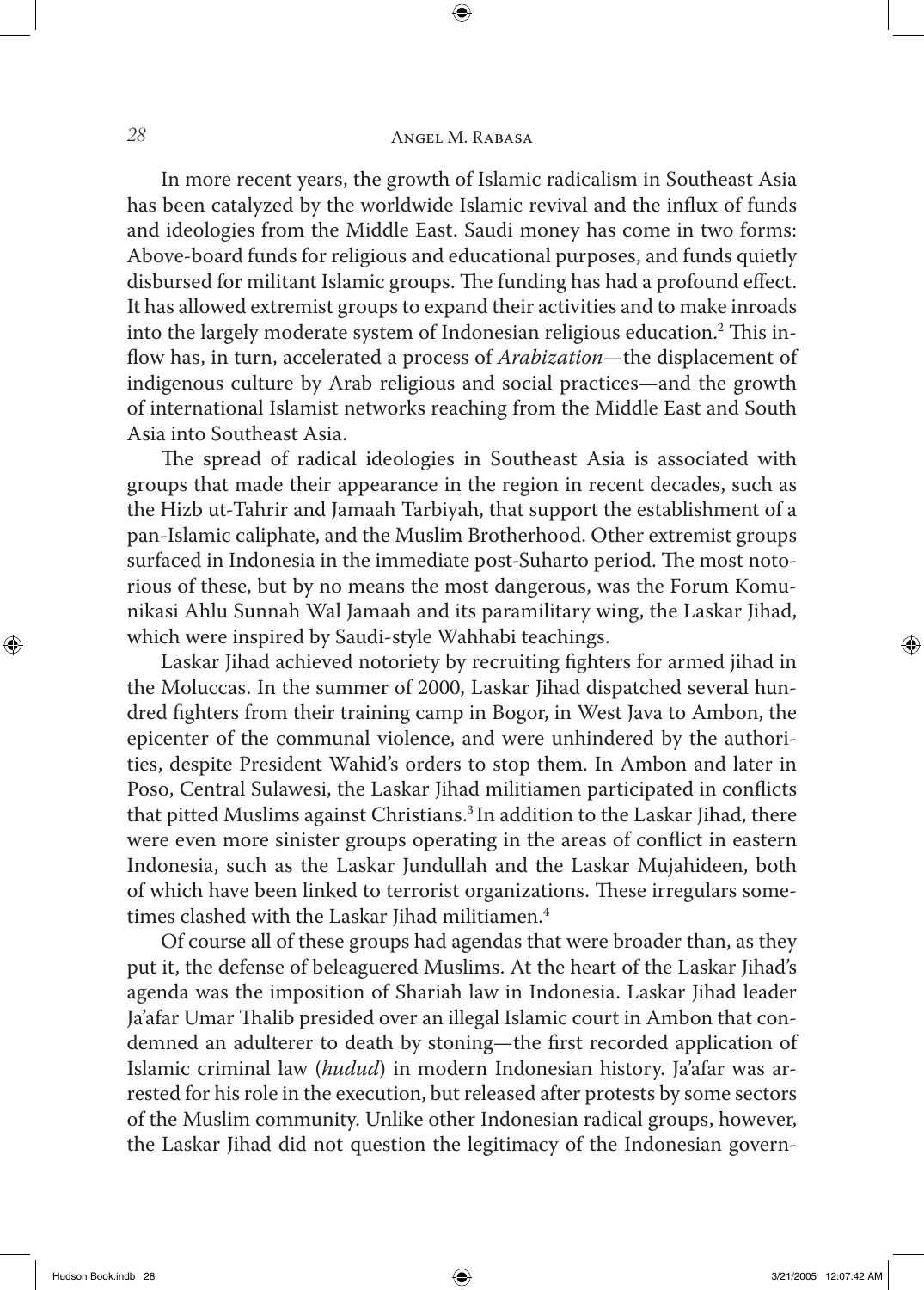⊕

ment and, in fact, insisted that its involvement in fighting in the Moluccas was intended to protect Indonesia's unity from alleged Christian secessionists.

There is evidence of early contacts between the Laskar Jihad leader Ja'afar Umar Thalib and Osama bin Laden, whom Ja'afar met in Peshawar, Pakistan in 1987. However, the Laskar Jihad refrained from joining bin Laden's movement and after the September 11 terrorist attacks, Ja'afar took pains to distance his group from al-Qaeda. He criticized bin Laden for lacking proper understanding of Islam and characterized al-Qaeda as Khawarij ("Seceders " who in the orthodox Sunni view have defected from religion and unsheathed the sword against the rightful ruler).5 Laskar Jihad's leaders disbanded the militia after the Bali bombings of October 12, 2002, although the group was not linked to the attack.6

Some Indonesian scholars have noted that Islamic extremism in their country has been associated with clerics of Arab and more specifically Hadrami (Yemeni) origin—such as Laskar Jihad leader Ja'afar, Jama'ah Islamiyah founders Abu Bakar Ba'asyir and Abdullah Sungkar (see below) and the Islam Defenders Front chief Muhammad Habib Rizieq, among others. This is not to suggest that individuals of Arab origin are more prone to Islamic radicalism than other Muslims. The majority of Arab-Indonesians are politically and religiously moderate and the Arab-Indonesian community includes such luminaries as former foreign ministers Ali Alatas and Alwi Shihab. Nevertheless, the Arab diaspora, particularly its newer elements, may serve as either a liaison or camouflage for missionaries or terrorists arriving from the Middle East. There is considerable evidence that Middle Eastern influences have shaped the ideology of most, if not all, of the Indonesian militant movements. Some Indonesian Muslim scholars attribute the moderate character of Indonesian Islam to their perception that Indonesia is the least "Arabized" of the major Muslim countries.7

#### **Origins and Development of Jama'ah Islamiyah**

The closest nexus between radical Islamism in Southeast Asia and the global jihadist movement is the Jama'ah Islamiyah (JI), a regional ter-<br>rorist network closely associated with al-Qaeda. Jama'ah Islamiyah was esglobal jihadist movement is the Jama'ah Islamiyah (JI), a regional terrorist network closely associated with al-Qaeda. Jama'ah Islamiyah was established in the early 1990s by two radical Islamic clerics living in Malaysia, the late Abdullah Sungkar and Abu Bakar Ba'asyir. In 1971 Sungkar and Ba'asyir established an Islamic boarding school or pesantren, Pondok al-Mukmin, which two years later moved to the village of Ngruki, Central Java. The al-Mukmin *pesantren* became one of the fountainheads of radical Islam in Southeast Asia—the locus of the so-called "Ngruki network," the original core of the Jama'ah Islamiyah organization. The network's goal was to revive

⊕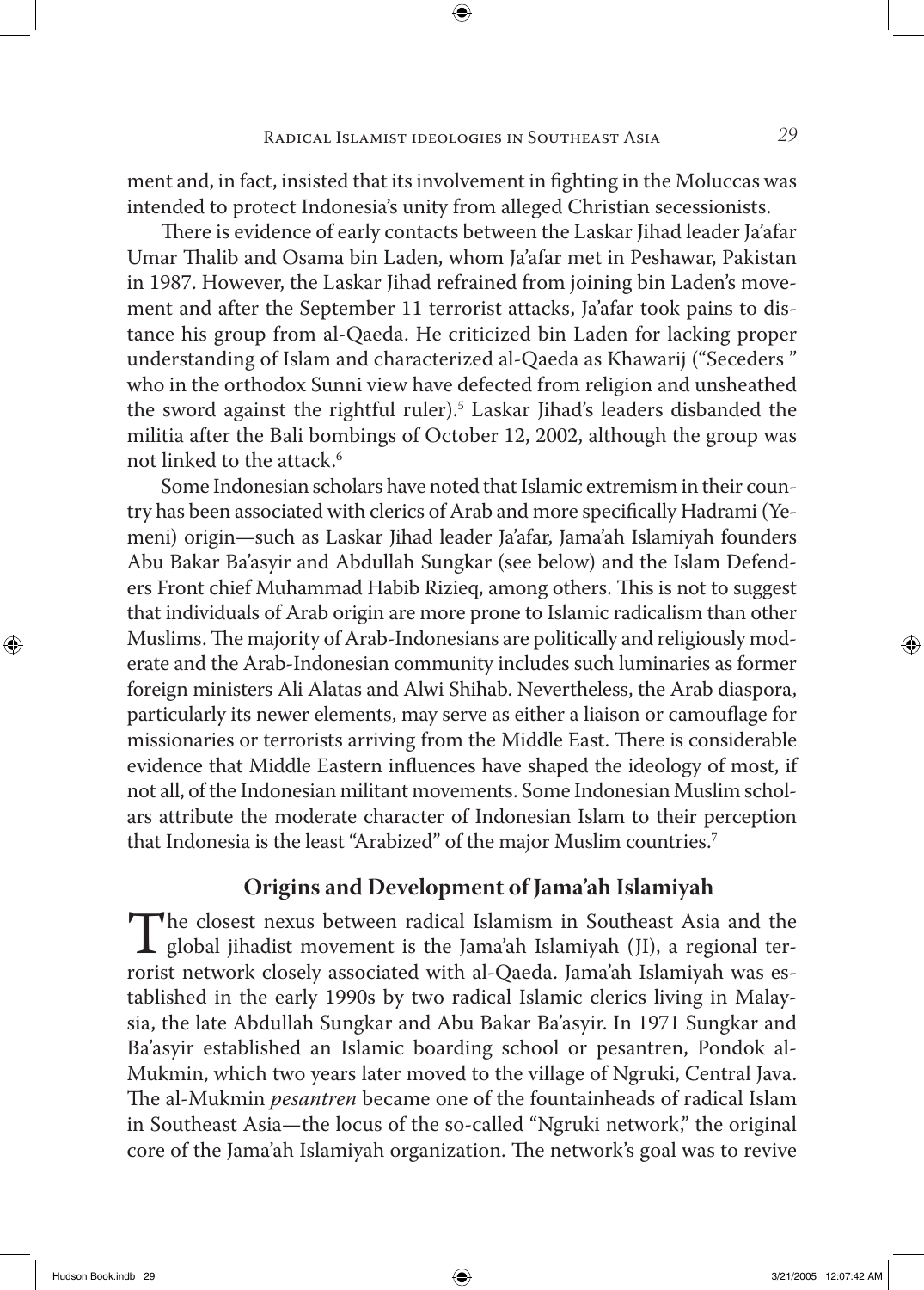#### *30* ANGEL M. RABASA

⊕

the Darul Islam's agenda of an Islamic state by establishing vanguard "Islamic communities" (jama'ah islamiyah) as a necessary precursor of the Islamic state.8 (The Darul Islam-JI connection remains strong today; as Australian analyst Greg Fealy points out, the DI areas have proven a rich source of new members for the JI and are likely to remain so in the future.)<sup>9</sup>

Sungkar and Ba'asyir were imprisoned in 1978 by the Suharto government for subversion. (Among other things, they were accused of rejecting the non-denominational state philosophy of *Pancasila* and refusing to fly the Indonesian flag at their pesantren.)<sup>10</sup> The two were released on appeal in 1982, but to avoid re-arrest they fled to Malaysia—an event they represented as a *hijrah*, an emigration imbued with religious significance in imitation of the Prophet Mohammed's flight from Mecca to Medina.

In Malaysia, a then more welcoming environment for Islamic militants than Suharto's Indonesia, they were met by an Indonesian Afghan war veteran known as Abu Jibril (alias Fikiruddin, alias Mohamed Iqbal), with whom they established a clone of the al-Mukmin pesantren, the Luqmanul Hakiem in Ulu Tiram, Johor state, as a base for indoctrination and operations. In Malaysia, Sungkar and Ba'asyir linked up with another Indonesian veteran of the Afghan war and al-Qaeda operative, Riduan Isamuddin, alias Hambali. Hambali, the only non-Arab member of the *shura* or central council of al-Qaeda, provided a critical link between the indigenous Indonesian radicals of the Ngruki network and bin Laden and the al-Qaeda organization. Hambali was also the operational chief and conduit for funds from al-Qaeda to Jama'ah Islamiyah.

In this formative period of the organization, Sungkar met with bin Laden and personally recruited Southeast Asian fighters from the camp of the radical Afghan mujahideen commander Abdul Rasul Sayyaf.11 In 1996 JI shifted the training of recruits to Camp Hubaidiyah, a camp for foreign fighters located within Camp Abubakar, headquarters of the Moro Islamic Liberation Front in Mindanao. When Camp Abubakar was overrun by the Philippine Army in the summer of 2000, JI moved its training to a facility near Poso, Central Sulawesi.12 Access to training camps is critical to the transmission of operational tradecraft to the next generation of jihadists, but the camps also have an equally important role in facilitating the diffusion of ideology and the indoctrination of recruits.

#### **Sources of Jama'ah Islamiyah's Ideology**

S with all jihadist organization, religious study is an integral part of the<br>Atraining and indoctrination process in Jama'ah Islamiyah. The Singa-<br>pore Government's White Paper describes this process in the case of II retraining and indoctrination process in Jama'ah Islamiyah. The Singapore Government's White Paper describes this process in the case of JI re-

⊕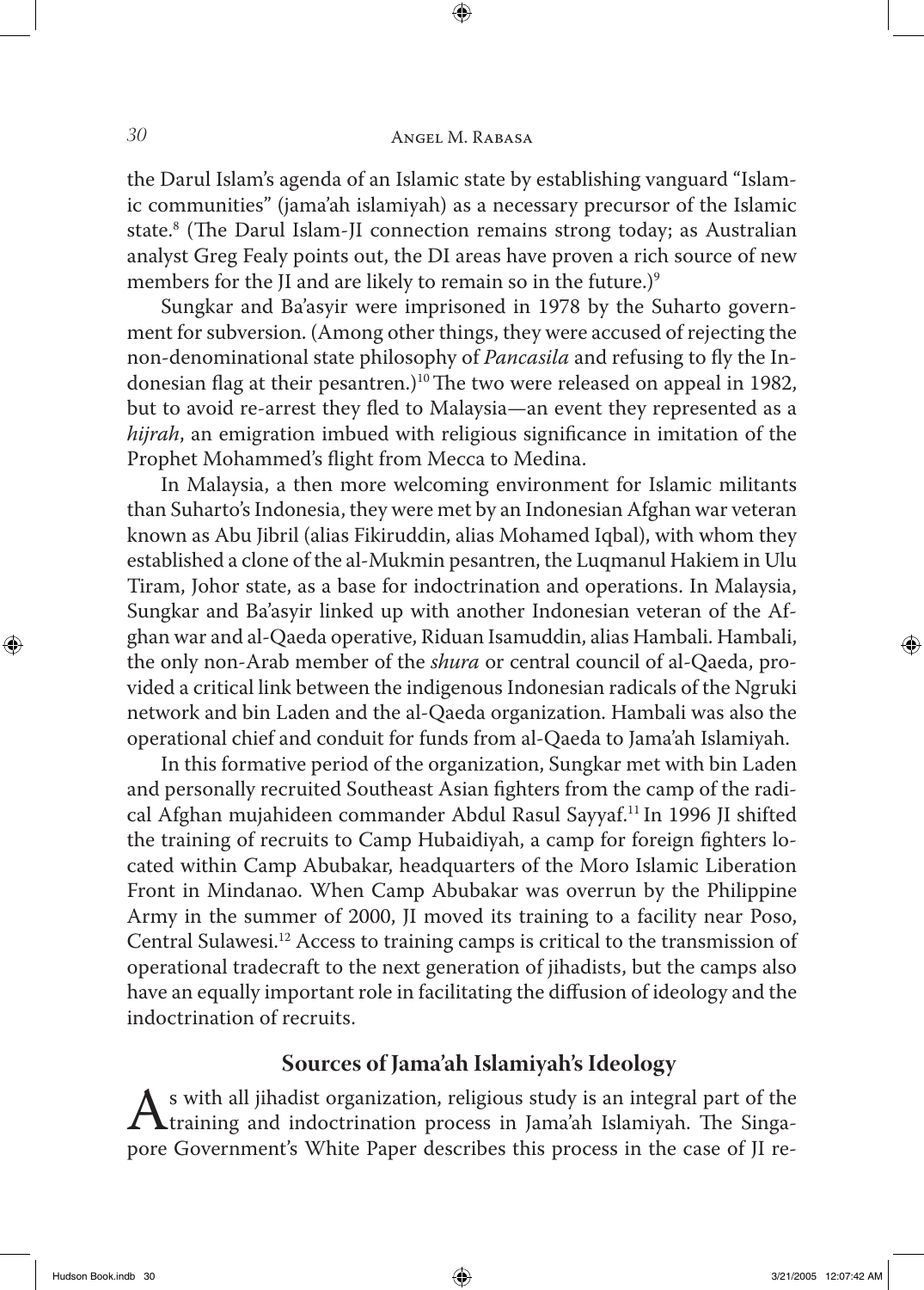#### RADICAL ISLAMIST IDEOLOGIES IN SOUTHEAST ASIA *31*

⊕

cruitment: the first stage involves religious classes organized for a general audience. JI teachers would employ the tactic of inserting into their lectures quotations from the Quran and hadith discussing jihad and the plight of Muslims. The second stage involved identifying those who wanted to find out more about the plight of Muslims in other areas, such as Bosnia, the Moluccas, and Mindanao. Those would be engaged in more intense and focused discussion circles and those who were deemed suitable were invited to join the organization. Esoteric language and code names were used in the indoctrination process, which helped to create a strong sense of group identity and commitment.13

It was during the Malaysian period that the organization and ideology of the Jama'ah Islamiyah coalesced. According to the JI manual Pedoman Umum Perjuangan Jama'ah Islamiyah (General Guidelines of the Struggle of Jama'ah Islamiyah), the group's objective is the creation of a transnational Islamic state (Daulah Islamiyah) comprising Indonesia, Malaysia, and the southern Philippines.<sup>14</sup> The sources of the Jama'ah Islamiyah's ideology were both local and international. The first source was the Darul Islam's vision of an Islamic state in Indonesia and of armed struggle as the means of attaining that end—in contraposition to the mainstream Salafi method of gradually Islamizing the society through *dakwah* (Arabic *da'wa*, meaning "call" or "Islamic propagation"). Sungkar had served as an officer in Darul Islam leader Sekarmadji Maridjan Kartosuwirjo's Islamic Army of Indonesia (Tentara Islam Indonesia) and Ba'asyir, although he did not participate in the rebellion, accepted the Darul Islam's agenda.

In 1976 Sungkar and Ba'asyir affiliated their earlier network of Islamic communities with the existing Darul Islam structure in Central Java. Both men swore allegiance to the Darul Islam regional leader, Haji Ismail Pranoto, alias Hispran. However, in 1992 Sungkar had a falling out with a Darul Islam associate, Ajengan Masduki. Sungkar accused Masduki of Shi'ia and Sufi tendencies and asked the recruits in Sayyaf's Afghan training camp to choose between him and Masduki. This rift marked the emergence of JI as a distinct organization from Darul Islam.15

A second source of ideology was Middle Eastern Islamic radicalism. Contacts with al-Gama'a al-Islamiyya, a terrorist splinter group of the Egyptian Muslim Brotherhood could have influenced the Indonesian radicals to move beyond the goal of an Islamic state in Indonesia to the concept of a pan-Islamic caliphate.<sup>16</sup> The third and most decisive source of ideology was the Afghan Jihad and the influence of Afghan war veterans, of whom Hambali was the most prominent, but by no means the only one.<sup>17</sup> The Afghan connection

⊕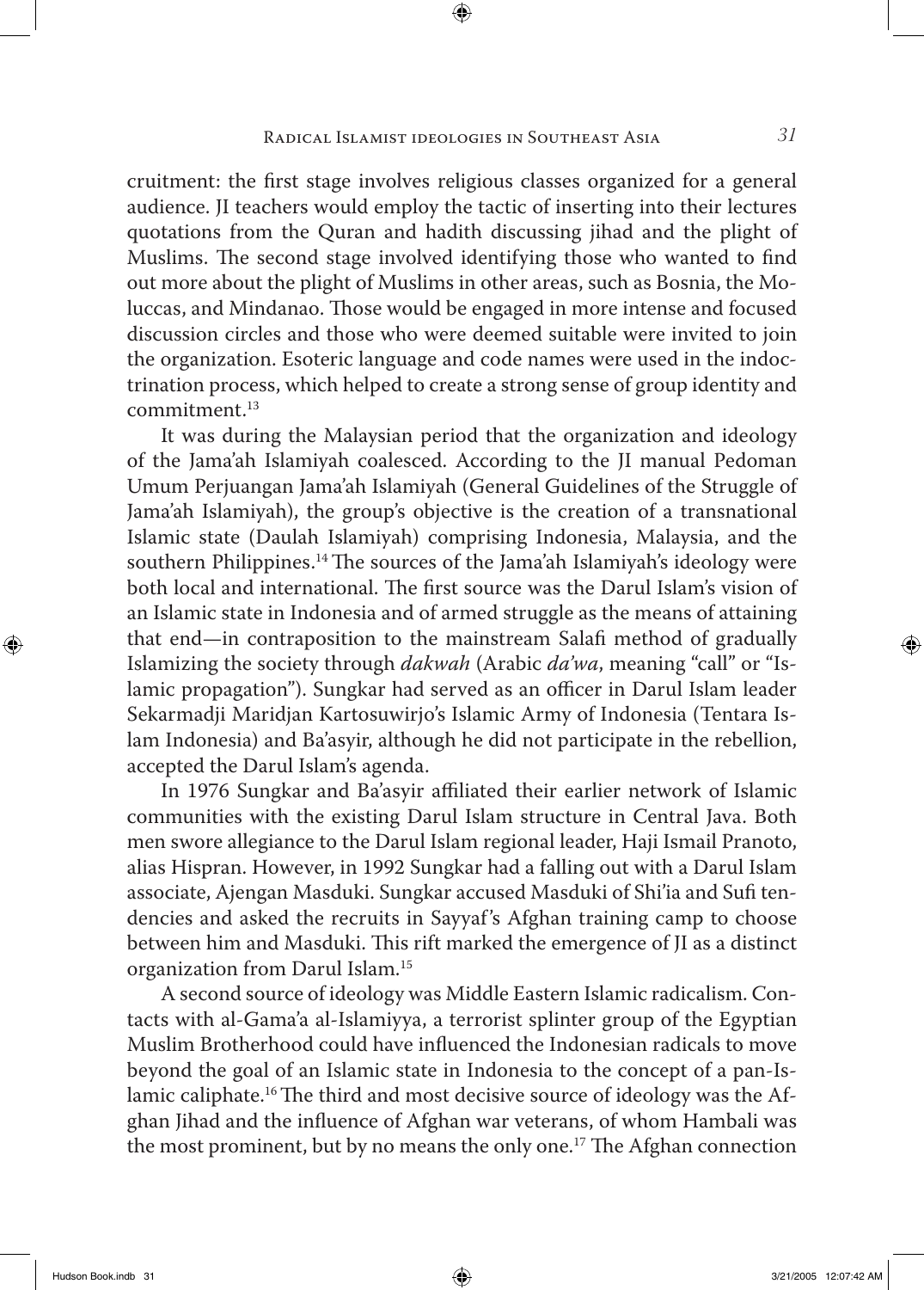⊕

infused the organization with the al-Qaeda concept of the global jihad and its method of terrorist attacks against U.S. and Western targets.

The legitimacy and obligation of armed jihad against the West and "apostate" Muslim rulers—a central theme of the teachings of Said Qutb and Mohammed Faraj, and taken by al-Zawahiri and other ideologues of modern radical Islam and assimilated by al-Qaeda—is the ideological intersection of Jama'ah Islamiyah with the global jihadist movement.18 According to the Singaporean investigation of JI terrorist cells broken up in 2001 and 2002, JI members were taught that Muslims who did not subscribe to the group's ideology were to be considered infidels, as was anyone who left the group. Those who remained enjoyed a sense of exclusivity and commitment and believed that they were closer to Allah and in possession of the truth. Militants were promised martyrdom if they died while engaged in jihad.<sup>19</sup> In adopting this worldview, JI members departed not only from the teachings of mainstream Southeast Asian Islam, but from the mainstream Sunni view that Muslims are not permitted to rebel against a Muslim ruler, and that armed jihad (except when strictly defensive) is not lawful in the absence of a caliph to legitimize it.

The JI's commitment to the global jihad is tied with intense feelings of hatred for the United States and the West. Bali bombing mastermind Imam Samudra, defended the Bali terrorist attack as "a manifestation of Islamic solidarity between Muslims not limited by geographic boundaries." He said that he wanted to carry out God's order to defend the weak so that "American terrorists and their allies understand that the blood of Moslems is expensive and valuable." Another Bali defendant, JI operations chief Mukhlas, stated during his trial that all Westerners were "dirty animals and insects that need to be wiped out."20 A violent Islamist website provides a justification for the Bali bombing, purportedly from files recovered from Samudra's computer. Entitled "Why Was Bali Our Target?," it lists the following arguments:

It is a gathering place for all the nations of imperialists, terrorists, oppressors, and destroyers of the virtue of Indonesian women—who, it should be noted, are Moslems. Are there Moslems who do not know that Bali is a centre for dealing in narcotics? Bali is one of the world's largest and most popular places for sex outside marriage, in a country where the majority of the population are Moslems, in a country with many Religious Scholars, Preachers, Proselytisers, and Islamic *harakah* activists. This is an irony which shames us in the presence of Allah, the Almighty and most worthy of praise. Particularly in Jalan Legian Kuta, there are substantial gangs of Jews (May Allah curse

⊕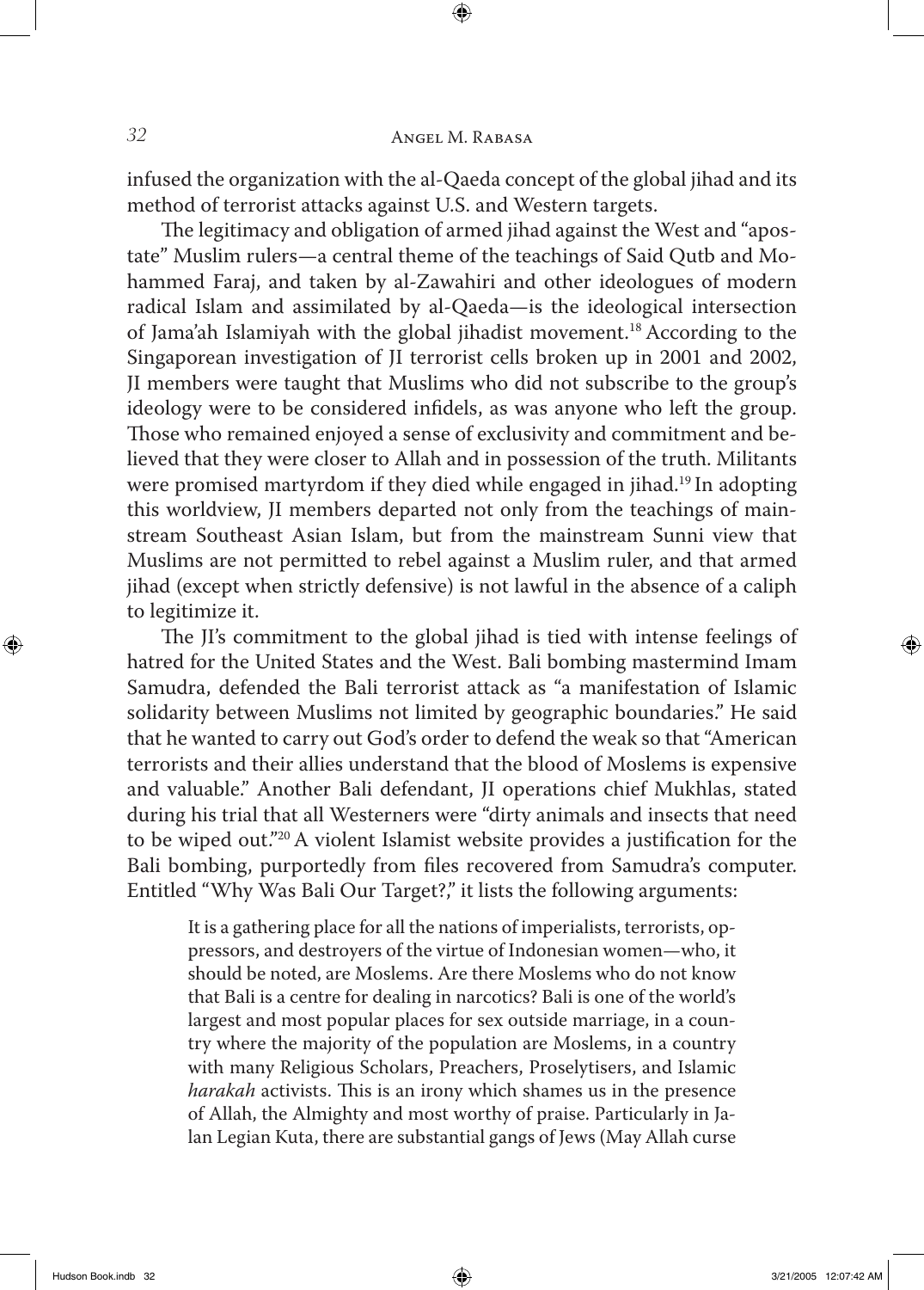#### RADICAL ISLAMIST IDEOLOGIES IN SOUTHEAST ASIA *33*

⊕

them), who use Bali as an intelligence conduit and a place to rendezvous, [in their efforts] to destroy the Islamic community.

It was a relatively soft target for striking against citizens of countries who proudly, arrogantly and grandiosely trample on the honour of Moslems by involving themselves in the crusade under the leadership of America (cursed by Allah alaihim), especially by raining thousands of tonnes of bombs on weak men, Moslem women, and innocent babies in Afghanistan.<sup>21</sup>

It is striking that the reasons alleged for the atrocity are of a moral and social order—Westerners bringing corruption to a Muslim country, with U.S. foreign policy (the "crusade under the leadership of America") almost as an afterthought, after some tactical considerations ("a relatively soft target"). It could be that from the jihadist standpoint, violence is its own justification. According to JI expert Zachary Abuza, the concept of purifying violence is central to the JI ideology. Religious violence is seen as an act of cleansing of sins, particularly important in the case of JI members who were formerly criminals and are seeking redemption.<sup>22</sup>

The militants' commitment was strengthened by having them take an oath of allegiance (*bayat*) to their emir or spiritual leader (also an al-Qaeda practice). Although as the group's emir, Ba'asyir is not believed to have been directly involved in operations, the interrogation of captured JI terrorists reveals that they took care to seek religious sanction for operations from Ba'asyir.23 (Senior al-Qaeda operative Omar al-Faruq, captured in Indonesia in 2002, reportedly alleged that Ba'asyir approved the Christmas 2000 church bombings in Indonesia, in which 18 persons were killed and over 100 injured.) $^{24}$ 

According to the International Crisis Group's Indonesia analyst Sidney Jones, a rift developed within the Jama'ah Islamiyah between two factions. One faction—the terrorists—was associated with former JI operations chief Hambali (captured in Thailand in 2003 and now in U.S. custody), and included most of the people involved in the Bali and J.W. Marriott bombings. This faction had been most influenced by bin Laden's 1998 fatwa declaring war on Jews and Crusaders. The second faction, according to Jones, favored a longer-term strategy of building a mass base through religious work (*dakwah*) to carry out an Islamic revolution when the time was right.<sup>25</sup> The role of Ba'asyir in this internal debate is disputed. In one view, he is said to have sided with the latter faction and to have opposed the Bali bombing for tactical reasons. On the other hand, a regional intelligence source places Ba'asyir with the more violent faction.<sup>26</sup>

⊕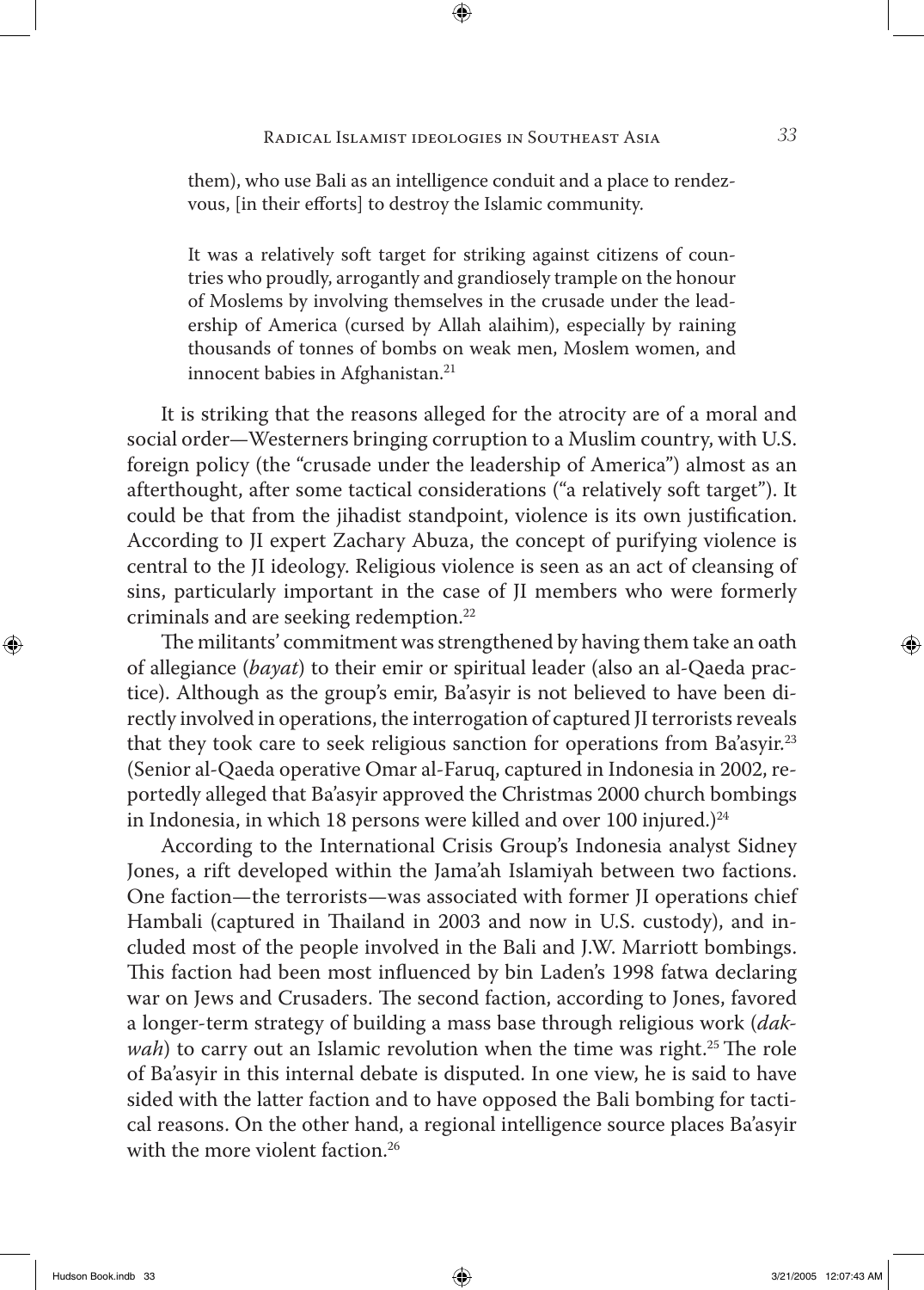#### *34* ANGEL M. RABASA

⊕

Jama'ah Islamiyah introduced into Southeast Asia the hitherto unknown practice of suicide bombing and mass-casualty terrorist attacks. In the bombings in Bali on October 12, 2002, one of the bombs was carried in a backpack into a club by a suicide bomber named Iqbal. The Bali bombing, comprising three separate bombings in the tourist area of Kuta, was the first mass-casualty terrorist attack in Southeast Asia, as well as the worst terrorist incident in Indonesia's history. It left over 180 dead and 300 injured, the majority Australian tourists. It was also the first suicide bomb attack in modern Indonesian history and represented another step in the introduction of Middle Eastern terrorist techniques into Southeast Asia.27 Two other major recent terrorist attacks in Indonesia, the August 2003 vehicle bombing of the J.W. Marriott Hotel in Jakarta and the September 2004 car or truck explosion outside the Australian embassy both involved suicide bombers (although there are indications that the bomb at the J.W. Marriott hotel might have been triggered remotely).28

# **Current Trends**

After the fall of Suharto and Ba'asyir's return to Indonesia, Ba'asyir con-<br>Cluded that the more open political environment in Indonesia offered<br>connectunities to pursue the II's objectives through overt as well as clandes cluded that the more open political environment in Indonesia offered opportunities to pursue the JI's objectives through overt as well as clandestine means. Consequently, together with other Muslim activists, in August 2000 Ba'asyir convened the founding congress of an above-ground front organization, the Indonesian Mujahideen Council (Majlis Mujahideen Indonesia —MMI), composed of people who hold dual membership in JI and MMI, as well as members of other radical Indonesian Islamist groups. The founding meeting was attended by representatives of virtually every group committed to the implementation of Islamic law in Indonesia, as well as of international groups such as the Hizb ut-Tahrir. Ba'asyir was chosen as emir of the governing council, with a mandate to lay the foundations of a new international caliphate.29

Since the Jama'ah Islamiyah came to the attention of the outside world in 2001, about 250 militants, including much of the leadership, have been arrested across Southeast Asia. The arrests have damaged, but not destroyed the ability of the organization to conduct terrorist operations. As noted earlier, a faction associated with Hambali is committed to continuing terrorist attacks against Western targets, but a second faction—one that was closer to the JI's original Darul Islam roots—gives priority to re-involvement in armed jihad in eastern Indonesia. Some regional authorities believe that the two tracks are not incompatible, and that the JI is in fact pursuing simultaneously

⊕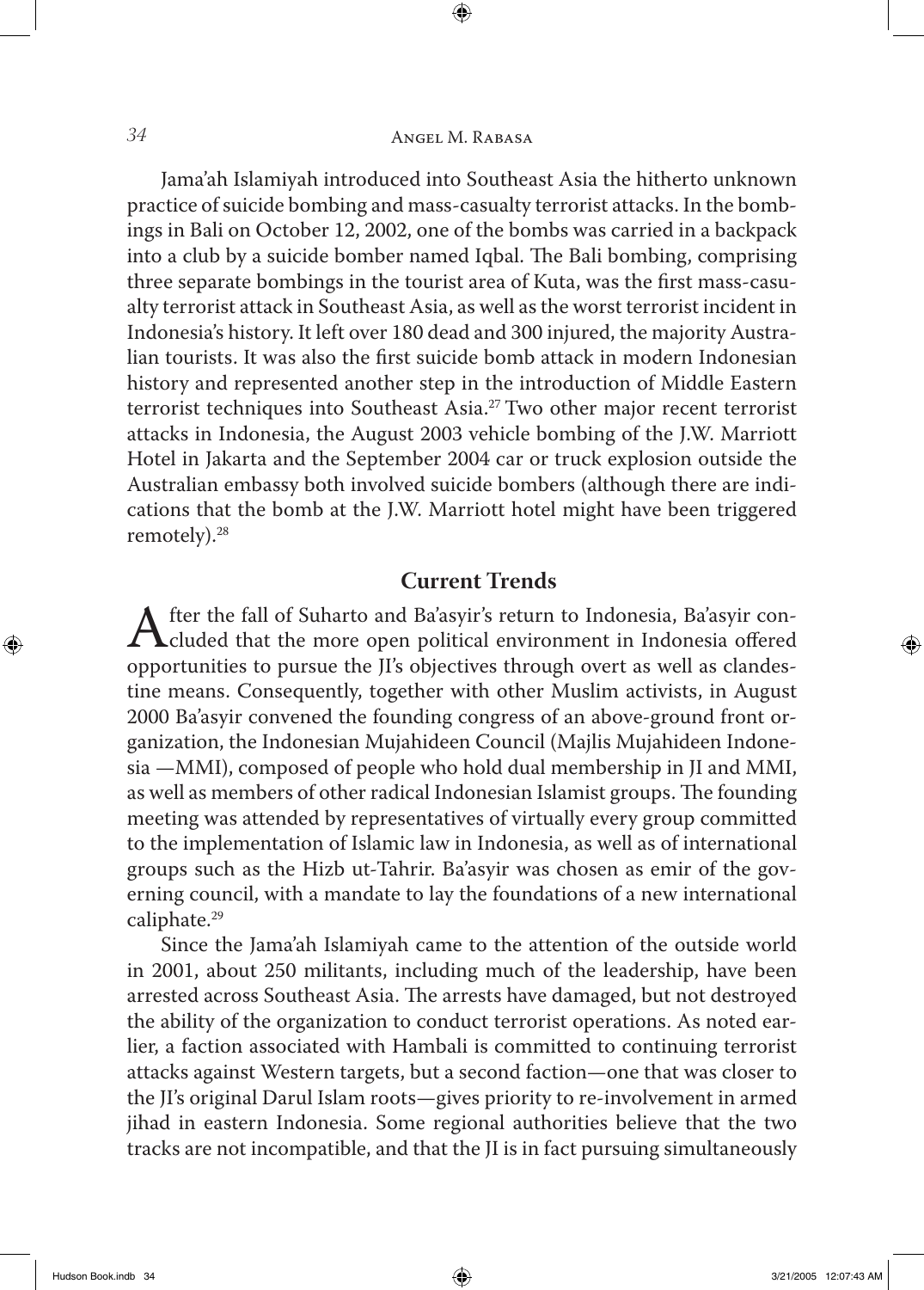both a strategy of mass-casualty attacks against Western targets and participation in local jihads against indigenous Christians.<sup>30</sup> In any case, as Southeast Asia terrorism expert Zachary Abuza points out, all JI members have the same ultimate goal and view sectarian violence as the means to achieve it.<sup>31</sup>

Participation in these jihads is an important element in the group's ideological consolidation. It provides new members with a "rite of passage" which is the functional equivalent of the founding generation's experience in Afghanistan. Moreover, as Sidney Jones points out, many in JI saw Poso as fertile ground for the kind of intensive proselytizing that could expand the community prepared to live in accordance with the group's religious and political ideas. Given the history of communal strife in the area, the Indonesian government's tenuous control, and the receptivity of some local Muslim community leaders to the JI's strict Salafi message, JI leaders apparently believed that Poso could be transformed into an Islamic community—a place where Islamic law could be applied—as well as a secure base for the organization, much as Medina after the Prophet Muhammad's flight from Mecca.<sup>32</sup>

The consensus of analysts is that JI is now in the process of consolidation and rebuilding that involves greater emphasis on religious training and on political activity through its political arm, the MMI. Religious training is critical to the organization's rebuilding activities. The JI seeks not only fighters, but also people steeped in religious understanding. Thirteen younger JI members (known as "al-Ghuraba," Arabic for "the foreigners") were sent to study at a Laskar-e-Toiba madrassa in Pakistan. The group was reportedly formed on Hambali's orders and many of its members were related to JI leaders—they were, in effect, the next generation of leadership. The group itself was set up by Ba'asyir's son Abdul Rahim. One of the members of the group, an Indonesian named Muhammad Saifudin, said senior JI leaders "saw the urgency of regeneration in the movement" and sent their sons and their students to Pakistan to study to become ulama.<sup>33</sup> The implication of this is that ideologized religion is central to the persistence of Islamic extremism and violence. This phenomenon is difficult to understand, much less address effectively, by the post-religious societies of Western Europe or one such as the United States, that insists on the separation of religion and state. But it is a phenomenon that must nonetheless be confronted squarely if radical and violent Islamism is to be effectively countered.

⊕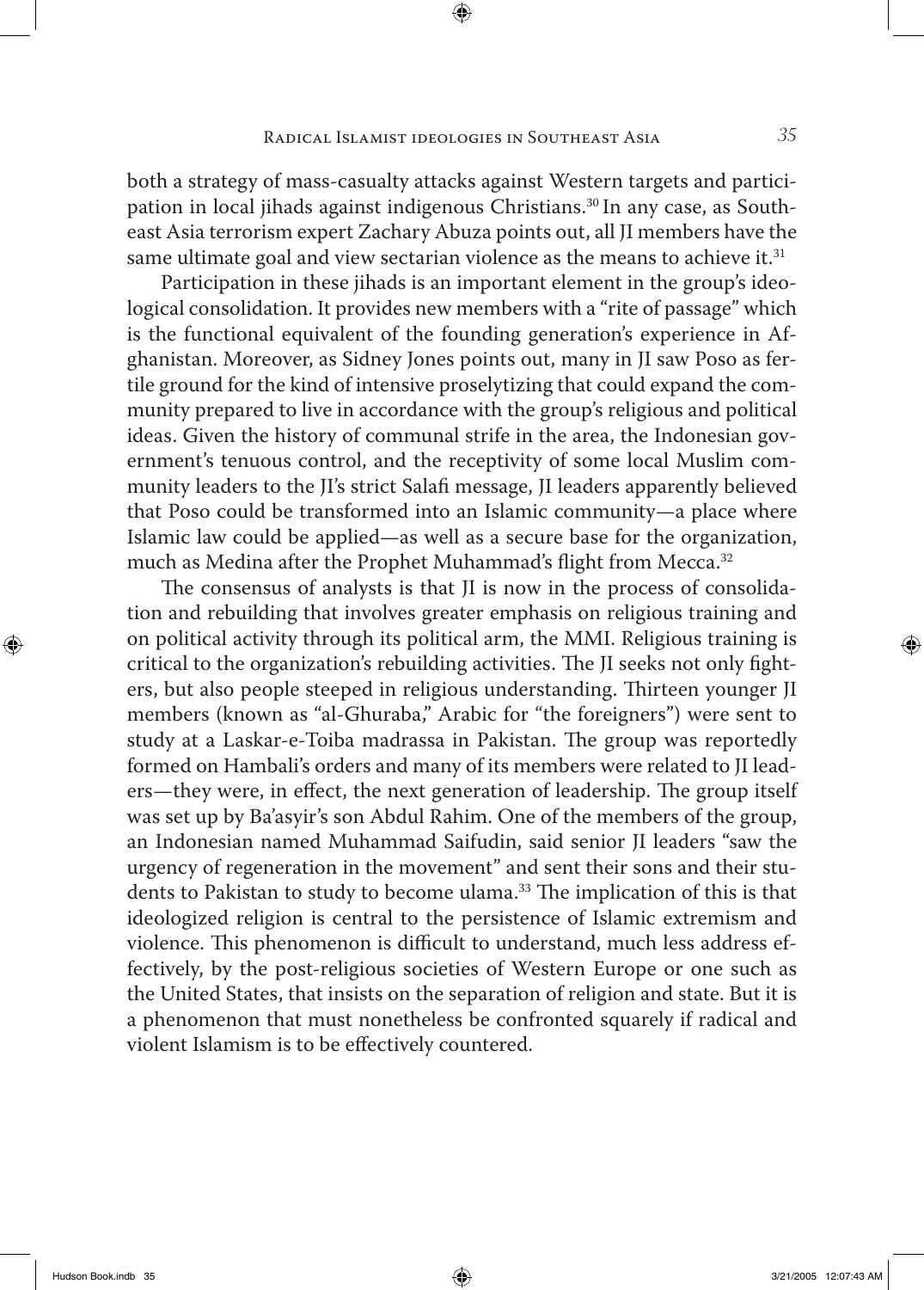#### *36* ANGEL M. RABASA

⊕

# **NOTES**

**1** Karl D. Jackson, *Traditional Authority, Islam and Rebellion: A Study of Indonesian Political Behavior*, Berkeley: University of California Press, 1980, pp. 4-7, 17.

**2** "Saudis Quietly Promote Strict Islam in Indonesia," *The New York Times*, July 5, 2003.

**3** The causes of the communal conflict in eastern Indonesia are complex, but at least at the beginning, the conflict in the Moluccas could not be ascribed solely to religious factors. See Angel Rabasa and Peter Chalk, *Indonesia's Transformation and the Stability of Southeast Asia*, Santa Monica: RAND, 2001, pp. 41-44.

**4** The Laskar Jundullah and Laskar Mujahideen have been linked to the regional terrorist organization Jama'ah Islamiyah through their parent organizations, the Sulawesi-based Komite Persiapan Pemberlakuan Syariat Islam (KPPSI) and the Majlis Mujahideen Indonesia (MMI), respectively. See Angel Rabasa et al., *The Muslim World After 9/11* (Santa Monica: RAND, 2004), Chapter 8; and Zachary Abuza, "Muslims, Politics, and Violence in Indonesia: An Emerging Jihadist-Islamist Nexus?" NBR Analysis, Vol. 15, No. 3, September 2004, pp. 21-22.

**5** Waiting for Osama's Blessing," Tempo (Jakarta), September 27, 2001. For the definition of the Khawarijj see, http://www.hamline.edu/apakabar/basisdata/2001/09/27/0031.html http://www.sunnah.org/aqida/ghunya/khawarij\_fifteen\_sects

**6** Laskar Jihad's trajectory and agenda is reviewed in Michael Davis, "Laskar Jihad and the Political Position of Conservative Islam in Indonesia," *Contemporary Southeast Asia*, Vol. 24, No. 1, April 2002.

**7** Discussion with Dr. Azyumardi Azra, Rector, State Islamic University, Jakarta, June 2002. See Rabasa, *Political Islam in Southeast Asia*, p. 16.

**8** International Crisis Group (ICG), "Al-Qaeda in Southeast Asia: The Case of the 'Ngruki Network' in Indonesia," Asia Briefing, August 8, 2002 (corrected January 10, 2003).

**9** Greg Fealy, "Islamic Radicalism in Indonesia: The Faltering Revival?" *Southeast Asian Affairs* 2004, Singapore: ISEAS, 2004, pp. 111-112.

**<sup>10</sup>** After 1982 all political and educational institutions were required to accept Pancasila ("Five Principles") as their sole ideology. One of the principles was "belief in One God," but otherwise the state philosophy made no distinctions among religions.

**<sup>11</sup>** Information from a Southeast Asian intelligence service, June 2004.

<sup>12</sup> The existence of the camp was revealed in the trial in Madrid of eight alleged members of an al-Qaeda cell in Spain. "Looking for SE Asia's Own Carlos the Jackal," *Jakarta Post*, January 30, 2002. The activities of the Spanish al-Qaeda cell members to recruit volunteers for training in the Indonesian camp are described in the Court's summary of the case against the cell members, Juzgado Central de Instrucción No. 005 Madrid, Sumario (Proc. Ordinario) 0000035/2001E.

**<sup>13</sup>** Government of Singapore, White Paper: "The Jama'ah Islamiyah Arrests and the Threat of Terrorism," Singapore, January 7, 2003, p. 15. The International Crisis Group describes the same process in JI recruitment in Central Sulawesi, ICG, "Jihad in Central Sulawesi," ICG Asia Report No. 74, Jakarta/Brussels. February 3, 2004, p. 18.

**<sup>14</sup>** Government of Singapore White Paper, p. 6. The Singaporean authorities believe that this putative regional Islamic state logically includes Singapore and Brunei.

**<sup>15</sup>** Blontank Poer, "Tracking the roots of Jamaah Islamiyah," *The Jakarta Post*, March 8, 2003; ICG,

⊕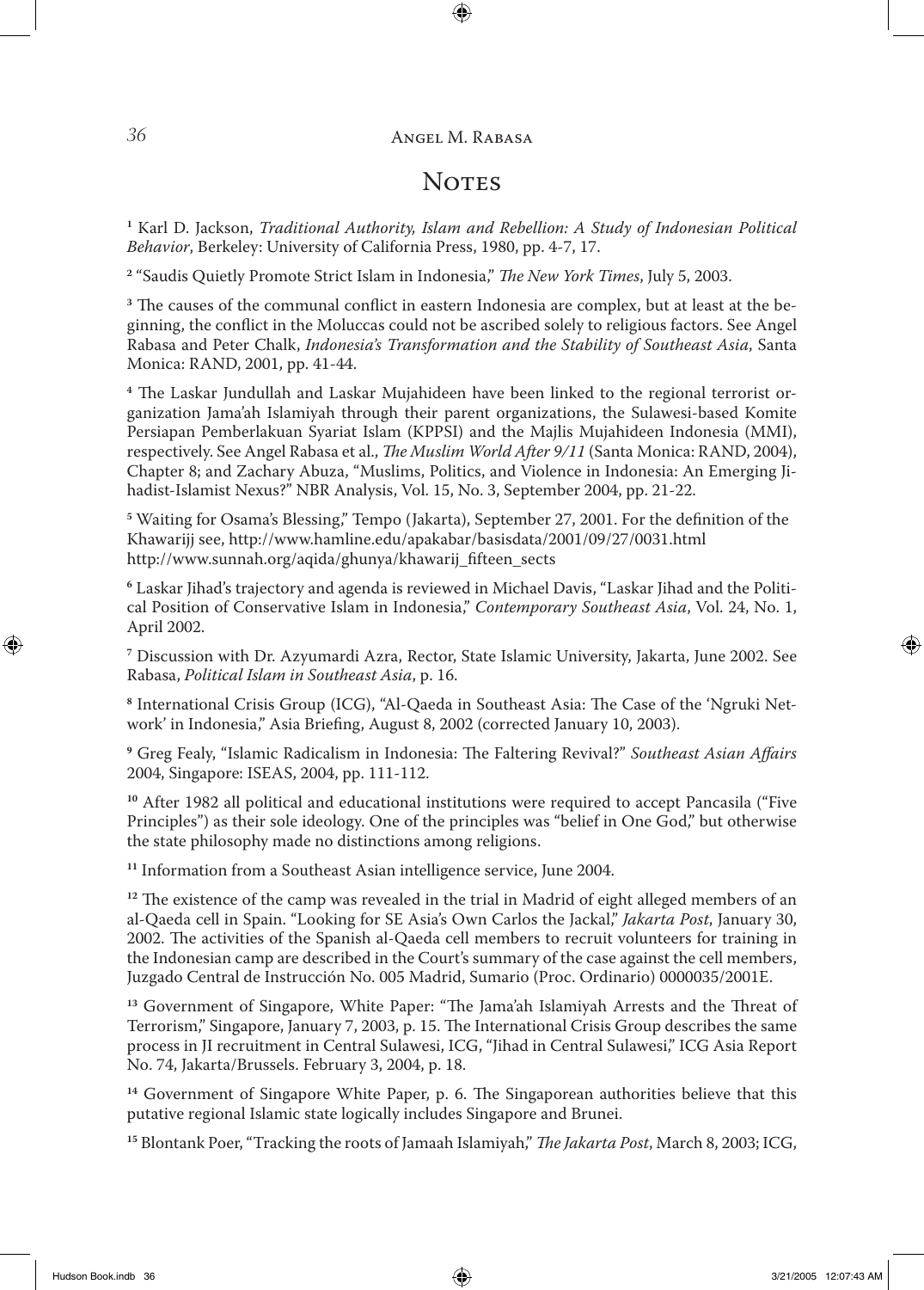#### RADICAL ISLAMIST IDEOLOGIES IN SOUTHEAST ASIA *37*

⊕

"Jama'ah Islamiyah in Southeast Asia: Damaged but Still Dangerous," ICG Asia Report No. 63, Jakarta/Brussels: August 26, 2003, p. 6.

**<sup>16</sup>** ICG, "Al-Qaeda in Southeast Asia," op.cit., p. 16.

**<sup>17</sup>** Most JI leaders are Afghan war veterans: Hambali, Umar Baraja (al-Qaeda's liaison with Ba'asyir), Muchliansyah alias Solihin, Arqam, Usztad Syawal alias Yasin alias Abu Seta, Agung Abdul Hamid, Aris Munandar, and Abdullah Sungkar's son Said.

**<sup>18</sup>** All of them Egyptian ideologues. Qutb was executed in 1966 by Nasser's government and Faraj in 1982 for his role in President Sadat's assassination. Al-Zawahiri headed the Egyptian Islamic Jihad until he merged his organization with al-Qaeda.

**<sup>19</sup>** Government of Singapore, White Paper, pp. 15-17.

**20** Quoted in Kumar Ramakrishna, "'Constructing' the Jama'ah Islamiyah Terrorist: A Preliminary Inquiry," Working Paper No. 71, Singapore: Institute of Defence and Strategic Studies, October 2004, pp. 40-41, 45.

**<sup>21</sup>** The website of the International Death Battalion, http://istimata.cjb.net. The Samudra citation can be found in http://www.abc.net.au/4corners/content/2003/20030210\_bali\_confessions/ samudra site.htm.

**<sup>22</sup>** Zachary Abuza, "Muslims, Politics, and Violence in Indonesia," p. 31.

**<sup>23</sup>** Ramakrishna, op.cit., p. 44.

**<sup>24</sup>** "Hand of terror: key suspects prepare to face the music," *Straits Times* (Singapore), Sept. 20, 2002. The same allegation was made by captured former JI official Abu Bakar Bafana in his testimony, via teleconference from Singapore, in Ba'asyir's 2003 trial in Jakarta. Bafana said that he had visited the Indonesian city of Solo "to seek the approval of Ustadz (teacher) Abu Bakar Bashir to attack churches in Indonesia." Bafana added that Ba'asyir gave his blessing. He also testified that Bali bombing mastermind Imam Samudra had given him a computer disk listing priests to be targeted in the attacks. "Bashir leads JI, behind bombings, says witness," *Agence France-Presse*, June 26, 2003.

**<sup>25</sup>** International Crisis Group (ICG), "Indonesia Backgrounder: How the Jama'ah Islamiyah Terrorist Network Operates," ICG Asia Report No. 43, Jakarta/Brussels, December 11, 2002, p 5; and "Jihad Central Sulawesi," p. 24.

**<sup>26</sup>** Information from a senior Southeast Asian intelligence official, June 2003. One could suspect that the information provided to the ICG by JI sources that Ba'asyir was an advocate of the more moderate line was designed to exculpate Ba'asyir, who was then under detention by Indonesian authorities.

**<sup>27</sup>** "Suicide Bomber Blew Up Paddy's Club in Kuta," *Tempo Interactive* (Jakarta), November 22, 2002. Several individuals implicated in the Bali bombings, including Imam Samudra and Mukhlas, the JI's reputed operational chief, were arrested and went on trial in Jakarta in June 2003. Samudra, Mukhlas and another terrorist were sentenced to death, four accomplices to life in prison and 27 others to sentences of varying lengths. The group's reputed emir, Ba'asyir, was not named as a suspect in the Bali bombing but was arrested on separate charges of rebellion and forgery of immigration documents. Ba'asyir was set free in April 2004 after the Supreme Court reduced his sentence on the immigration charges and sustained a higher court decision to dismiss the rebellion charges, but was re-arrested almost immediately on charges of planning and inciting acts of terrorism, withholding information on acts of terrorism, and conspiracy.

**<sup>28</sup>** *CNN Late Edition*, August 10, 2003, at http://edition.cnn.com/TRANSCRIPTS/0308/10/le.00. html.

⊕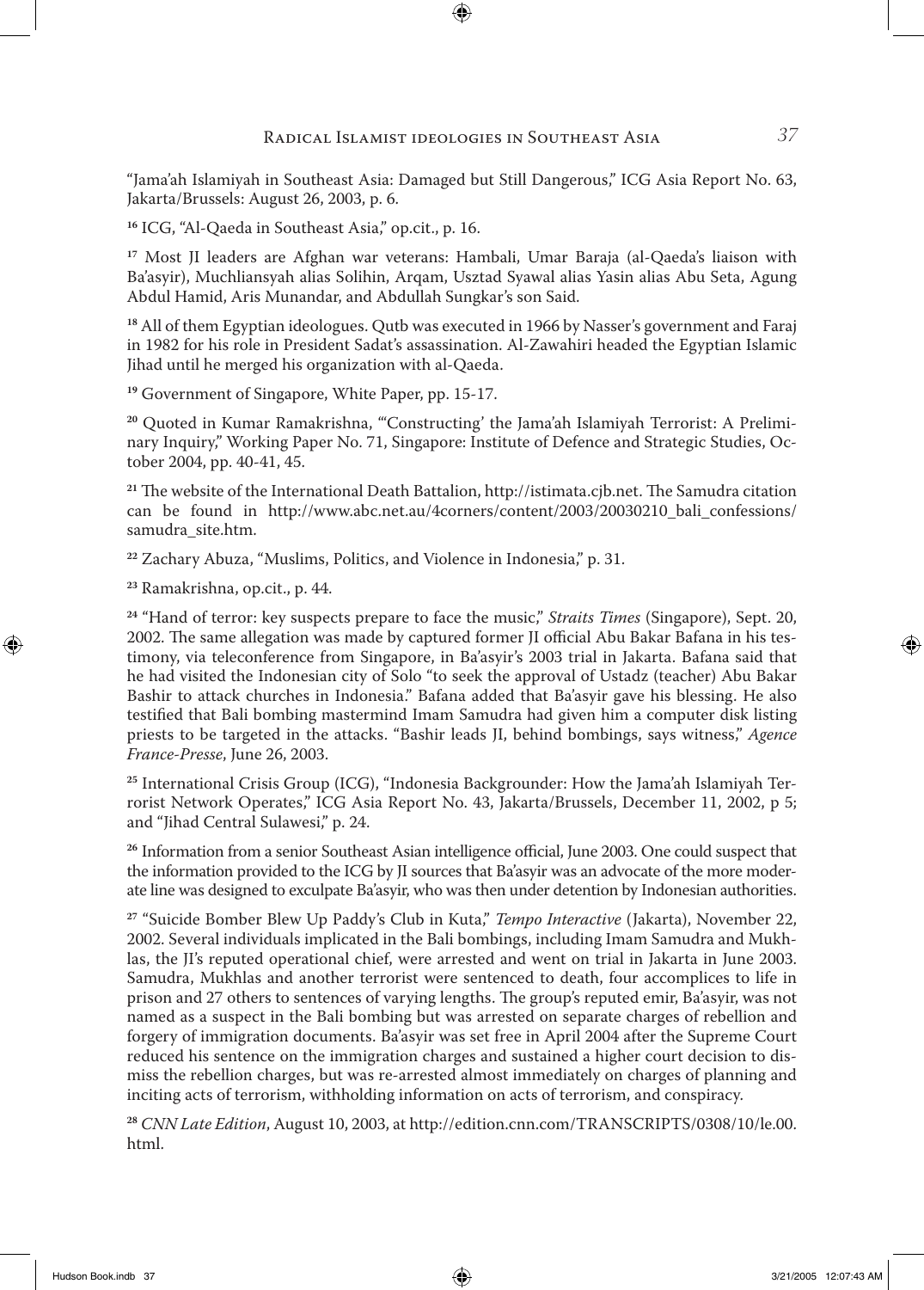#### *38* ANGEL M. RABASA

 $\bigoplus$ 

**<sup>29</sup>** ICG, "Al-Qaeda in Southeast Asia," pp. 17-18; documents of the MMI founding congress in 2000 are available at http://www.geocities.com/kongresmujahidin.

**<sup>30</sup>** Information from a senior Asian intelligence official, June 2004.

<sup>31</sup> Zachary Abuza, "Muslims, Politics, and Violence in Indonesia," p. 24.

**<sup>32</sup>** ICG," Jihad in Central Sulawesi," p. 14.

**<sup>33</sup>** "Indonesian Militants Keep Regenerating," *The Washington Post*, March 25, 2004.

 $\bigoplus$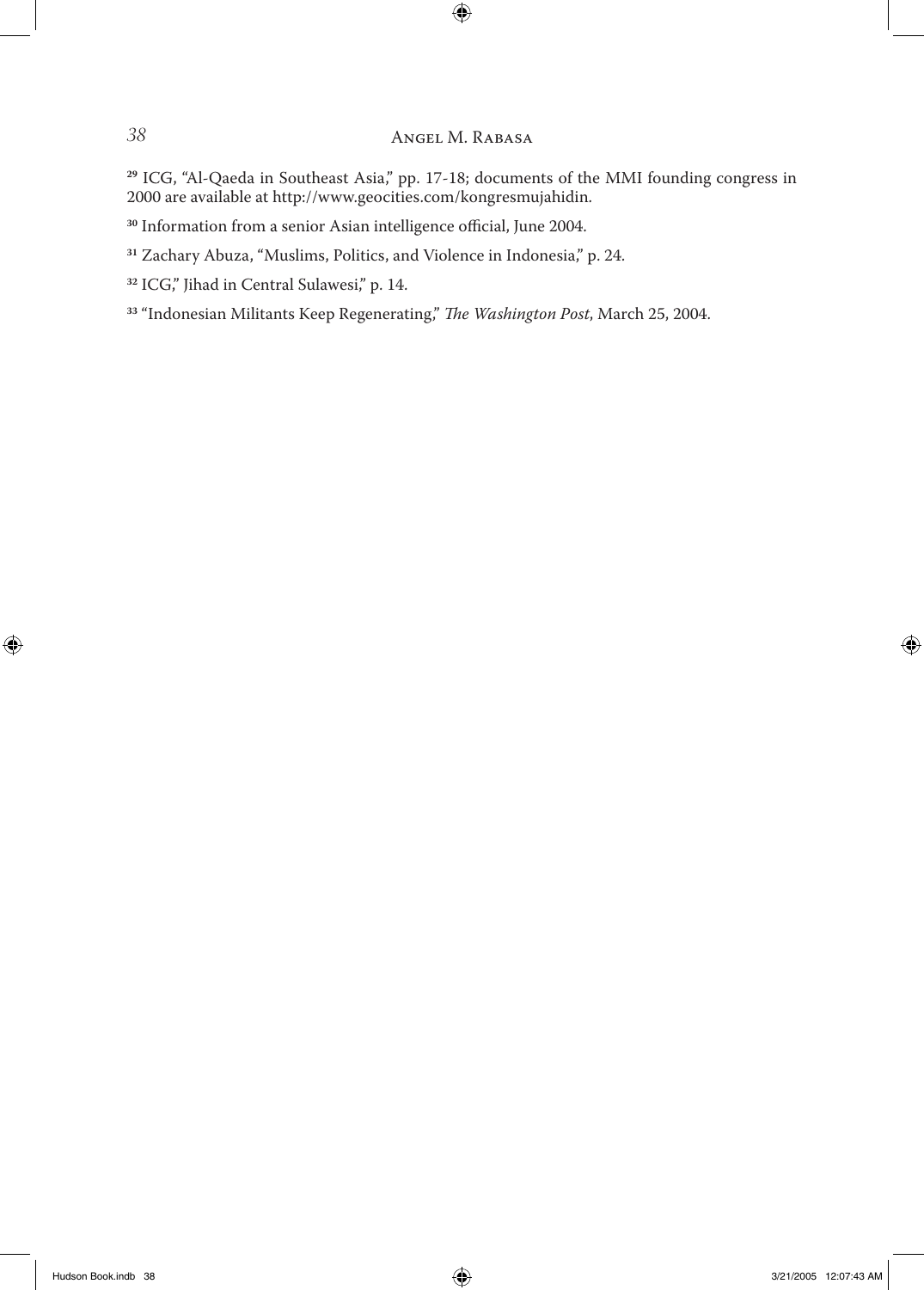# *The Impact of the War in Iraq On the Global Jihad* **REUVEN PAZ**

THE UNEXPECTEDLY QUICK FALL OF SADDAM HUSSEIN and the collapse of his government created a vacuum in Iraq that has attracted a steady flow of terrorist volunteers to the country. Furthermore, the dismantling of Iraq's mili lapse of his government created a vacuum in Iraq that has attracted a steady flow of terrorist volunteers to the country. Furthermore, the security situation there has triggered the emergence of fundamental conflicts and disputes along ethnic, tribal, and religious lines. Various jihadist groups—some old, some new, and comprised predominantly of Sunni Arabs—have since rapidly turned post-Saddam Iraq into a new battleground.

⊕

For Islamist and terrorist ideologues in the Middle East and elsewhere, the insurgency in Iraq has presented a golden opportunity. They have sought to consolidate, direct, and reinforce the insurgency and to reinvigorate militant and radical Islam around the Muslim world by elaborating a new set of ideas about the meaning and purpose of jihad. This new ideology potently combines several elements, including:

• Anti-Americanism and anti-Westernism. These sentiments are shared across a broad range of Arab publics and have been inflamed by the War in Iraq. The new ideologists of jihad have sought to exploit this outrage to rally popular support for both the insurgency and for militant activities elsewhere.

• Radical interpretations of the Islamic doctrine of apostasy and religious excommunication or *takfir*. In this ideology, Muslims that are perceived to collaborate with America and other "infidel" powers—for example, by enlisting in Iraqi security services, or by participating in elections—are declared to be the same as enemy combatants, and are to be treated as such. Recently, this ideology has focused Islamist and terrorist animosity on a "core triangle" of "apostate" Arab regimes deemed to have forsaken Islam—Iraq, Jordan, and Saudi Arabia.

⊕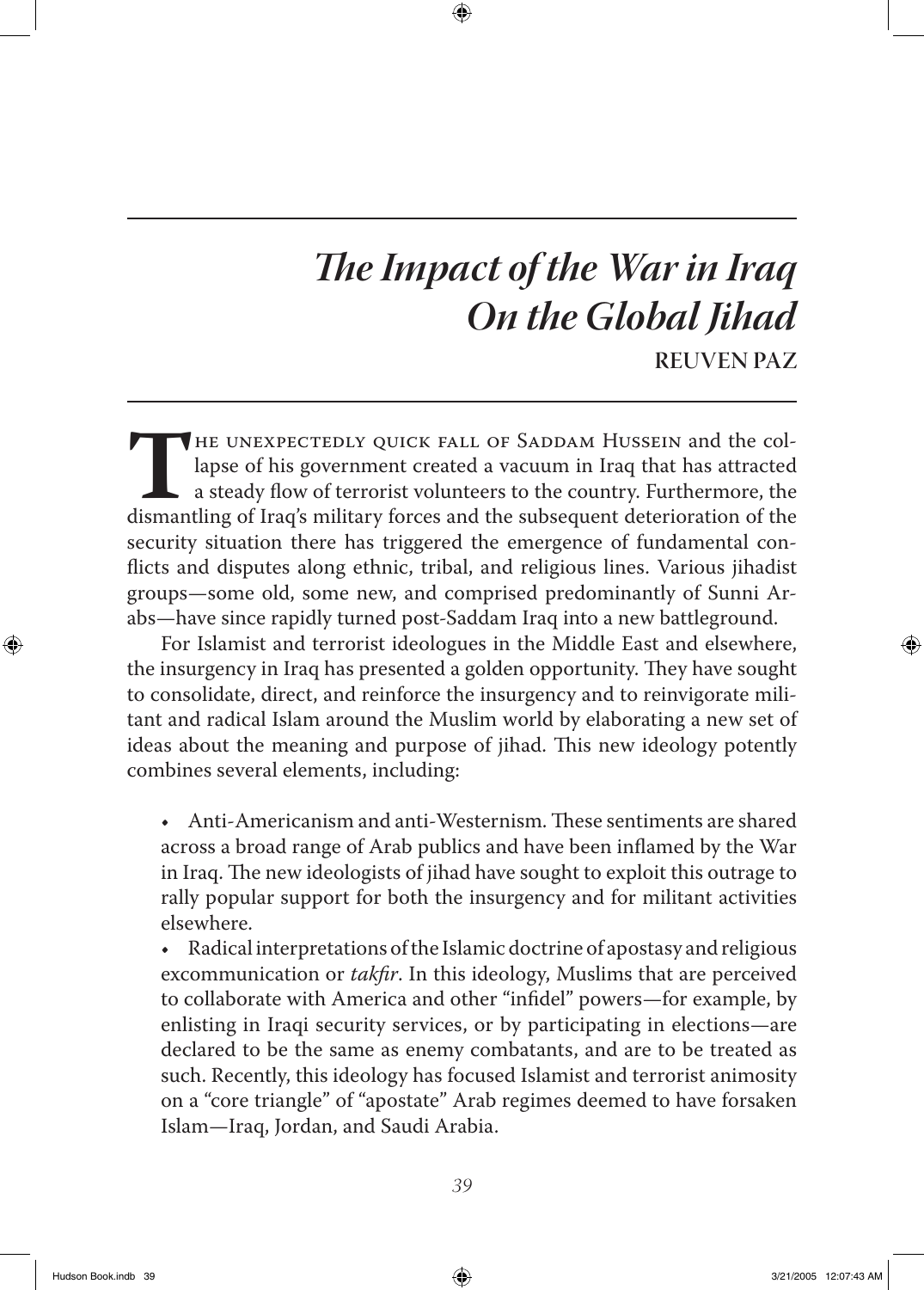#### *40* REUVEN PAZ

⊕

• Viewing the struggle in Iraq as a "return home" to the heart of the Arab world for Muslim fighters after years of struggle in "exile" in places such as Afghanistan, Bosnia, Kosovo, and Central Asia. In this view, Iraq is seen as a staging point in which Muslim holy warriors could consolidate their power, and ultimately mount a larger offensive in the hopes of one day purifying all Islamic lands of "infidel" and "satanic" influence (*jahilyya*).

• Promoting the idea of the "ummah" not simply as the worldwide community of faithful Muslims, but as a political and strategic unit. This idea is promoted by Islamist ideologues to enforce ideological and organizational solidarity and uniformity among large Muslim publics that are otherwise disconnected linguistically, culturally, and nationally. This has been facilitated in particular by the Islamist's increased use of the Internet, which they have employed quite effectively to recruit sympathy and new fighters for the insurgency throughout the Arab and Muslim world, including from Muslim communities in Europe.

Taken together, this new ideological matrix has enabled Islamist leaders to amass a significant level of support and sympathy for the Iraqi insurgency—and especially among Muslim youth, who have increasingly voiced their approval not only for the insurgency, but also for the Islamist's overall political aspirations in the region and throughout the Muslim world. In turn, this new ideology of jihad has had a significant impact on the organization, activities, and mindset of Islamist terrorist groups in the Middle East and on the political culture of the Global Jihad in general.

### **The Ideological Development of Global Jihad**

Since the outset of the War in Iraq, Islamist scholars, clerics, and intellectuals have led a massive campaign to reinterpret the meaning and pur-<br>nose of iihad. This ideological movement represents a shift toward what we tuals have led a massive campaign to reinterpret the meaning and purpose of jihad. This ideological movement represents a shift toward what we might call the "second" and even "third generation" of Al-Qaeda and Islamist terrorism. It also marks a shift away from the Egyptians and toward the Saudis as the leading ideologues of the Global Jihad. If we were to map these ideological developments, we would point to four influential figures, each representing four successive stages:

• Dr. Abdallah Azzam—a Palestinian who introduced the doctrine of jihad to the Afghan Mujahideen and their Arab supporters, and who created, along with Osama bin Laden, the original strategy for Al-Qaeda.

⊕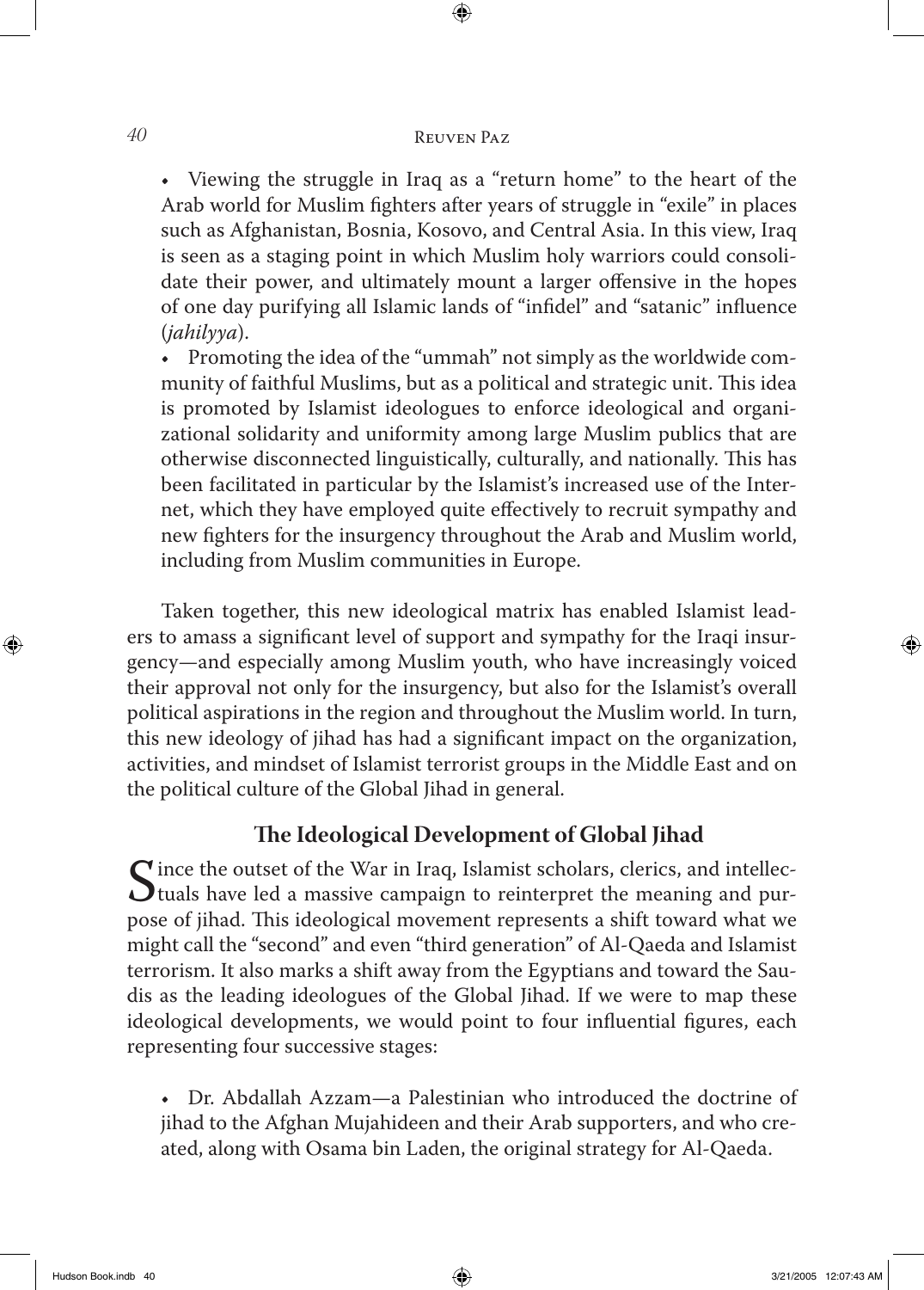• Dr. Ayman Zawahiri—an Egyptian who contributed to the development of Al Qaeda's ideology in Afghanistan by introducing the principles of the jihadi experience in Egypt. Zawahiri was a key ideologue behind the consolidation of the doctrines of the Taliban and the attempt to create the only true and purified or Salafi Islamic state in modern times in Afghanistan.

• Sheikh Abu Muhammad al-Maqdesi—a Palestinian who combined the doctrines of the *Jihadi Salafiyyah* with the most severe principles of Saudi Wahhabism, thus creating the *Tawhid wal-Jihad* that operates in Jordan and nowadays in Iraq, and has inspired several Islamist movements elsewhere. One of al-Maqdesi's most loyal disciples, Abu Anas al-Shami, a Jordanian of Palestinian origin, was the leading inspiration of Abu Mus'ab al-Zarqawi in Iraq, until his death in Fallujah in October 2004. Another Palestinian partner of al-Maqdesi, Omar Abu Omar (alias Abu Qutadah), who is presently imprisoned in the United Kingdom, was the leading ideological figure of Al-Qaeda in Europe.

• Sheikh Yousef al-Ayiri—the Saudi scholar and commander of Al-Qaeda in Saudi Arabia, who was killed in June 2003 by the Saudi police. Al-Ayiri's ascendance as the major theorist of jihad in Iraq represents a distinct shift in the global jihadi ideology to Saudi hands. Two of his Saudi associates are trying to fill his place—Sheikh Fares Bin Ahmad al-Zahrani (alias Abu Jandal al-Azdi) in Saudi Arabia, and Sheikh Abu Omar Seyf in Chechnya. The latter is the leading Islamist ideologue of the Arab battalion of volunteers in Chechnya. Another figure that should be noted is Sheikh Hamed al-Ali, a Saudi who lives in Kuwait.

Even though he was killed over a year ago, Sheikh Yousef al-Ayiri should be regarded as the leading architect of the jihad in Iraq and in other regions as well. Between 2000 and 2003, al-Ayiri authored about 40 books and many long articles in Arabic on the strategy and purpose of jihad. These publications appeared only on the Internet and were not signed. Al-Ayiri himself remained anonymous to most of the world until his death, and only in the past year have the holy warriors and other participants in Global Jihad come to recognize his writings. Unfortunately, the significance of his work for the insurgency in Iraq and elsewhere remains largely underappreciated in the West and by Western intelligence communities.

In August 2003, al-Ayiri published a book titled *The Future of Iraq and the Peninsula After the Fall of Baghdad*. In that book, al-Ayiri explains that the collapse of the Ba'ath regime in Iraq is a "blessing for Islam and Muslims." Had the

⊕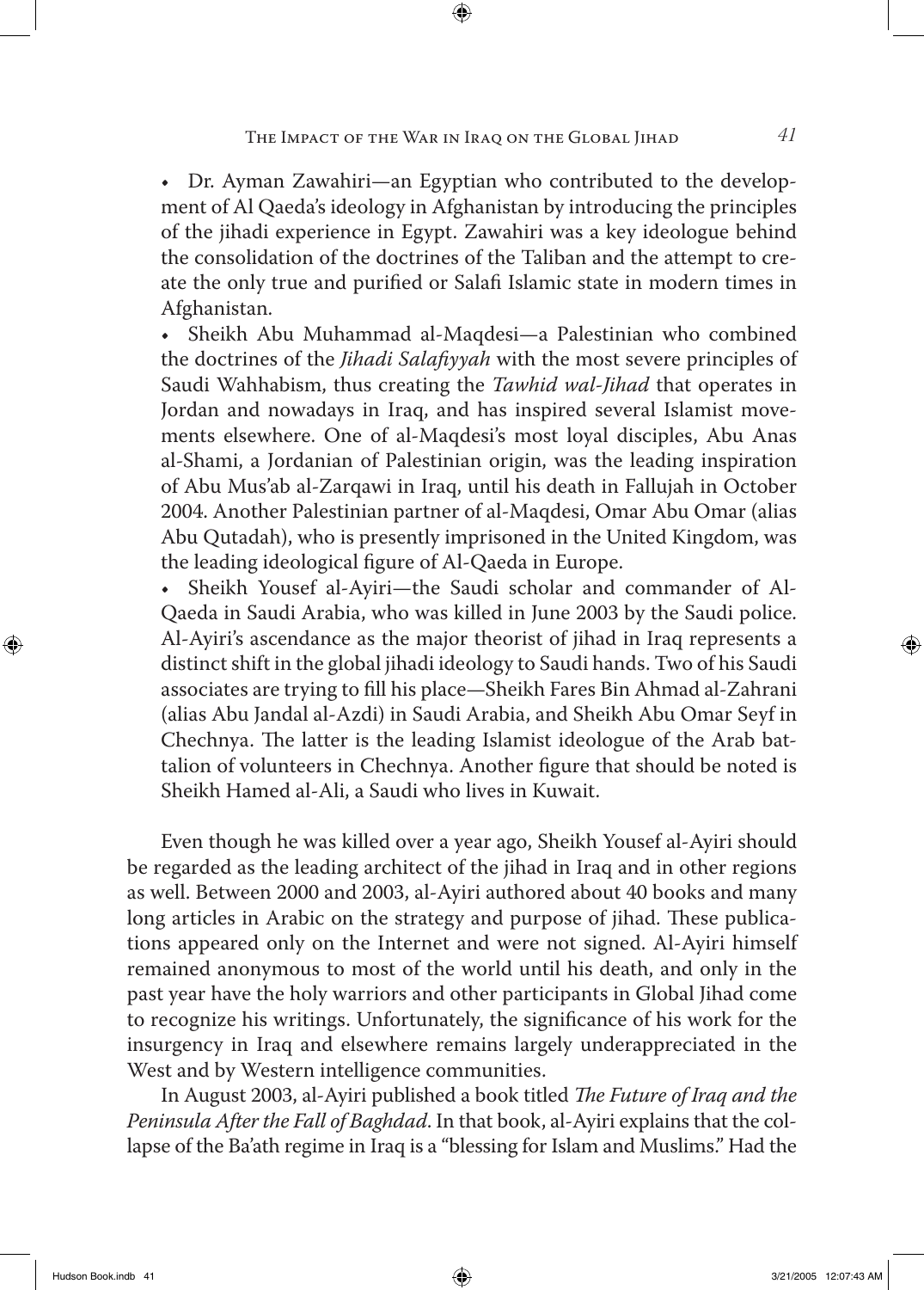#### *42* REUVEN PAZ

⊕

Ba'ath been able to resist the Infidel invasion, al-Ayiri argues, then the secular Ba'ath ideology would have been strengthened in the hearts and minds of Muslims overall, with devastating consequences for Islam and the future of Islamist ideology in the region. But since the American victory over the Ba'ath, al-Ayiri explains that the most dangerous enemy of Islam in the region is the heretical and corrupting ideology of democracy. "One of the most wicked aspects of secularism is democracy," he writes, "which cancels the authority of the Shariah on the society and which is in total conflict with it in form and substance. God Almighty has stated that there is no governing but by God. Democracy, however, says that governing is done by the majority of the people."

In al-Ayiri's view, the ideology of democracy is on the ascendant in Muslim lands because the majority of Muslims have forsaken the Islamic duty of holy war. He therefore enjoins all true Muslims to heed the Islamic obligation of jihad, and to wage a total and violent holy war against the forces of democracy. In a later publication, "The Crusader War Against Iraq," al-Ayiri elaborated his view of the struggle in Iraq and its significance for Islam's larger global conflict with democracy. He says "the importance of the war in Iraq is not because a brother Arab country is attacked by the United States, but because Iraq is just one link in the chain of attacks to follow." Therefore, he says, "if the Mujahideen do not resist in Iraq, they are going to fail in the future aggressions" and, ultimately, in the overall ideological conflict between democracy and Islam.

### **The New Strategy of the Global Jihad**

**On** July 1, 2004, the Foreign Broadcast Information Service translated a<br>document titled "The Mujahideen's Roadmap." Signed by the Abu-Hafs<br>al-Masri Brigades, an Islamist group affiliated with Al-Qaeda, the roadman document titled "The Mujahideen's Roadmap." Signed by the Abu-Hafs al-Masri Brigades, an Islamist group affiliated with Al-Qaeda, the roadmap asserted that:

the Americans, Jews, and the Crusader West are our enemies and are combatants. They must be killed wherever they are caught.… Combat is today the individual duty of every Muslim man and woman, as the ancestor *ulema* agreed. If the enemy enters a single inch of the Muslims' land, then it becomes the Muslims' duty to fight until they get the enemy out. Let a million or more die in the battlefield and let those remaining live in dignity and freedom, as this is better than having them die in the dialogue and humiliation field and the remaining ones live in humiliation and be the slaves of the Christians and Jews.

The declaration "let a million [Muslims] or more die in the battlefield"

⊕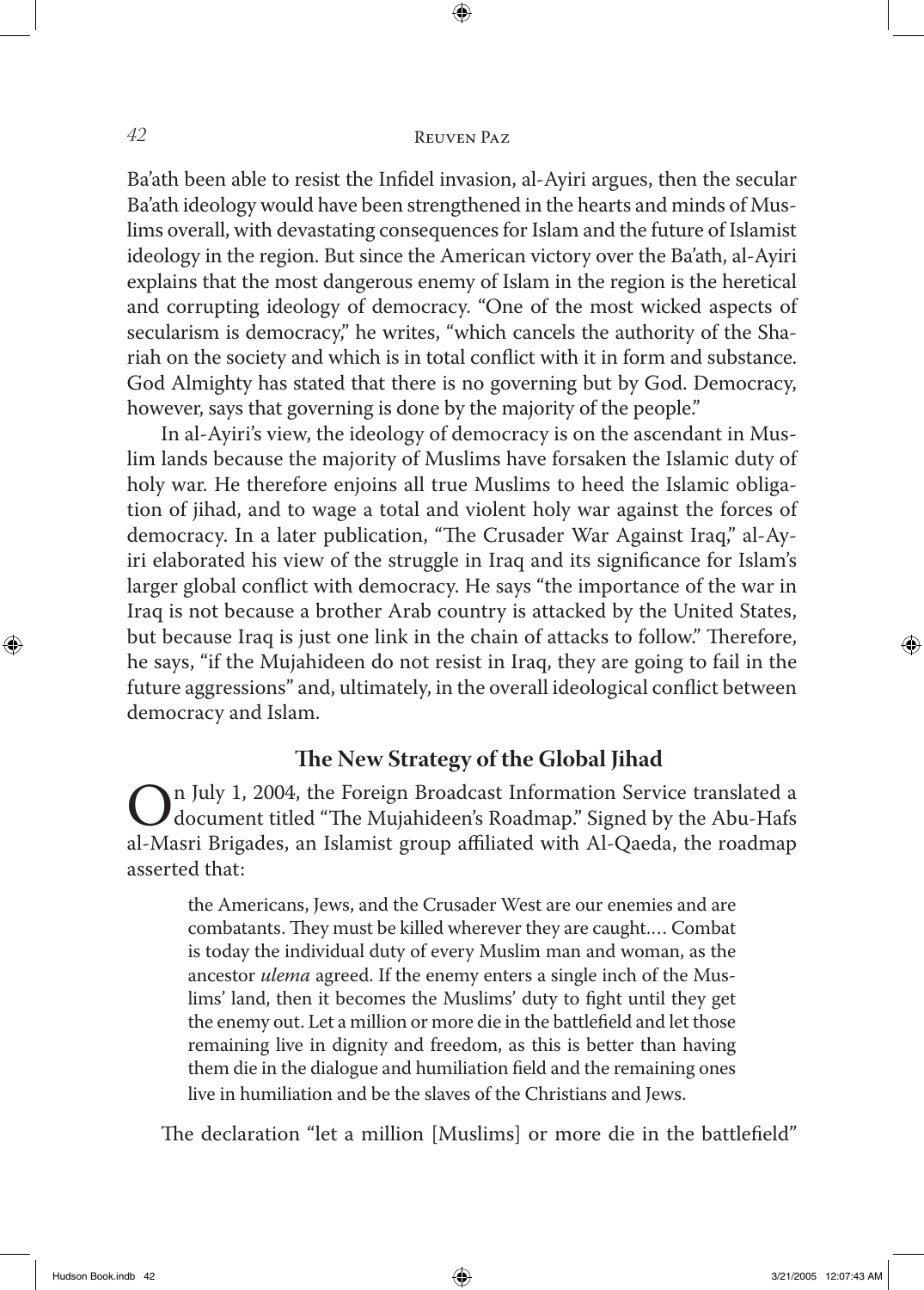should remind us of the Algerian uprising in the 1950s against the French. The expressions of outrage in the Arab world following the invasion of Iraq seems to feed off of these "old demons" and deep-rooted feelings of dishonor and humiliation. Islamist ideologues will continue to appeal to these sentiments, and it is reasonable to assume that they will continue to work to unify the Arab world's diverse Islamist and terrorist groups at both the doctrinal and organizational levels.

Uniting these disparate groups is clearly one of the principal strategic objectives for the new ideologists of Global Jihad. The roadmap calls on all mujahideen "to enlarge the circle of the (Islamic) struggle by distributing the operations all over the world." This entails ramping up Islamist indoctrination and recruitment efforts not only in support of the Iraqi insurgency but also to incite militant Islamist activity in other countries. The roadmap calls on the mujahideen to employ new tactics to achieve their goal of expanding the global jihad—in particular, to "form small organizations under different names" so as to "make it difficult for the enemy to discover and hunt them down" and to "scatter the security organs' efforts." It also calls on holy warriors to learn how to use computers and the Internet, and to employ such technologies to "ignite a psychological war against the enemy." This is intended not merely to repel foreign forces from Iraq, but to "drag the United States into a third quagmire after Iraq and Afghanistan." (The document singles out Yemen as a possible arena for future conflict.) All of these efforts are undertaken in hopeful anticipation of a larger strike against the United States homeland, possibly with weapons of mass destruction—a strike that will "make the United States yield or break its will and leave its agents so that we can settle accounts with them."

Central to this strategy of proliferating new Islamist fronts is the promotion of radical doctrines of *takfir*—or religious excommunication of Muslims deemed to have departed from Islamic belief. In the new jihadi ideology, this applies to all those who have adopted beliefs deemed antithetical to the Islamist cause. As the roadmap states, "Arabs and Muslims who support [the Crusader West] are considered to be like them and must be killed because they are apostates." This view was recently expressed by Abu Musab Zarqawi, who called for "an all-out war on this evil principle of democracy and all those who follow this wrong ideology."

This new ideology of Global Jihad has significantly altered the so-called "red lines" of what constitutes legitimate forms of jihad. For one, it has led to widespread violence against all Muslims who willingly accept or collaborate with pro-democratic forces (e.g., the Shi'a) in Iraq. The beheadings of both

⊕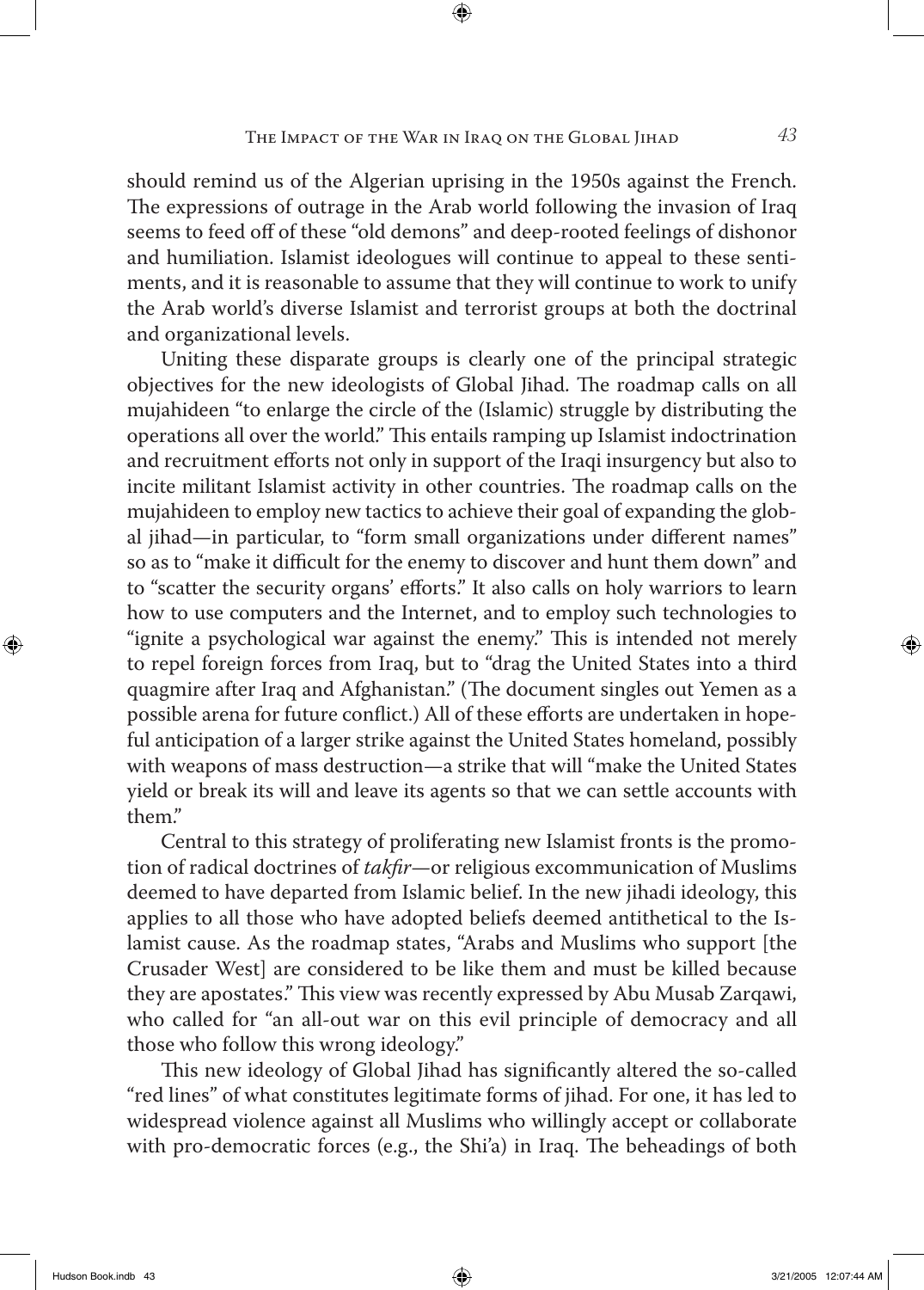#### *44* REUVEN PAZ

⊕

Muslim and non-Muslim civilians, for example, have also become a widespread phenomenon in Iraq. These barbaric acts were carried out by various Islamist groups, all of which operated under different names. Each execution was videotaped and, within hours, circulated around the Internet by Islamist websites and other forums. In September 2004, for example, propagandists for Al-Qaeda and Jamaat al-Tawhid wal-Jihad in Iraq posted a "movie" containing footage of several executions on various websites that sympathize with the jihad. Thousands of Muslim youngsters, mainly in the Arab world, have publicly stated their support for the beheadings of innocent Turks, Egyptians, and Nepalese, not to mention hundreds of Iraqis, whose only "sin" was looking for employment.

Such tactics as beheadings and suicide-bombings in Iraq have gained increasing support from a growing number of Islamist clerics in the region. Prior to the war in Iraq, Islamic clerics debated the legitimacy of suicide or "martyrdom" operations, but the battleground in Iraq has escalated this debate and given it a new pitch. Today, many Islamist clerics sanction suicide operations, and if there is debate over what constitutes legitimate tactics, it is largely over the legality of beheading, kidnapping, the killing of Muslims, or of committing such terrorist acts outside of Iraq.

# **Assessing the Regional and Global Impact**

The new ideology of jihad has had a dramatic impact on the security situ-<br>ation in the Middle East and elsewhere. Following the American siege<br>of Fallujah in November 2004 and the occupation of most of the city in early ation in the Middle East and elsewhere. Following the American siege of Fallujah in November 2004 and the occupation of most of the city in early December 2004, it became increasingly difficult for Arab governments to silence the growing anti-Americanism and popular support for the mujahideen in Iraq. Groups and individuals that had previously voiced their opposition to the September 11 attacks, such as the Muslim Brotherhood or various Wahhabi clerics from within the Saudi religious establishment, have recently begun to voice their support for war against the American forces. In November 2004, for example, a group of 26 senior clerics in Saudi Arabia formally declared that the struggle against America in Iraq was a jihad. The Saudi government gave their silent approval to the declaration, which has the binding authority of a fatwa. Moreover, Sheikh Yousef al-Qaradhawi, the leading authority of the international Muslim Brotherhood, gave his sanction to the jihad against the United States and its allies in a press conference in Cairo, without any reaction from the Egyptian government. More recently, in February 2005, Qaradhawi published a poem on his website that calls on all Muslims to recognize that the forces of apostasy and hypocrisy are gathering,

⊕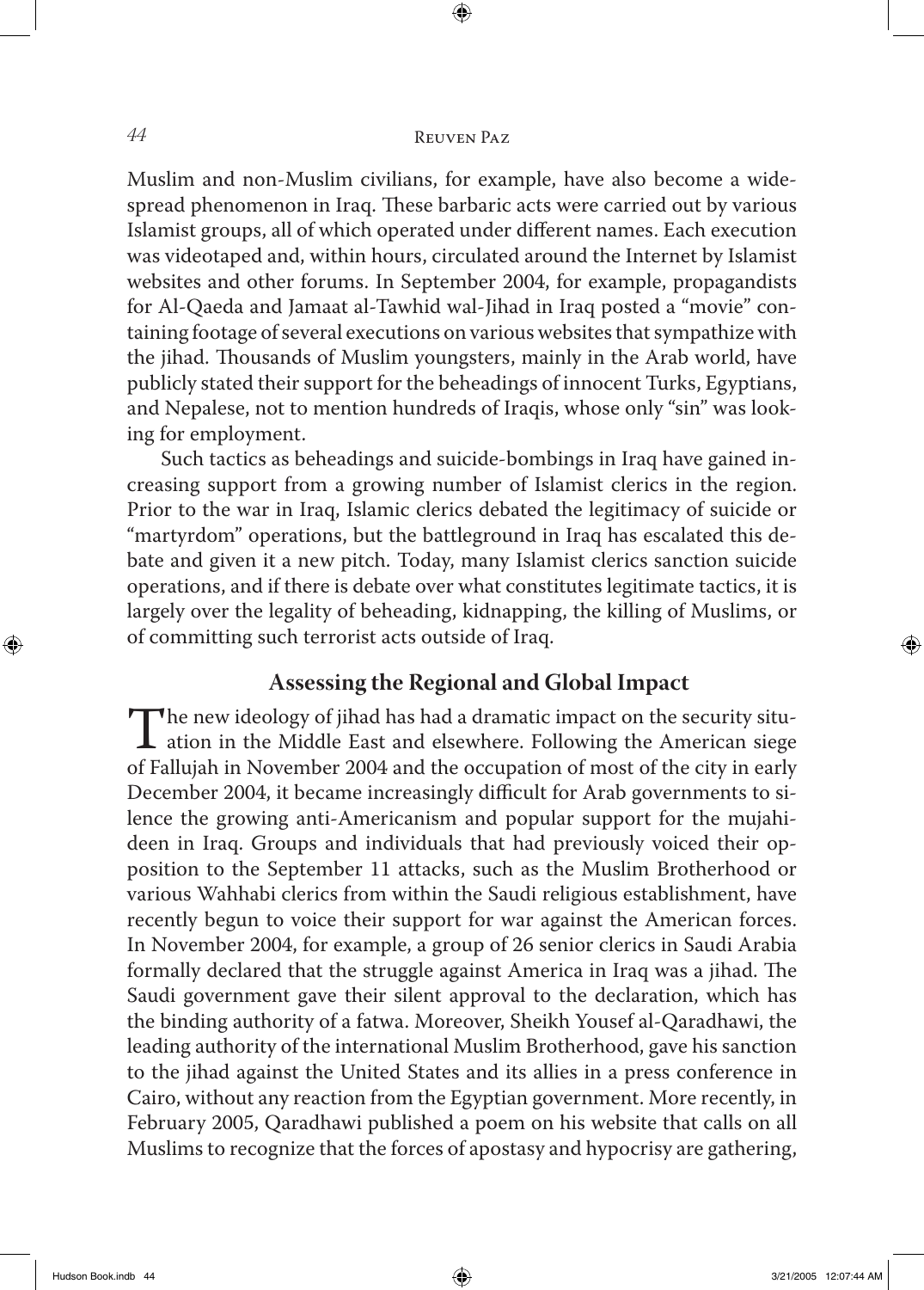and that the "struggle [against them] has become obligatory" for all members of the Islamic Nation.<sup>1</sup>

These developments signal a doctrinal and organizational rapprochement between the Saudi government and mainstream Wahhabism on the one hand, and the mainstream Muslim Brotherhood on the other. This has created two big blocks of Islamists in the Sunni Arab world—the violent Jihadi Salafiyyah, and the mainstream (*Wasatiyyah*) Ikhwani-Wahhabi. While the latter was composed largely of groups that did not officially practice terrorism, they have made an exception in their ideology for issues concerning Israel and the Jews, where all forms of terrorism, including suicide bombings, have been explicitly sanctioned.

At the same time, the new theory of jihad has also led to considerable friction within Saudi Arabia, and especially among the Saudi religious establishment. Al-Ayiri's takfiri-influenced ideology splits significantly from the present generation of radical Islamist scholars and their Saudi mentors of the Wahhabi reform movement, led by Dr. Safar al-Hawali and Sheikh Salman al-Awdah. Hawali and al-Awdah, who were once mentors of Osama bin Laden, were recruited in the past year by the Saudi government to defend the Kingdom against the extremists who used the war in Iraq to start a terrorist campaign on Saudi soil. As a result, a tremendous crisis among the Saudi Islamists has emerged. So far, it appears that a significant portion of them have sided with al-Ayiri's strategy of fomenting jihad in Iraq, Jordan, and Saudi Arabia.

In addition to Saudi Arabia, new ideological conflicts and fronts in the Global Jihad have emerged in Arab and Middle Eastern countries—for example, in Jordan, Morocco, and Turkey. Outside of the Middle East, the War in Iraq has also broadened opportunities for ideological indoctrination and recruitment, especially in Central Asia, the Caucasus, in Southeast Asia, and among Muslim communities living in the West.

Surprisingly or not, the Islamist militants have failed to gain much influence in Egypt, perhaps as a result of the "iron fist" that the Egyptian authorities have employed in handling the Islamist phenomenon during the past 20 years. Another important example where the war and the radical Islamists have had little influence is Algeria. While there is improved cooperation and heightened mutual influence between Algerian and Saudi radical groups, this has not yet seriously affected the struggle within Algeria. According to some reports, there are indications that traditional Islamic scholars in Yemen have had some surprising successes in refuting the new ideology of jihad and dissuading many would-be Islamists from taking up arms in Iraq and elsewhere in the region. $2$ 

⊕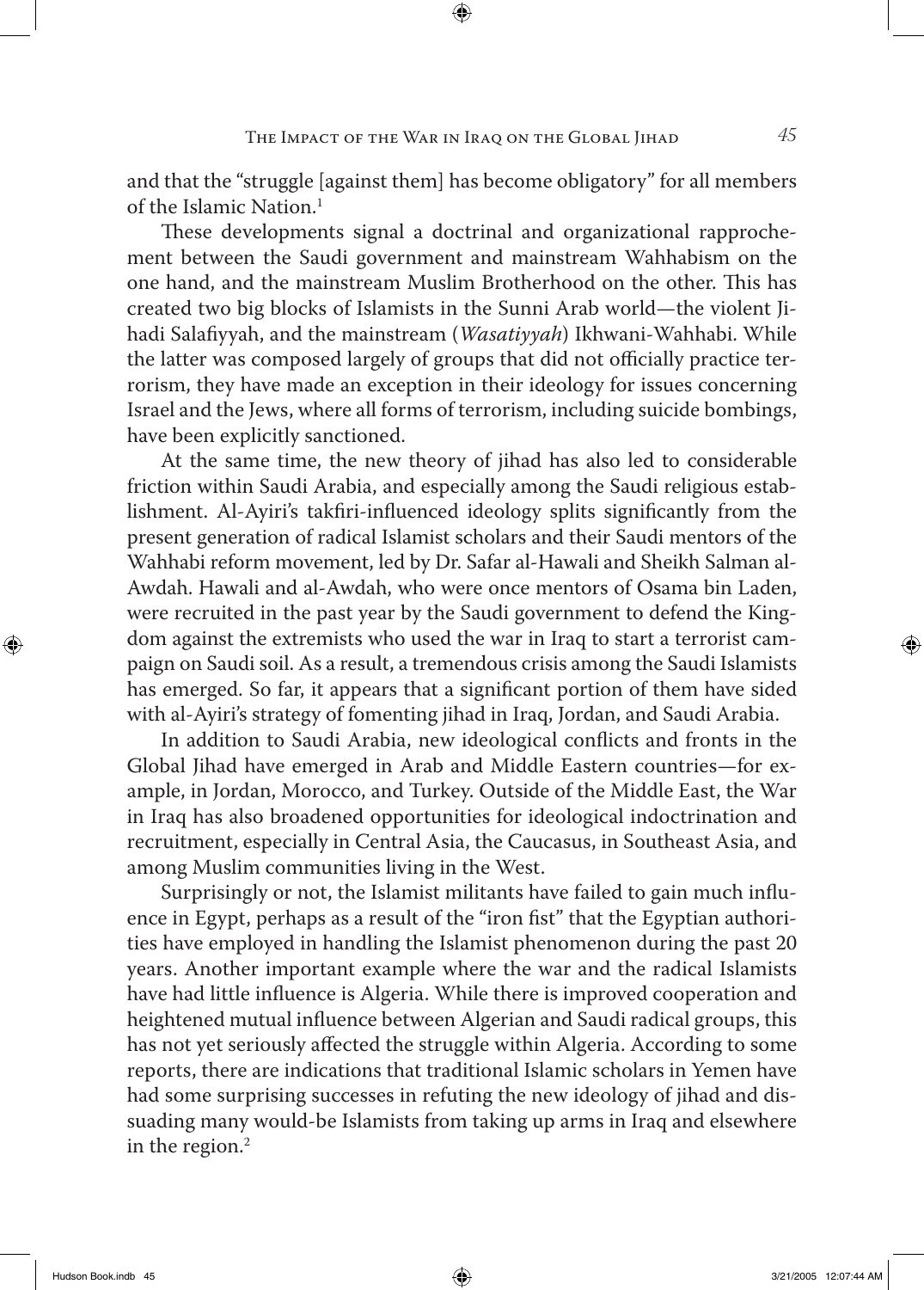#### *46* REUVEN PAZ

⊕

The Palestinians in the West Bank and Gaza have been largely unaffected by the War in Iraq and the new ideology of Global Jihad. This is due in part to the death of Yasser Arafat in November 2004, which opened new prospects for negotiations between Israel and the Palestinians. For many there is renewed hope that this could lead to progress toward a political solution to the conflict. There has also been a constant decrease in Saudi support for Hamas, especially in the financial realm, as a result of American pressure and legislation against terrorist financing. Furthermore, the killing of Hamas leaders Sheikh Yasin and Dr. Rantisi in Gaza decreased the influence of the Jordanian and international Muslim Brotherhood on Hamas. Hamas's new leadership, including Khaled Mish'al and Mousa Abu Marzouq, are influenced more by secular, not Sunni-Islamist, ideologies. Finally, and most importantly, the anarchy in the Palestinian Authority has enabled Hizballah and its backers in Iran to exercise increased influence in the region. Since neither of these Shi'ite elements is part of the Sunni-led Global Jihad, and since they pursue very different Islamist agendas, the radical Sunni ideology of al-Ayiri and others has had up until now minimal impact in Gaza and the West Bank.

Throughout the Sunni world, it seems that the Iraq insurgency has inherited the role of the Israeli-Palestinian conflict as the primary concern of Islamist militants and as the major factor contributing to Muslim anti-Westernism. In a way, Iraq has become the most important criterion for carrying out terrorist operations even outside Iraq. Examples include the attacks in Madrid in March 2004 and in Jakarta in early September 2004. In a declaration published on Islamist websites in Arabic on September 10, Indonesia's Jama'ah Islamiyyah stated clearly that the bombing nearby the Australian embassy in Jakarta was meant as a lesson for the Australian government, which participates in the "war against our brothers in Iraq." Other terrorist strikes that were thwarted in Europe, as well as threats made against such countries as Italy, Denmark, and Honduras, were all made against the background of the War in Iraq.

Possible future developments that we should keep in mind are the emergence of other Islamist fronts in Turkey, the Caucasus, and Central Asia. Thus far, there has been limited support for the Global Jihad among Turks, but Turkey is not invulnerable to ideological penetration. The gruesome terrorist attacks in Beslan and against two airplanes in Southern Russia by Chechen terrorists and their Arab supporters were not explicitly linked to the War in Iraq and the new ideology of Global Jihad. Yet, it should be noted that the leading Islamist authority of the Arab volunteers in Chechnya has published several articles in support of the jihad in Iraq, and has attempted to link both

⊕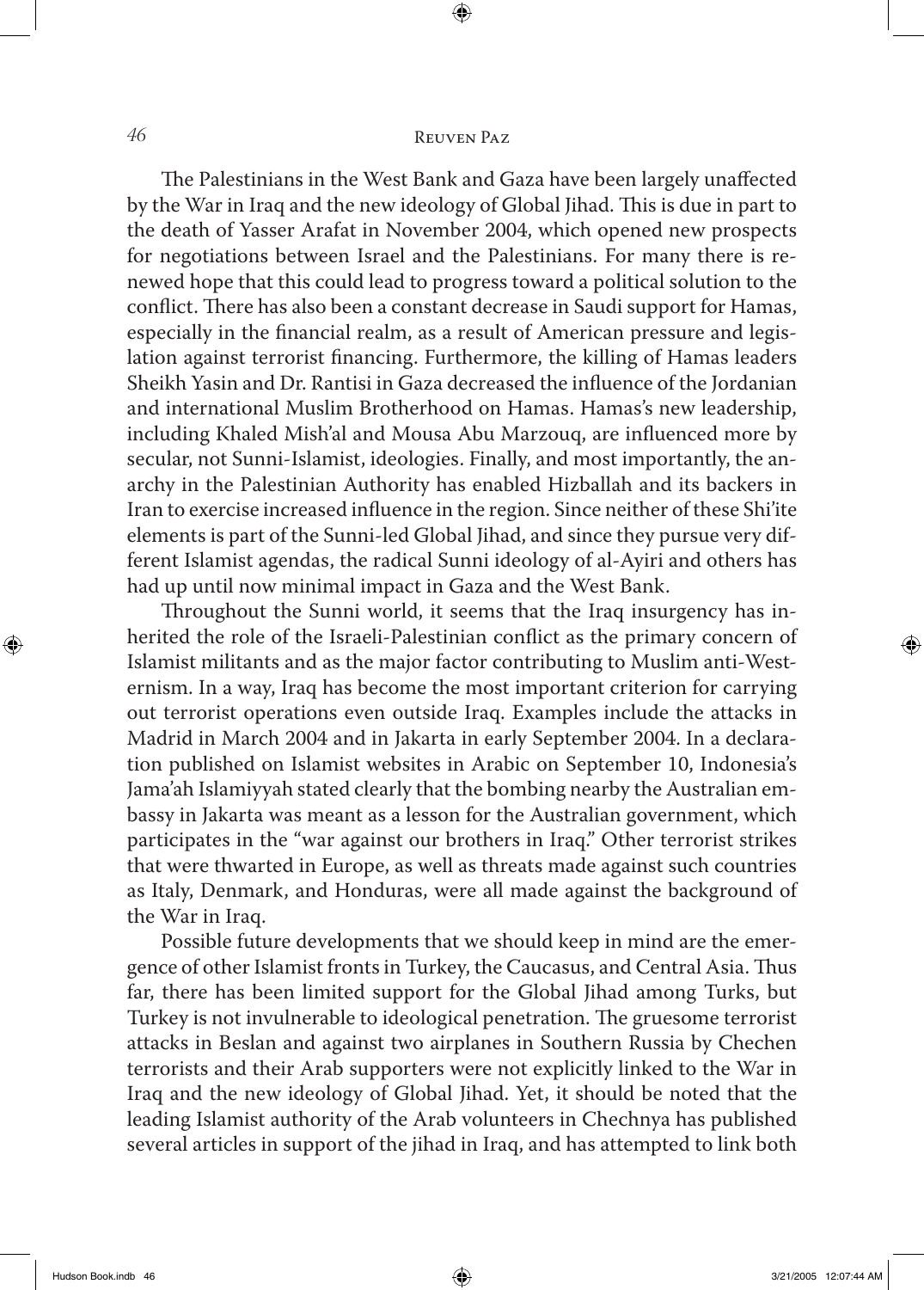the Chechen and Iraqi struggles together within an overarching, global Islamist framework. Moreover, the increased influence of Wahhabi radical groups in Central Asia should be a paramount concern, and may well add further fuel to the fire.

# **Madrid: The New Ideology of Global Jihad in Action**

The most significant terrorist attack that took place on the background<br>of the War in Iraq was the horrifying bombings in Madrid on March 11,<br>2004, which resulted in 190 persons killed and over 1400 wounded. For the of the War in Iraq was the horrifying bombings in Madrid on March 11, 2004, which resulted in 190 persons killed and over 1400 wounded. For the ideologues and strategists of the Global Jihad, Europe has become one of the most important fronts.

On December 8, 2003, following a deadly attack against the Spanish troops in Iraq in which seven intelligence officers were killed, the jihadi "news agency" Global Islamic Media (GIM) published a more explicit threat, which hinted at the possibility of an attack within Spain. Titled "A Message to the Spanish People," the message attempted to play on the humanitarian sympathies of the Spanish people, arguing that while the Iraqi people suffered greatly under Saddam's rule, they continue to suffer under American "liberation" and occupation. Therefore, any country that assists the United States in occupying Iraq was guilty, and should be fought. The message severely attacked the then Spanish Prime Minister Jose Maria Aznar as a "war criminal."

The most detailed and explicit statement against Spain's involvement in Iraq was authored by elements of Qa`idat al-Jihad, and appeared in December 2003. The analysis is found in a 50-page booklet, titled *The Iraqi Jihad, Hopes and Risks: An Analysis of the Reality and Visions for the Future, and Actual Steps in the Path of the Blessed Jihad*. The book was published on Islamist websites under the name, "The information institution in support for the Iraqi people—the center of services for the Mujahideen." The booklet's introduction presents its argument as a follow-up to a book written in the beginning of 2003 by the above-mentioned Sheikh Yousef al-Ayiri.

About eight pages of *The Iraqi Jihad* are dedicated to Spain. They include a detailed analysis of Spanish politics, including the personal ambitions of then Spanish Prime Minister Jose Maria Aznar, and of the political struggle between the right and left wing parties in the upcoming parliamentary elections on March 14, 2004. The book attempted to show how the Spanish government could be forced to withdraw its forces from Iraq; how the Spanish government's support for the United States could be decreased through popular pressures; how to ignite opposition in Italy and Poland to the presence of their troops in Iraq; and how to create pressures within the United

⊕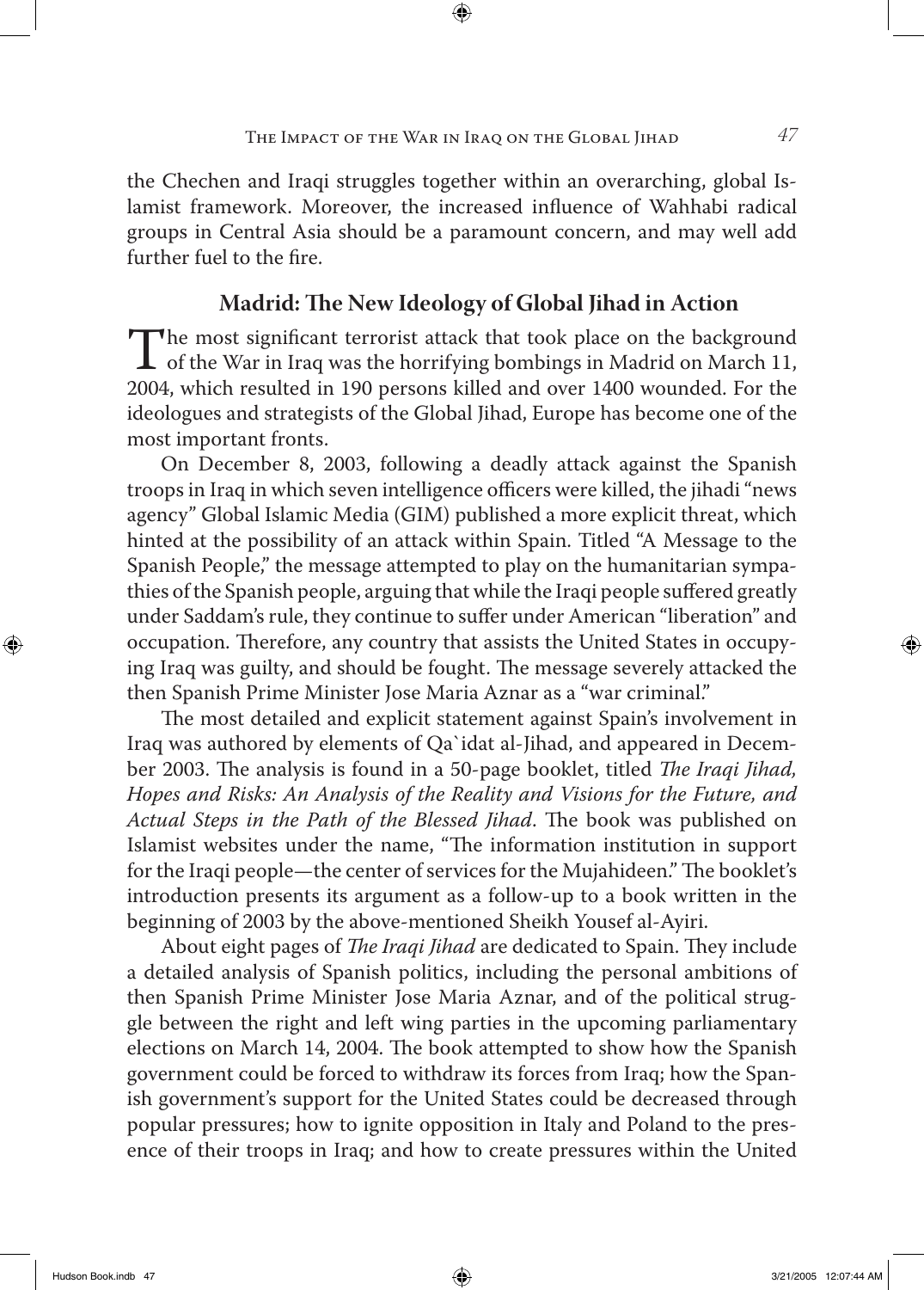#### *48* REUVEN PAZ

⊕

Kingdom against the alliance of their government with the Americans. The book advanced the theory that each of these European governments would withdraw its support of the War in Iraq in a kind of domino effect after an attack on Spain.

The subsequent bombings in Madrid should teach us the lesson that we are dealing with people and groups that mean everything they write or say. Even though they are capable of using deception and disinformation, knowing how each new audiocassette effects Western intelligence services, the West should listen more carefully to their hinted threats and not neglect any piece of writing. The Madrid bombings proved the sophistication of European Islamist groups, the amount of weapons they can obtain, and their access to chemical materials. It is increasingly likely that these groups will attempt to obtain and use weapons of mass destruction.

The Madrid bombings were unique in the framework of jihadi terrorism, and not only because of the written threats that preceded them. The Moroccans that carried out the Madrid attacks were linked to The Moroccan Group for Da`wah and Combat—a sister group of an Algerian faction by a similar name. In the past year, it appears that a common takfiri doctrinal approach has emerged between these radical North African groups and the Iraqi and Saudi Jihad groups. In Iraq and Saudi Arabia, the adoption of these takfiri doctrines has led to a violent and non-compromising Islamist fight against government and elements of civil society. The ability of the new jihad ideologists to recruit among takfiri Moroccan networks in Europe, using the Iraqi issue, should be of central concern for Western policymakers dealing not only with Iraq, but also with homeland security.

#### **Muslim Resistance to the Global Jihad**

The answer to the new ideology of Global Jihad that has emerged from the<br>War in Iraq lies primarily within the Muslim world itself. The process of<br>radicalization creates a larger distinction between, on the one hand, the r War in Iraq lies primarily within the Muslim world itself. The process of radicalization creates a larger distinction between, on the one hand, the radical Islamists, and on the other, those Islamic doctrines and trends that do not advocate the violent radical jihadi line. Though this larger process has now only begun, it might as it unfolds produce a moderate Islamic answer to the problem of radicalism.

The United States and its Western allies should pay more attention to these moderate Islamic elements and seek to promote them, either in their own countries, or through their policy vis-à-vis the Muslim world. The role that ideology plays in radical and terrorist groups is immense, and must not be neglected by the West. Ultimately, however, curtailing this phenomenon

⊕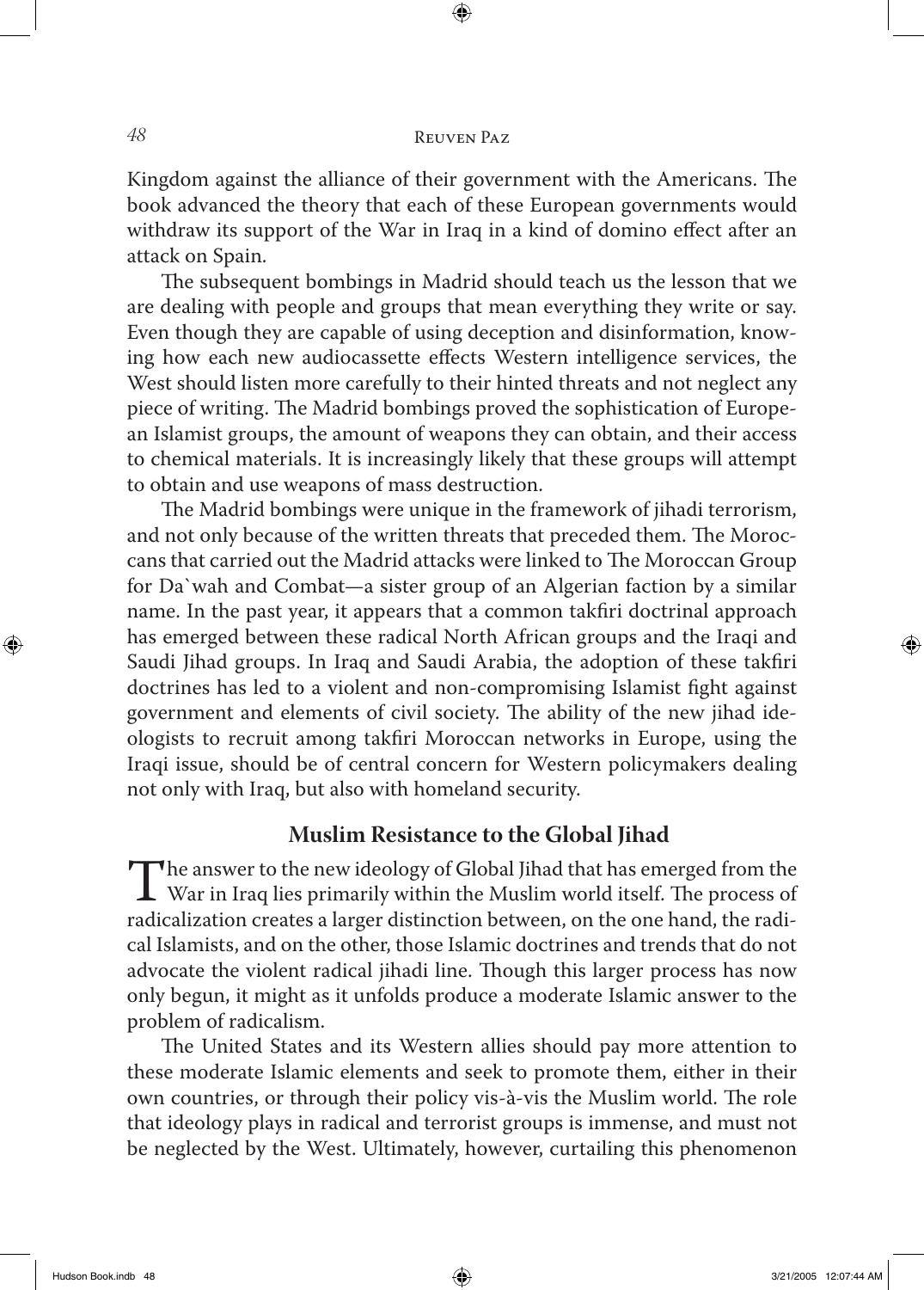must come from within the Arab and Muslim world. The final answer to Islamist radicalism will come not through democracy simply, for this could probably, as it has in the past, lead to Islamist states, as occurred in 1989 in Algeria. Rather, the answer will come from moderate Muslim elements who challenge these radical phenomena from within the Muslim world.

Dr. Sa'd Bin Tefla, a journalist and the former Minister of Information in Kuwait, recently wrote an excellent article in which he posed the question: "Where are the Fatwas Against bin Laden?" In his article he compared the lack of a fatwa against bin Laden to the fatwa that called for the killing of Salman Rushdie. He concluded his article by saying:

But let us put aside the [subject of the] fatwa. Have any protests been held condemning bin Laden's actions in any of the Islamic capital cities? Perhaps there were some that demonstrated in his favor. The [Muslim] satellite stations competed amongst themselves in broadcasting his sermons and fatwas, instead of preventing their dissemination as they did in the case of Rushdie's book. Have we earmarked a reward for anyone who kills bin Laden as we did for anyone who kills Rushdie on account of his book? With our equivocal stance on bin Laden we from the very start left the world with the impression that we are all bin Laden.

Only when such self-critical voices are heard more often in the Arab world will the problem of radical Islamism and terrorism be seriously confronted. Until then, the insurgency in Iraq will continue to serve the Islamists, who unfortunately benefit from increasing support from Arab Muslim youngsters who are attracted to the apocalyptic nature of the radical Islamist discourse that preaches Global Jihad.

# **NOTES**

⊕

**<sup>1</sup>** See http://www.qaradawi.net, translated by MEMRI, special dispatch series No. 858, February 4, 2005.

**<sup>2</sup>** See for example, "Koranic duels ease terror" by James Brandon, *Christian Science Monitor*, February 4, 2005.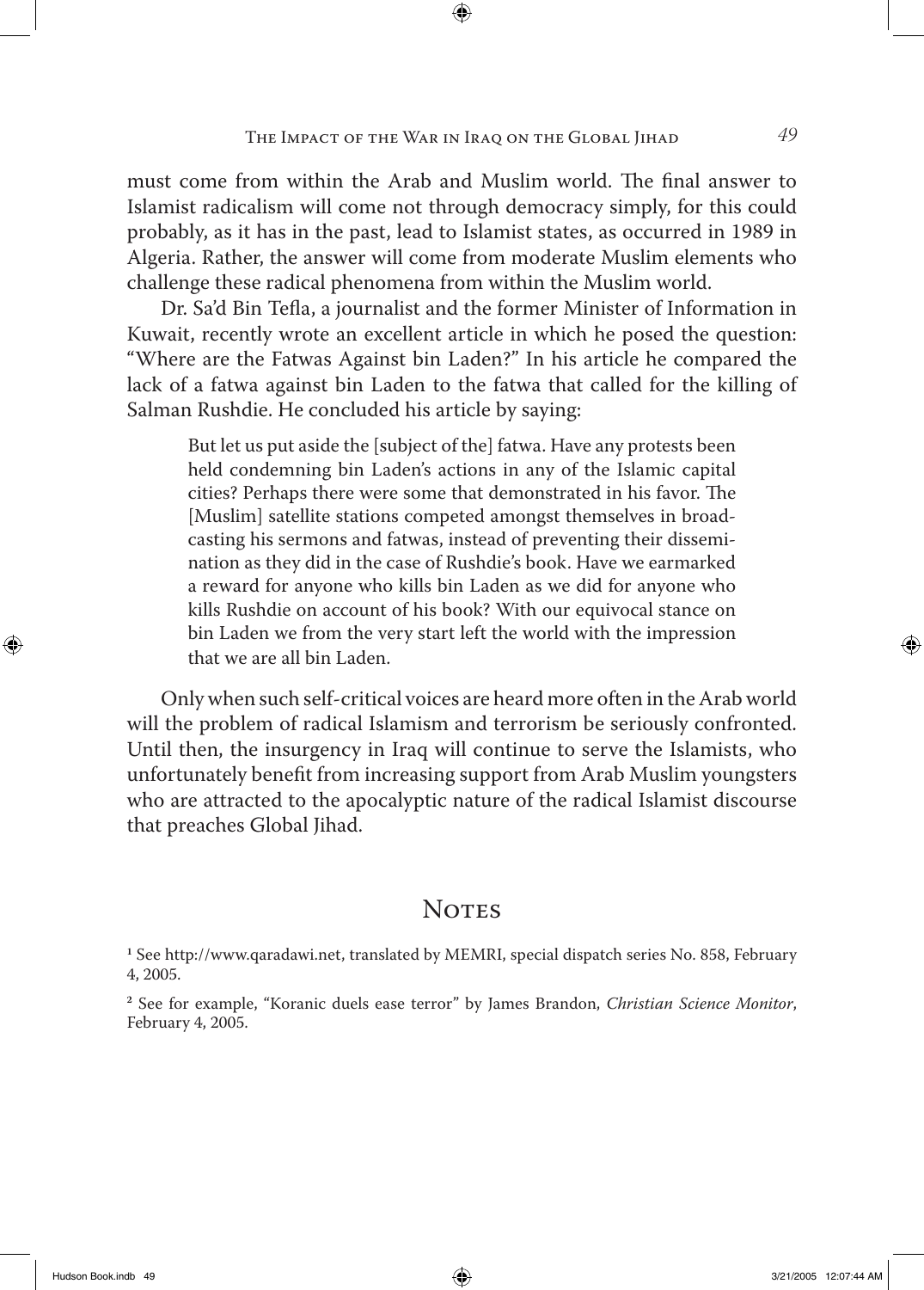# *The Penetration of Islamist Ideology in Britain*

**MICHAEL WHINE**

**PUBLIC ISLAMIST ACTIVITY IN BRITAIN can be dated to the publication** of Salman Rushdie's *Satanic Verses* in January, 1989. Its appearance was marked by public burnings of the book and wide demonstrations in Britain's nor of Salman Rushdie's *Satanic Verses* in January, 1989. Its appearance was marked by public burnings of the book and wide demonstrations numbers of Pakistanis had migrated during the 1960s to man the cotton industry located there. Muslim community leaders subsequently sought a religious ruling on the book from Ayatollah Khomeini, and his fatwa, issued one month later, led to death threats against Rushdie that contributed to severely strained diplomatic relations between the European Union and Iran.

⊕

The effect of this episode on the British Muslim community was profound. Up until that point, British Muslims had largely been politically and religiously quiescent. But the common outrage toward what was perceived as an attack on Islam led over the course of the following months to the establishment of several Muslim advocacy groups. Out of these emerged the U.K. Action Committee on Islamic Affairs and several prominent leaders, some of whom went on to establish the Muslim Council of Britain, which is today regarded as the U.K.'s primary Muslim representative body.

Following the Rushdie Affair, foreign countries and organizations increased their investment in the British Muslim community, aiming to capitalize on new opportunities for Muslim political and communal organization, as well as to provide new financial support for religious services and mosques. As a result, new ideological influences from abroad began to have significant impact on the political and religious life of the British Muslim community.

#### **British Islam**

To analyze the nature and extent of Islamist ideological penetration in<br>Britain, it is important to understand the demographic features of Brit-<br>ish Islam, Britain did not measure religion until the 2001 Census, and even Britain, it is important to understand the demographic features of British Islam. Britain did not measure religion until the 2001 Census, and even then one's religious affiliation was only a voluntary question. Britain did

*50*

⊕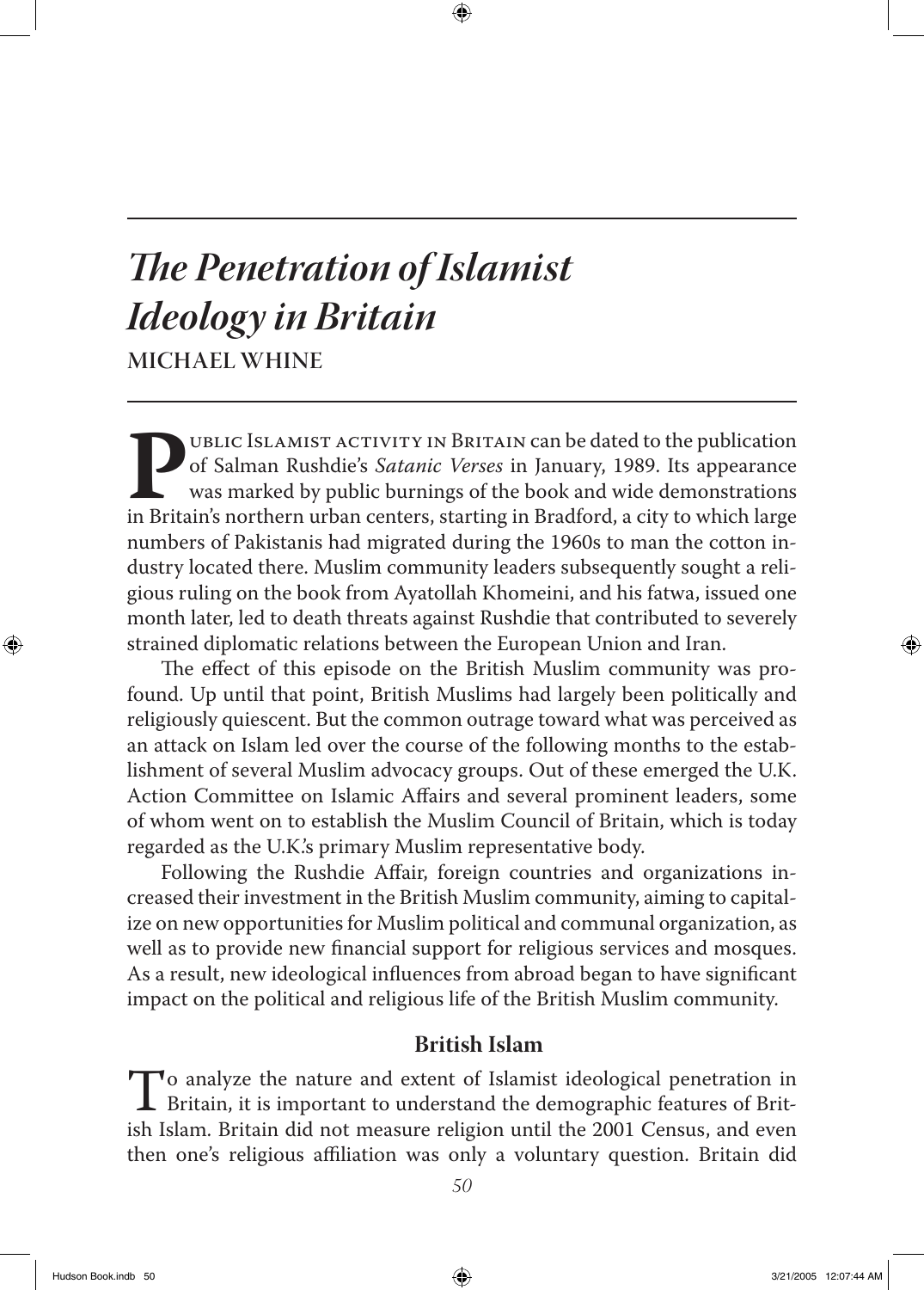however measure migrants' countries of origin and from these figures it is thought that the 1991 Muslim population was around 1.25 million. The 2001 Census indicated that 1.6 million people in England and Wales and just over 42,000 in Scotland identified themselves as Muslim. The voluntary nature of the question is likely to have led to a low figure and it is now thought that there are around 2 million.

The sudden rise in Muslim migration to Britain in the 1960s was caused by the prospect of legislation that would restrict entry. The Commonwealth Immigrants Act of 1962 was a response to growing concern over large-scale immigration. The fear that Britain would close its doors resulted in a massive increase in immigration, and especially from the Indian subcontinent. Over two-thirds of Britain's estimated two million Muslims are from the Indian subcontinent. Importantly, the settlers came only from a limited number of areas: Indian Muslims primarily from Gujarat; Pakistanis from the Mirpur district of southern Kashmir and the Cambellpur district of northeast Punjab; and Bangladeshis from Sylhet and Chittagong.

Successive waves of migrants have come from Pakistan, India, and Bangladesh after the Pakistani invasion of East Bengal. Other smaller waves of Indian subcontinent nationals came as refugees in the 1970s from Uganda and Kenya. Political disruption in East Africa in turn led to yet another wave of migrants from Somalia in the 1980s and 1990s, and again from North Africa, fleeing political tensions in the  $1990s<sup>1</sup>$ .

Britain's Arab communities are small and often transient, composed of students and businessmen who temporarily locate to Britain during the summer to escape the intense heat of the Middle East. However, the Lebanese civil war and political turmoil in some Arab states has led to the relocation of many Arab media outlets to London, which now serves as a major Arablanguage news publishing center.

Another discreet group of Muslim migrants were the Turkish Cypriots, who fled the civil war in Cyprus in the late 1950s and early 1960s. Finally, a small number of Muslims fleeing civil war in the former Yugoslavia came to Britain in the late 1990s.

The nature of Muslim migration, with young men coming to work and then women joining them later, has ensured that the Muslim population is both more youthful and growing faster than the norm. The 2001 Census showed that almost 55% of Pakistanis and over 46% of Bangladeshis were born in the U.K. Overall, the Muslim population is among the youngest in the country, with one-third aged 50 and under, and a further 20% aged between 16 and 24.

⊕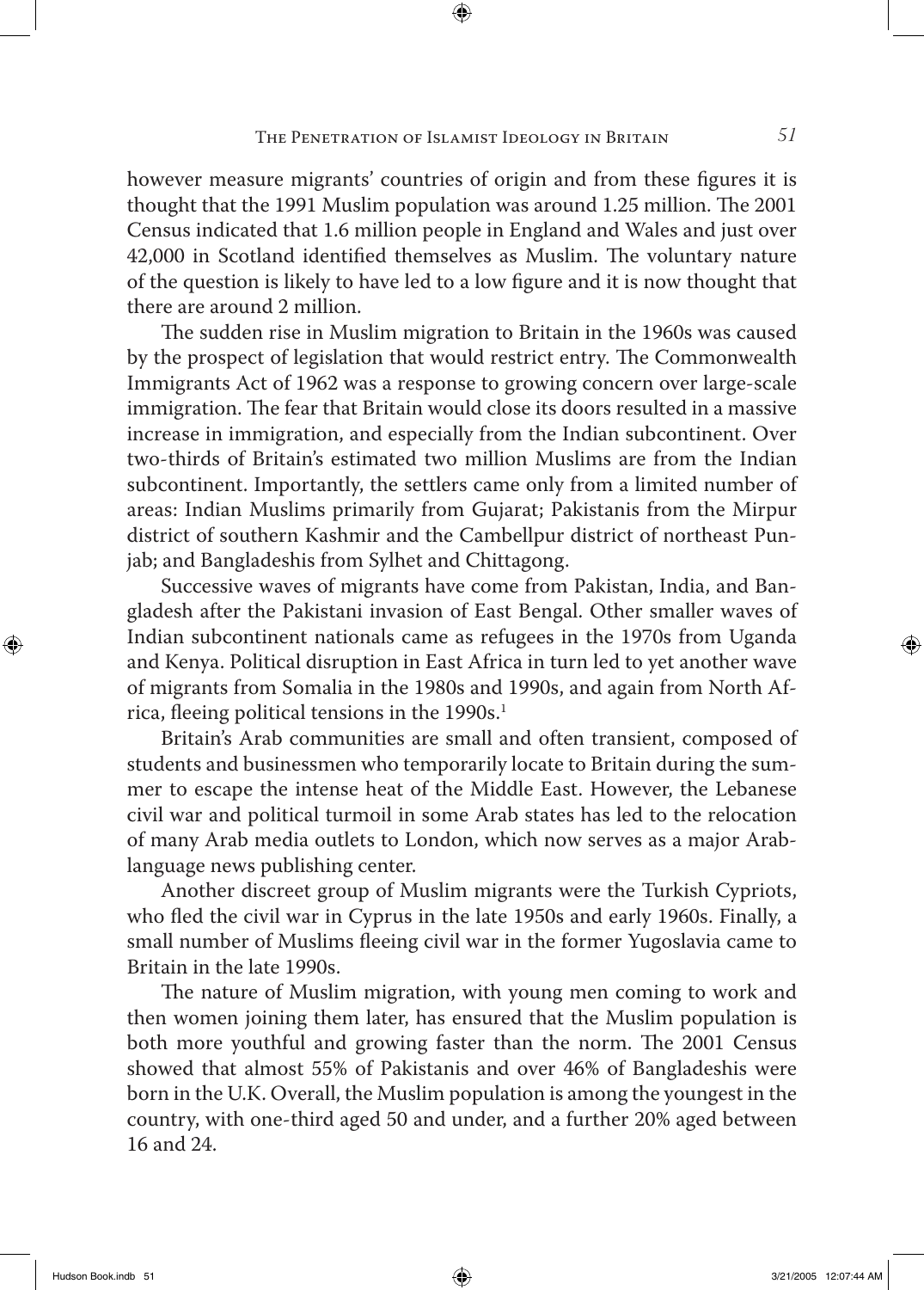#### *52* MICHAEL WHINE

⊕

Settlement has been geographically uneven: almost half live in the London area and the West Midlands. Yorkshire and the greater Manchester area account for almost two-thirds of the rest. Within the West Midlands, threequarters live in the greater Birmingham area. Turkish Cypriot Muslims live almost exclusively in northeast and east London, where more than half the Bangladeshis are also concentrated. The Arab community also lives almost exclusively in the London area.

Conversion to Islam in Britain is almost negligible in comparison with other countries. One commentator suggests 10,000 persons as the upper limit with the majority of these coming from the Afro-Caribbean community.<sup>2</sup>

Save for the established Church of England, there is no legal framework for religious communities. The other traditional Christian communities and the Jewish community are recognized in law and have historical privileges but the status of legal recognition common in continental Europe does not exist in Britain. Technically therefore, a religious community can establish itself without any form of registration or legal recognition. If however it desires a not-for-profit status it must register as a charity, which provides tax exemption and reduced local property taxation. As a consequence, virtually all mosques and Muslim organizations in Britain are registered charities and this provides a measure of their growth. In 1963, 13 mosques were registered in Britain; from 1966 they began to register at an annual rate of nearly 7; this increased to 18 from the mid-1970s. The last published list, for 1999, gives a total of 584 mosques in England and Wales.

#### **Foreign Influences**

A mong the most active foreign ideological influences on British Islam is the<br>Jamaat-e-Islami, the main Islamist opposition movement in Pakistan. In<br>1963 it established the UK Islamic Mission, in 1990 the Islamic Foundatio Jamaat-e-Islami, the main Islamist opposition movement in Pakistan. In 1963 it established the U.K. Islamic Mission, in 1990 the Islamic Foundation in Leicester, and in 2000 the Markfield Institute as a seat of higher learning. These institutions have provided the basis for one of the ideological streams that have now emerged in British Islam. A second stream of Islamist ideology now in Britain originates within the Ikhwan al Islami or Muslim Brotherhood founded by Hasan Al Banna in 1928 in Egypt. In alliance with the Jamaat-e-Islami, the Muslim Brotherhood now provides a major influence on the Muslim community.

These streams of Islamist ideology have deeply penetrated the traditionalist and heretofore moderate Muslim communities of Britain, and are expressed in recruitment and fundraising activities for foreign Islamist projects. The major traditions within Britain's Muslim communities are the Deobandi and Barelwi, which both originated in the Indian subcontinent.

⊕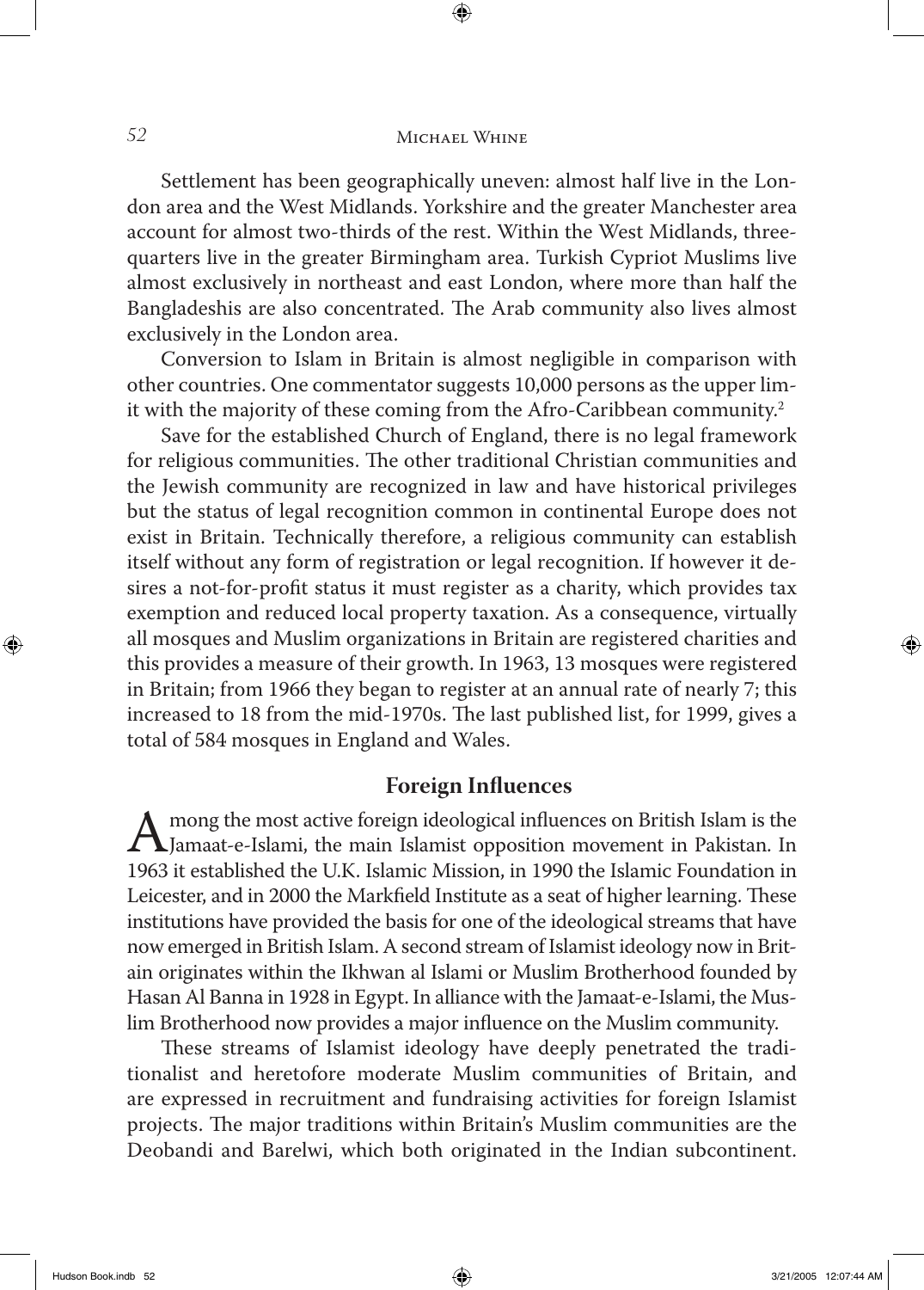The revivalist Tablighi Jimaat, which originated in India in 1927, serves both communities. The Ahl-I-Hadith also spans the Indian and Pakistani communities and propagates a policy of separation from non-Muslim society.

The Pakistani invasion of East Bengal exacerbated tensions between Britain's two main Muslim communities, and in 1976 the Bangladeshi community established the Da'watul-Islam which, like the (Pakistani-centered) U.K. Islamic Mission, provides teaching facilities within state schools and links mosques. These two organizations exercise the most influence within British Islam at a religious level and are traditional rather than political or Islamist.

The Saudi-funded, and therefore Wahhabi-influenced, Muslim World League was also established in London during the 1970s and although its influence has grown since, it is still limited. The Muslim World League assisted in the establishment of the Council of Mosques U.K. and Eire in 1984, and Egyptian influence is reflected in the Council of Imams and Mosques, likewise established in 1984.

Arab Muslim influences are seen most strongly among a range of overlapping organizations. The Federation of Student Islamic Societies (FOSIS) has a close association with the Muslim Brotherhood, and tends to be active among foreign national Arab students studying in Britain. Its penetration within British Muslim student circles has waxed and waned over the years, but its members have been active at recent National Union of Students annual conferences.

The Muslim Institute was established during the 1980s and reflected Iranian influence. It was out of this Institute that the Muslim Parliament, under the leadership of the late Kalim Siddiqui, grew. This more than any other entity represented Iranian interests in Britain. Although it gave the appearance of a democratically elected body, it was no such thing. Its leadership was bedeviled by accusations of financial impropriety, and in the end it ceased to function after Siddiqui died while on a visit to South Africa. Although it achieved considerable publicity and some notoriety it nevertheless failed to make much of an impression on the British Muslim community.

Sufi tradition is also strongly represented in Britain, and is seen as antipathetic to the Islamist groups. Sufism is particularly strong in the Indian subcontinent and therefore has been one of the important countervailing forces against Arab, and particularly Saudi, influences.

#### **Islamist Campaigning Issues**

A range of issues has confronted the British Muslim community since<br>
large-scale migration began in the 1960s. Some of these are national and<br>
internal and concern the nature practices and development of the commularge-scale migration began in the 1960s. Some of these are national and internal and concern the nature, practices and development of the commu-

⊕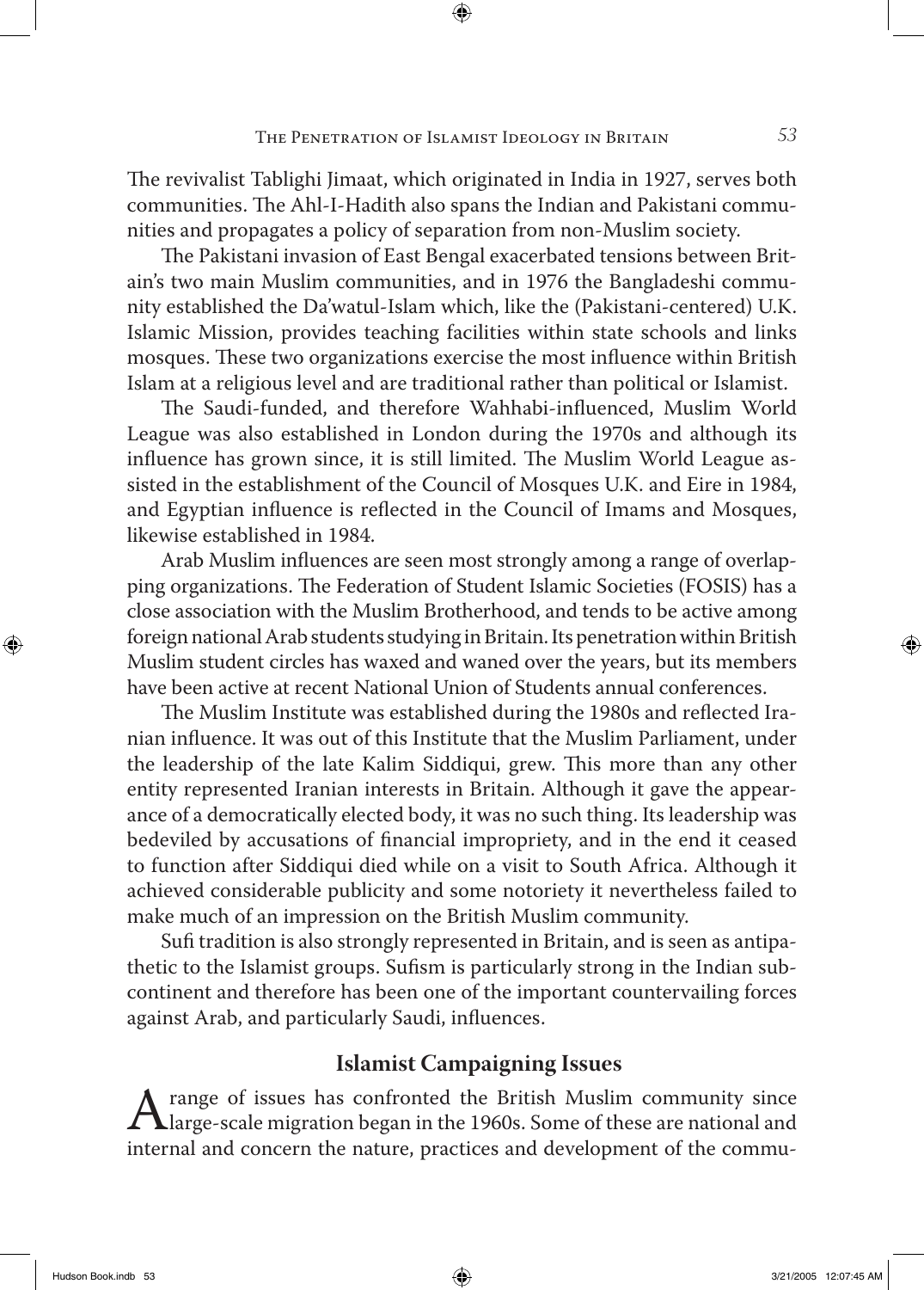#### *54* MICHAEL WHINE

⊕

nity; others concern Muslims abroad. Initially, among the early migrant communities, there was severe strife between the Bangladeshi community and the Pakistani community, which in some senses could be described as running counter to the present-day Islamist ethos of the unity of Islam. Thereafter, Kashmir, which has also been regarded as an India-Pakistan territorial issue, as well as a Muslim-Hindu religious one, has provided a major platform for Islamist campaigning that has worked to unify the nationally and ethnically disparate Muslim communities of Britain. Since many of the migrants come from the northwest provinces of India which abut the southeastern provinces of Pakistan, the situation in Kashmir provides a focus for campaigning along sectarian lines. Indeed, Britain has become a center for fundraising for Kashmiri Islamist groups.

The foreign jihadi-centered campaigns in Afghanistan, Bosnia, and Chechnya have also provided a focus for Islamist recruitment in Britain and indeed it is around these issues that the most visible and highly publicized campaigning has been centered. Saudi Arabia, Yemen, and Iraq have also provided the focus for Islamist campaigning and recruitment and are among those which have provided the most media coverage. Palestine provides another focal point for political agitation in Britain and although much of this campaigning has been by and on behalf of Palestinian secular groups, the Palestinian Islamist groups have a growing presence, which is evident through growing fundraising, propaganda activity and political agitation.

While foreign policy issues have attracted the most media attention, they are not necessarily the most important ones facilitating Islamist penetration. The most important of the internal issues concerns the nature of education for children within the Muslim community. This has assumed a paramount importance given that it is a comparatively youthful community.

Before the twentieth century the majority of Britain's schools were Church-funded, and taught Christianity as a core value. Post-Second World War developments led to a national educational system which was multi-cultural, non-denominational and taught appreciation of all religions, but from a generally secular standpoint. Secondary schools, the majority of which were single-sex, also became co-educational.

These trends clashed with the views of traditionalist Muslim parents who wanted Islam taught within the school system, rather than as an after school add-on. Their growing political influence, particularly in northern cities, led to increasing demands for state provision of religious education. The private Muslim schools that had been established were seen as underperforming in comparison to state schools, and this gave added impetus to these demands.

⊕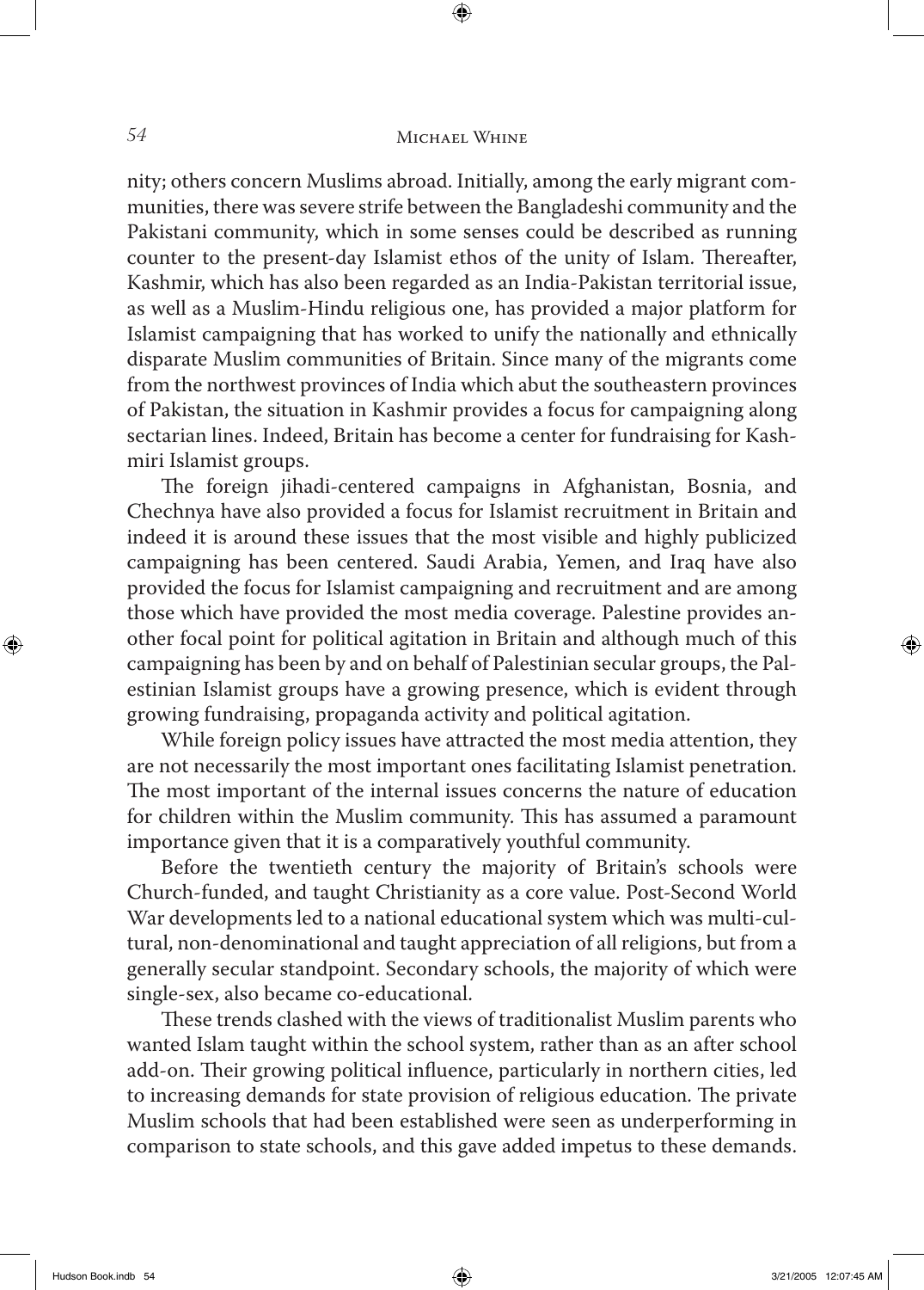Through the 1980s and 1990s Muslim educationalists campaigned for state funding for Muslim schools and this goal was only achieved when the Islamia Schools achieved this status. These schools were founded by Yusuf Islam, the former pop singer Cat Stevens, and have become noteworthy in recent years for the high academic achievements of their pupils.

An interesting by-product of this campaign has been that increasing numbers of Muslim parents send their children to the Jewish King David Schools in Birmingham and Liverpool, which had falling rolls as those cities' Jewish communities declined.

However, separate education for Muslim children has now given rise to growing concern over Muslim separatism, a development that is encouraged by various Islamist ideological forces. As Britain enters the twenty-first century there are important voices calling for the return of a system which teaches British civic core-values. These include Trevor Philips, the chairman of the Commission for Racial Equality, the government agency dedicated to improving race relations, but due shortly to expand its remit to become the unitary human rights agency.

A linked issue concerning Muslim separatism is the recent demand by Muslim parents for their daughters to wear the *hijab* at school. Unlike France or Germany, where secularism is state policy, this has not previously been much of an issue in the U.K. However, a Muslim pupil lost her case to wear the full-length jilbab when she took it to the High Court in July 2004. Moreover, the London Borough of Tower Hamlets, which has Britain's largest concentration of Muslims, has recently ordered an exclusion policy in its schools for girls seeking to wear the *jilbab*.

A second major campaigning issue has been that of religious discrimination. The race relations legislation of 1964 and 1976 outlawed discrimination on racial grounds, and the Public Order Act of 1986 allowed for the prosecution of incitement to racial hatred. An Appeal Court case (*Mandla v. Dowell-Lee*, 1983) recognized that the Sikh and Jewish communities were to be regarded as racial groups, and therefore were protected by this legislation. However, Muslims, Hindus and others were unprotected by primary legislation, although cases settled by the courts had afforded them a measure of protection. The Muslim community has spearheaded demands for primary legislation that would ban discrimination on religious grounds as well as incitement. The current Labour government has sought to enact such legislation but failed, initially, to do so on the back of the anti-terrorism legislation in 2001. The government, however, has recognized the imbalance in its anti-discrimination policies and has reintroduced legislation, again within the framework of new police powers.

⊕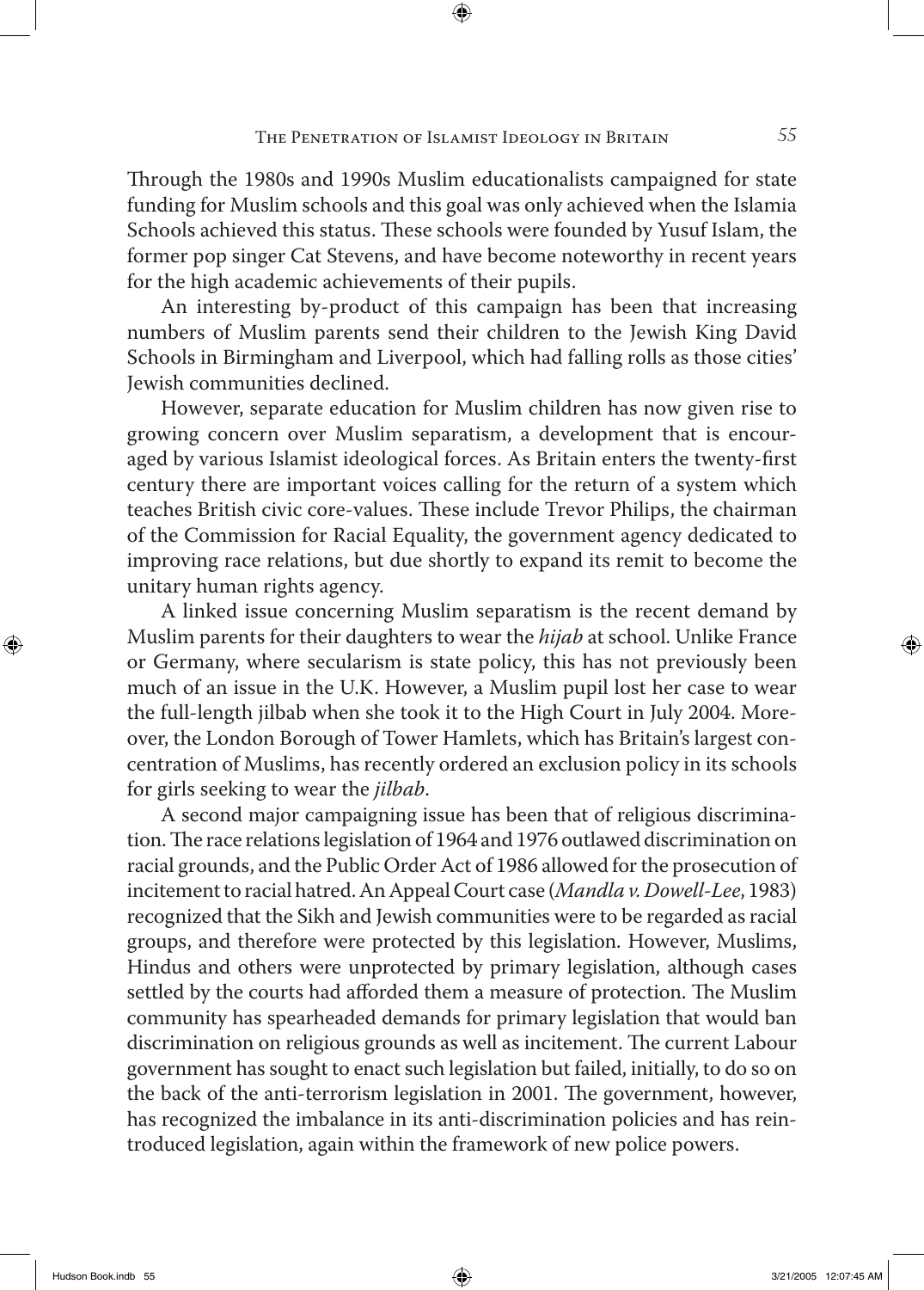#### *56* MICHAEL WHINE

⊕

#### **Islamist Influences**

 $\prod_{\alpha\in\mathbb{Z}}$  $\mathbf{T}$ t is among the most overtly political organizations that one sees Islamist influences most clearly, for obvious reasons. Hizb ut-Tahrir (Islamic Liberation Party—HT), established in Britain around 1990, was the first of the groups to publicly adopt a confrontational and anti-Western perspective. Sheikh Taqi Uddin Al Nabahani, a Shariah court judge from what was then East Jerusalem, founded HT in the 1950s. He had been a devotee of Said Qutb, the post-war Muslim Brotherhood leader, and of the late Haj Amin al Husseini, the Mufti of Jerusalem. The founder of HT in Britain was Omar Bakri Mohammed, a Syrian émigré and former Muslim Brotherhood member who had fled his native Syria. In Britain, Bakri Mohammed tirelessly preached and recruited members in the manner of the Brotherhood by establishing small discussion groups under the leadership of an experienced member. HT originated in the colleges of London University, primarily at Imperial College and Queen Mary College, and fairly rapidly gained notoriety for its anti-Jewish, anti-Hindu, anti-Sikh and homophobic views.

The group's confrontational style and Bakri Mohammed's self-seeking publicity stunts rapidly led to the group being banned by the National Union of Students and by several universities. In 1996, Bakri Mohammed was removed from office by the Middle East-based HT leadership, who appeared to have preferred the traditional, rather more covert approach adopted in Arab societies. In turn, Bakri Mohammed founded Al-Muhajiroun (The Emigrants—AM). In establishing AM, Bakri Mohammed teamed up with Mohammed Al Mas'ari, a Saudi exile who had been a co-founder of the Committee for Defence of Legitimate Rights, a Saudi Islamist opposition group, and the translator into English of Osama bin Laden's first declaration of war against the United States. A year before, Mas'ari had been the subject of an extradition attempt by the government, which failed to get him deported from Britain.

The ideology of AM differs little from that of HT. The ideology of both groups is extremely anti-Semitic, anti-Western, and separatist; and both focus on recruiting students and young people. Bakri Mohammed has, however, failed to move beyond a small group of devotees partly because the ideology of recreating the Caliphate has little appeal for British Muslims. However, AM has managed to radicalize numbers of disaffected Muslim youth who have gone on to jihadi terrorism in Afghanistan, Pakistan and elsewhere. The suicide bombers of the Mike's Place Bar in Tel Aviv in 2002 are known to have attended both HT and AM meetings in Britain, although the extent of their involvement with the groups is unlikely now to be revealed. Omar Ahmed

⊕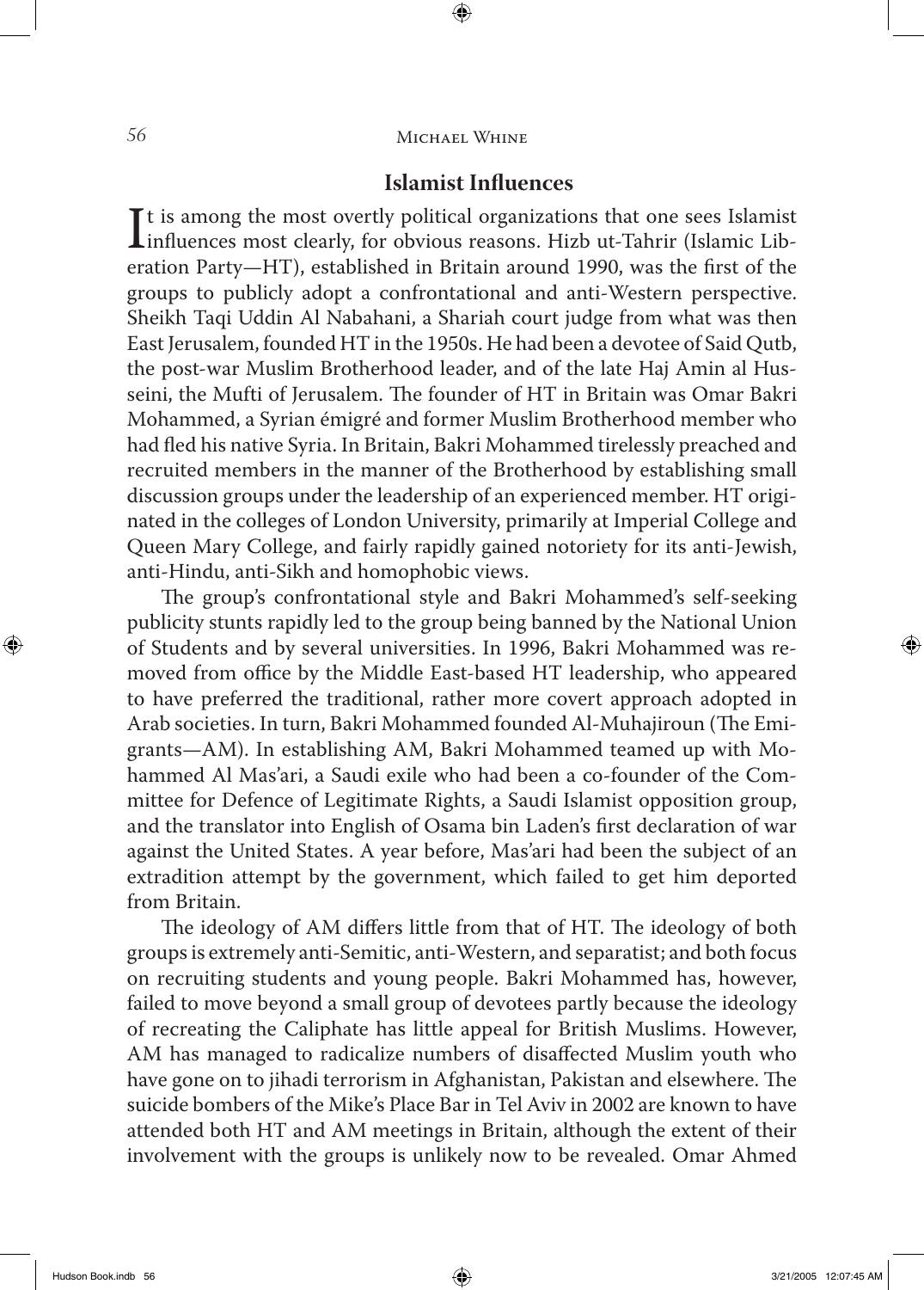Shaikh, the British Muslim behind the murder of Daniel Pearl, is also thought to have been radicalized by HT before embarking on a humanitarian mission to Bosnia, from where he went on to Afghanistan and ultimately Pakistan.

In recent years, however, HT has reverted to traditional modes of activity by recruiting in a quieter manner. It has also changed its target audience to middle-class professionals and its current promotional literature and the nature of its meetings reflect this clearly. However, HT members in other countries almost certainly have a close involvement with terrorism, particularly in the central Asian republics of the former Soviet Union.

Iranian influences are now most clearly reflected in the Islamic Human Rights Commission led by Massoud Shadjareh, whose high profile campaigning on a range of issues has achieved much publicity. Again, this organization has failed to grow beyond the small founding group, despite its attractive title. Among its public activities is the organization of the annual Quds Day Parade in London, initiated internationally by the late Ayatollah Khomeini to mark Muslim claims on Al Quds (Jerusalem).

In opposition to AM and HT stands the Muslim Public Affairs Committee (MPAC), a small group with a more public profile than its actual size would warrant. Like AM and HT, MPAC promotes anti-Semitism and Holocaust denial. But unlike them, MPAC campaigns for inclusion within the general political process, rather than separation from it. Its most active campaigns are focused on attacking Members of Parliament who they deem to be pro-Israel and/or anti-Muslim.

The emerging dominant Islamist ideological influence in Britain now is that of the Muslim Brotherhood, through the Muslim Association of Britain (MAB). Although founded and led by former Hamas and Brotherhood leaders from Jordan, Egypt and Iraq, it promotes itself as a mainstream body.

MAB's involvement with anti-Iraq war campaigning, defense of the right to wear the hijab, Palestine, and its close association with the revolutionary leftist Respect political party founded by former Labour MP George Galloway, provide it with opportunities to influence discourse within the Muslim community, particularly among the young. It has used this influence to exert a malign influence on what had been growing Muslim-Jewish contacts in Britain prior to 9/11.

Looking forward, it seems likely that Islamist ideological influences will grow as a consequence of, and a reaction to, growing anti-Muslim sympathies within the population as a whole. The violence that followed the Islamist murder of Theo Van Gogh in Holland and a reaction to Muslim demands for separatism on the one hand, and campaigns for greater inclusion on the

⊕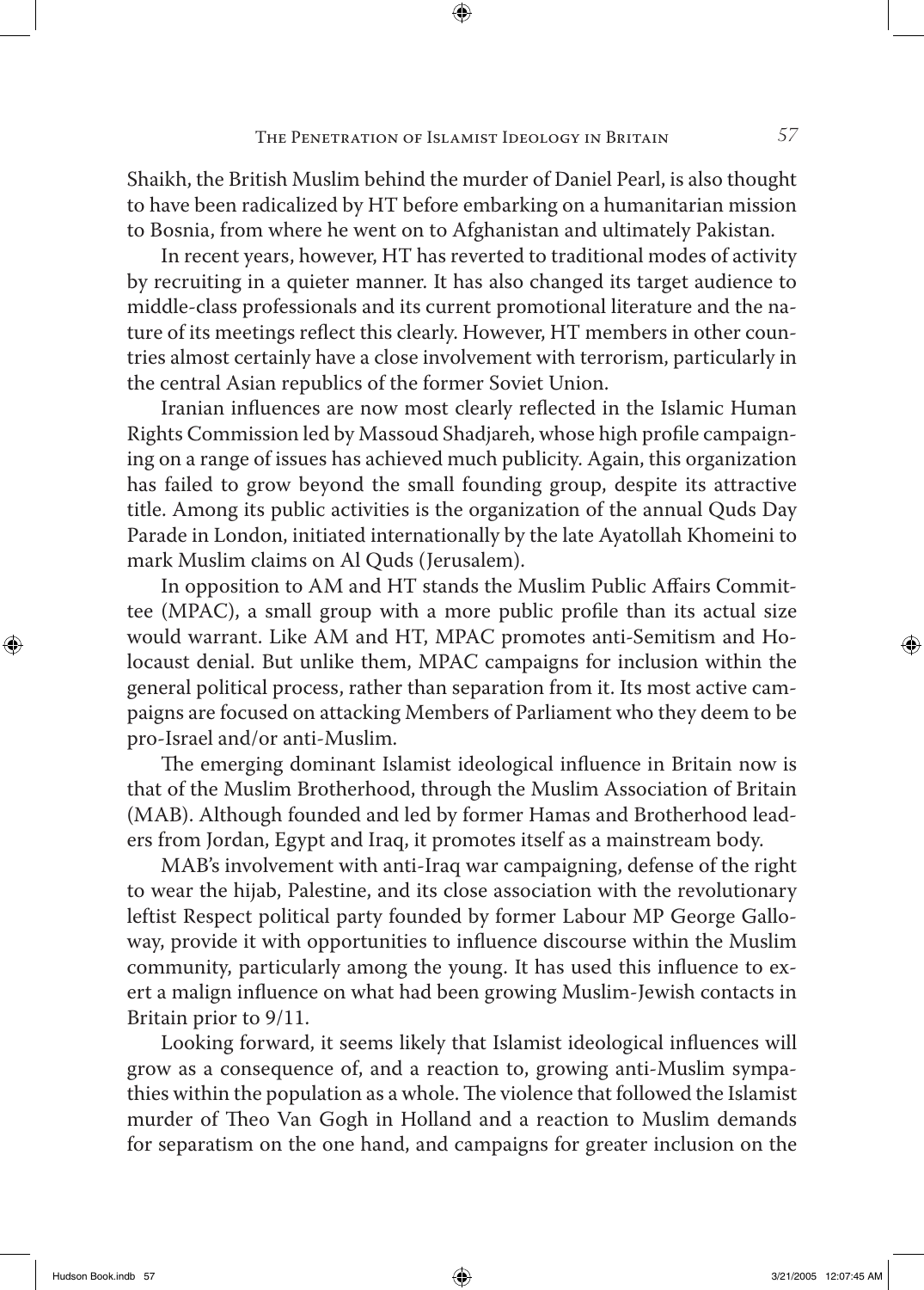#### *58* MICHAEL WHINE

⊕

other, has worried governments of those countries with large Muslim minorities. Similar concerns are also growing in Britain. While Britain has always pursued inclusionary social policies and is now doing much to ensure that legislation provides equal protection to all religious minorities, there are additional factors which may mitigate these moves and further alienate the Muslim community.

Political scientist Shamit Saggar recently noted that there were three factors causing isolation and potential radicalism amongst British Muslims. First, the Muslim communities are characterized by patterns of social and economic exclusion; earnings are lower among Pakistani and Bangladeshi communities, and their children achieve less in school. Second, these communities experience high levels of social isolation, particularly in the northern industrial towns. These contribute to an inward-looking posture that is reluctant to promote interaction with the outside community. Third, British Muslims have begun to embrace the ideology of victimhood, and a clear oppositional culture can be discerned.

Professor Saggar notes that there is a lack of certainty about which levers can be pulled to counter these trends, and with what results. The government has backed initiatives to increase the training of British-born Imams, thereby promoting a home-grown version of Islam, but he notes that there is no evidence that younger religious leaders are likely to be less influenced by radical ideology than their older foreign-born peers. One option employed by the government has been to pressure Muslim leaders, and particularly the Muslim Council of Britain, to write to individual mosques reminding them of their responsibility to counter the teaching of violence or violent conspiracy. He suggests that centrally-directed efforts should lead to reducing intolerance and that combined with tackling the three sets of obstacles to achievement, should provide the pragmatic answer to dealing with a potential "clash of civilizations" in Britain.3

# **NOTES**

⊕

**<sup>1</sup>** Philip Lewis, *Islamic Britain*, London: I.B. Tauris, 1994, p. 14.

**<sup>2</sup>** Jorgen Nielsen, *Muslims in Western Europe*, The New Edinburgh Islamic Surveys, Edinburgh University Press, 2003, p. 44.

**<sup>3</sup>** Shamit Saggar, "Left Outside", *The Guardian*, November 9, 2004.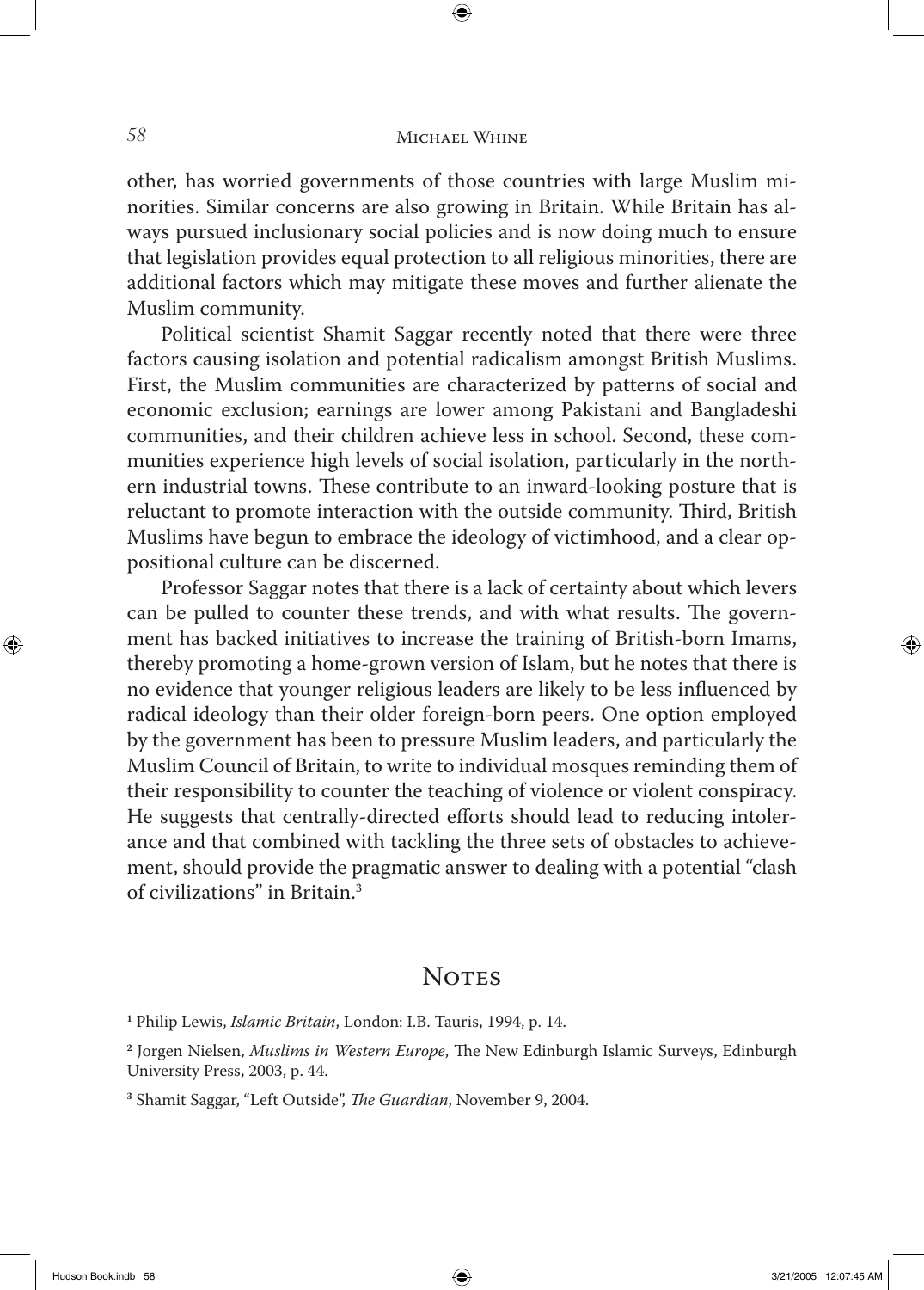# *Al Qaeda's Ideology* **ROHAN GUNARATNA**

Thike other terrorist groups, Al Qaeda presents an unprecedented threat to America, its allies, and to global security in general. In addition to training its own members—(4000 was the October 2001 estimate, according to t threat to America, its allies, and to global security in general. In addition to training its own members—(4000 was the October 2001 estimate, according to the Western intelligence community)—Al Qaeda and the Taliban regime trained 70,000 members in its camps in Afghanistan. While Al Qaeda conducted one major attack every year prior to 9/11, Al Qaeda and its associated groups have conducted one attack every three months since 9/11. Although it is the most hunted terrorist group in history, the campaign of holy war unleashed by Al Qaeda is likely to outlive itself and the current generation of Islamists.

⊕

This is because Al Qaeda's real strength lies not in its global infrastructure and membership *per se* but in its overarching and highly appealing ideology. In keeping with its original mandate, Al Qaeda's principal aim today is to inspire and incite Islamist movements and the Muslim masses worldwide to attack those perceived to be the enemies of Islam. Although the majority of Muslims worldwide do no support Al Qaeda, Al Qaeda is constantly seeking to reinvigorate the global jihad movement by exploiting the widespread suffering, resentment, and anger in the Muslim world and turning it against the United States and its allies. Considering the sympathy and new recruits it has gathered from Islamist groups in Asia, Africa, Middle East, and elsewhere, the ideological campaign unleashed by Al Qaeda has been a partial success.

Although bin Laden and his associates have been scattered, arrested and killed, the organization has survived and the ideology is intact. With the diffusion of Al Qaeda's ideology around the globe, especially after 9/11, the threat it poses has moved beyond the group and individual figures like bin Laden. Israeli intelligence services now prefer to describe Al Qaeda as the "Jihadi International" and the British Special Branch refers to Al Qaeda and its associated groups as "international terrorism."1 Al Qaeda's radical ideology—sustained internationally by anti-Western and anti-Semitic rhetoric—has adherents

⊕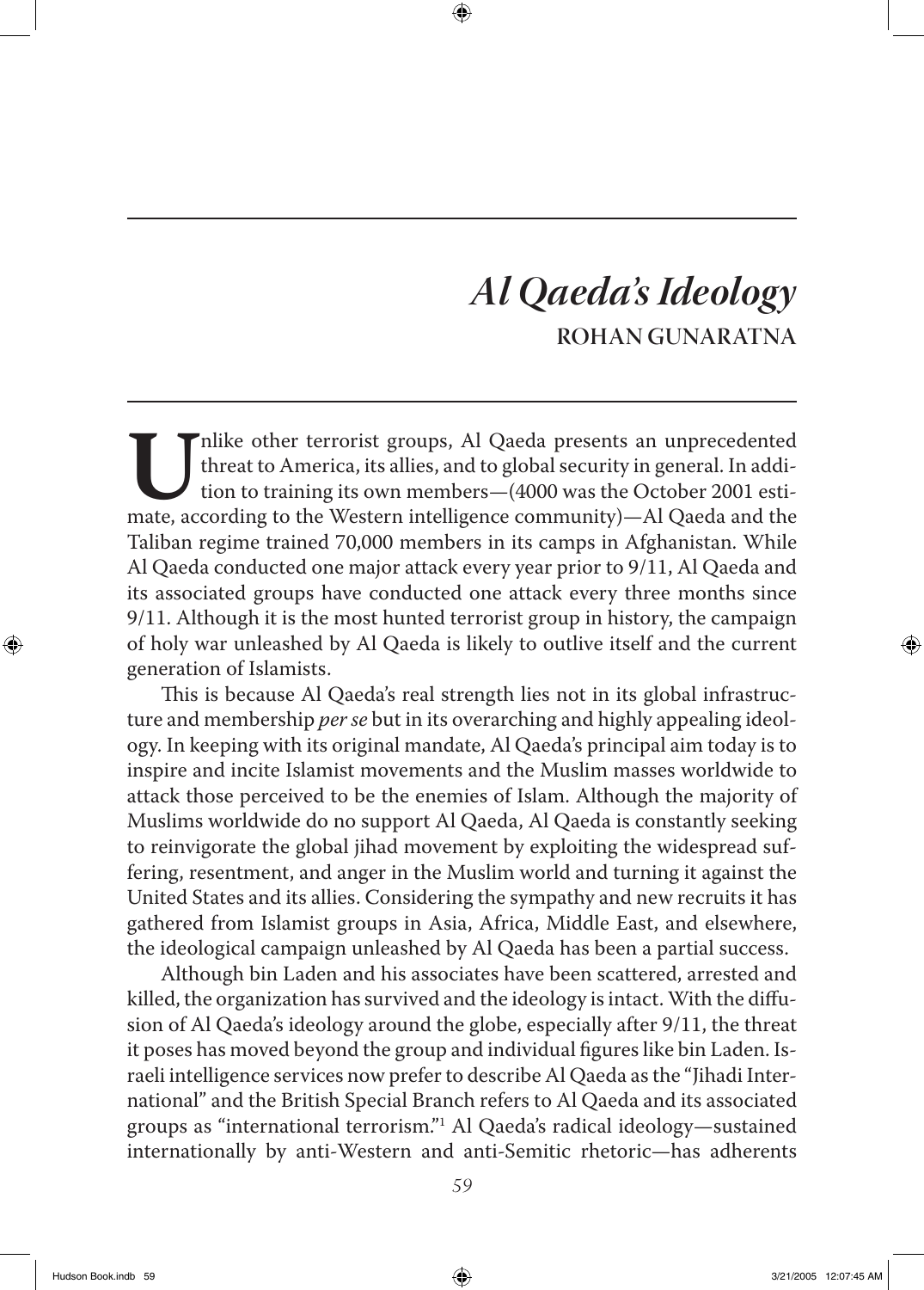#### *60* ROHAN GUNARATNA

⊕

among many individuals and groups, few of whom are currently linked in any substantial way to bin Laden or those around him. They merely follow his precepts, models and methods, acting in the style of Al Qaeda. Therefore, the Al Qaeda ideology, and how it impacts Islamist terrorism's strategies and tactics, must be thoroughly studied and understood. An effective strategy to weaken and destroy the group will have to focus on its ideology.

#### **The Afghan Crucible**

Sama bin Laden (alias Osama Mohammad al Wahad, or Abu Abdallah,<br>Oor Al Aaqa) was born in 1957. Attending university in Saudi Arabia, bin<br>Laden became deeply influenced by Wabbabi religious teachings, and later or Al Aaqa) was born in 1957. Attending university in Saudi Arabia, bin Laden became deeply influenced by Wahhabi religious teachings, and later assisted the Islamist movement against the communists in Yemen. After the Soviets invaded Afghanistan in December 1979, he arrived in Pakistan and subsequently in Afghanistan to assist the Afghan groups in their campaign against the Soviets. In 1984, Dr Abdullah Azzam, a Palestinian Jordanian, who also came to oppose the Soviet occupation in Afghanistan, founded the Maktab al Khidmat lil Mujahideen al-Arab (MAK), known commonly as the Afghan Service Bureau. MAK provided significant assistance to the Arab mujahideen and to their families. Bin Laden joined with Azzam, who became his mentor. At the height of the foreign Arab and Muslim influx into Pakistan and Afghanistan from 1984-1986, bin Laden spent time traveling widely and raising funds in the Arab world. As Azzam recruited several thousands of Arab and Muslim youths to fight the Soviet presence, bin Laden channeled several millions of dollars and other material resources into the Afghan jihad.

MAK operated independently of the Western and Pakistani governments that assisted in the fight. MAK rarely interacted with the Inter Services Intelligence (ISI) of Pakistan of or with the Egyptian government, but it tapped into the vast Muslim Brotherhood network and into the resources of the Saudi government. 2 Both the fighting and relief efforts were assisted by two banks—Dar al Mal al Islami, founded by Prince Mohammad Faisal in 1981 and Dalla al Baraka, established by King Fahd's brother-in-law in 1982. The banks channeled funds to Afghanistan through 20 NGOs, the most famous of which was the International Islamic Relief Organisation (IIRO). Both IIRO and the Islamic Relief Agency functioned under the umbrella of the World Islamic League, led by Mufti Abdul Aziz bin Baz.

Shortly before the Soviets withdrew from Afghanistan, Azzam and bin Laden decided to form a new vanguard group—*Al Qaeda Al-Sulbah* (The Solid Base). This concept is commonly attributed to the Egyptian theorist Said Qutb. He envisaged a revolutionary Muslim vanguard that would over-

⊕

Hudson Book.indb 60 3/21/2005 12:07:45 AM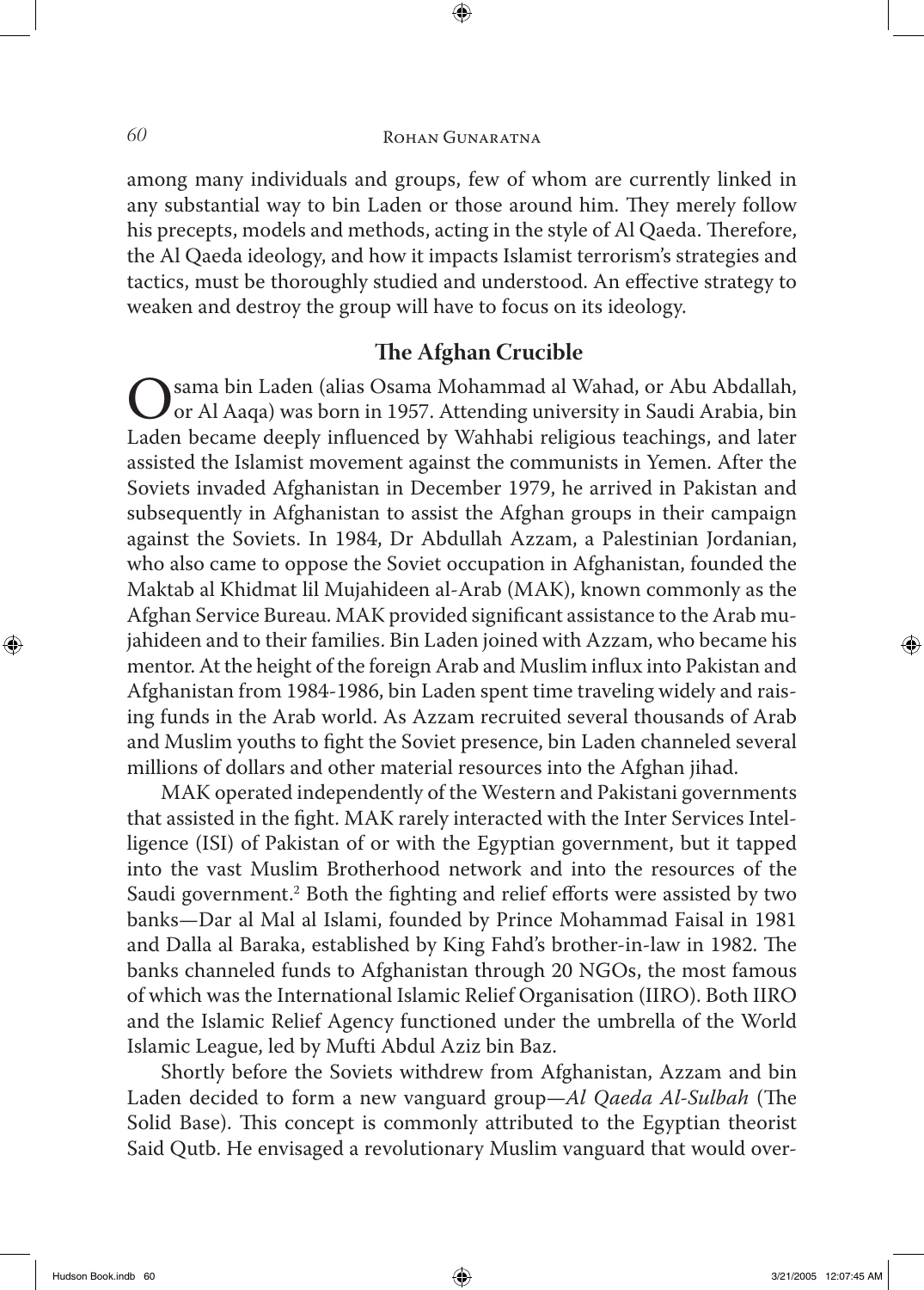#### AL QAEDA'S IDEOLOGY *61*

⊕

turn un-Islamic regimes in the Middle East and establish Islamic rule. The concept draws on the stories told about the early Muslim generation who received education and guidance from the Prophet Muhammad (pbuh) in the house of Arqam Bin Abi Arqam. They were companions of the Prophet Muhammad whose devotions and commitments to the Islamic struggle against Arab pagans during their time were unparalleled by later generations. It was precisely because of their success as well as the testimony of their excellence by the Prophet that they were revered. For Al Qaeda, they became a source of inspiration and model for Muslims to emulate.

When Azzam formulated the founding charter of Al Qaeda (probably in 1987 and in early 1988), he envisaged Al Qaeda as an organization that would channel the energies of the Afghan mujahideen into fighting on behalf of oppressed Muslims worldwide—an Islamic "rapid reaction force" ready to spring to the defense of their fellow believers and to advance the principles of Islam on short notice. In April 1988, Azzam described his original concept of Al Qaeda thus:

Every principle needs a vanguard to carry it forward and, while focusing its way into society, puts up with heavy tasks and enormous sacrifices. There is no ideology, neither earthly nor heavenly, that does not require such a vanguard that gives everything it possesses in order to achieve victory for this ideology. It carries the flag all along the sheer, endless and difficult path until it reaches its destination in the reality of life, since Allah has destined that it should make it and manifests itself. Al-Qa'idah al-Sulbah constitutes this vanguard for the expected society.3

When conceiving of Al Qaeda, a principal concern of Azzam was the future of the Islamist movement after its victory over the Soviet military. While the concept of Al Qaeda was transformed to meet the changing geopolitical landscapes, Azzam did not originally intend it to be a global terrorist organization.4 He was, according to many analysts, a firm believer that "the end does not justify the means." During the Afghan-Soviet War, for example, Azzam rejected a proposal by MAK's Egyptian members to utilize jihadi funds to train the mujahideen in terrorist techniques and tactics. He went so far as to issue a fatwa ruling this a violation of Islamic law. Azzam was against the killing of non-combatants and would never endorse Al Qaeda's current spate of terrorist tactics.5 In his view, jihad was invoked as a religious obligation in defense of Islam and Muslims against a defined enemy, and not a speculative one.

Though Azzam was the ideological father of Al Qaeda, bin Laden gradually assumed leadership of the group.6 Toward the end of the anti-Soviet

⊕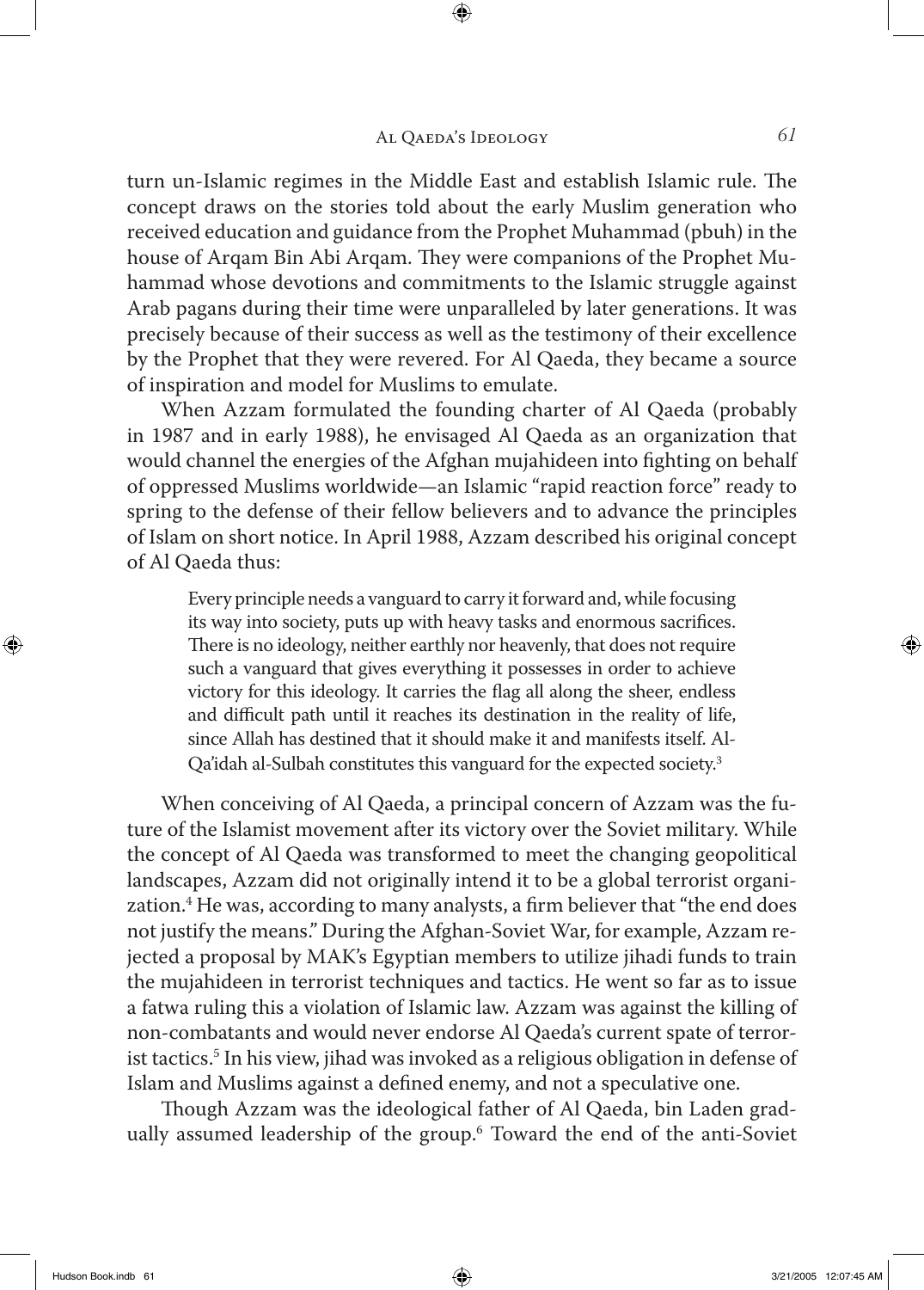#### *62* ROHAN GUNARATNA

⊕

Afghan campaign, however, bin Laden's relationship with Azzam deteriorated. The dispute over Azzam's support for Ahmad Shah Massoud, who later became the leader of the Northern Alliance, caused tension. Bin Laden preferred Gulbuddin Hekmatyar, former Prime Minister and leader of the Islamic Party (Hizb-i-Islami), who was both anti-communist and anti-western. Furthermore, together with the Egyptian members of Al Qaeda, bin Laden wished to support terrorist action against Egypt and other Muslim secular regimes. Having lived in Egypt, Azzam knew the price of such actions and opposed it vehemently. Azzam and bin Laden went their separate ways. Later, Azzam was assassinated by the Egyptian members of Al Qaeda in Peshawar, Pakistan.

After the Afghan victory, bin Laden was lionized in the eyes of those who fought with him in the war as a brave warrior and selfless Muslim ruler.

He not only gave us his money, but he also gave himself. He came down from his palace to live with the Afghan peasants and the Arab fighters. He cooked with them, ate with them, dug trenches with them. This is bin Laden's way. His credentials include fighting in the famous battles of the whole Afghan war. In these battles the mujahideen came out victorious convincing them how the Soviet's huge military machine could be defeated by unconventional methods.

Bin Laden's followers personally believe that it was the actions of the mujahideen, primarily supported by the Muslim world, that led to the collapse of the Soviet Union and the ending of the Cold War. They also believe that the U.S. had achieved its goal of becoming the sole global superpower through what bin Laden and his fellow mujahideen had achieved in Afghanistan. Bin Laden later justified his actions by stating that MAK and its Islamist allies were being persecuted by "an ungrateful U.S." who had also taken credit for the defeat of the Soviets. Al Qaeda ideologues often interpret the Afghan victory as the will of men—the Infidel armies—being single handedly defeated by the Will of God. The internalization of the victory brought about a belief in the power of armed jihad—a belief that their efforts had received divine legitimacy and that their future path was guided by God.

#### **Al Qaeda's Worldview**

Following Azzam's assassination, the ideological vacuum in Al Qaeda was<br>filled by Dr. Ayman al-Zawahiri. A well-known hardliner, Zawahiri be-<br>came the principal strategist of the iihad movement, transforming bin Laden filled by Dr. Ayman al-Zawahiri. A well-known hardliner, Zawahiri became the principal strategist of the jihad movement, transforming bin Laden and Al Qaeda significantly. Before joining Al Qaeda, Zawahiri was already a

⊕

↔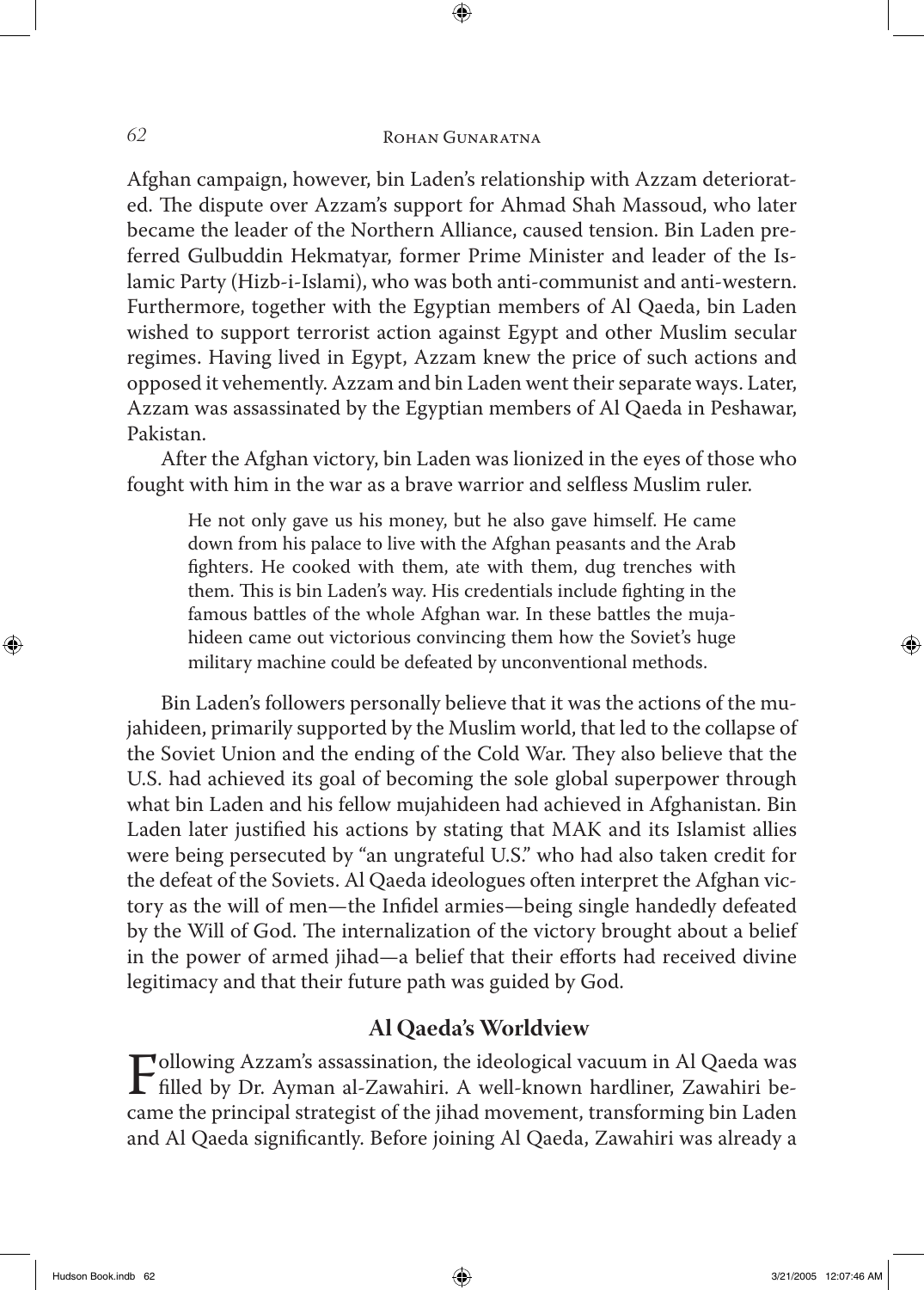#### AL QAEDA'S IDEOLOGY *63*

⊕

practical terrorist, the mastermind of the Egyptian Islamic Jihad, one of the most deadly organizations in the Middle East. His experience fighting against the "iron-fist" government policies of Egypt had made him battle-hardened to the core. He was compelled to continue the Islamic struggle across the world at all cost.7

Under Zawahiri's leadership, the new ideology of Al Qaeda became marked by a willingness to carry out armed struggle against all who they perceived to be the enemies of Islam. This new ideology of jihadism is conventionally traced to the work of two modern Sunni Islamic thinkers: Muhammad bin Abdul Wahhab and Said Qutb. Wahhab, the eighteenth-century reformer, claimed that Islam had been corrupted a generation or so after the death of the Prophet Mohammad. He denounced all theology and customs that developed after that period as un-Islamic, and in doing so, tried to reject more than 1,000 years of religious scholarship. He and his supporters took over what is now Saudi Arabia, where today, Wahhabism remains the dominant school of religious thought. Qutb was an Egyptian ideologue of the mid-twentieth century. Following his experience traveling in the United States, he declared Western civilization an enemy of Islam, and denounced leaders of Muslim nations as "apostates" for not following the tenets of Islam closely enough. He preached that "defensive jihad" should be undertaken not just to defend Islam, but also to purify Islam of all un-Islamic belief.

In Al Qaeda's view, the U.S. and Israel were the leaders of a global conspiracy against Islam and Muslim Nation. Al Qaeda was especially incensed by America's military, political, and economic presence in the Arabian Peninsula, especially in Saudi Arabia; U.S. support for the state of Israel; U.S. assistance to pro-Western dictatorships around the Middle East; and since the first Intifada in 1987, the neglected future of the Palestinians. Such perceptions generated support for Al Qaeda's new mission, propelling it forward and helping to transform it into its present state.

With his infamous 1988 fatwa declaring war on infidels and Muslim apostates, bin Laden underlined his resentment towards the U.S and the "alliance of Jews, Christians, and their agents."8 Though he did not possess Islamic religious credentials or authority, bin Laden said the U.S. had made "a clear declaration of war on God, His messenger, and Muslims" through its policies in the Islamic world. <sup>9</sup>

Although the U.S. troops established a presence in Saudi Arabia at the invitation of the Saudi royal family, bin Laden justified and framed his fatwa with a renewed commitment to "defensive jihad." Bin Laden publicly criticized the Saudi royal family and alleged that their invitation of foreign troops

⊕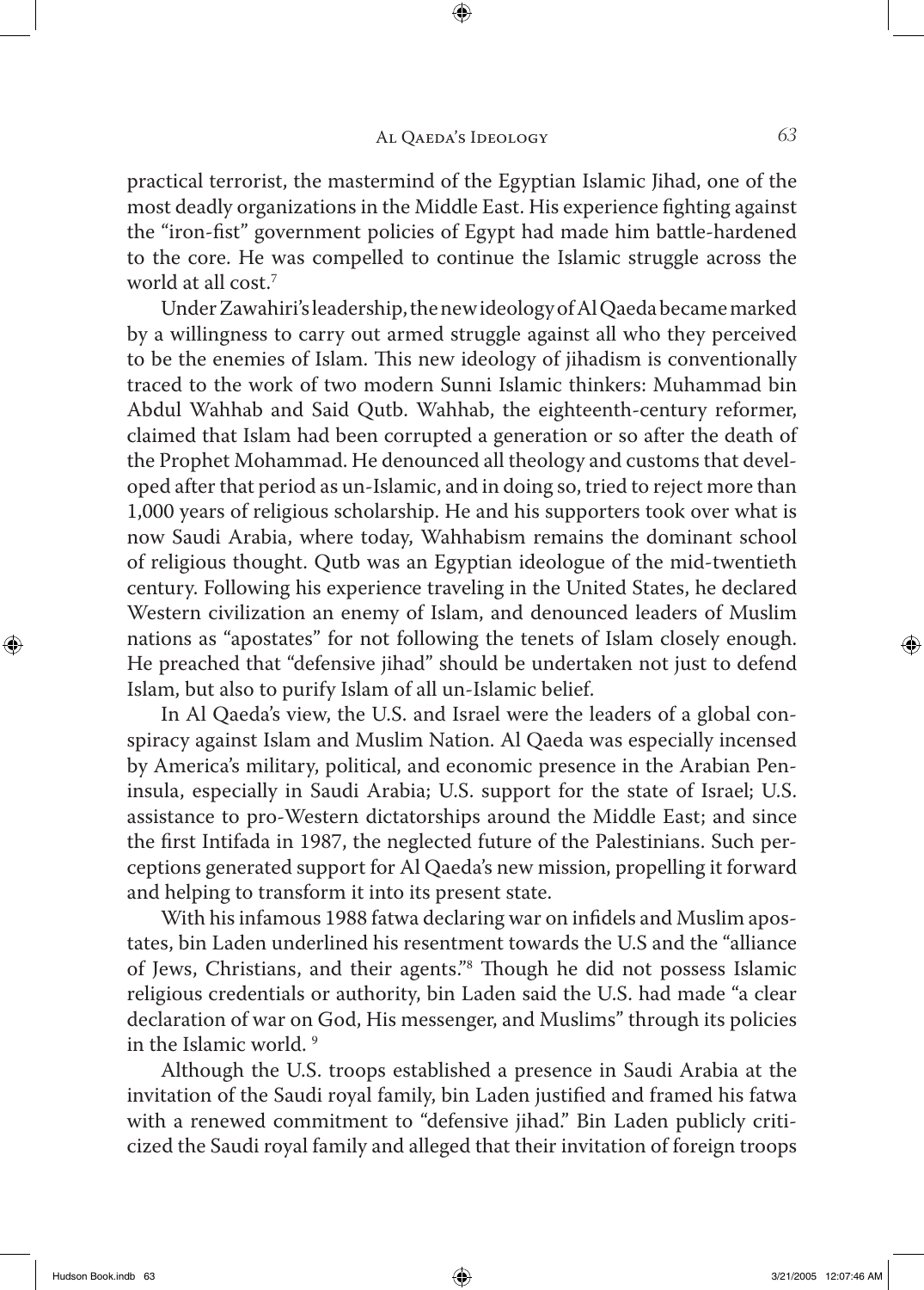#### *64* ROHAN GUNARATNA

⊕

to the Arabian Peninsula constituted an affront to the sanctity of the birthplace of Islam and a betrayal to the global Islamic community.10 Bin Laden advocated violence against the Saudi government and the United States—the "near enemy" and the "far enemy."

Al Qaeda began a massive ideological campaign to rally support for the cause of jihad against Islam's enemies. The arguments articulated in support of their ideology provide momentum for it to travel far and wide. Theologically, they legitimate their struggle against fellow Muslims as a struggle between "true Islam" or "pure Islam" and heresy. The former can only be implemented if a true Islamic society and the rule of Shariah can be established. Of course, to achieve this end, Islam will need a militant Islamic movement to provide leadership and spiritual guidance, and to check the threat posed by the global conspiracy that is trying to eradicate Islam by spreading godless and atheistic views among the Muslim masses. 11

To appeal to the grievances shared by many in the Arab Muslim world, Al Qaeda began couching its agenda in the "Third Worldist" terms familiar to any contemporary anti-globalization activist. Though presented in divine and religious terms, their jihad was in the service of social justice. Jihad in the name of God, they proclaimed, was the means to rid the Muslim Nation of injustice and to attain freedom. It was also a way to avenge and to punish those who inflicted punishment upon the ummah. $12$ 

Al Qaeda employed several practices to reinforce its struggle. The *baiah*, or the pledge of allegiance, serves as an assurance that those affiliating themselves with the jihad will remain committed to the organization's ideology. By instituting it, Al Qaeda has generally been able to buffer itself against internal differences and the organizational divisions that they lead to. Through it, a level of uniformity is maintained that has contributed to the organization's stability and ease of management and administration.

Al Qaeda has also firmly intertwined its jihadi ideology with the theology of martyrdom. Al Qaeda operatives firmly believe that Allah guides and rewards those who sacrifice themselves for a noble and holy cause. Looking into the 9/11 hijackers psyche before the suicide attack revealed that they were willing to sacrifice their lives without hesitation. None of them had second thoughts; they viewed their acts as a sacrifice necessary to achieve the goal of establishing the religion of majestic Allah on earth. Their struggle yields either one of two things—victory or martyrdom.

What actually motivates Al Qaeda is not power, wealth or fame, but rather this ideological belief in the purification of Islam through violent struggle.<sup>13</sup> The many mujahideen factions joined together to face the Soviets, a common

⊕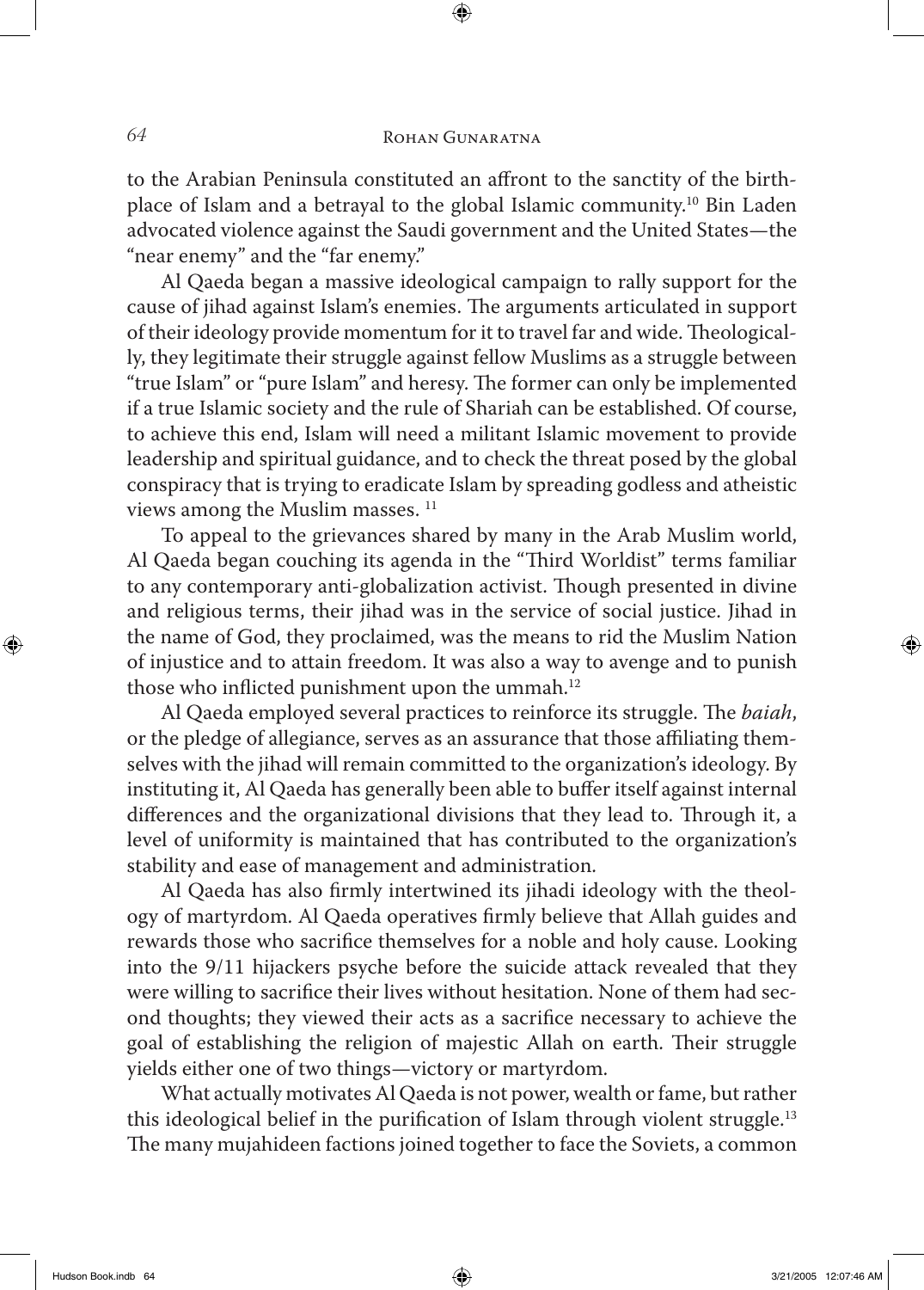#### AL QAEDA'S IDEOLOGY *65*

⊕

enemy. They put aside their differences. The whole experience showed them how to work toward achieving a common objective. Regardless of individual affluence, education, or nationality, the Afghan Jihad showed that Muslims could fight side by side and attain victory for all. The individuals that filled the ranks of the mujahideen during this war came from all strata of society and proved that greater achievements could be attained through unity based on a common objective. The battle concept was total war. The only means that is left is "by pen and gun, by word and bullet, by tongue and teeth."14 Recreating the Caliphate thereby uniting the whole Muslim world into a single entity is a logical conclusion drawn by Al Qaeda to help bring the Muslim communities out of this dilemma.15

#### **The Driving Force**

Momentous events such as the Islamic Revolution in Iran in 1979, the<br>defeat of the Soviet army in Afghanistan, the collapse of communism,<br>the breakup of the Soviet Union, and the end of the Cold War precipitated defeat of the Soviet army in Afghanistan, the collapse of communism, the breakup of the Soviet Union, and the end of the Cold War precipitated the creation of over one hundred contemporary Islamist movements in the Middle East, Asia, Africa, the Caucasus, and the Balkans. Since 9/11, the U.S. led intervention in Afghanistan has scattered Al Qaeda's members across the globe. Though Al Qaeda's command and control and organizational infrastructure has been dealt some heavy blows, its ideology has inspired and incited the formation of new terrorist groups, bringing many of them, both old and new, into the service of the global jihad.

Three years after 9/11, the West has had very limited success containing and rolling back the Al Qaeda ideology as it spreads across the world. Al Qaeda remains a capable organization, frequently packing surprises. Support for Al Qaeda is often spawned and sustained in regional conflict zones. To reduce the appeal of Al Qaeda ideology, it is essential that the international community develop the capability and structures to end regional conflicts through political negotiation. Regional conflict zones—Palestine, Chechnya, Kashmir, Mindanao (Philippines), Maluku (Indonesia), Poso (Indonesia), Algeria, Afghanistan, and Iraq—are the biggest producers of human rights violations, internal displacement, refugee flows and terrorists. International neglect of such conflicts, thinking that the warring parties will fight among each other and exhaust them themselves, has proven to be misguided.

The key to strategically defeating the new international terrorism is to counter the extremist ideology that triggers, drives, and justifies it. Because one of the methods by which terrorist ideologues recruit members is the subversion of madrasahs, it is necessary to institute measures preventing the

⊕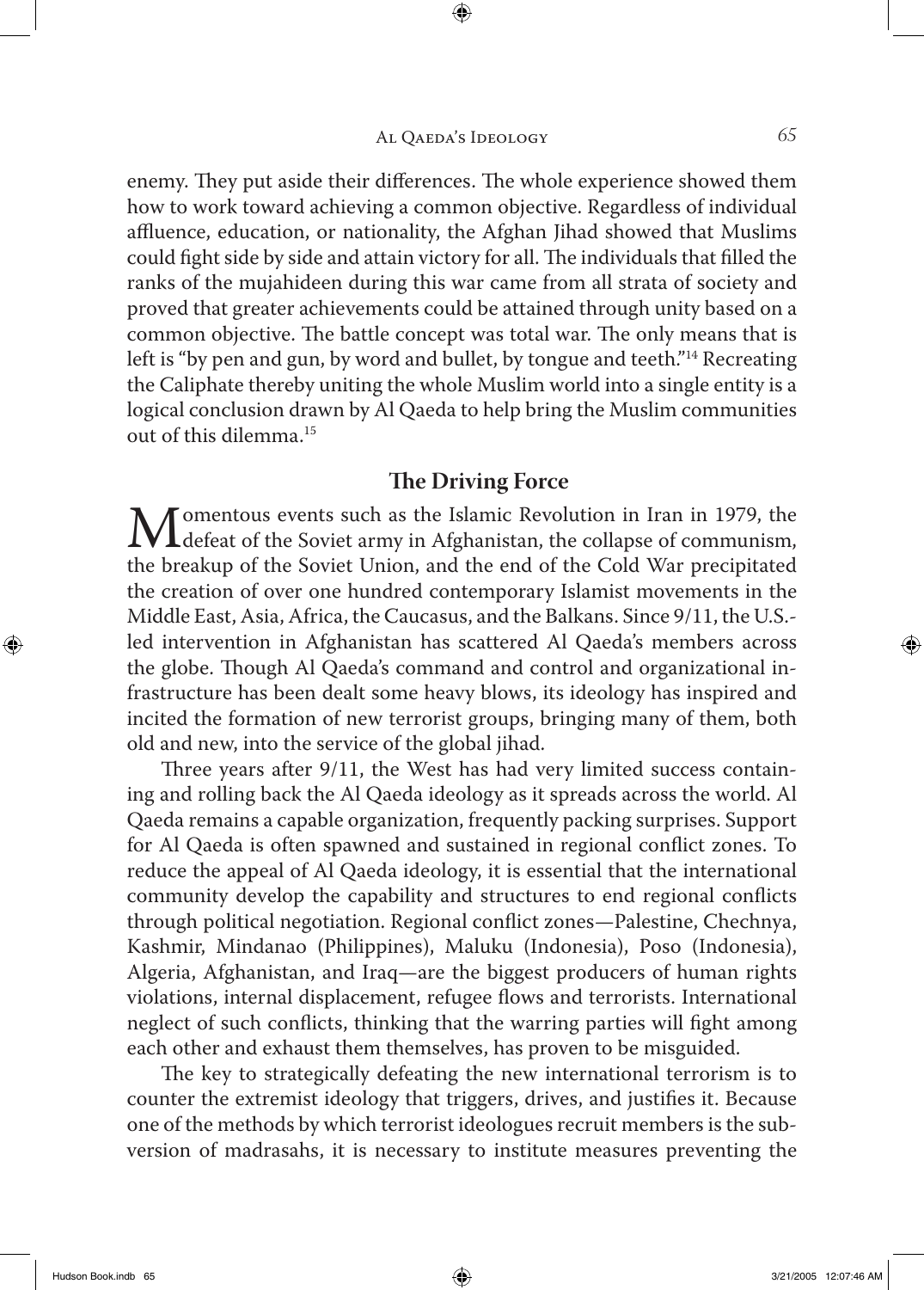#### *66* ROHAN GUNARATNA

⊕

spread of extremism through the educational institutions. Similarly, it is important for governments to work with media outlets—especially on television and the Internet—to present alternatives to the rhetoric and false ideas that inflame political extremism and make the Al Qaeda ideology so appealing. Finally, and perhaps most importantly, moderate Muslims must expose the deviant teachings of Al Qaeda and its associated groups, and assume responsibility for the future direction of Islam and their political communities.

Defeating Al Qaeda requires unconventional methods. Only by using military force in conjunction with a concerted effort to offer an ideological alternative to extremism can a wedge be driven between actual terrorists and potential terrorists and supporters. It is essential that the counter-terrorism community understand that without marrying hard power with soft power, the Al Qaeda-led jihad movement will not be defeated.

# **NOTES**

**1** See for example, Jason Burke, "Think Again: Al Qaeda," *Foreign Policy* (May/June 2004), p. 1. Available: http://www.foreignpolicy.com (October 11, 2004). And also, Interview, Keith Weston, Director, Police International Counter Terrorism Unit, Thames House, London, November 2004.

**2** "Al-Qaeda," *Jane's World Insurgency and Terrorism*, January 9, 2004, p. 1. Available: http://jtic. janes.com.

**3** Abdullah Azzam, "Al-Qa'idah al-Sulbah," *Al-Jihad*, 41, April 1988, p. 46. The original text in Arabic was translated into English by Reuven Paz, Academic Director, International Policy Institute for Counter Terrorism, Israel.

**4** Ibid., p. 3.

⊕

**5** Abdullah Azzam, *Iklan al-Jihad* (Peshawar: Maktab Khidmat al-Mujahideen), pp. 95–131.

**6** Rohan Gunaratna, *Inside Al Qaeda Global Network of Terror* (London: Hurst & Company, 2002), p. 2.

**7** See published extracts from Ayman al-Zawahiri's book, *Knights Under the Prophet's Banner*. Al-Sharq al-Awsat, December 2, 2001, London.

**8** "Declaration of Jihad Against the Americans Occupying the Land of the Two Holy Mosques," *Al Islah* (London), September 2, 1996.

**9** "Text of Fatwa Urging Jihad Against Americans," *Al Quds Al Arabi* (London), Feb. 23, 1998. The fatwa argued that defensive jihad was necessary "in order to liberate the al-Aqsa Mosque (Jerusalem) and the holy mosque (Mecca) from their grip (the U.S. and Israel).

<sup>10</sup> Robert Fisk, "Interview With Saudi Dissident Bin Ladin," *Independent* (London), July 10, 1996.

**<sup>11</sup>** "Al-Qa'idah al-Sulbah". Translated by Reuven Paz from Al-Jihad; No. 41, April 1988, p. 46.

Hudson Book.indb 66 3/21/2005 12:07:46 AM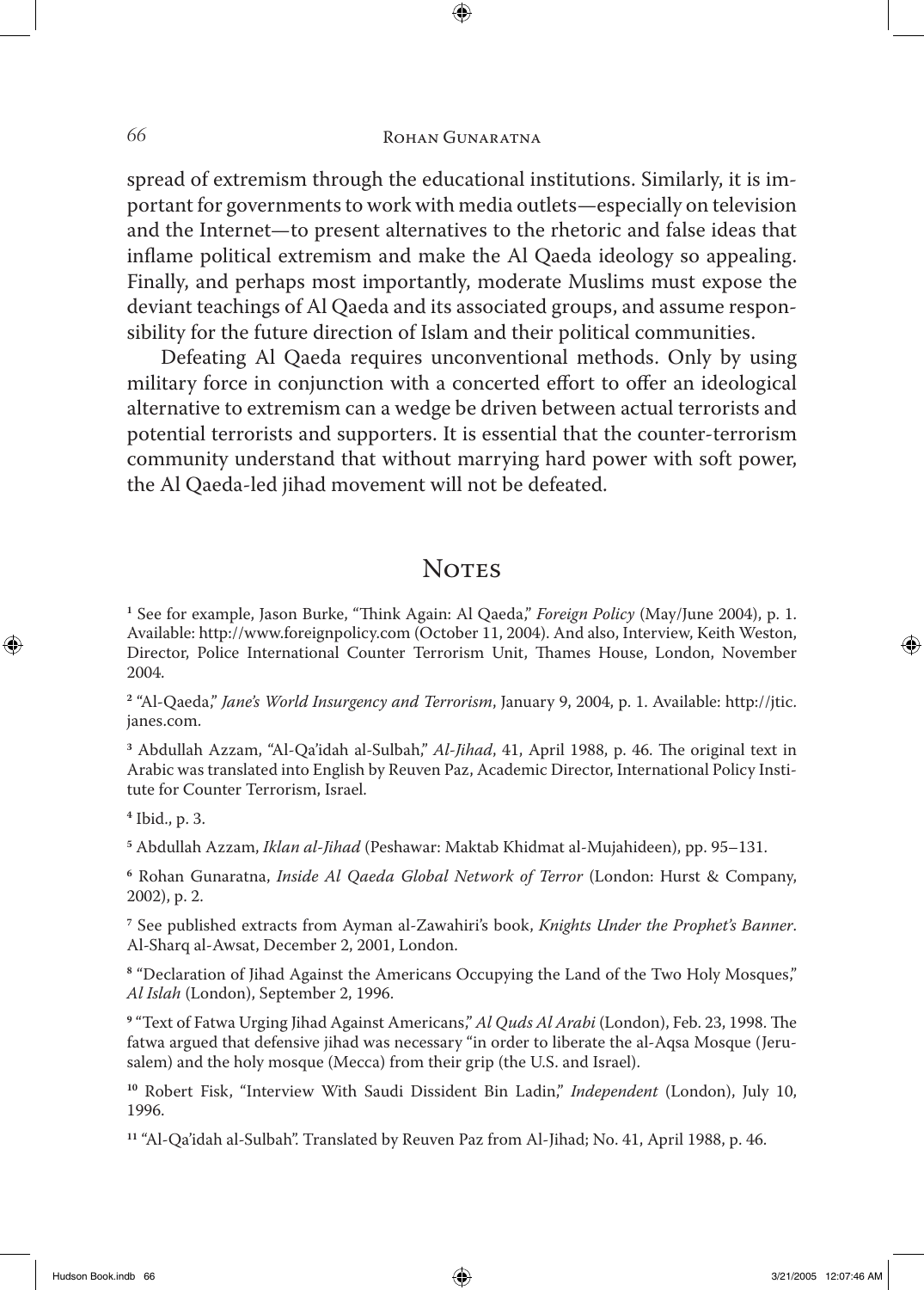# AL QAEDA'S IDEOLOGY *67*

 $\bigoplus$ 

**<sup>12</sup>** Translation of Osama bin Laden videotape, Al Jazeera TV, October 30, 2004.

**<sup>13</sup>** Bouchaib Silm, "Osama and Azzarqawi: Rivals or Allies," *IDSS Commentaries*, 55/2004, p. 2. The trap to be avoided by Western scholars is the common assumption that Al Qaeda and other jihad groups are driven by publicity in pursuit of their broader goal

**<sup>14</sup>** Al Qaeda Training manual recovered by the British Police in Manchester, n.d. n.p. p. 2.

**<sup>15</sup>** Gunaratna, p. 21.

 $\bigoplus$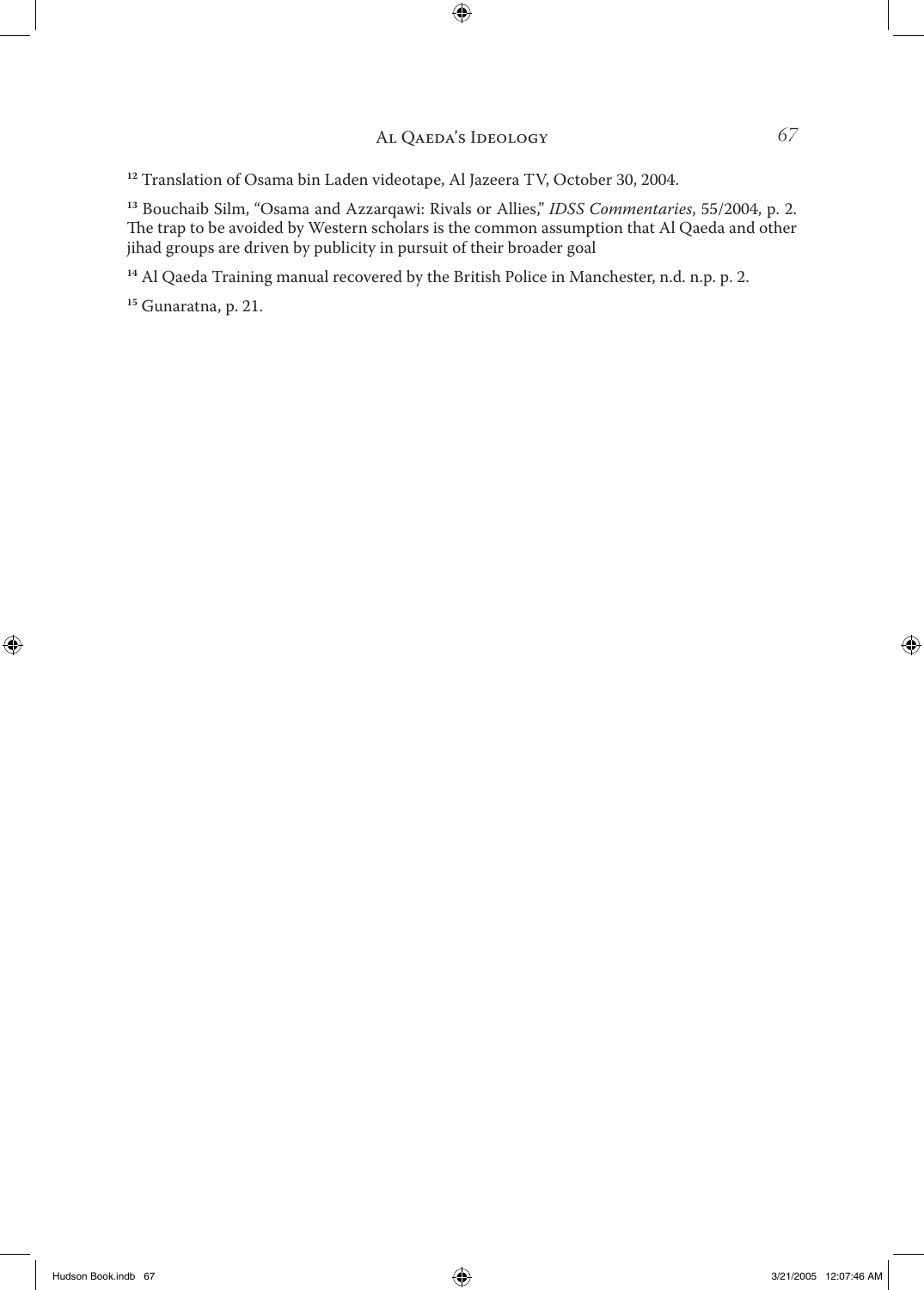# *The Ideology of Al-Jama'ah Al-Islamiya*

**ROHAN GUNARATNA**

DEOLOGY—NOT POVERTY OR ILLITERACY—IS THE KEY DRIVER OF IS-<br>
lamist terrorism. Ideology frames a terrorist group's organizational<br>
structure, leadership and membership motivation, recruitment and sup-<br>
port, and strategies DEOLOGY—NOT POVERTY OR ILLITERACY—IS THE KEY DRIVER of Islamist terrorism. Ideology frames a terrorist group's organizational structure, leadership and membership motivation, recruitment and supgroup, its operational infrastructure must be dismantled and its ideological appeal must be reduced. Failure to do so will result in the group replenishing its human losses and material resources and rising again only to continue the fight.

⊕

One example of this is Al-Jama'ah Al-Islamiyah (Jama'ah Islamiyah—JI), the Southeast Asian associate of Al Qaeda. JI has evolved through three phases. In the first phase, the predecessor of JI, Darul Islam (DI), campaigned for an Islamic state in Indonesia, and attacked several local Indonesian targets. After the DI leadership was forced to relocate from Indonesia to Malaysia, it came into contact with other foreign jihad groups. In the second phase, JI was transformed into a regional jihad group, and carried out attacks throughout Southeast Asia to advance its original mission. Later, after participating in the multinational anti-Soviet jihad in Afghanistan, JI came into contact with Al Qaeda. In the third phase of development, JI came to share Al Qaeda's global vision of jihad, and began to directly target the U.S., its allies and its friends either in partnership with Al Qaeda or by acting alone.

During each of these phases, JI ideology exhibited a remarkable ability to adapt itself to changing circumstances, to incorporate new ideas, and to apply itself to new strategic and political ends. At the same time, JI ideology remained firmly rooted in its founding precepts and extremist political vision of the world. This, in turn, provided JI with a surprising level of ideological and organizational cohesion, even as it evolved from a local to a global jihad group.

⊕

Hudson Book.indb 68 3/21/2005 12:07:46 AM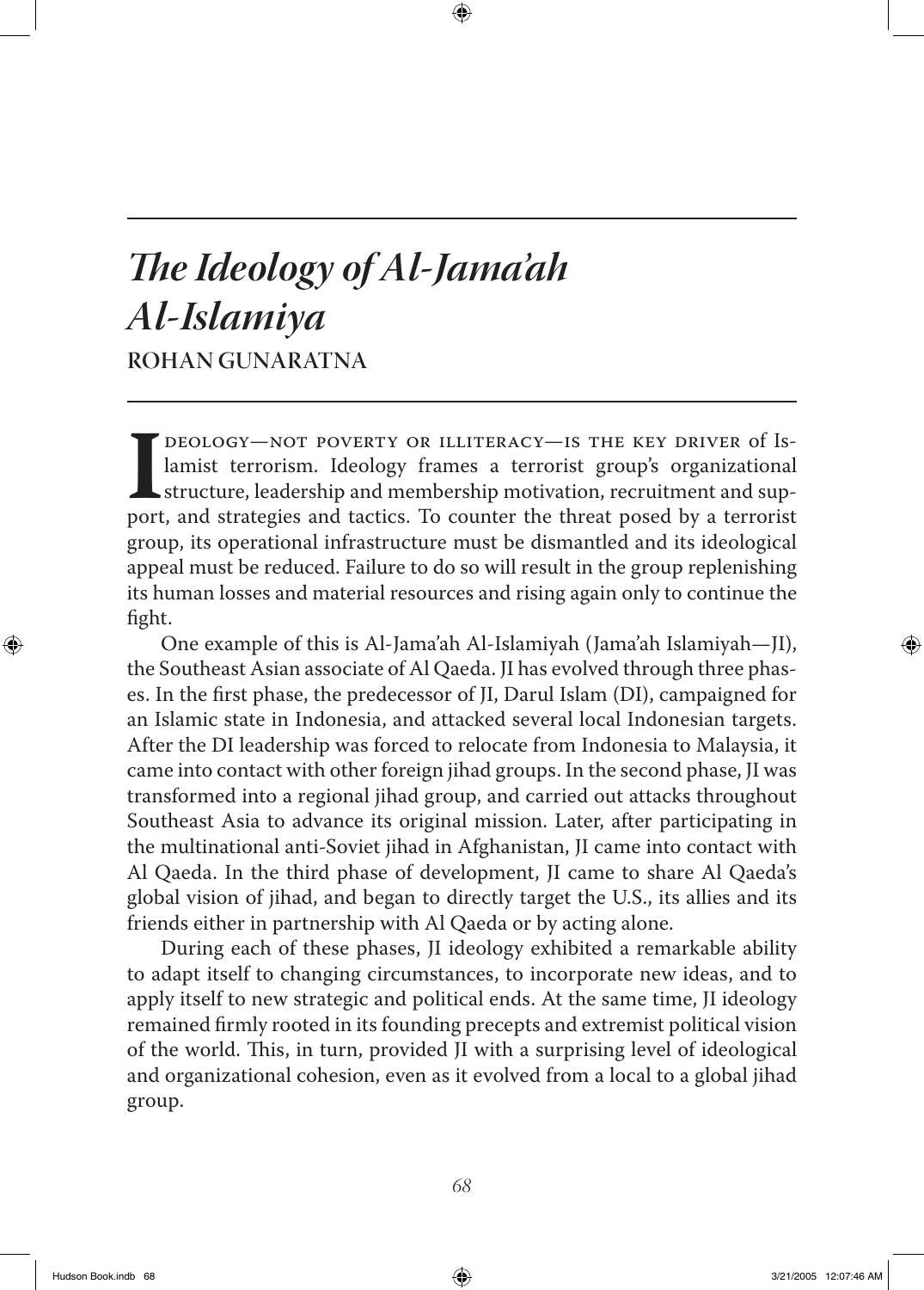⊕

## **The Birth of JI**

 $\int$ I's roots can be traced back to the Indonesian rebellion in the 1950s led by Darul Islam (DI). At its founding, the DI movement opposed the secular nature of the Sukarno regime, and from 1948 to 1962, fought the regime to establish an Islamic state in its place. Motivated primarily by politics, the DI rebellion in West Java was led by Sekarmadji Maridjan Kartosuwirjo. Before the Second World War, Kartosuwirjo was active in Muslim nationalist politics in the then Dutch East Indies. He eventually grew unhappy with the political maneuvering and slow-pace of nationalist leaders like Masyumi, and in 1947 began assembling a militia in West Java.

In 1948, Kartosuwirjo announced the establishment of the Islamic Army of Indonesia (Tentera Islam Indonesia—TII) and proceeded to fight the newly formed Indonesian republic. For the next thirteen years he continued his struggle to establish an Islamic state. When Kartosuwirjo was arrested in 1962, the rebellion was finally crushed. However, when Suharto came to power in 1966, General Ali Moertopo reactivated DI to protect Indonesia against the danger of Communist infiltration across the Indonesian-Malaysian border in Borneo. In order to discredit the Islamists before the 1977 elections, some 185 people believed to be members of Komando Jihad, a group sharing Kartosuwirjo's ideals, were arrested by the government in mid-1977.

The founders of JI, Abdullah Sungkar and Abu Bakar Ba'asyir, were among those detained by the government. Both of them were deeply involved in Islamic proselytizing (*dakwah*) activities. Although they were never a part of the original Darul Islam, they fully endorsed DI's political agenda. Due to their meetings with Haji Ismail Pranoto (Hispran for short), who was accused of leading the Komando Jihad, they were both charged with having been inducted into DI by Hispran. Whatever the truth of the charges was, it is no secret that both of them were known for making statements urging disobedience to secular authorities and questioning the validity of the Indonesian constitution. Sungkar and Ba'asyir rejected the state ideology of Pancasila, and dared to criticize the Suharto government. They were tried in 1982 and sentenced to nine years in prison for subversion. Subsequently, their sentences were reduced on appeal to three years and ten months. Facing imminent re-arrest, they fled to Malaysia. In exile, Sungkar became the Suharto regime's number one enemy.

In Malaysia, Sungkar identified a number of sympathetic Malaysian businessmen who supported the establishment of an Islamic state in Indonesia. In an effort to seek additional funding for their cause, Sungkar and Ba'asyir went to Saudi Arabia. They also established contacts with the mujahideen in Afghani-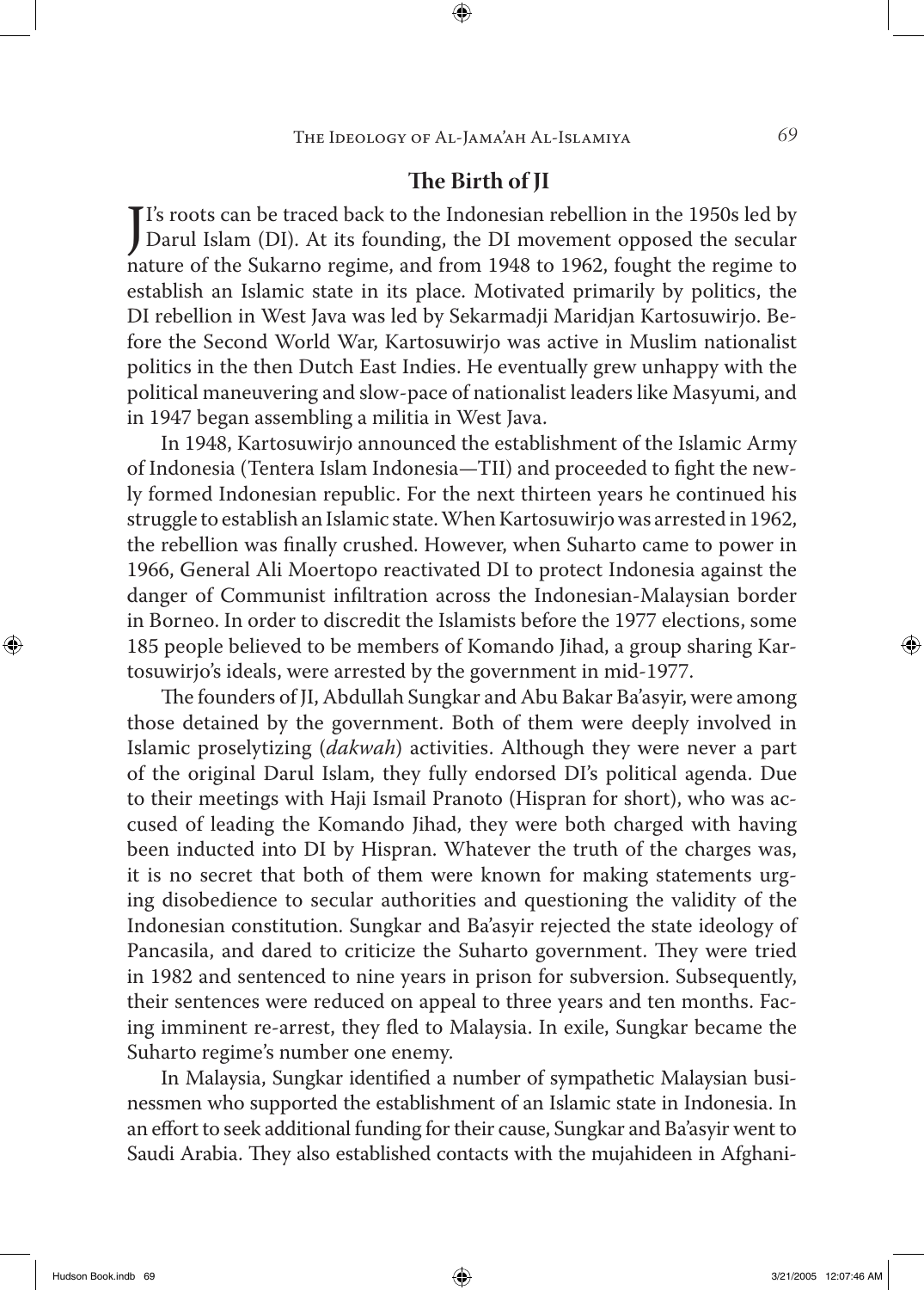⊕

stan, who were then waging war against the Soviet Union. This opened the gateway for JI members to become ever more politicized and radicalized, and they received military training and were exposed to the ideology of armed jihad.

With Malaysian financial backing, Sungkar and Ba'asyir were able to form their own organization. After a dispute with the Indonesian-based DI leader named Ajengan Masduki, Sungkar formed JI in 1993. Sungkar's new group did not initially have a name but by 1995 Sungkar's followers were formed into small groups consisting of 8 to 10 members, and they were known as Al Jemaah Al Islamiyah.<sup>1</sup> Members of his first small group or cell included Riduan Isamuddin alias Hambali, Abdul Ghani, Jamsari, Suhauime, Matsah, and Adnan and Faiz Bafana.2 The weekly meetings of the JI cells included highly selective readings of the Quran as well as other studies to prepare members for jihad. Compared to DI, JI was a more tightly structured organization, but it retained DI's vision of establishing an Islamic state in Indonesia. Only later did their ambition grow into creating a pan-Islamic state in Southeast Asia.

## **Jama'ah Islamiyah's Worldview**

 $\prod_{\alpha\in\mathcal{C}}$ In general, JI ideology refers to the comprehensive set of ideas by which the group makes sense of itself and the world. It is an attempt by them to provide some explanation of how things have come to be as they are and to provide some indication of where they are heading as a basis to guide their action. It also provides criteria for rigorously distinguishing between what, in their perspective, are to be considered valid and invalid ways of thinking. Finally, JI ideology provides an overriding justification for their violent actions to which they may make a final appeal when challenged by outsiders.

Although much of JI ideology relies on the Quran, the Sunnah and the interpretation of the venerable forefathers (*Salafush-Sholih*), it must be stressed that it is by no means representative of the views held by all Muslim scholars.<sup>3</sup> This is to say that JI ideology has its limits, that it is just one set of interpretation among others, and that in reality it can be quite inconsistent with the general principles of Islam.4

In their understanding of Islam, JI preaches the need to practice Islam in its totality, which is referred to as "Islam Kaffah."<sup>5</sup> Within this all-encompassing framework, they hope to achieve peace in the worship of God in the widest sense of the word by accepting the Quranic guidance not only towards the spiritual good of the hereafter but also towards the good life—spiritual, physical and social—attainable in this world.

Al-Jama'ah Al-Islamiyah's founding charter—*The Pedoman Umum Perjuangan Al-Jama'ah Al-Islamiyah,* translated as "The General Guide for

⊕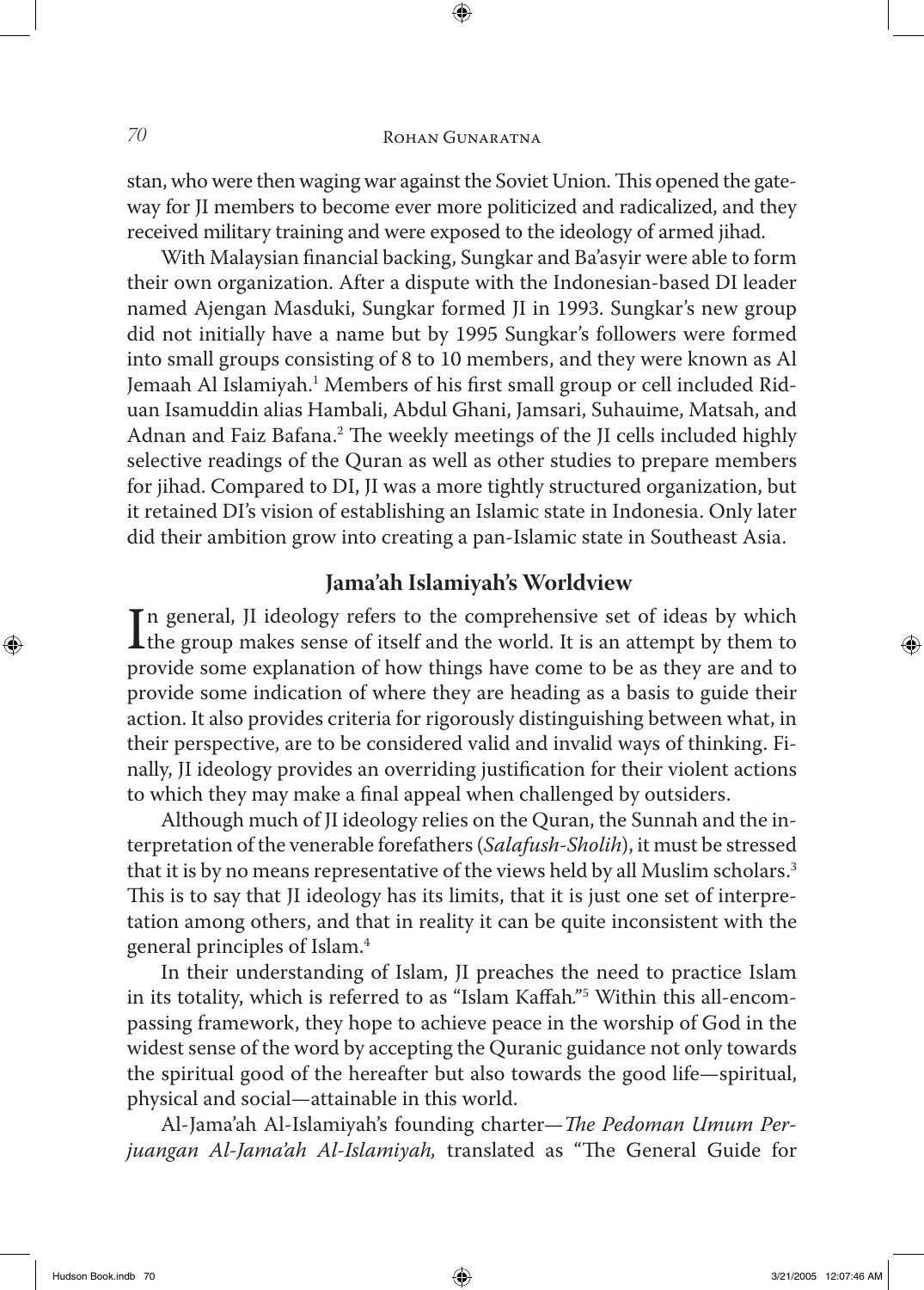⊕

Islamic Groups," and commonly known as the "PUPJI"—offers insights into the basic concepts of JI ideology.6 In the introduction of the PUPJI, the Central Leadership Council of JI wrote that God has outlined a number of set principles by which men should lead their lives.

Firstly, the aim of man's creation is to worship God alone.7 Consequently, all worldly possessions, time, energy and thought must be channeled toward this end.

Secondly, human beings are to serve as God's vicegerent on earth.<sup>8</sup> In this view, man is responsible for ensuring that the earth is managed and developed in accordance with God's laws. He thus is required to prevent, eliminate and fight all acts of earthly corruption, which is seen as the product of a way of life which falls outside the domain of the Shariah.

Thirdly, life on earth is a contest between good and evil, and a person will be judged by his good deeds. Good deeds are measured by the fulfillment of two fundamental requirements—namely, sincerity toward God and emulating the Prophet in all of life's endeavors.

Fourthly, the apostles of God were sent by Him to establish the *dien*. The meaning of "establishing the *dien*" or "*Iqomatid Dien,*" according to the exegetes (*Mufassirun*), is to establish a way of life based on the unity of God (*Tawhid*). This means to establish Islam in all its aspects as revealed by Abdullah bin Umar, the companion of the Prophet Muhammad, in his commentary of the *Surah Al-Fatehah*. This includes following *aqidah* (the Islamic creed), *ibadah* (performing acts of worship) and accepting Islam as a total *manhajulhayah* (way of life).

The Prophet Muhammad, in discharging his duties as the messenger of God, had successfully shown all of this, integrating both the physical and spiritual duties of life in total submission to the worship of God. His example was then emulated by the Rightly-Guided Caliphs, the other companions of the Prophet, and also by later generations with varying degrees of success.

In JI's view, however, Muslims gradually began to lose their way, and forsake their duties to God. After the fall of the Ottoman Caliphate in 1924, the Muslim Nation grew increasingly weak, and was exposed to the secularist ideologies of the modern world that wrought further moral decadence and decay. Since the Muslim Nation was no longer a world leader in the religious, political, and military realms, the JI proposed setting up a new state based on the holistic teachings of Islam. The establishment of such a state would restore the unity of religion and politics, thereby counterbalance the secular forces that had caused the enervation and decline of the Islamic Nation.9

⊕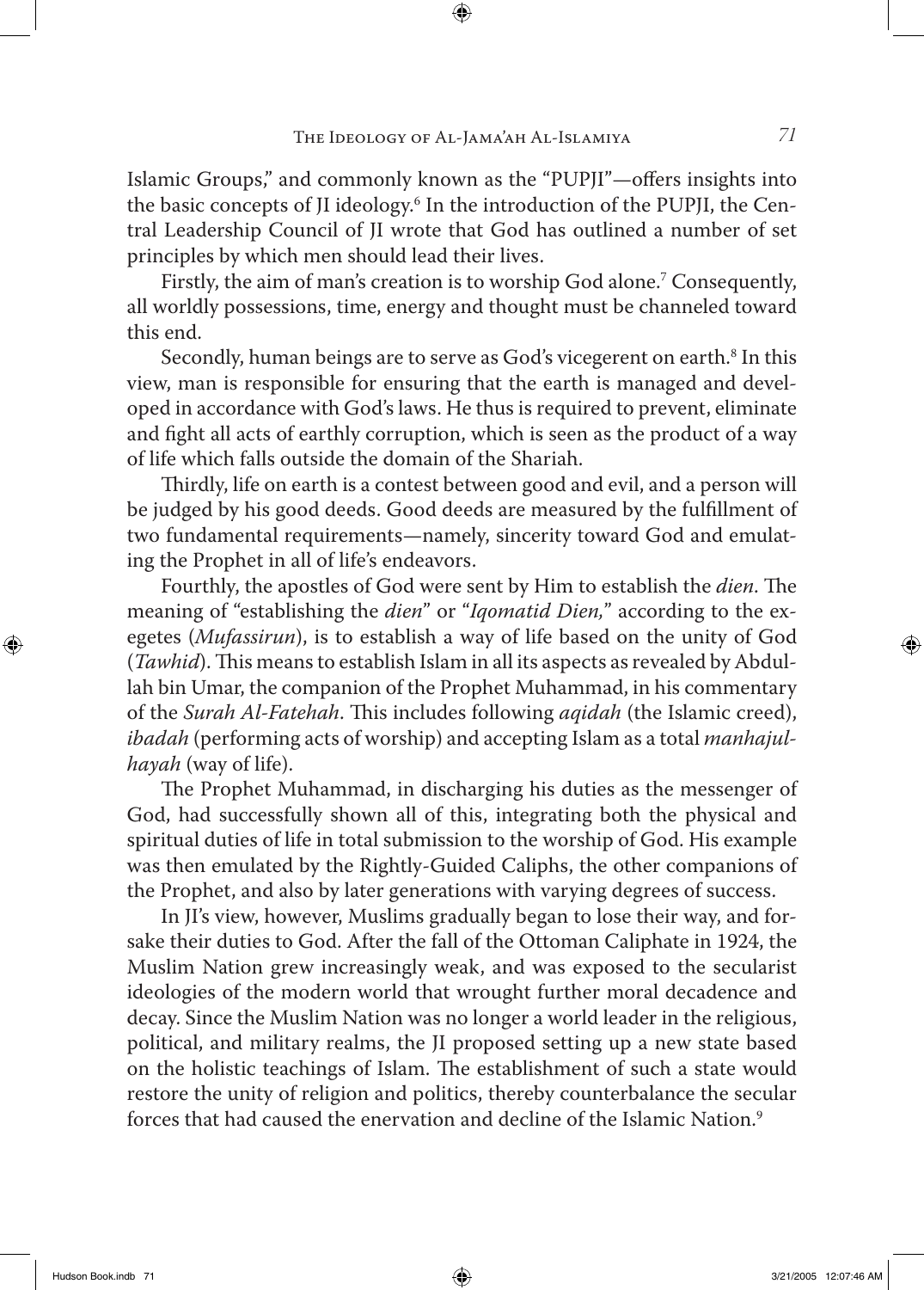⊕

#### **What Motivated Them?**

Religion is perhaps the most important motivating factor for JI operatives.<br>According to psychological reports, many JI members joined the group<br>because they wanted a "no fuss" path to beaven: others were altruistic and According to psychological reports, many JI members joined the group because they wanted a "no fuss" path to heaven; others were altruistic and wanted sincerely to help the Muslim Nation.<sup>10</sup> In JI, they wanted to be convinced that they had discovered "true Islam," and that they could be freed from endless searching, as they found it too stressful to be critical, evaluative and rational. They believed they could not do wrong in the eyes of God, as JI's leaders legitimated the group's agenda and actions through their readings of holy scripture. The psychological profile of the JI's members (e.g. high compliance, low assertiveness, low in the questioning of religious values, and high level of guilt and loneliness) suggested that they were predisposed to indoctrination and control and needed a sense of belonging without close attachments.

Religious texts were quoted selectively to educate and motivate JI's members. In the hands of JI ideologues, Islam became a weapon. It incited many to the call of jihad. It also ensured a measure of solidarity over the course of JI's development, even as JI came into contact with other ideas and groups. The PUPJI, though its written in the Indonesian language, makes extensive use of Arabic words and religious concepts, leaving little room for doubt that distinctively Arab ideas and theology lay at its core. The ideology is, in short, drawn primarily from various religious sources.<sup>11</sup>

Fear of divine retribution and hope for the rewards of the hereafter were instilled by charismatic lecturers causing members to view JI's struggle as synonymous with Islam's.<sup>12</sup> The end result was a group driven by the belief that its actions were legitimized by God, hence the need to support it with undivided loyalty and uncompromising devotion. This is evident in Abu Bakar Ba'asyir's address during the Mujahideen II Congress, held in Surakarta, Jawa Tengah on August 10–12, 2003. In speaking about Indonesia's struggle for independence from the Netherlands, he underscored that the underlying intention of that struggle is to practice Shariah so that the obligation to worship God is fully realized. He reasoned that the freedom to practice Shariah in its totality was inhibited during Dutch, English and Japanese rule.<sup>13</sup> This same line of reasoning can also be traced to Said Qutb or to Egypt's *Gamaa Islamia*, who believed that it is an Islamic obligation to fight against political regimes that limit the implementation of Shariah.14 Having different parties speaking about the same thing, all quoting from Islam's rich sources certainly gave JI the extra religious mileage and superficial correctness to fuel their struggle.

⊕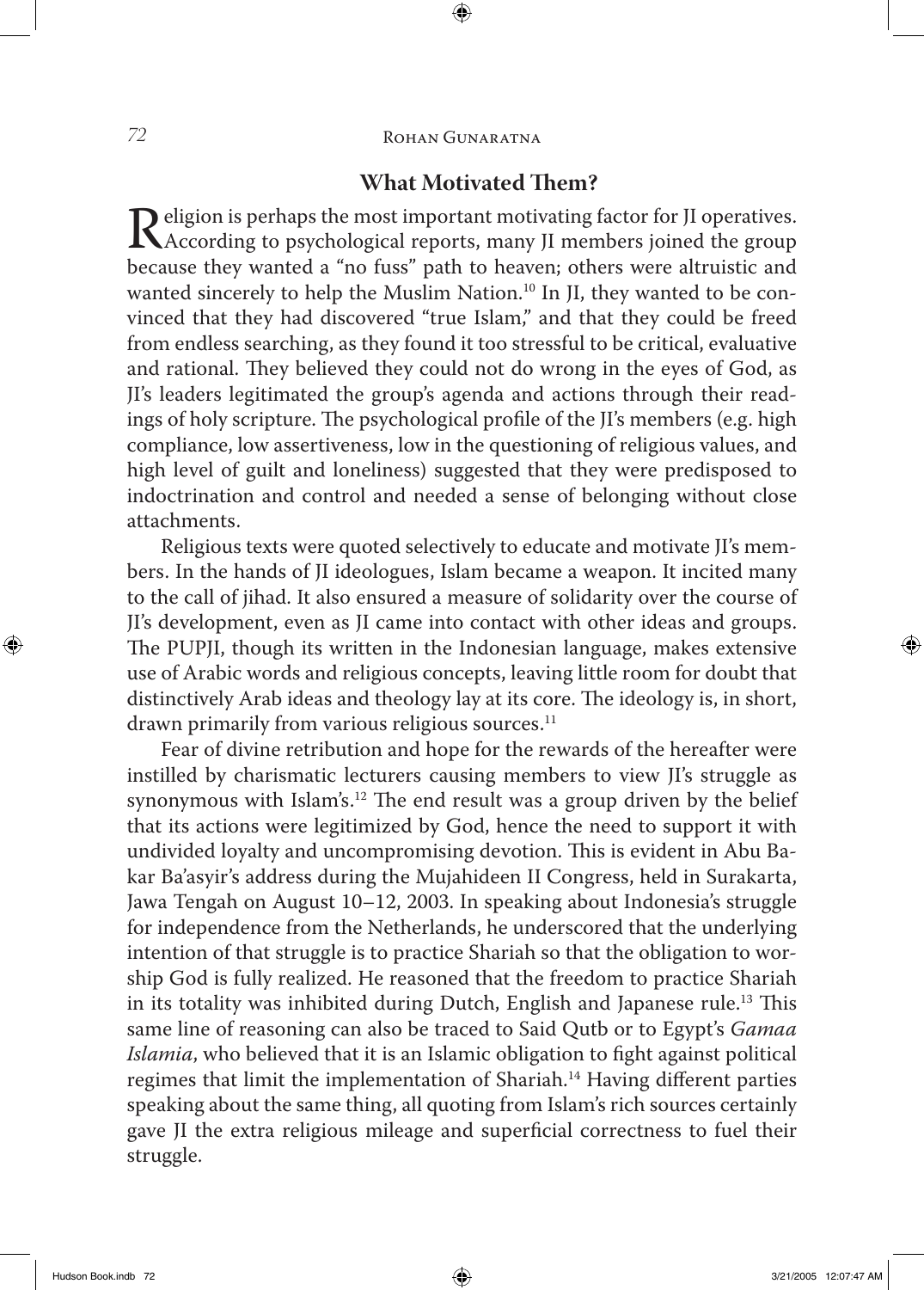⊕

To reinforce their struggle in pursuit of the caliphate, the JI adopted the concept of *Al Wala' Wal Bara.* It believed that his concept, which specifies how to distinguish between friends and enemies, was woven into the fabric of the Islamic creed (*Aqidah*). This in turn served as a constant reminder of the divine justification and legitimacy for their actions.15 In pursuing their aim, JI stressed the need for individual Muslims to be in a group (*Al-Jamaah*)—a necessary precursor to the establishment of an Islamic state. The individual Muslim is required to pledge allegiance (*Al-Baiah*) in order to become a member of JI. Through their loyalty, JI members felt the obligation to God to rid the world of polytheism, falsehood and oppression.16 With this pledge, JI members become obligated to listen (*Al-Sa'mu*) and obey (*Al-Ta'ah*) to the best of their ability the *Amir*, the leader of the group, and other appointed leaders (*Ma'sul*). When these conditions are not satisfied, the person is charged with having committed a sin against God.17

Those that fulfilled their pledge walked a divine path. JI ideology supplied for its recruits various milestones on the road toward the Islamic state— *Iman* (belief), *Hijrah* (emigration in the way of God), *I ' dad* (preparation for the struggle in the way of God) and *Jihad* (struggle in the way of God). These were all stages that the Prophet Muhammad himself was reported to have led the early Muslim generation through. By appealing to jihad, JI constantly urged Muslims to go to war against the enemies of Islam who resisted the application of Islamic law. Initially, their target was the Indonesian government, but JI later came to include Malaysia, Singapore and the Philippines. A key figure in promoting this ideology was Abu Jibril, who, in his lectures, called for the setting up of a "Nusantara Islamic State" (*Daulah Islamiah Nusantara*), together with preaching *jihad* and the desirability of dying as martyr.<sup>18</sup>

# **Strategic Flexibility**

The *Al-Manhaj Al-Harakiy Li Iqomatid Dien* (*The Progressive Methodol-*<br> *ogy In Establishing The Religion*) reveals that JI conceived of their strug-<br>
gle in three stages—namely, the preparation to establish the *Daulah ogy In Establishing The Religion*) reveals that JI conceived of their struggle in three stages—namely, the preparation to establish the *Daulah* (Islamic State), the setting up of the *Daulah* itself, and finally, the establishment of the caliphate. To ensure the overall cohesion and long-term survivability of JI in this struggle, the PUPJI laid out a broad set of operational guidelines for all JI operatives to follow during each successive stage of the revolutionary struggle.

During the first, preparatory stage, founding a *jama'ah*, or party, supersedes all other activities for JI. All of this, however, is veiled in secrecy; all JI members operate on a need-to-know basis. An investigation by Singapore's

⊕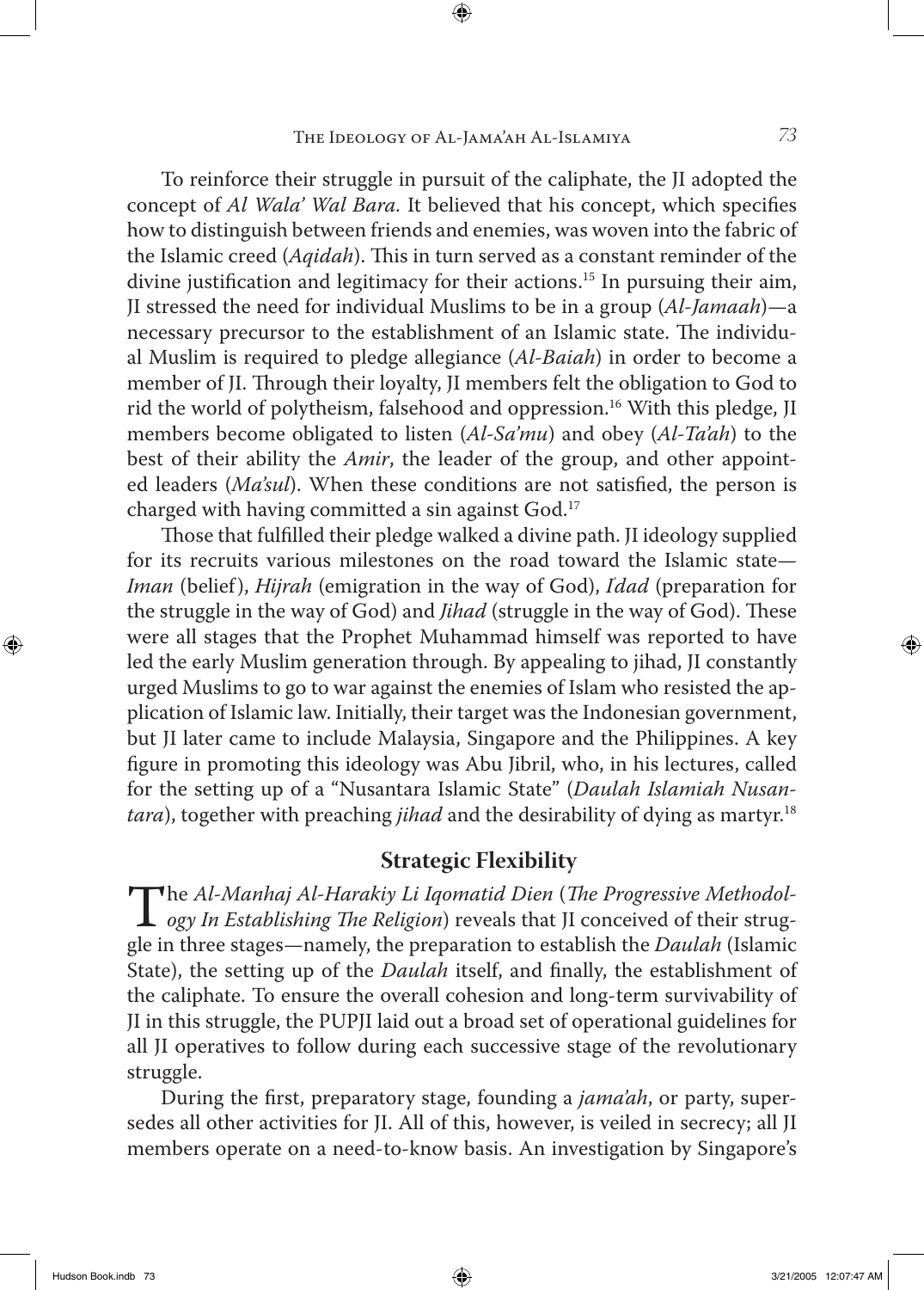⊕

Internal Security Department (ISD) of JI members revealed that they operate as a clandestine organization, complete with code names and "JI-speak."19 To date, most of the 2000 JI operatives that have been arrested have been more or less foot soldiers with no knowledge of JI's overall operations or organization $^{\rm 20}$  An integral part of founding the party is the formation of a core group or righteous leadership that lays the groundwork and designs the future course of development of the group as a whole. A rigid, military-style command and control structure is developed and enforced. Instilling discipline and obedience amongst new recruits is of paramount concern—a central part of the religious imperative to establish the faith. Listening and obeying the leadership is also inculcated through *Amar ma'ruf*, *nahi munkar* (the code of enjoining good and forbidding evil) and enforced by various internal review mechanisms such as *hisbah,* which serves more or less as a thermostat in controlling fluctuation in the members' commitment. Members are obligated to collectively ensure the compliance of all and to refrain from any deviation from the directives of the leadership.

After the core group is established, the next step is the recruitment and education of new members. *Dakwah* or missionary work is an attempt by JI to reach out to the masses, to communicate their ideology and popularize their version of *Islam Kaffah*. The intent of this activity was to promote and exploit feelings of guilt within the Muslim community for failing to live up to JI's version of "true Islam." The effort was effective, and provided a platform not only for recruitment but also for neutralizing the public's general animosity toward and distrust of JI's radical agenda. Another emphasis of JI is on ideological education, which seeks to systematically instill, expand and change the worldview, emotion, desire and practice of all new recruits.21 *Tansiq bainal jama'at* is another feature of JI ideology that allows it, and perhaps even compels it, to collaborate with other Islamic groups that share their world-view. Various studies on JI have shown that JI is willing to forge alliances domestically, regionally and globally to remain potent and able to achieve their aim.

All of these efforts to establish the party are veiled in secrecy; JI members all operate on a need-to-know basis. An investigation by Singapore's Internal Security Department (ISD) of JI members revealed that they operate largely as a clandestine organization, complete with code names and "JI-speak."22 To date, most of the 2000 JI operatives that have been arrested have been no more than foot soldiers with little knowledge of the group's overall operations or organization.<sup>23</sup>

⊕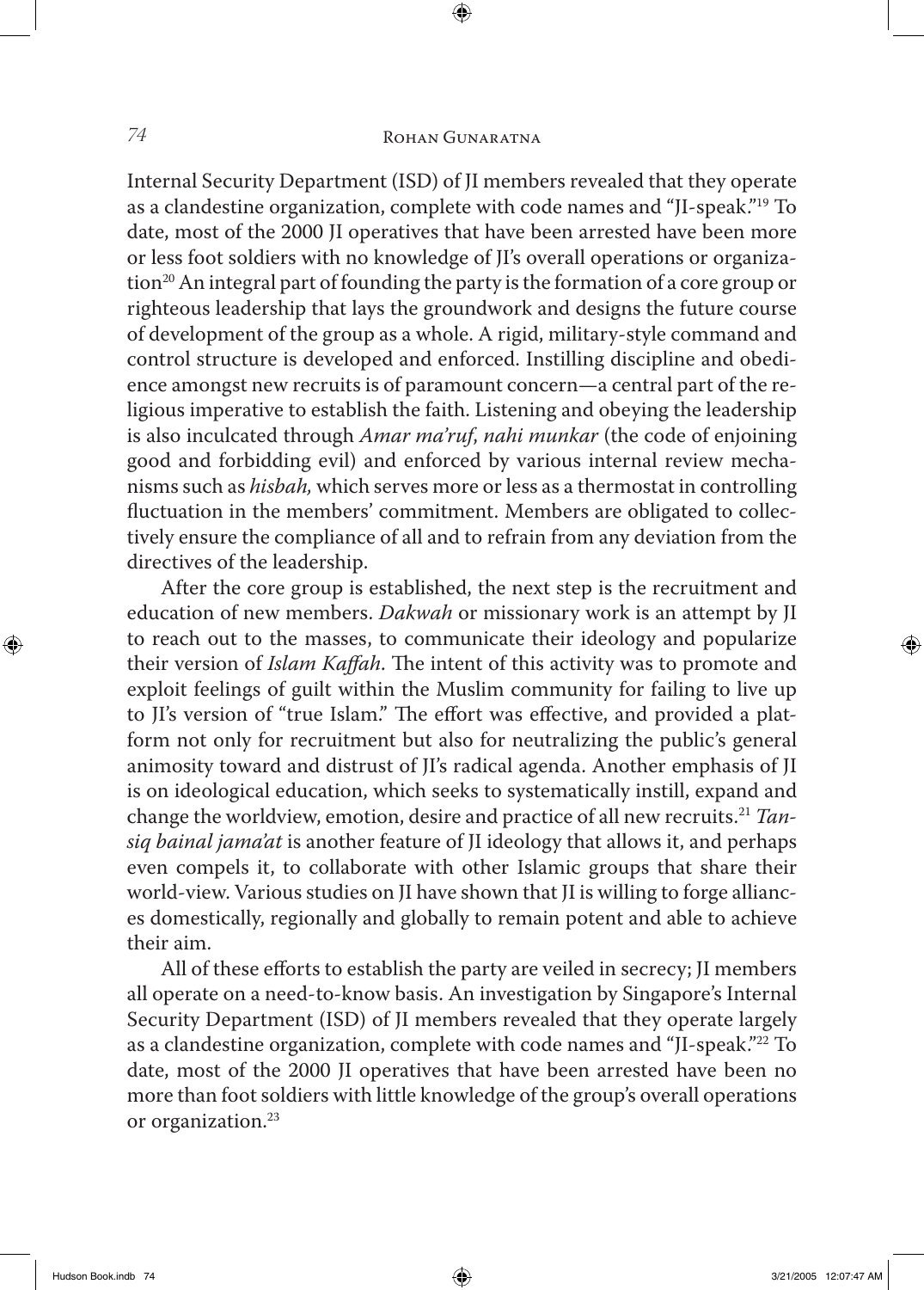⊕

#### **JI and Al Qaeda Meet**

 $A$ s is well-known, the mujahideen's victory over the Soviet Union in Af-<br>ghanistan was a watershed event for radical Islam. The Afghan Jihad<br>increased II's military capabilities, their access to new financial and other ghanistan was a watershed event for radical Islam. The Afghan Jihad increased JI's military capabilities, their access to new financial and other resource networks, and perhaps most significantly, their sense of belonging to an international Islamic brotherhood.24 JI's desire for jihad became more concrete, their motivation grew stronger, and their strategies more refined. Unlike other Southeast Asian Islamist groups, JI at this stage was an ideological hybrid. Though its roots were in Southeast Asia, JI's ideological outlook became increasingly "Arabized," and developed a strong orientation toward the Middle East, most notably toward Saudi Arabia and Egypt. More specifically, JI began to incorporate the ideologies of *Al Gamaa Al Islamiyah al Masri* (The Islamic Group of Egypt) and, to a lesser extent, the *Al Islamiyah Al Jihad al Masri* (Egyptian Islamic Jihad) into its own thinking.

In the mid 1990s, Dr Ayman Al Zawahiri visited and spent time engaging the JI leadership in Malaysia. In the second half of the 1990s, Sungkar and Bashir visited Pakistan. Sungkar met with bin Laden on three occasions. The relationship was forged by Hambali, an Indonesian cleric, who as a child aspired to be an astronaut. During the early 1980s, while living in Malaysia, Hambali became a follower of Sungkar. Through his contact with Sungkar, Hambali was invited in 1986 to go to Afghanistan for training and to support the mujahideen in Afghanistan. While Hambali spent the next two months in Karachi awaiting further instructions, he met a number of individuals from Indonesia including Zulkarnaen who also became close to Al Qaeda.25 In early 1987, Hambali and his colleagues underwent two months of military training with AK47s, MAC-1s, handguns, 60MM mortars and RPGs.<sup>26</sup> After Hambali returned to Malaysia in mid-1988, he traveled to the Philippines (Tawi-tawi) as a missionary and lived with a local Muslim family in 1991. During this time, he met Samsuddin, an Indonesian who subsequently brought him to the MILF Camp Abubakar. He also met the then MILF leader Salamat Hashim at the camp at that time. After 9 months in the Philippines, he returned to Malaysia via Sabah and proceeded to Selangor.

In 1994-1995, Hambali came into contact with Khalid Sheikh Mohommed, who later masterminded the 9/11 attack, and several other important Al Qaeda members, including Wali Amin Khan Shah, who worked with Ramzi Ahmed Yousef to destroy 12 U.S. airliners over the Pacific. As Hambali's involvement with Al Qaeda deepened, he rose through the ranks of JI's leadership. JI at the time was divided into several regional groups known as "Mantiqi." 27 Hambali was tapped to lead Mantiqi I, which covered Malaysia

⊕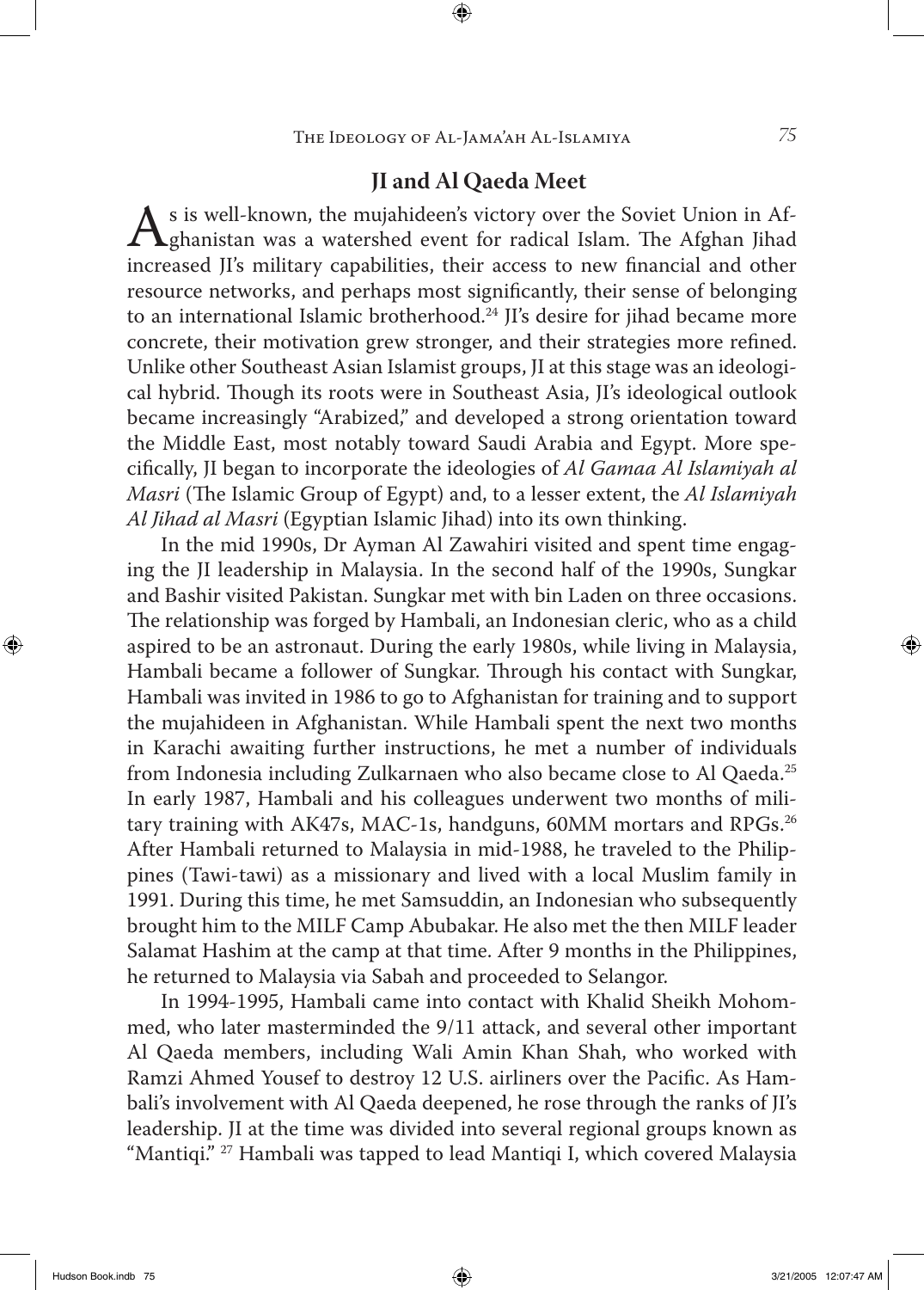⊕

and Singapore. Mantiqi II was led by Indonesian national Fati and covered Indonesia, Sabah and the Philippines. Nasir Abas headed Mantiqi III, which covered Kalimantan, Mindanao in the Southern Philippines and Sulawesi. There was also a Mantiqi IV in Australia; however, this Mantiqi consisted of only about 20 members, all of whom were Indonesian nationals residing in Australia.

The Mantiqis were all overseen by the Markaz, a central governing body that consisted of Sungkar, Ba'asyir, Zulkarnaen, Rushdan and Mukhlas. In addition to serving on the Markaz, these individuals served in JI's *Shura Majelis* (consultative council), which influenced the JI activities from a Koranic perspective. In the mid-1990s, JI primarily focused its activities on funneling money to the Moro Islamic Liberation Front (MILF) in the Philippines. But this changed in 1998 when the Markaz decided to start sending members and military equipment to Southern Philippines. From Mantiqi I, groups of Malaysians were sent to MILF camps for training and to support their Muslim brothers. Indonesian JI operative al-Ghozi was the JI's primary contact in the Philippines and Zulkarnaen was responsible for sending groups of Malaysian and Singapore members to the Philippines. Almost all of the key decision makers were Afghan trained.

After the fall of Suharto in 1998, Sungkar and Ba'asyir returned to Indonesia to continue their struggle. When Sungkar, the charismatic leader of JI, died in 1999, Ba'asyir succeeded him.<sup>28</sup> This caused some unhappiness within JI. Together with Irfan Awwas Suryahardi, Ba'asyir founded the Mejelis Mujahideen Indonesia (MMI) in August 2000.29 MMI was an umbrella group of Islamist groups campaigning for the enforcement of Shariah. The younger members of JI —Hambali, Abdul Aziz alias Imam Samudra, Ali Gufron alias Muchlas—saw Ba'asyir as too weak, too accommodating, and too easily influenced by others. These JI hardliners led by Hambali saw the formation of MMI as a betrayal of Abdullah Sungkar's original plan for JI to remain underground in its struggle to set up an Islamic state. In contrast to Ba'asyir, the Hambali-led group was of the opinion that accommodation with a non-Islamic political system could contaminate the faithful and was forbidden. As to Ba'asyir, he had relocated to the village of Ngruki, where he headed the Pondul Al Mukmeen pesantren in Solo, Central Java. While he had no objection to the conduct of terrorist operations, he also saw the merits of investing in the political struggle. While meeting prominent leaders of the Indonesian government, Ba'asyr continued to admire and follow bin Laden. He repeated his rhetoric, and offered his support to Al Qaeda operations in Southeast Asia.

⊕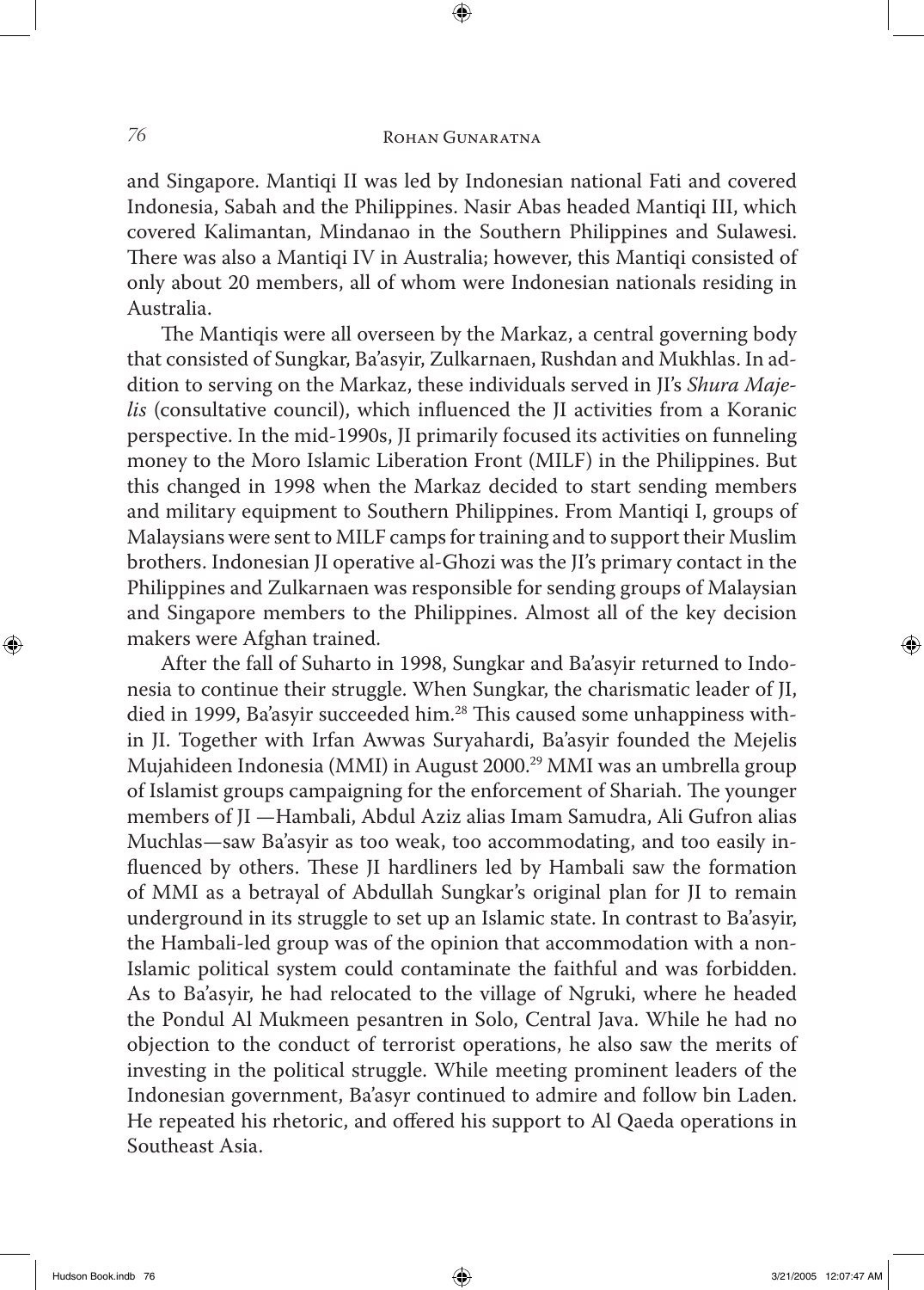⊕

What more or less emerged from this was three JI factions—the political faction (Yogjakarta-centric) that believed in political struggle, the radical faction led by Ba'asyir (Solo-centric) that combined political struggle with militant tactics, and the terrorist faction led by Hambali (Malaysia-centric). The bulk of the latter faction were Afghan trained and were the closest to Al Qaeda. Despite these differences in tactics and methodology, JI continued to function as a network of Islamic radicals extending across Southeast Asia. At times, the three factions cooperated and even collaborated with each other. In 2000, JI created Rabitat-ul-Mujahideen (Legion of Mujahideen), an umbrella organization of Southeast Asian Islamist and nationalist groups engaged in armed struggle. Its members included Moro Islamic Liberation Front, Free Acheh Movement (GAM), Rohingiya Solidarity Organisation, Araken Rohingiya Nationalist Organisation, and Jemmah Salafiya (Thailand). Like Al Qaeda, the vanguard of the global Islamic movement, JI aspired to be the vanguard group of the Southeast Asian Jihad.

What facilitated this solidarity among the factions was the extremist political ideology that they all shared in common. Most of the JI leaders who serve on the highest rung of the organizational ladder are protégés of Abdullah Sungkar and Abu Bakar Ba'asyir. Many of them were alumni of the Pondok Al Mukmeen in the village of Ngruki, one of the most famous pesantren (Islamic boarding schools) in Central Java. A trusted second tier of leaders appear to have been assigned as field coordinators, responsible for delivering money and explosives and for choosing a local subordinate who can effectively act as team leader of the foot soldiers. The bottom rung—the people who drive the cars, survey targets, deliver bombs, and most often risk arrest, physical injury, or death—are selected shortly before the attack is scheduled. They are mostly young men from pesantrens or Islamic boarding schools. Importantly, the schools that provide the recruits are often led by religious teachers with ties to the Darul Islam rebellions of the 1950's or to Ba'ayir's Pondok Al Mukmeen in the village of Ngruki.

## **Ideological Extremism and International Terrorism**

During the period of a decade, a significant component of JI had become<br>ideologically and organizationally linked with Al Qaeda. Today, a significant portion of II members still believe in the Al Qaeda ideology and ideologically and organizationally linked with Al Qaeda. Today, a significant portion of JI members still believe in the Al Qaeda ideology and continue to actively participate in Al Qaeda's avowed mission of global jihad. As a direct result of Al Qaeda contact, many JI members began to think and act like Al Qaeda, directing their animosity toward "Crusader" and "Zionist" targets. For instance, the JI terrorist faction leader Hambali recruited Jack

⊕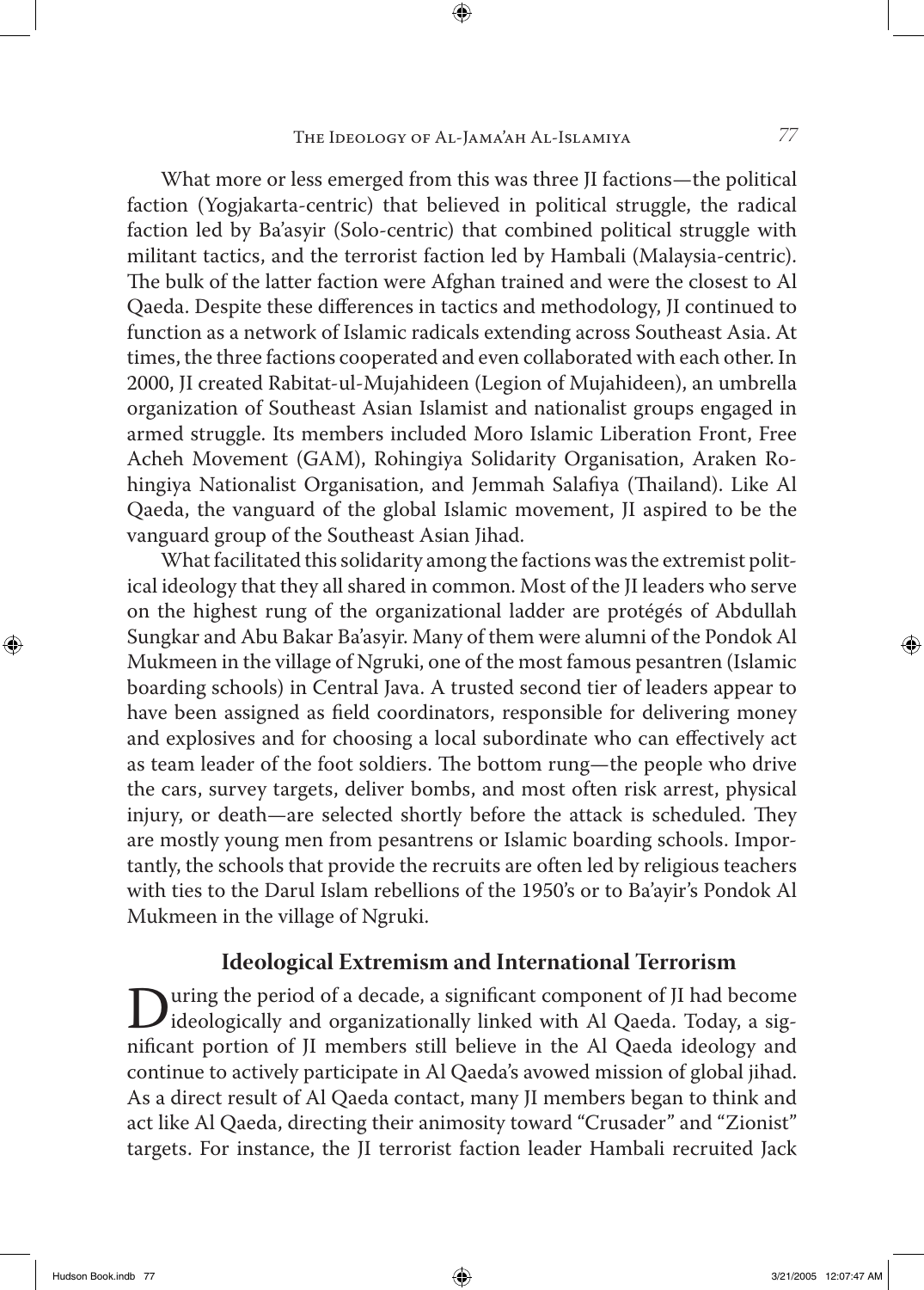⊕

Roche, an Australian convert, who was tasked by the Al Qaeda leadership to attack Jewish and Israeli targets in Melbourne, Sydney and Canberra. Similarly, JI hosted the Al Qaeda members that planned the *USS Cole* attack and two 9/11 pilots including its deputy operational commander Nawaf Al Hazmi in Kuala Lampur in January 2000. Furthermore, JI hosted Zacariya Moussoui, an Al Qaeda suicide pilot in U.S. custody. Both the pre-and post 9/11 JI target selection included U.S., British, Australian and Israeli targets. Like it has done on several other occasions, Al Qaeda's overarching dominant ideology was successful in "hijacking" JI's parochial ideology.

Today, JI is driven more by its newly acquired ideology of global jihad than by its original, more local agenda. After Al Qaeda's attack on America's most iconic landmarks on September 11, 2001, JI is credited with having conducted the second worst terrorist attack. Emulating Al Qaeda, JI carried out simultaneous suicide bombings of the Sari Club and Paddy's café in Bali on October 12, 2002, killing 202 persons. The bombings were followed by several other attacks including suicide bombings of the JW Marriot hotel and the Australian Embassy both in Jakarta, Indonesia. As the JI training camp Jabal Kuba around Mount Kararo in Mindanao, Philippines is still active, JI still retains significant capabilities to conduct terrorist attacks in Southeast Asia.

And yet, despite its initial setbacks, its period in exile, its linking with Al Qaeda, and its eventual breaking apart into several factions, the JI ideology has remained generally coherent. This has allowed various JI factions to pool together both men and materiel. This would suggest that a military strike on JI's terrorist faction would be in itself an insufficient strategy to defeat terrorism in Southeast Asia. Instead, terrorism must be snuffed out at its ideological sources, one of the most significant of them being within the radical *pesantren*. This link between ideological extremism and terrorism must be understood. Without defeating ideological extremism, the threat of terrorism cannot be managed. Instead, the ideology will adapt, even as groups are dismantled, scattered, or as factions emerge in the leadership.

Until now, there has been no concerted effort to ideologically target JI and other comparable groups that employ religious justifications and arguments to legitimate terrorist activities.<sup>30</sup> An effective strategy to defeat JI includes, above all, mobilizing moderate Muslims and giving them the freedom to express themselves and to empower those who advocate cooperation and nonviolent solutions to conflict. Moderate Muslims must be made to realize that they are strategic partners in this struggle with radical Islam and to recognize that they have more to lose than gain. The aim here must be to marginalize the militants and promote efforts to isolate and reduce the influence of extremist

⊕

Hudson Book.indb 78 3/21/2005 12:07:47 AM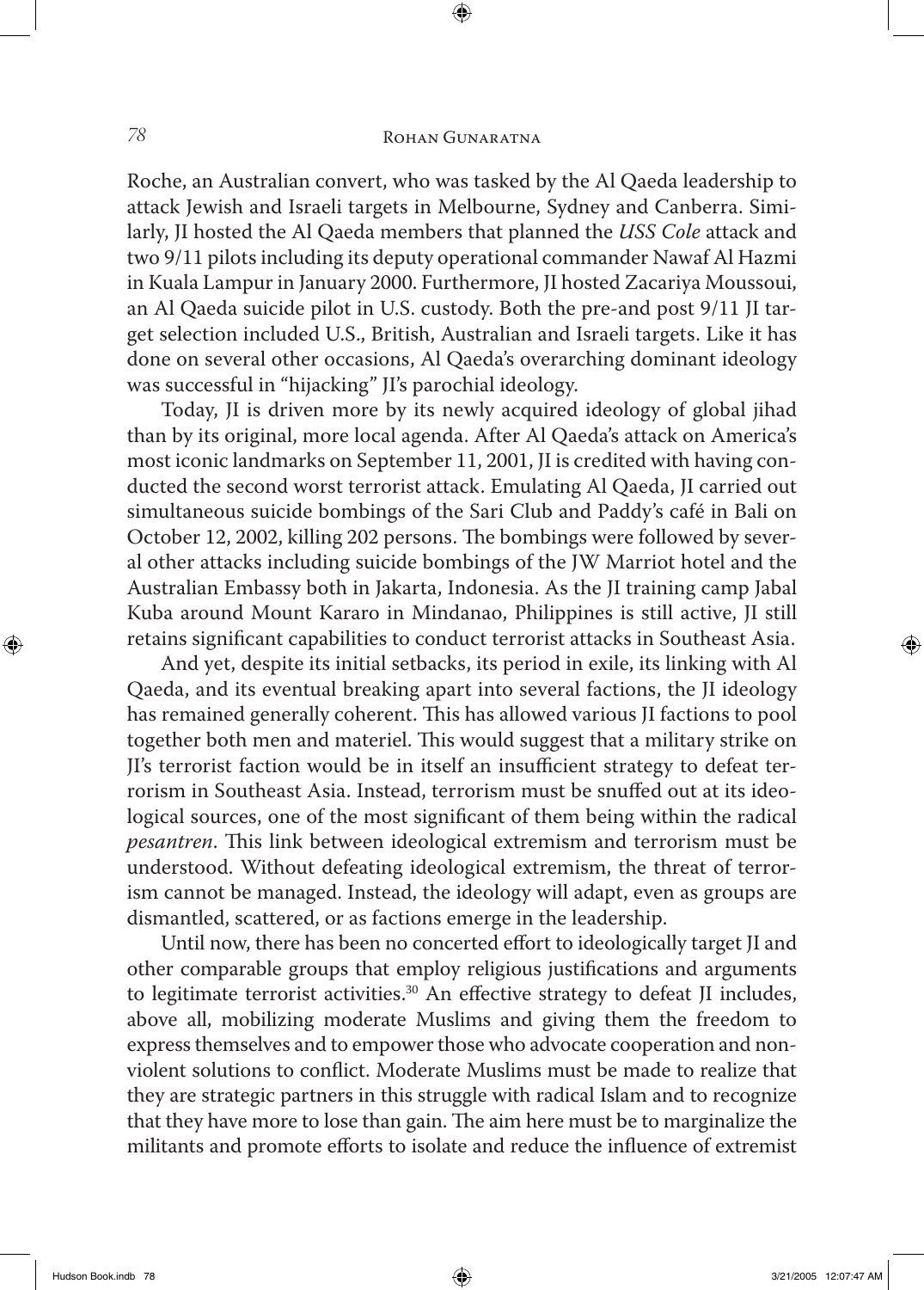⊕

ideology and its advocacy of intolerance and violence. To have a united voice against terrorism the moderate Muslim majority must remain well organized and single minded on this issue. The challenge here is to build and maintain political institutions for Muslims to resolve their differences democratically, and assume more responsibility for the future direction of their religion. Effective policies for engaging moderate Muslims and neutralizing extremism must be developed. Educating the public on extremist ideologies, organizations and tactics must be done both formally and informally so that the Muslim public is prepared to play its part in the collective struggle of civilization against terror.

## **NOTES**

**1** Debriefing of Hambali, Central Intelligence Agency, August 2003.

**2** Debriefing of Hambali, Central Intelligence Agency, August 2003.

**3** The phrase, '*Jama'atun minal-Muslimin*' which appears in the PUPJI, Chapter 1, Article 2, p. 14 is a clear admission of this.

**4** Martin van Bruinessen, ISIM, Netherlands in his 'Traditionalist and Islamist pesantren in contemporary Indonesia' a paper presented at the ISIM workshop on 'The Madrasa in Asia', 23–24 May 2004.

**5** PUPJI, p. 13 and 'Pidato Amanah Amirul Mujahideen Ust. Abu Bakar Ba'asyir' read during the Mujahideen II Congress, 10-12 August 2003, published by Wihdah Press, Jogjakarta.

**6** 'Pedoman Umum Perjuangan Al-Jama'ah Al-Islamiyah' ('The General Guide For Al-Jama'ah Al-Islamiyah'), International Centre for Political Violence and Terrorism Research, Institute of Defence and Strategic Studies, Singapore, 2004. ICPVTR was the first institution to recover, fully translate, and analyze the JI guide.

**7** The meaning of the Quranic verse in Arabic, "And (tell them that) I have not created the invisible beings (jinn) and men to any end other than that they may (know and) worship me", Q.S. 51: 56 in the PUPJI, Nidhom Asasi Muqaddimah, p. 13.

**8** "And lo! Thy Sustainer said unto the angels: "Behold, I am about to establish upon earth one who shall inherit it (khalifah)", Q.S. 2:30.

**9** PUPJI, Muqaddimah, pp. 3–4 and Chapter 2, Article 4 of the Nidhom Asasi, p.14.

**<sup>10</sup>** White Paper, p. 17.

**<sup>11</sup>** PUPJI, pp. 5–6.

<sup>12</sup> 'The Jemaah Islamiyah Arrests and The Threat of Terrorism," White Paper published by Ministry of Home Affairs, Republic of Singapore, 2003, pp. 15 -17.

**<sup>13</sup>** 'Pidato Amanah Amirul Mujahideen Ust. Abu Bakar Ba'asyir,' pp. 5–6.

**<sup>14</sup>** Dr. Ahmad Mosuli. *Al-Ushuliah Al-Islamiah Dirasah Fi Al-Khitab Al-Ideoloji Wa Al-Siyasi ' Inda Sayyid Qutb.* Egypt : Al-Tibaah Wa Al-Nasyr Wa Al-Tauzee' Wa Al-I'lan, 1993, pp. 202–215.<br>'Ishom Darbalah and 'Ashim 'Abd al-Maajid' *Al-Qaul Al-Qathi' Fi Man Imtanga An Al-Syargi* . Ishom Darbalah and Ashim 'Abd al-Maajid. *Al-Qaul Al-Qathi' Fi Man Imtana'a An Al-Syara'i*.

⊕

↔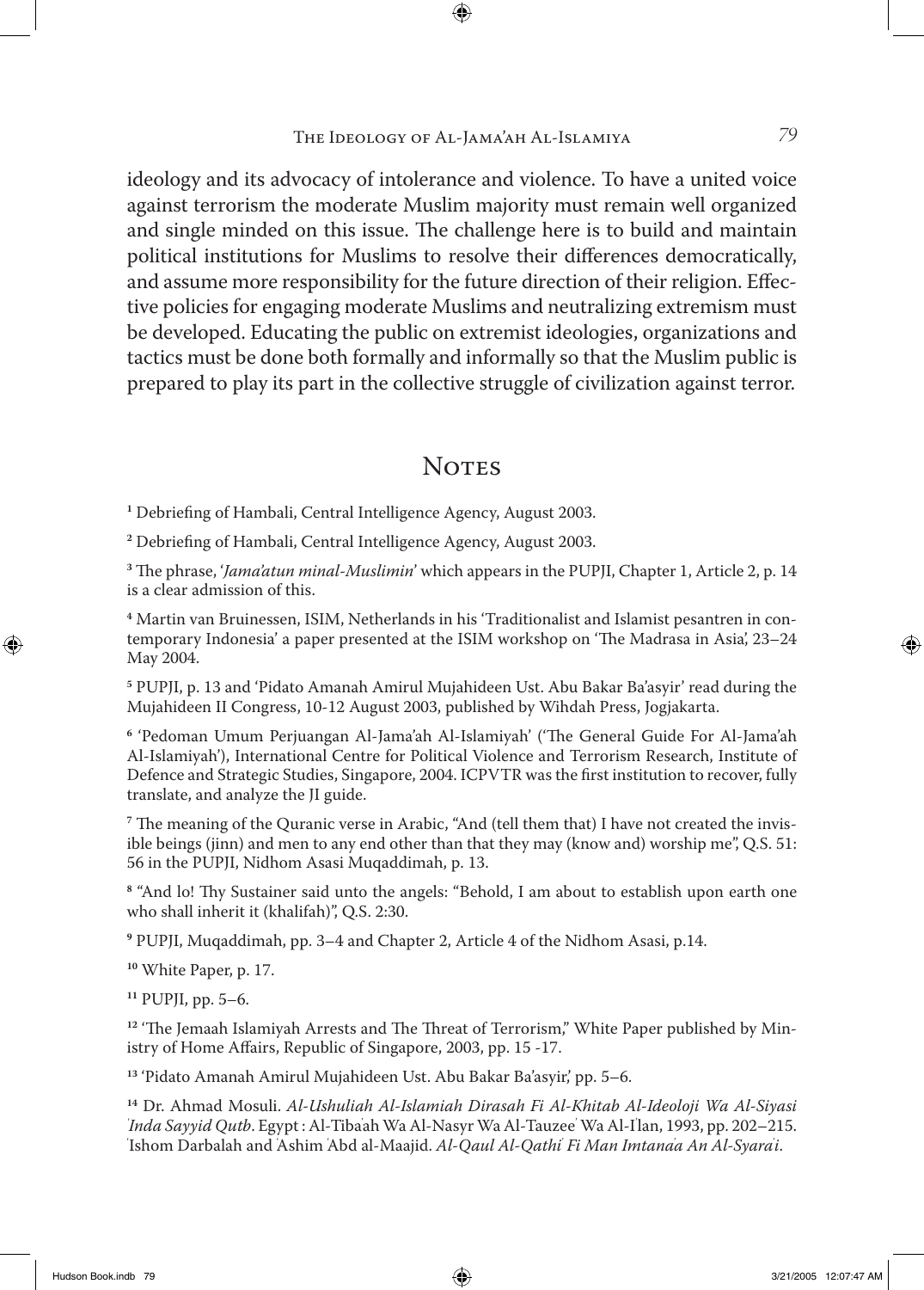⊕

**15** See Ushulul Manhaj Al-Harakiy Li Iqomatid Dien, seventh principle, PUPJI, p. 5 and Muhammad Saeed al-Qahtani, 'Al Wala' Wal Bara," according to *The Aqeedah of the Salaf,* translated by Omar Johnstone available at www.islamworld.net/wal.html. Muhamad Nursalim's *Faksi Abdullah Sungkar Dalam Gerakan NII Era Orde Baru*, cites this book as one of the two books which shaped Abdullah Sungkar's Tauhid Paradigm. (Master's thesis, Universitas Muhammadiyah Solo, 2001, p. 22.)

**16** PUPJI.

**17** PUPJI, Chapter 10, Article 30–33, p.18.

**<sup>18</sup>** *Al-Qaeda in Southeast Asia: The case of the "Ngruki Network" in Indonesia*, ICG Indonesia Briefing, 8 August 2002, p. 3.

**<sup>19</sup>** White Paper, p. 15.

**20** Dr. Zachary Abuza, "The State of Jemaah Islamiya and U.S. Counter-Terror Efforts in Southeast," 2003. Available: http://wwwc.house.gov/international\_relations/108/abuz1029.htm (October 12, 2004).

**21** White Paper, p. 15.

**22** White Paper, p. 15.

⊕

**23** Dr. Zachary Abuza, "The State of Jemaah Islamiya and U.S. Counter-Terror Efforts in Southeast," 2003. Available: http://wwwc.house.gov/international\_relations/108/abuz1029.htm (October 12, 2004).

**24** White Paper, pp. 4–5 & 10.

**25** Debriefing of Hambali, Central Intelligence Agency, August 2003. Zulkarnaen is the current military commander of JI.

**26** Debriefing of Hambali, Central Intelligence Agency, August 2003.

**27** Indonesia Backgrounder, "How The Jemaah Islamiyah Terrorist Network Operates," ICG Asia Report No. 43 Jakarta/Brussels, December 11, 2002, p.1.

**<sup>28</sup>** Prior to his death, Sungkar sent Hambali to Karachi to meet with Khalid Sheikh Mohommed, the mastermind of the 9/11 operation. The purpose of the meeting was to deepen the already established ties with Al Qaeda and arrange for JI members to travel to Afghanistan to receive training. Hambali made two trips to Pakistan in 1999—the first trip alone and the second he was accompanied by JI senior operative Faiz Bafana. From 1998-2001, Hambali funneled some US\$12,000 to the MILF and some US\$18,000 to Muslim fighters in Ambon, Indonesia. JI operated a Malaysian government sanctioned/registered NGO called Jamah Al Ehsan, which raised money to be directly sent to Ambon. JI directly participated in the Christmas Eve Church bombings in Indonesia in 2000 and the attack against the Philippine Ambassador to Indonesia. JI also provided US\$4,000 to the MILF to carry out the bombing of a train in Manila in 2000. Although coordinated by Al Ghozi, the actual bombing was carried by Philippine JI member Mucklis, who later participated in the Bali bombing. The attack against the Philippine ambassador to Indonesia was also a JI operation. Al Ghozi was primarily responsible for this operation and JI provided some US\$4,000 for it.

Because of ongoing investigations in Indonesia and Malaysia, Hambali and his wife left Malaysia and traveled to Afghanistan via Bangkok using his true name Malaysian passport and with \$5,000 cash. After arriving in Karachi, they proceeded to Kandahar where they stayed for one month. While in Afghanistan, Hambali's primary contacts included Mohommed Atef alias Abu Hafs, the military commander of Al Qaeda (killed in November 2001) and Khalid Sheikh Mo-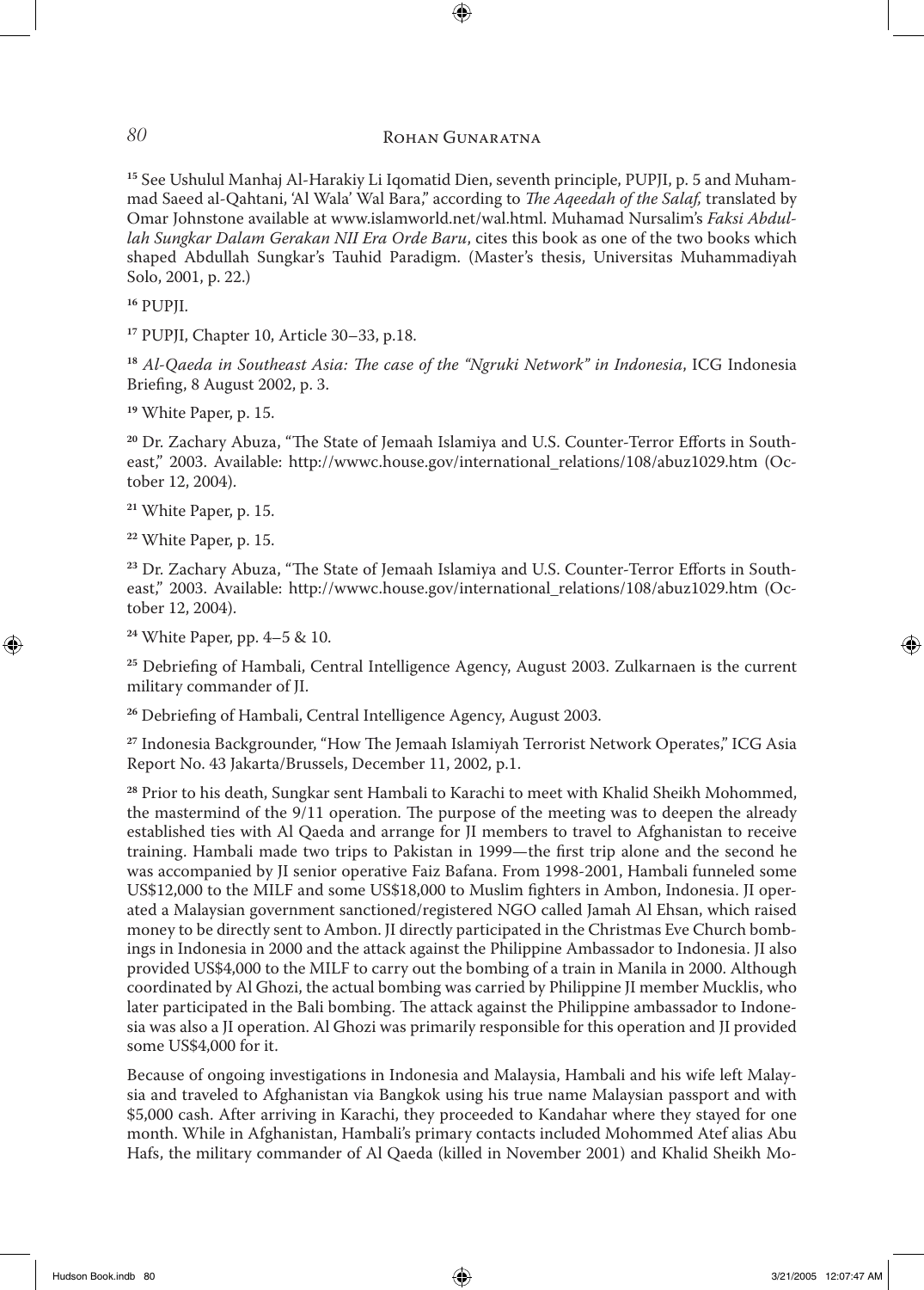hommed. Increasingly Al Qaeda relied on JI and specifically Hambali who held both Al Qaeda and JI appointments.

⊕

Hambali became a major link between Al Qaeda and JI. To assist Al Qaeda's Anthrax program, Hambali recruited Yazid Sufaat, a U.S.-trained biochemist and a former Army Captain from Malaysia, who came to Afghanistan in June 2001. Yazid participated in a one-month training course and then began working with Hambali supporting the anthrax program in Kandahar. When the U.S.-led bombing campaign started in Afghanistan in October 2001, Hambali briefly met with Yazid in Karachi before his return to Malaysia and they discussed the continuing anthrax program in Indonesia. While Yazid was arrested by the Malaysian Special Branch upon his return to visit with his wife in Malaysia, Hambali who was living with his wife was arrested in Thailand by the Thai Special Branch. During this period, Hambali had provided Al Qaeda funds to cells in Indonesia to bomb Bali and other targets. With Al Qaeda assistance, close interaction, and dual membership, JI had almost become an appendage of Al Qaeda.

**<sup>29</sup>** In his inaugural statement Amirul Mujahideen Ustadz Abu Bakar Ba'asyir, called for complete application of Islamic law in Southeast Asia. He said: "We still believe that if the application of Islam law is not obstructed, there will be peaceful life in this nation. Everyone will get justice from Allah and get great benefit from the teachings of Muhammad. However, if the application of Islamic law is obstructed, and the aspiration of Muslims are unfairly blocked, Muslims have the right to fight. For MMI, there are only two alternatives: the application of Islamic law or death in the way of jihad."

**<sup>30</sup>** Most security measures—such as the ASEAN extradition treaty, the creation of financial intelligence units; the criminalization of terrorist financing; increased cooperation between intelligence services and law enforcement agencies; and the provision of incentives for job creation—emphasize targeting the organizational structures of terrorism. Seldom do they target the ideology of terrorism. Dr. Zachary Abuza, "The State of Jemaah Islamiya and U.S. Counter-Terror Efforts in Southeast Asia," p. 12–14.

⊕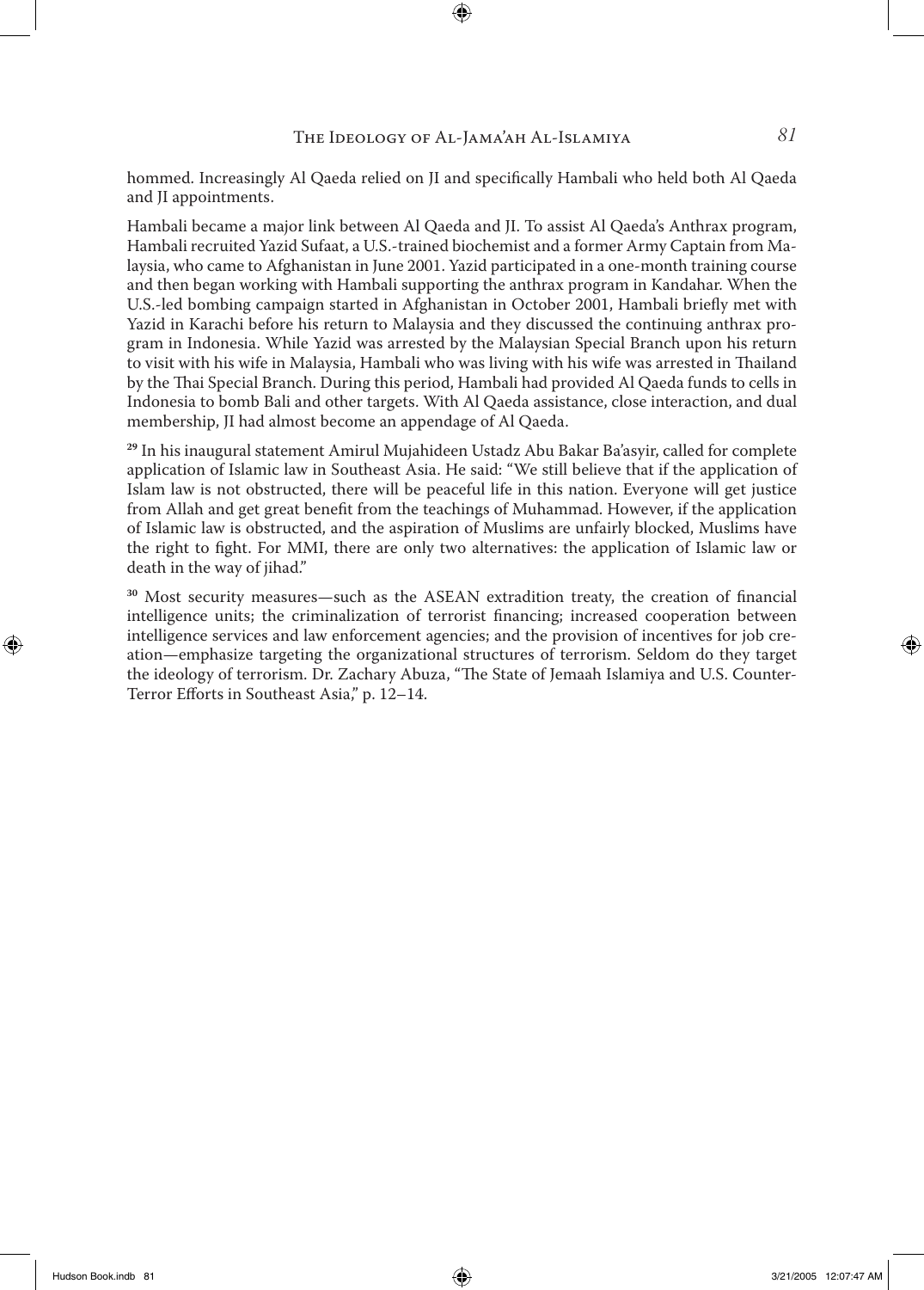

 $\bigoplus$ 

 $\bigoplus$ 

 $\bigoplus$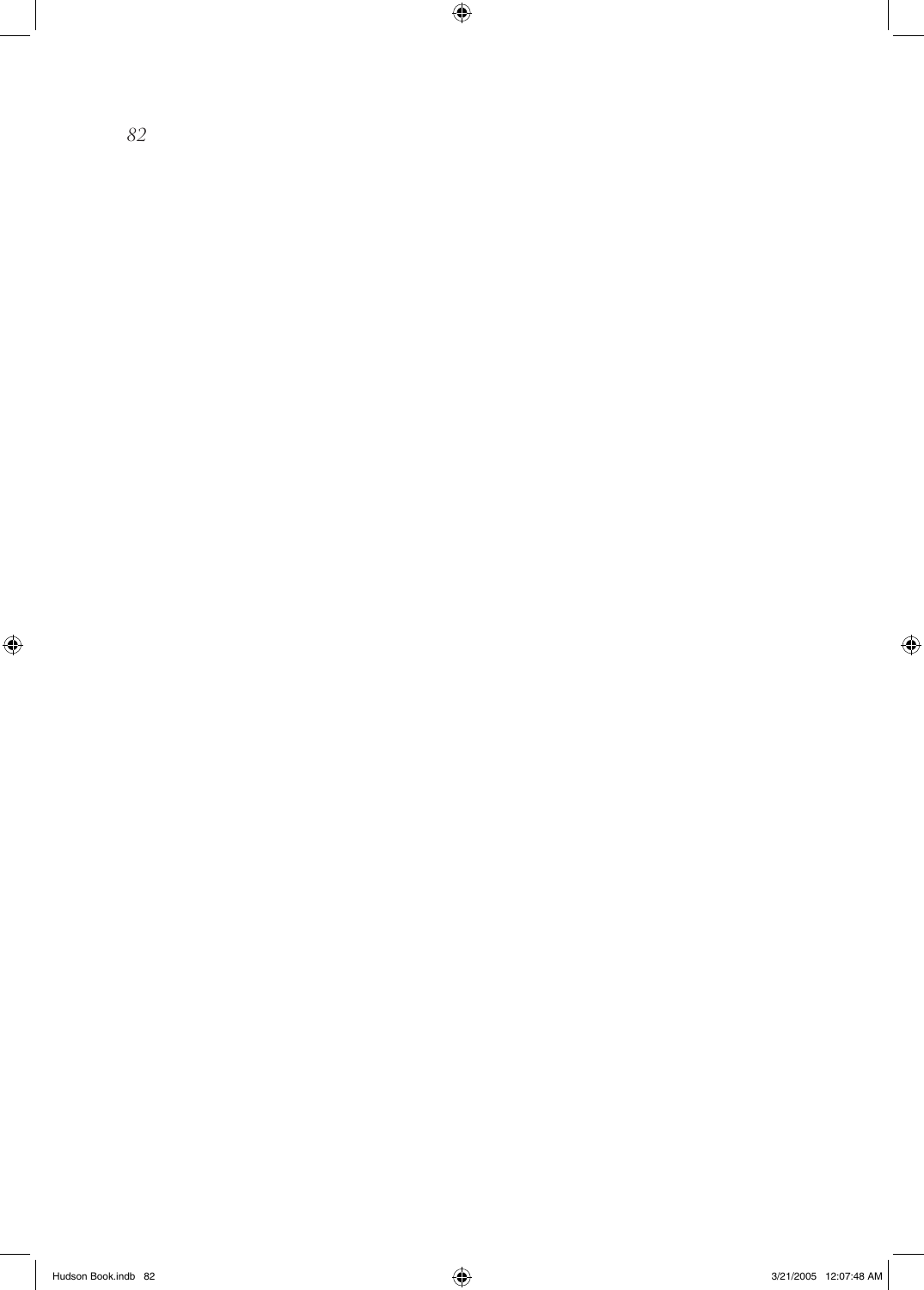# *Contributors and Editors*

**Hillel Fradkin** is director of the Center on Islam, Democracy, and the Future of the Muslim World, and a Senior Fellow of the Hudson Institute.

⊕

**Husain Haqqani** is a visiting scholar at the Carnegie Endowment for International Peace, and co-chair of the Islam and Democracy Project, Hudson Institute.

**Eric Brown** is a research associate of the Center on Islam, Democracy, and the Future of the Muslim World and the Center for Future Security Strategies, Hudson Institute.

**Angel Rabasa** is Senior Policy Analyst at the Rand Corporation.

**Reuven Paz** is director of the Project for the Research of Islamist Movements (PRISM) in Herzliya, Israel.

**Michael Whine** is Communications Director for the Community Security Trust, and Defence and Group Relations Director of the Board of Deputies of British Jews.

**Rohan Gunaratna** is Head, International Centre for Political Violence and Terrorism Research at the Institute of Defence and Strategic Studies in Singapore and Senior Fellow, Combating Terrorism Center, United States Military Academy at West Point.

⊕